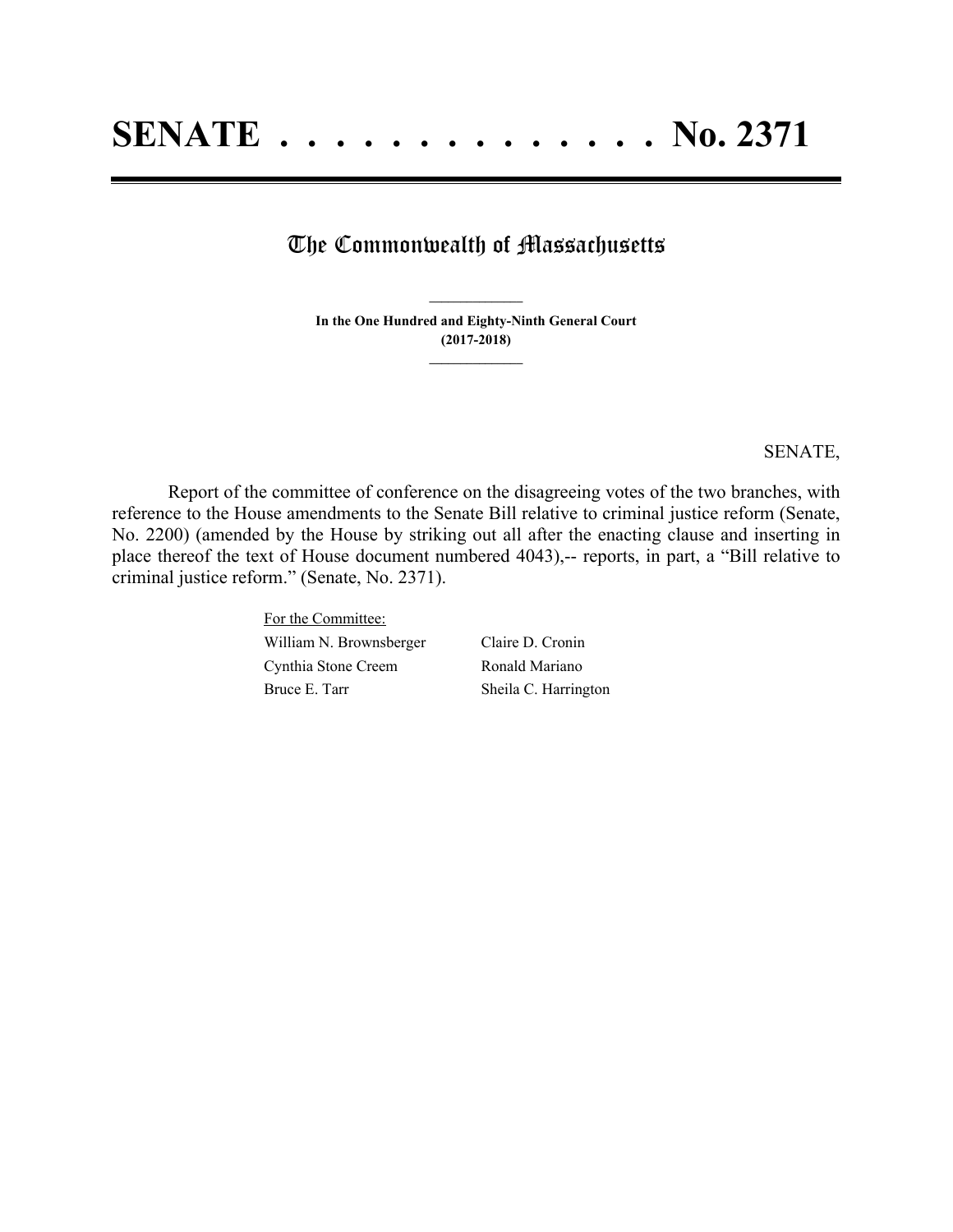**SENATE . . . . . . . . . . . . . . No. 2371**

## The Commonwealth of Massachusetts

**In the One Hundred and Eighty-Ninth General Court (2015-2016) \_\_\_\_\_\_\_\_\_\_\_\_\_\_\_**

**\_\_\_\_\_\_\_\_\_\_\_\_\_\_\_**

An Act relative to criminal justice reform.

*Whereas,* The deferred operation of this act would tend to defeat its purpose, which is to forthwith make certain changes in laws relative to the administration of justice in the Commonwealth, therefore, it is hereby declared to be an emergency law, necessary for the immediate preservation of the public convenience.

*Be it enacted by the Senate and House of Representatives in General Court assembled, and by the authority of the same, as follows:*

| $\mathbf{1}$   | SECTION 1. Section 7 of chapter 4 of the General Laws, as appearing in the 2016                     |
|----------------|-----------------------------------------------------------------------------------------------------|
| 2              | Official Edition, is hereby amended by adding the following 2 clauses:-                             |
| 3              | Sixtieth, "Age of criminal majority" shall mean the age of 18.                                      |
| $\overline{4}$ | Sixty-first, "Offense-based tracking number" shall mean a unique number assigned by a               |
| 5              | criminal justice agency, as defined in section 167 of chapter 6, for an arrest or charge; provided, |
| 6              | however, that any such designation shall conform to the policies of the department of state police  |
| 7              | and the department of criminal justice information services.                                        |
| 8              | SECTION 2. Chapter 6 of the General Laws is hereby amended by inserting after section               |
| 9              | 116F the following section:-                                                                        |
| 10             | Section 116G. (a) As used in this section, "bias-free policing" shall mean decisions                |
| 11             | made by law enforcement officers that shall not consider a person's race, ethnicity, sex, gender    |
| 12             | identity, sexual orientation, religion, mental or physical disability, immigration status or        |
| 13             | socioeconomic or professional level.                                                                |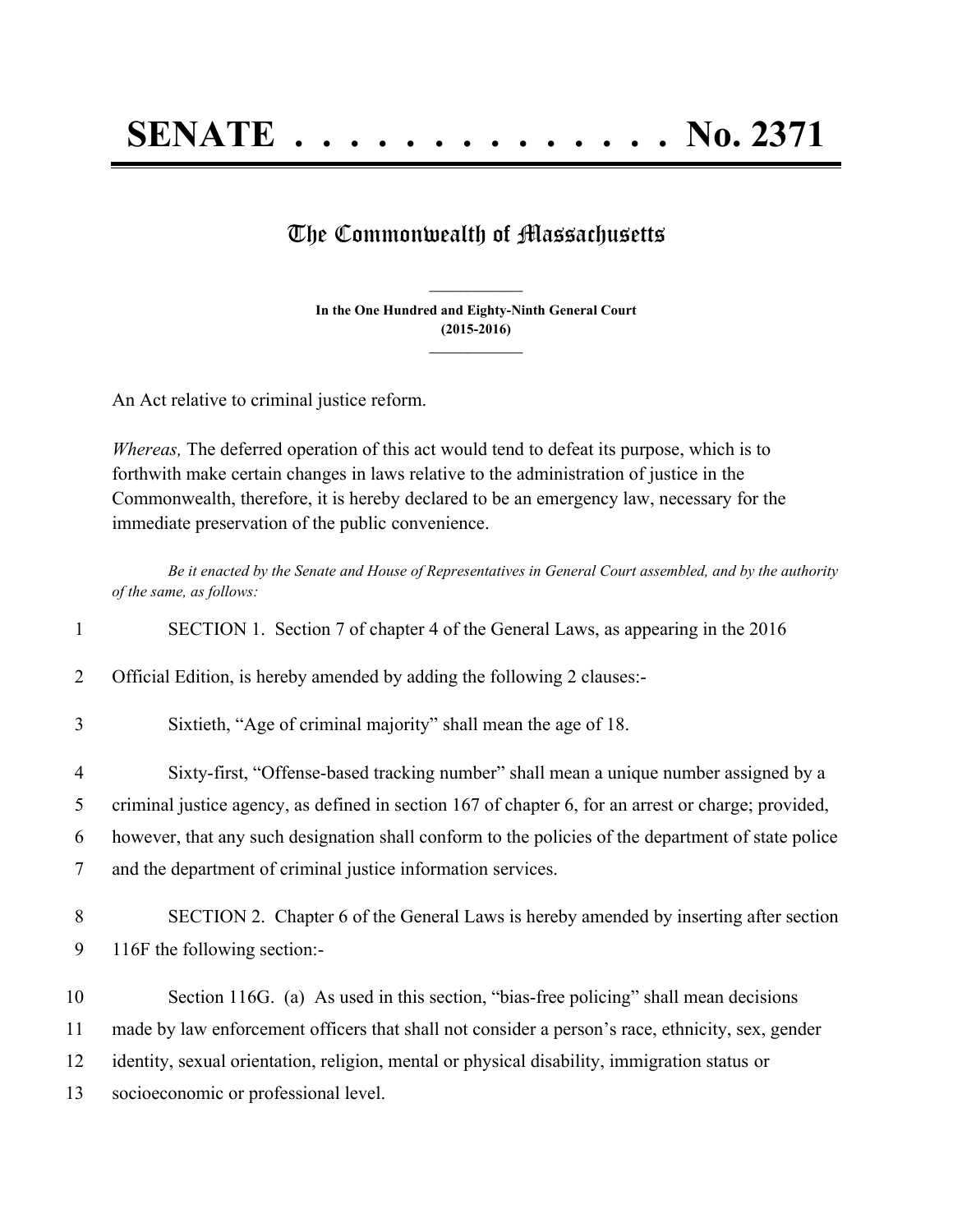14 (b) The municipal police training committee, in consultation with the executive office of 15 public safety and security, shall establish and develop an in-service training program designed to 16 train local law enforcement officials in the following areas:

17 (i) practices and procedures related to bias-free policing which shall include, but not be 18 limited to, examining attitudes and stereotypes that affect the actions and decisions of law 19 enforcement officers;

20 (ii) practices and techniques for law enforcement officers in civilian interaction and to 21 promote procedural justice, which shall emphasize de-escalation and disengagement tactics and 22 techniques and procedures that build community trust and maintain community confidence; and

23 (iii) handling mental health emergencies and complaints involving victims, witnesses or 24 suspects with a mental illness or developmental disability, which shall include training related to 25 common behaviors and actions exhibited by such individuals, strategies law enforcement officers 26 may use for reducing or preventing the risk of harm and strategies that involve the least intrusive 27 means of addressing such incidences and individuals while protecting the safety of the law 28 enforcement officer and other persons; provided, however, that training presenters shall include 29 certified mental health practitioners with expertise in the delivery of direct services to individuals 30 experiencing mental health emergencies and victims, witnesses and suspects with a mental 31 illness or developmental disability.

32 (c) The committee shall determine training requirements and minimum standards of the 33 program that all local law enforcement agencies throughout the commonwealth shall implement 34 in their practices and training of law enforcement officials.

35 SECTION 3. The definition of "Criminal offender record information" in section 167 of 36 said chapter 6, as so appearing, is hereby amended by striking out the second sentence and 37 inserting in place thereof the following sentence:- Such information shall be restricted to 38 information recorded in criminal proceedings that are not dismissed before arraignment.

39 SECTION 4. Said section 167 of said chapter 6, as so appearing, is hereby further 40 amended by striking out, in lines 41 and 42, the words "is adjudicated as an adult" and inserting 41 in place thereof the following words:- was adjudicated as an adult in superior court or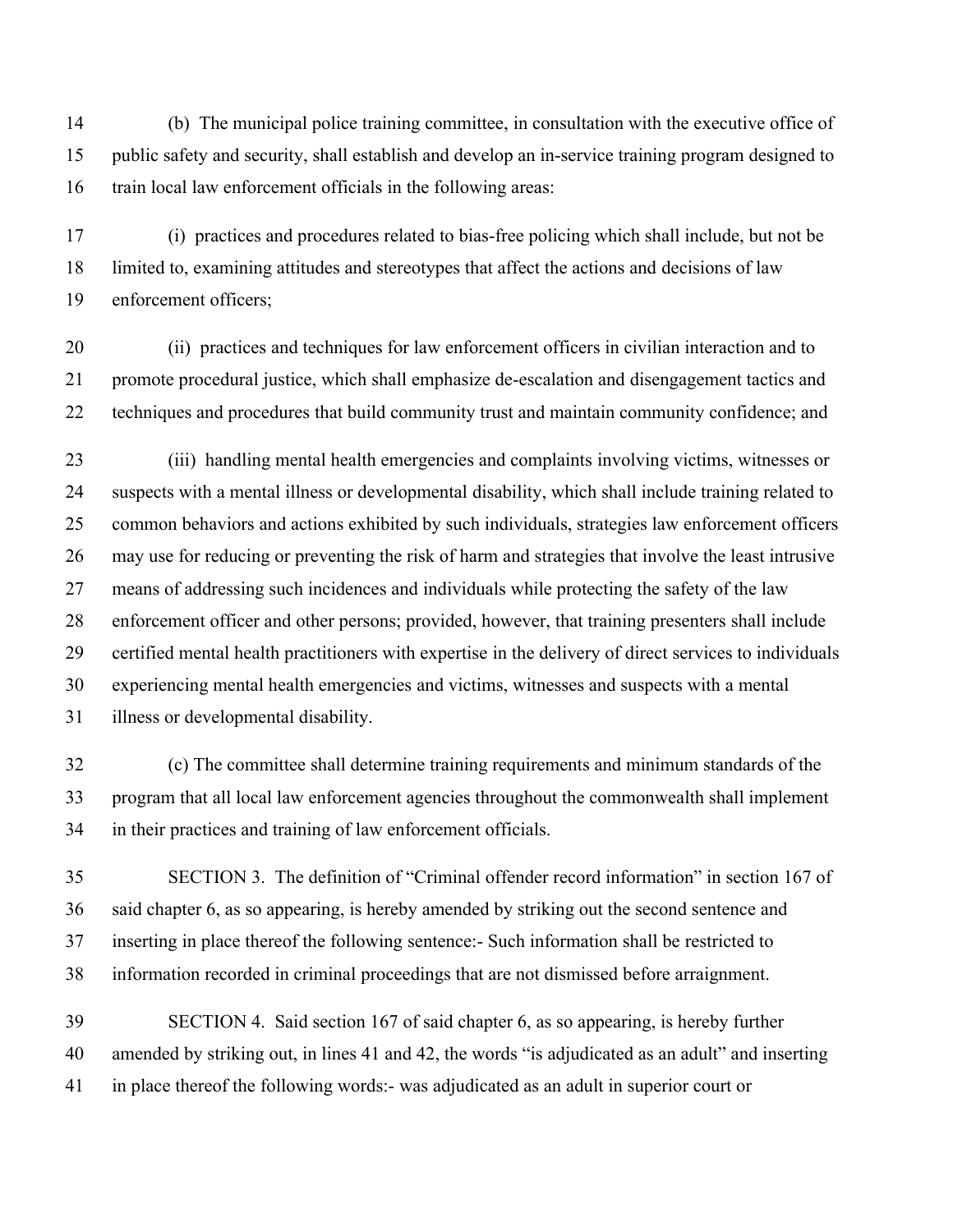42 adjudicated as an adult after transfer of a case from a juvenile session to another trial court 43 department.

44 SECTION 5. Section 167A of said chapter 6, as so appearing, is hereby amended by 45 adding the following subsection:-

46 (i)(1) The department shall quarterly obtain arrest data, consistent with the National 47 Incident-Based Reporting System of the Uniform Crime Reporting Program of the United States 48 Department of Justice Federal Bureau of Investigation, from criminal justice agencies including, 49 without limitation: the Massachusetts state police; the Massachusetts Bay Transportation 50 Authority police force; any police department in the commonwealth or any of its political 51 subdivisions; any law enforcement council, as defined in section 4J of chapter 40, created by 52 contract between or among cities and towns, pursuant to section 4A of said chapter 40; and any 53 entity employing 1 or more special state police officers appointed pursuant to section 63 of 54 chapter 22C.

55 (2) The department shall quarterly post the data collected pursuant to paragraph (1) of 56 this subsection on its webpage. All criminal justice agencies shall submit arrest data consistent 57 with the National Incident-Based Reporting System to the department. The department shall 58 promulgate regulations for the administration and enforcement of this section including 59 regulations establishing: (i) schedules for the submission, transmission and publication of the 60 data and regulations; (ii) the format for the submission of arrest data; (iii) the categories and 61 types of arrest data required to be submitted; and (iv) a description of categories of data which 62 constitute personally identifiable information, including but not limited to names and dates of 63 birth of individual arrestees; provided, however, that the arrest data shall include for each arrest: 64 (i) the name of the arresting authority; (ii) the incident number; (iii) the alleged offense; (iv) the 65 date and time of the arrest; (v) the location of the arrest; and (vi) the race, gender and age of the 66 arrestee. Categories of data which constitute personally identifiable information shall not be 67 posted or made available to the public and shall not be public records as defined in section 7 of 68 chapter 4.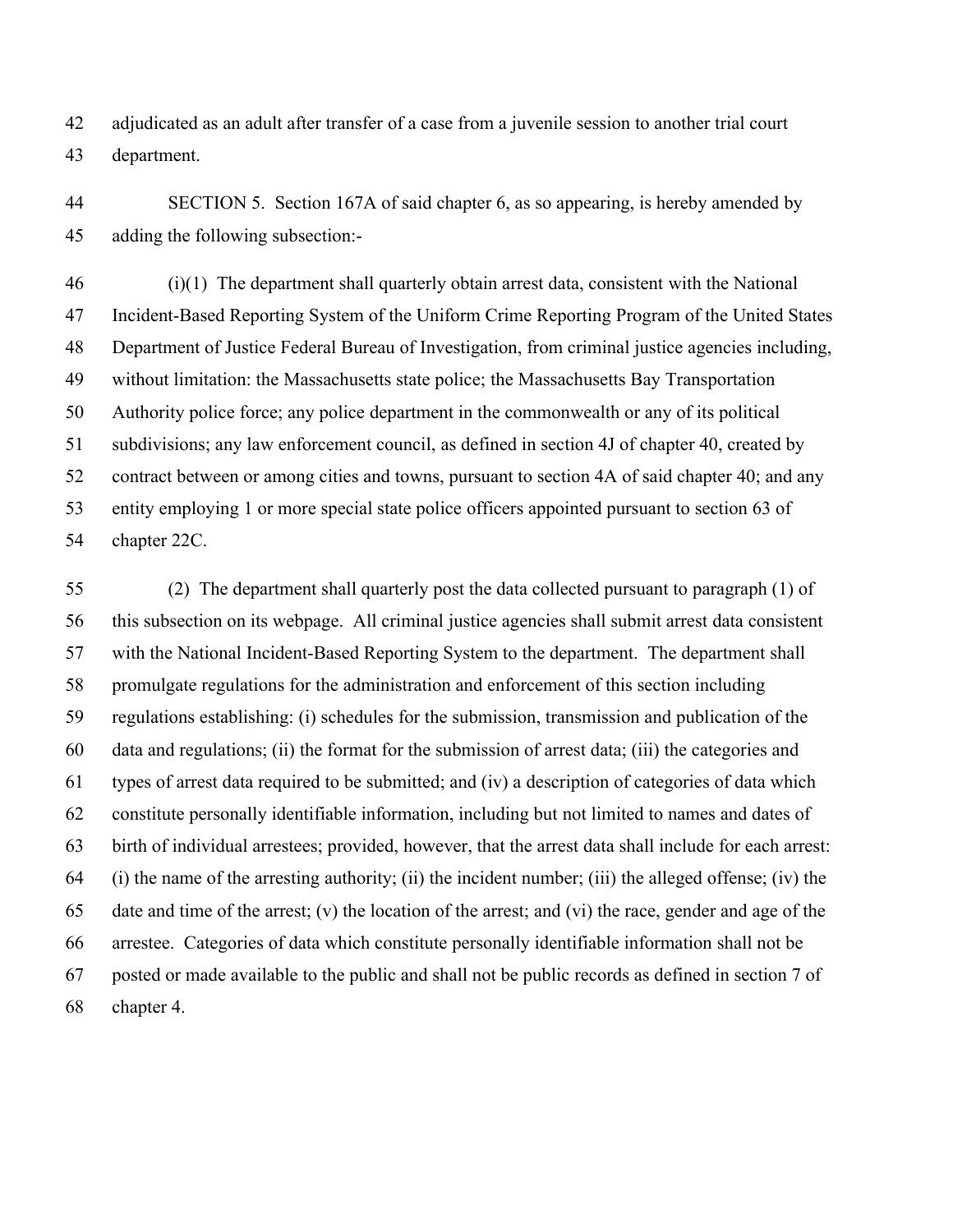69 SECTION 6. Section 172 of said chapter 6, is hereby amended by inserting after the 70 word "convictions", in lines 29, 44 and 52, as so appearing, in each instance, the following 71 words:- or findings of not guilty by reason of insanity.

72 SECTION 7. Section 172A of said chapter 6, as so appearing, is hereby amended by 73 inserting after the words "42 U.S.C. 18031(i)", in line 9, the following words:- , or veterans 74 organizations requesting information relative to employees, volunteers and veterans that such 75 organizations shall provide housing for.

76 SECTION 8. Said chapter 6 is hereby amended by inserting after section 172M the 77 following section:-

78 Section 172N. State and political subdivision licensing authorities shall provide in the 79 licensing requirements for a professional license a list of the specific criminal convictions that 80 are directly related to the duties and responsibilities for the licensed occupation that may 81 disqualify an applicant from eligibility for a license. For the purposes of this section, "licensing 82 authority" shall include an agency, examining board, credentialing board, or other office or 83 commission with the authority to impose occupational fees or licensing requirements on a 84 profession.

85 SECTION 9. Said chapter 6 is hereby further amended by striking out section 184A, as 86 appearing in the 2016 Official Edition, and inserting in place thereof the following section:-

87 Section 184A. (a) There shall be a forensic science oversight board in the executive 88 office of public safety and security. The board shall have oversight authority over all 89 commonwealth facilities engaged in forensic services in criminal investigations, and shall 90 provide enhanced, objective and independent auditing and oversight of forensic evidence used in 91 criminal matters, and of the analysis, including the integrity of such forensic analysis performed 92 in state and municipal laboratories.

93 The board shall consist of: the undersecretary for forensic sciences or a designee, who 94 shall serve as chair but shall not be a voting member; and 13 members who shall be appointed by 95 the governor, 1 of whom shall have expertise in forensic science, 1 of whom shall have expertise 96 in forensic laboratory management, 1 of whom shall have expertise in cognitive bias, 1 of whom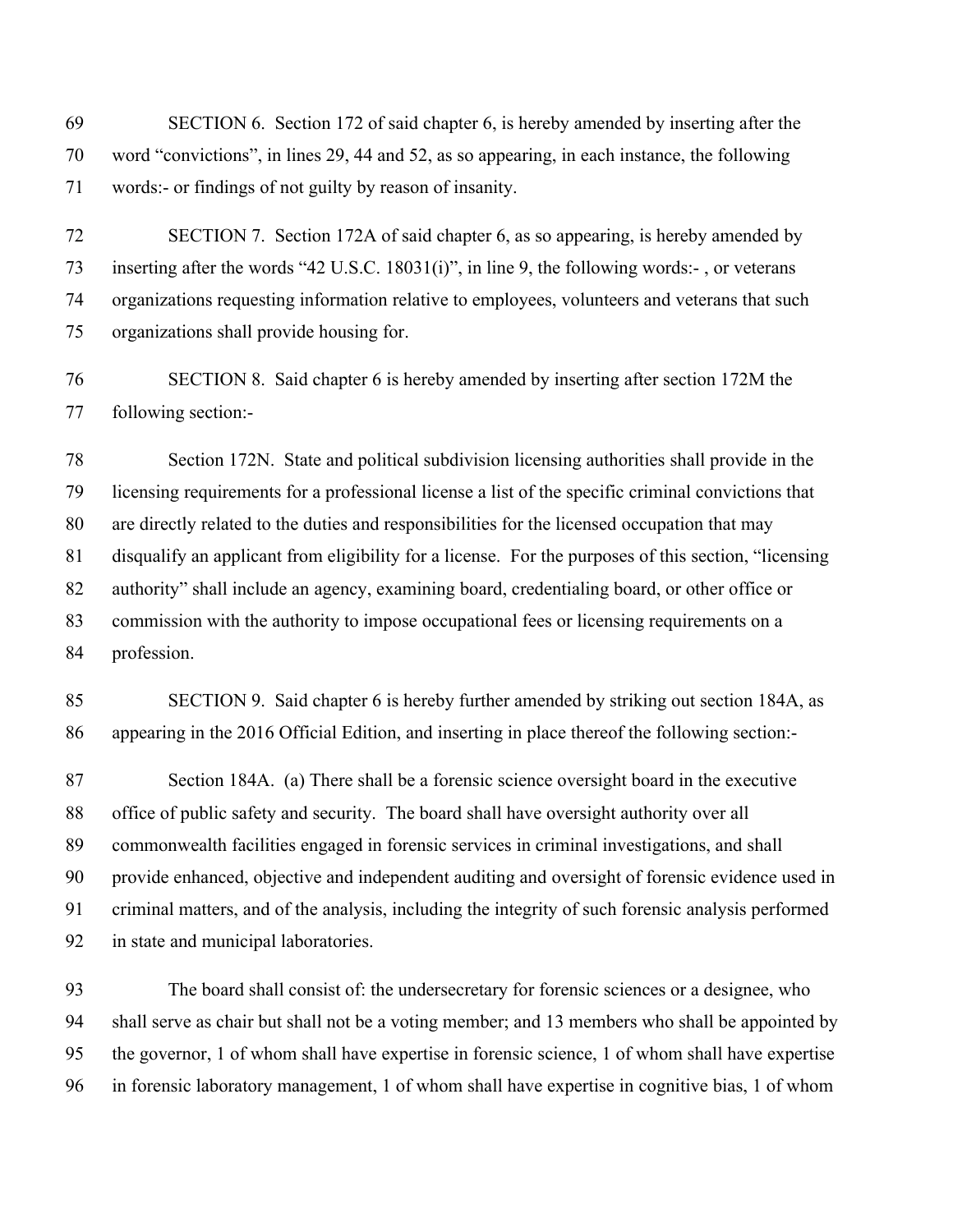97 shall have expertise in statistics, 1 of whom shall be in academia in a research field involving 98 forensic science, 1 of whom shall have expertise in statistics, 1 of whom shall have expertise in 99 forensic laboratory management, 1 of whom shall have expertise in clinical quality management, 100 1 of whom shall be nominated by the Massachusetts District Attorneys Association, 1 of whom 101 shall be nominated by the attorney general, 1 of whom shall be nominated by the committee for 102 public counsel services, 1 of whom shall be nominated by the Massachusetts Association of 103 Criminal Defense Lawyers, Inc. and 1 of whom shall be nominated by the New England 104 Innocence Project, Inc.

105 A member, other than the undersecretary for forensic sciences or a designee and those 106 nominated by the Massachusetts District Attorneys Association, the attorney general, the 107 committee for public counsel services or the New England Innocence Project, Inc., shall not be 108 employed by or affiliated with any state or municipal forensic laboratory throughout the term of 109 membership.

110 (b) All appointments to the board shall be for a term of 4 years, with the members 111 initially appointed serving staggered terms. A vacancy, other than by expiration of term, shall be 112 filled by the governor for the unexpired term. Staff for the board shall be provided by the 113 executive office of public safety and security. The board shall meet at times and places as is 114 requested by 5 of its members and shall not meet less than quarterly. Members shall not 115 designate a proxy to vote in their absence. Members of the board shall serve without 116 compensation but shall be reimbursed for reasonable and necessary expenses incurred in the 117 performance of their duties.

118 (c) Not more than 6 months following the appointment of its membership, the board shall 119 conduct a comprehensive audit of the facilities and practices being utilized for criminal forensic 120 analysis in the Commonwealth and the operation and management of the Massachusetts state 121 police crime laboratories. Such audit shall include, but not be limited to: (i) evaluating the 122 capabilities of the state police crime laboratory and its ability to process evidence necessary to 123 comply with the Massachusetts general laws; (ii) the condition and accuracy of testing 124 equipment; (iii) the handling processing, testing and storage of evidence by such facilities; (iv) 125 establishing professional qualifications necessary to serve as the head of the state police crime 126 laboratory; (v) the licensure and oversight of laboratory personnel; (vi) determining the proper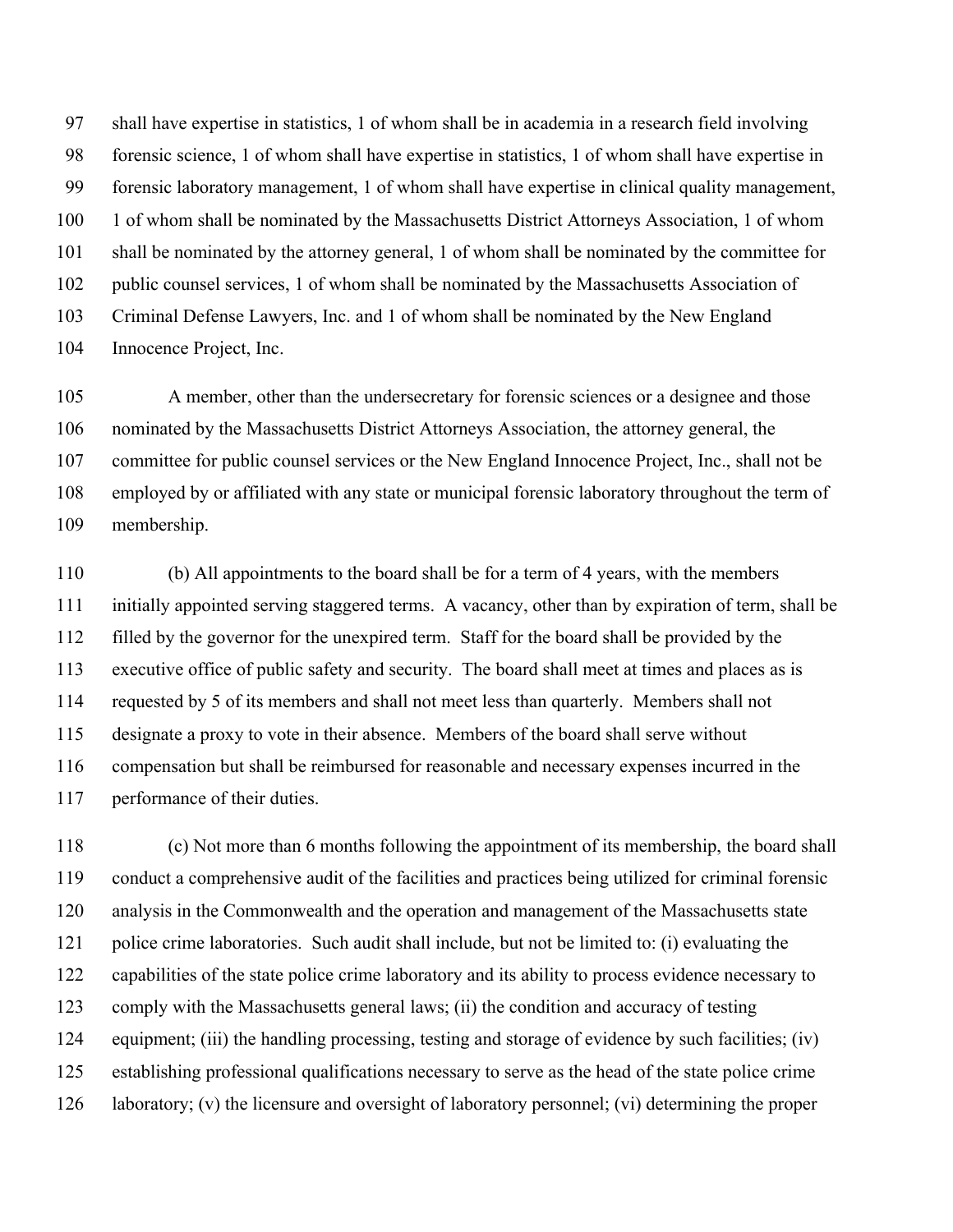127 entity to control the crime laboratory and whether it would be appropriate to transfer such control 128 to another executive agency or to an independent executive director; (vii) the feasibility of 129 creating a board to select an independent executive director of the crime laboratory; (viii) setting 130 term limits and reappointment standards applicable to the head of the state police crime 131 laboratory. The results of such audit, together with any recommendations for regulatory or 132 legislative actions, shall be reported to the clerks of the house and senate, the secretary of public 133 safety and security, the joint committee on the judiciary, the joint committee on public safety and 134 homeland security, the colonel of the state police, and the house and senate committee on ways 135 and means.

136 (d) The board shall initiate an investigation into any forensic science, technique or 137 analysis used in a criminal matter upon: (i) application by a person alleging that a forensic 138 technique in common use is not scientifically valid if not less than 5 members of the 139 commission, which may include the undersecretary for forensic sciences or the undersecretary's 140 designee, agree; or (ii) a determination by not less than 5 members of the commission, which 141 may include the undersecretary for forensic sciences or the undersecretary's designee, that an 142 investigation of a forensic analysis would advance the integrity and reliability of forensic science 143 in the commonwealth.

144 The board shall report the results of an investigation by the board, with any resulting 145 recommendations, to the executive office of public safety and security, the joint committee on 146 public safety and homeland security, the supreme judicial court, the Massachusetts District 147 Attorneys Association, the attorney general, the committee for public counsel services, the 148 Massachusetts Association of Criminal Defense Lawyers, Inc. and the New England Innocence 149 Project, Inc.

150 (e) The board shall develop, implement and periodically review a system for forensic 151 laboratories to report professional negligence or misconduct and any such facility shall be 152 required to report to the board any instance of professional negligence and misconduct.

153 (f) The board shall actively engage stakeholders in the criminal justice system in forensic 154 development initiatives and shall recommend ways to improve education and training in forensic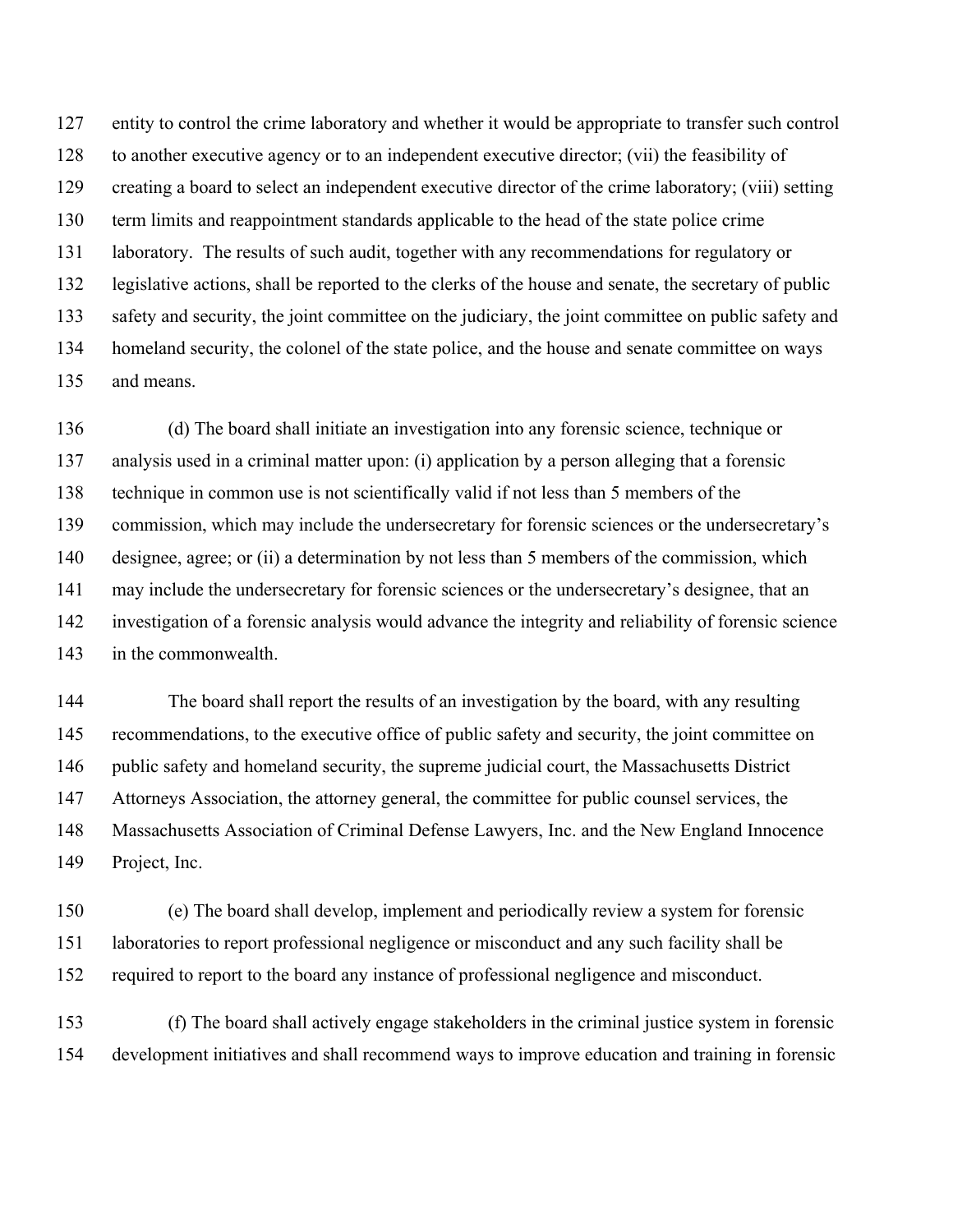155 science and the law, and identify measures to improve the quality of forensic analysis performed 156 in laboratories.

157 (g) The board shall develop, implement and periodically review a system to evaluate 158 laboratory accreditation and professional licensing processes, including securing and maintaining 159 such accreditation, and shall ensure that every facility is actively accredited and in compliance 160 with standards promulgated by the International Organization of Standardization.

161 (h) The board shall review any budget request of the undersecretary for forensic sciences, 162 including any recommendations for the allocation of resources and expansion of services, and 163 may provide its own recommendations to the secretary of the executive office of public safety 164 and security.

165 (i) The board shall develop protocols to ensure proper chain of custody of evidence.

166 (h) The board shall receive and review quarterly reports from the undersecretary for 167 forensic sciences that shall include such information as the board requests, and which shall, at a 168 minimum, include: (1) the volume of forensic services of each facility as well as the volume for 169 each employee within such facility; (2) the volume of forensic services required for each county; 170 (3) the costs and length of time from submission for testing and the return of results from such 171 facilities; (4) compliance with accreditation standards; and (5) facility employee records, 172 qualifications, and incident reports that could affect the integrity or results of forensic analysis.

173 At the direction of the board, the undersecretary for forensic sciences shall advise the 174 board on issues as the board shall request. The undersecretary shall make recommendations for 175 the allocation of resources and expansion of services, and on an annual basis, submit budget 176 recommendations to the secretary of the executive office of public safety and security and the 177 board.

178 SECTION 10. Section 18<sup>3</sup>/<sub>4</sub> of chapter 6A of the General Laws, as so appearing, is 179 hereby amended by adding the following 5 paragraphs:-

180 (11) to create a uniform booklet of informational material, which shall be provided to 181 persons, including juvenile offenders, committed to the custody of the department of correction, 182 the department of youth services or the sheriffs upon their release from a correctional facility.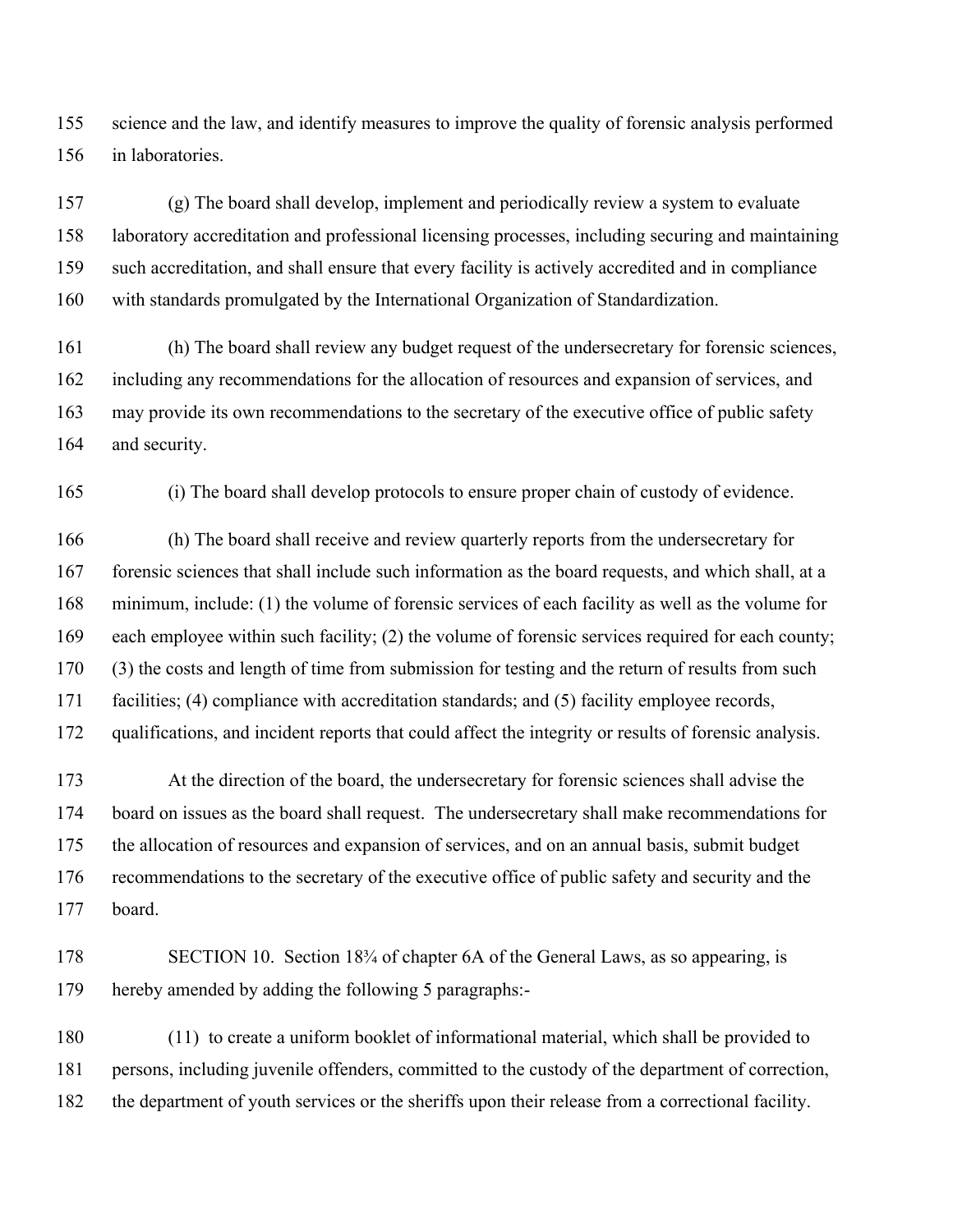183 The booklet shall contain, at a minimum: (i) a summary of how and by whom the committed 184 person's criminal offender record information may be accessed and distributed pursuant to 185 sections 167 to 178B, inclusive, of chapter 6; (ii) an explanation of the process for filing a 186 complaint with the department of criminal justice information services regarding the content of, 187 dissemination of or access to criminal offender record information; (iii) an explanation of the 188 right to have certain records sealed pursuant to section 100A of chapter 276 and a step by step 189 explanation of the process for sealing such records; (iv) an explanation of the duration of 190 criminal offender record information; (v) contact information for relevant employees and offices 191 of the department; (vi) a list of websites with important background on, and explanations of, 192 criminal offender record information; and (vi) a list of answers to frequently asked questions 193 about criminal offender record information.

 $194$  (12)(i) to establish data collection and reporting standards for criminal justice agencies 195 and the trial court to enable the submission of data by the department of correction, houses of 196 correction and county jails to capture and report information on their populations, including 197 recording all applicable charges and convictions. The secretary shall promulgate regulations 198 regarding: (i) the format for the submission of the data and (ii) the categories and types of data 199 required to be submitted, including, but not limited to: (A) a unique statewide identification 200 number assigned to each person who enters the criminal justice system, including but not limited 201 to the fingerprint-based state identification number and the probation central file number; (B) the 202 offense for which the person has been incarcerated; (C) the date and time of the offense, (D) the 203 location of the offense; (E) the race, ethnicity, gender age of the person, whether the person is a 204 primary caretaker of a child and the status of the person's reproductive health needs; (F) risk and 205 needs assessment scores; (G) participation and completion of evidence-based programs; and (H) 206 dates entering and exiting the jail or the date entering the department or house of correction 207 custody, wrap-up release date and actual release date.

208 (ii) the data collected pursuant to clause (i) shall be in the form of a cross-tracking 209 system for data collection and reporting standards for criminal justice agencies and the trial 210 court, including houses of correction and county jails. The cross-tracking system shall require all 211 criminal justice agencies and the judiciary to use a unique state identification number assigned to 212 each person who enters the criminal justice system. All criminal justice agencies and the trial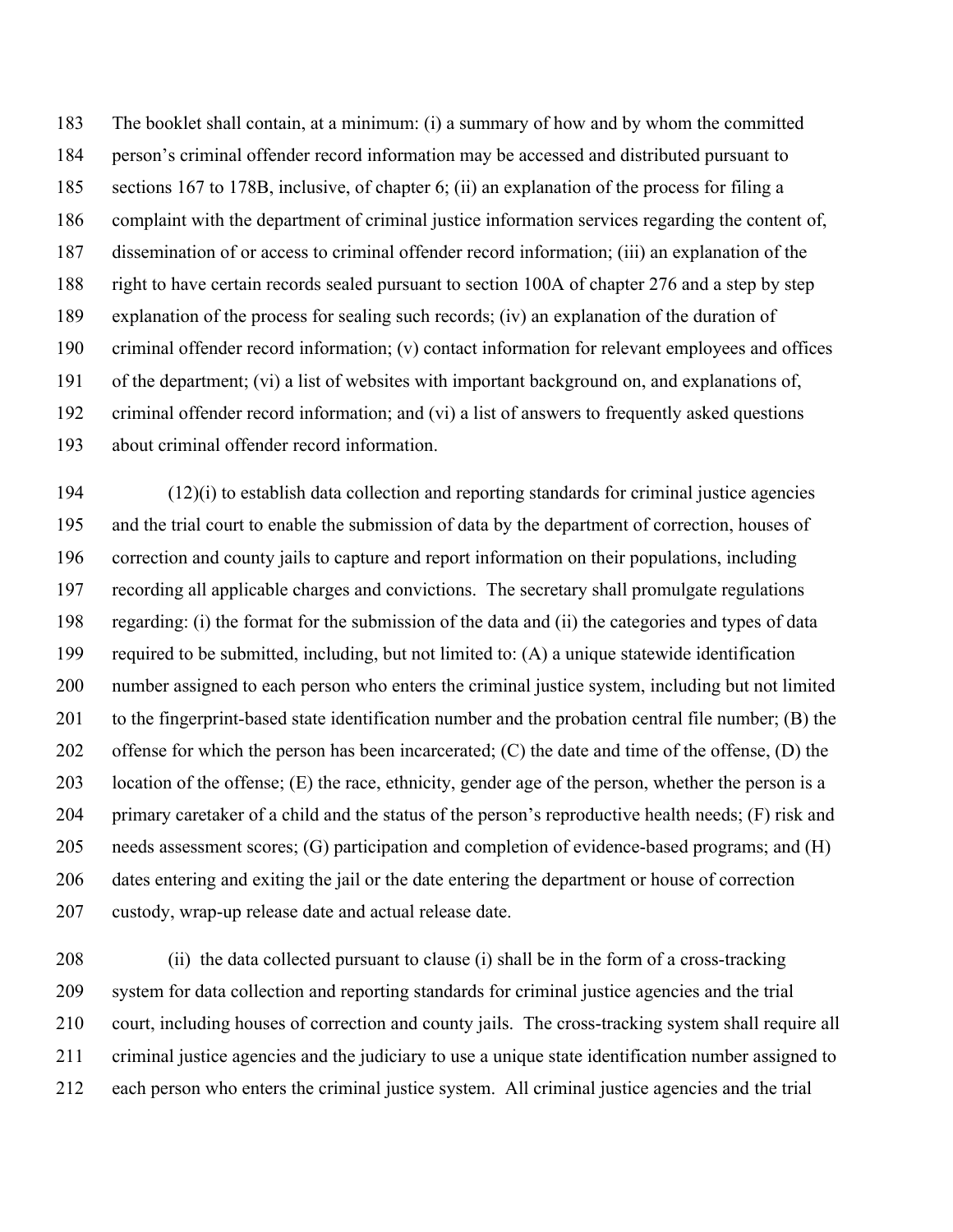213 court shall incorporate the unique state identification number into their data systems upon a 214 person's initial transfer to their jurisdiction. Anonymized cross-agency data shall be made 215 available to the public for analysis through an application programming interface which allows 216 access to all electronically available records.

217 (13) to establish data collection and reporting standards for criminal justice agencies and 218 the trial court relative to recidivism rates for rearraignment, reconviction and reincarceration. 219 Recidivism rates, determined by the data collected, shall be reported annually to the secretary. 220 The data shall be submitted by each criminal justice agency and the judiciary to the secretary 221 who shall subsequently publish the information quarterly on the executive office of public safety 222 and security website. Reported data shall be tracked over 1, 2 and 3 year periods and include 223 categorizations by race, ethnicity, gender and age.

224 (14) to establish data collection and reporting standards for criminal justice agencies and 225 the trial court to standardize methods of reporting of race and ethnicity data to facilitate 226 assessment of the racial and ethnic composition of the criminal justice population of the 227 commonwealth. The criminal justice agencies and the trial court, including houses of correction 228 and county jails, shall coordinate to ensure that racial and ethnic data related to populations, 229 trends and outcomes is reported accurately to the secretary of the executive office of public 230 safety and security and the public.

231 (15) The data collection and reporting standards established in paragraphs 12, 13 and 14 232 shall be developed in consultation with the executive office of technology services and security.

233 SECTION 11. Said chapter 6A is hereby amended by inserting after section 18W the 234 following 2 sections:-

235 Section 18X. (a) The executive office of public safety and security shall establish and 236 maintain a statewide sexual assault evidence kit tracking system. The secretary of public safety 237 and security, hereinafter referred to as the secretary, in conjunction with the department of public 238 health, shall convene a multidisciplinary task force composed of members that include law 239 enforcement professionals, crime lab personnel, prosecutors, victim advocates, victim attorneys, 240 survivors and sexual assault nurse examiners or sexual assault forensic examiners to help 241 develop recommendations for a tracking system, methods to improve transportation of sexual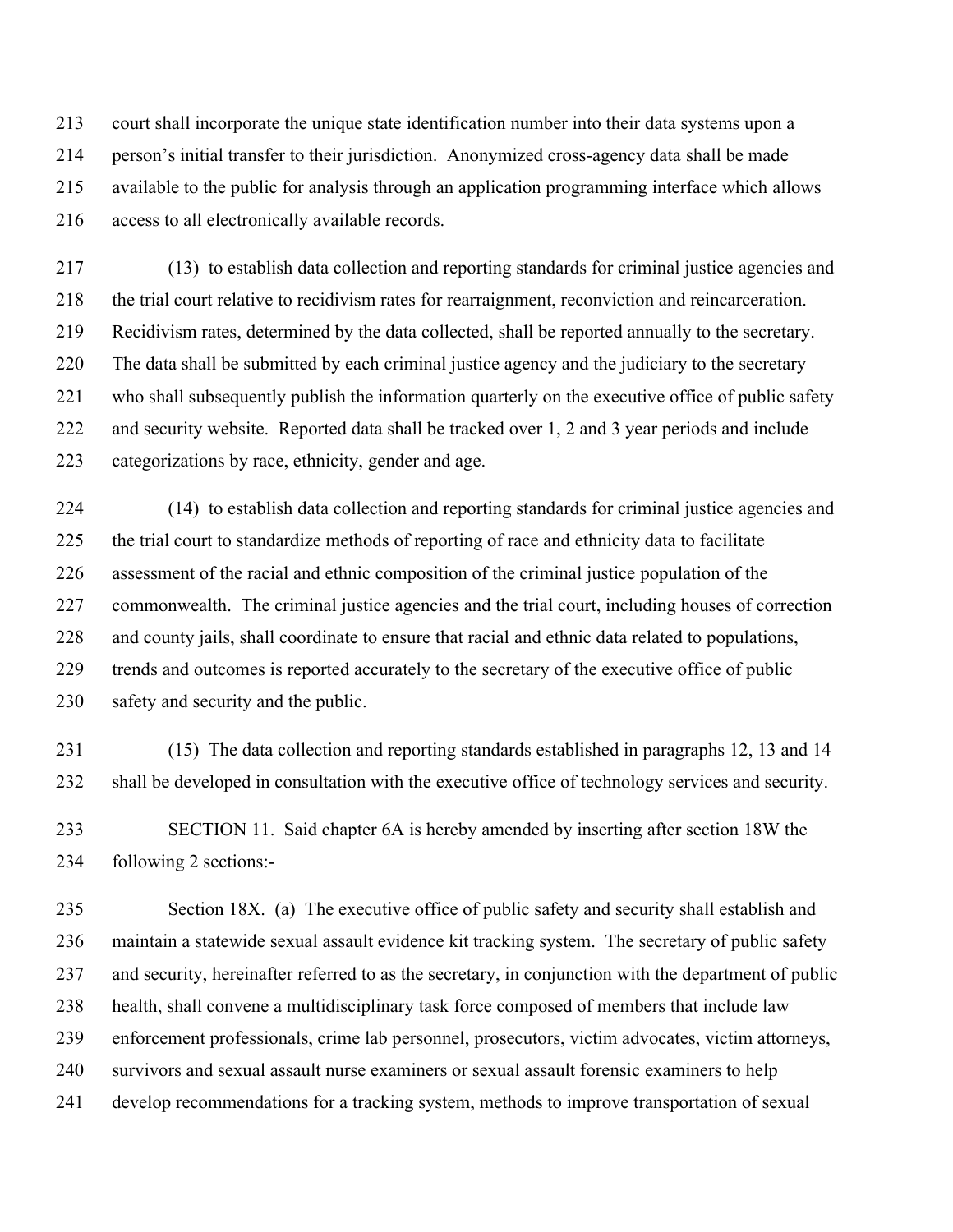242 assault evidence kits and funding sources. The secretary may contract with state or non-state 243 entities including, but not limited to, private software and technology providers, for the creation, 244 operation and maintenance of the system. A sexual assault evidence kit shall include the 245 standardized kit for the collection and preservation of evidence in sexual assault or rape cases as 246 designed by the municipal police training committee pursuant to section 97B of chapter 41.

247 (b) The statewide sexual assault evidence kit tracking system shall:

248 (i) track the location and status of sexual assault evidence kits throughout the criminal 249 justice process, including: (1) the initial collection in examinations performed at hospitals or 250 medical facilities; (2) receipt and storage at a governmental entity, including a local law 251 enforcement agency, the department of state police, a district attorney's office or any other 252 political subdivision of the commonwealth or of a county, city or town; (3) a hospital or medical 253 facility that is in possession of forensic evidence pursuant to section 97B of chapter 41; (4) 254 receipt and analysis at forensic laboratories; and (5) storage and any destruction after completion 255 of analysis;

256 (ii) allow hospitals or medical facilities performing sexual assault forensic examinations, 257 law enforcement agencies, prosecutors, the crime laboratory within the department of state 258 police, or any crime laboratory operated by the police department of a municipality with a 259 population of more than 150,000, and other entities in the custody of sexual assault kits to update 260 and track the status and location of sexual assault kits;

261 (iii) allow victims of sexual assault to anonymously track and receive updates regarding 262 the status of their sexual assault kits; and

263 (iv) use electronic technology or technologies allowing continuous access.

264 (c) Any public agency or entity, including its officials and employees, and any hospital 265 and its employees providing services to victims of sexual assault may not be held civilly liable 266 for damages arising from any release of information or the failure to release information related 267 to the statewide sexual assault evidence kit tracking system, so long as the release was without 268 gross negligence.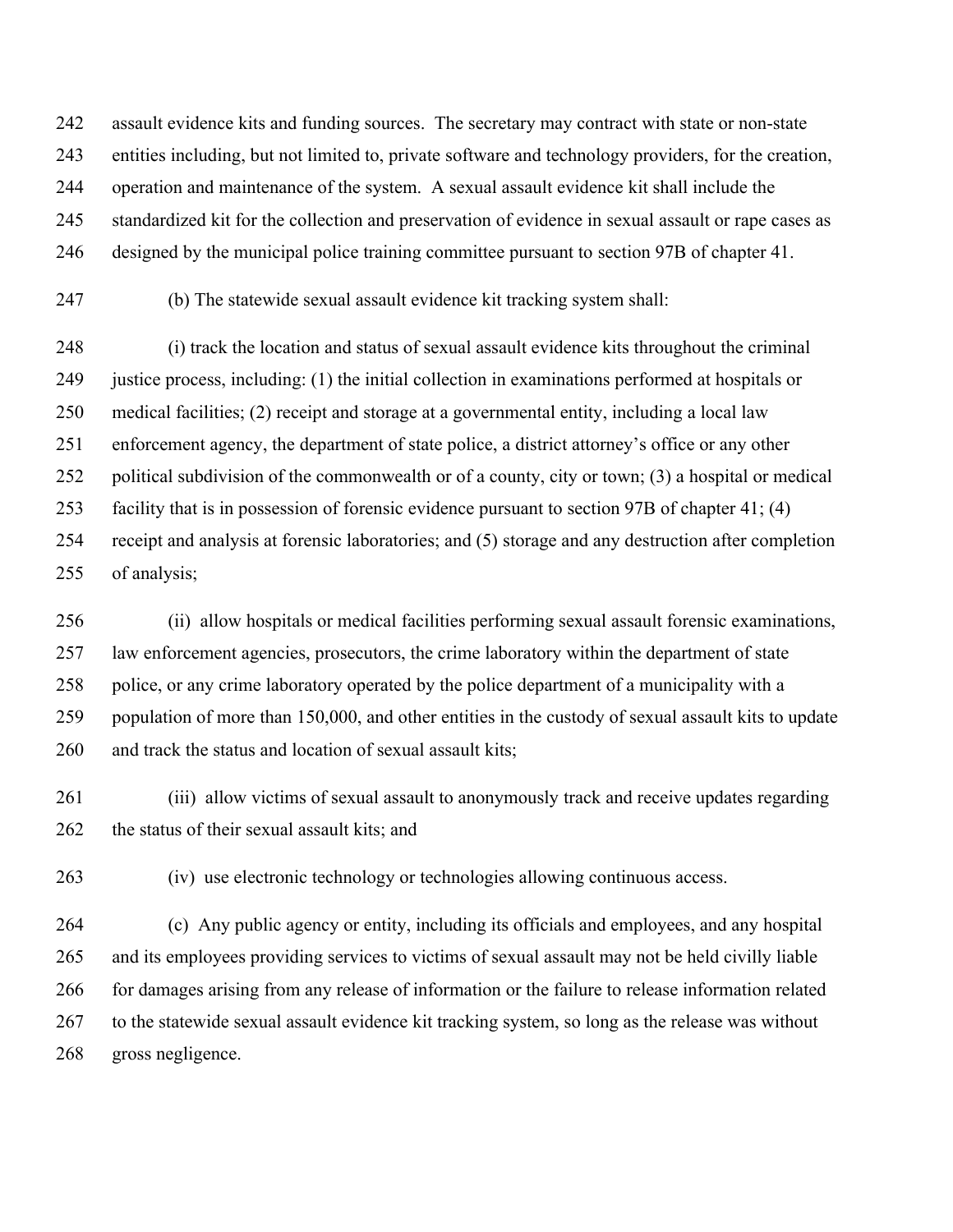269 (d) Local law enforcement agencies shall participate in the statewide sexual assault 270 evidence kit tracking system established in this section for the purpose of tracking the status of 271 all sexual assault evidence kits in the custody of local law enforcement agencies and other 272 entities contracting with local law enforcement agencies.

273 (e) The director of the crime laboratory within the department of state police and the 274 director of any crime laboratory operated by the police department of a municipality with a 275 population of more than 150,000 shall participate in the statewide sexual assault evidence kit 276 tracking system established in this section for the purpose of tracking the status of all sexual 277 assault evidence kits in the custody of the department of state police and other entities 278 contracting with the department of state police or such crime laboratory operated by a police 279 department of a municipality with a population of more than 150,000.

280 (f) A hospital or medical facility licensed pursuant to chapter 111 shall participate in the 281 statewide sexual assault evidence kit tracking system established in this section for the purpose 282 of tracking the status of all sexual assault evidence kits collected by or in the custody of hospitals 283 and other entities contracting with hospitals.

284 (g) District attorney offices shall participate in the statewide sexual assault evidence kit 285 tracking system established in this section for the purpose of tracking the status of all sexual 286 assault evidence kits.

287 Section 18Y. Annually, on or before September 1st, the following reports regarding the 288 previous fiscal year shall be submitted to the executive office of public safety and security by 289 law enforcement agencies, medical facilities, crime laboratories, and any other facilities that 290 receive, maintain, store or preserve sexual assault evidence kit. The reports shall contain: (i) the 291 total number of all kits containing forensic samples collected or received; (ii) the date of 292 collection or receipt of each kit; (iii) the category of each kit; (iv) the sexual assault that was 293 reported to law enforcement; (v) whether or not the victim chose not to file a report with law 294 enforcement (non-investigatory); (vi) the status of the kit; (vii) the total number of all kits 295 remaining in possession of the medical facility, law enforcement or laboratory and all reasons for 296 any kit in possession for more than 30 days;viii) the total number of kits destroyed by medical 297 facilities, law enforcement or laboratories, and reason for destruction;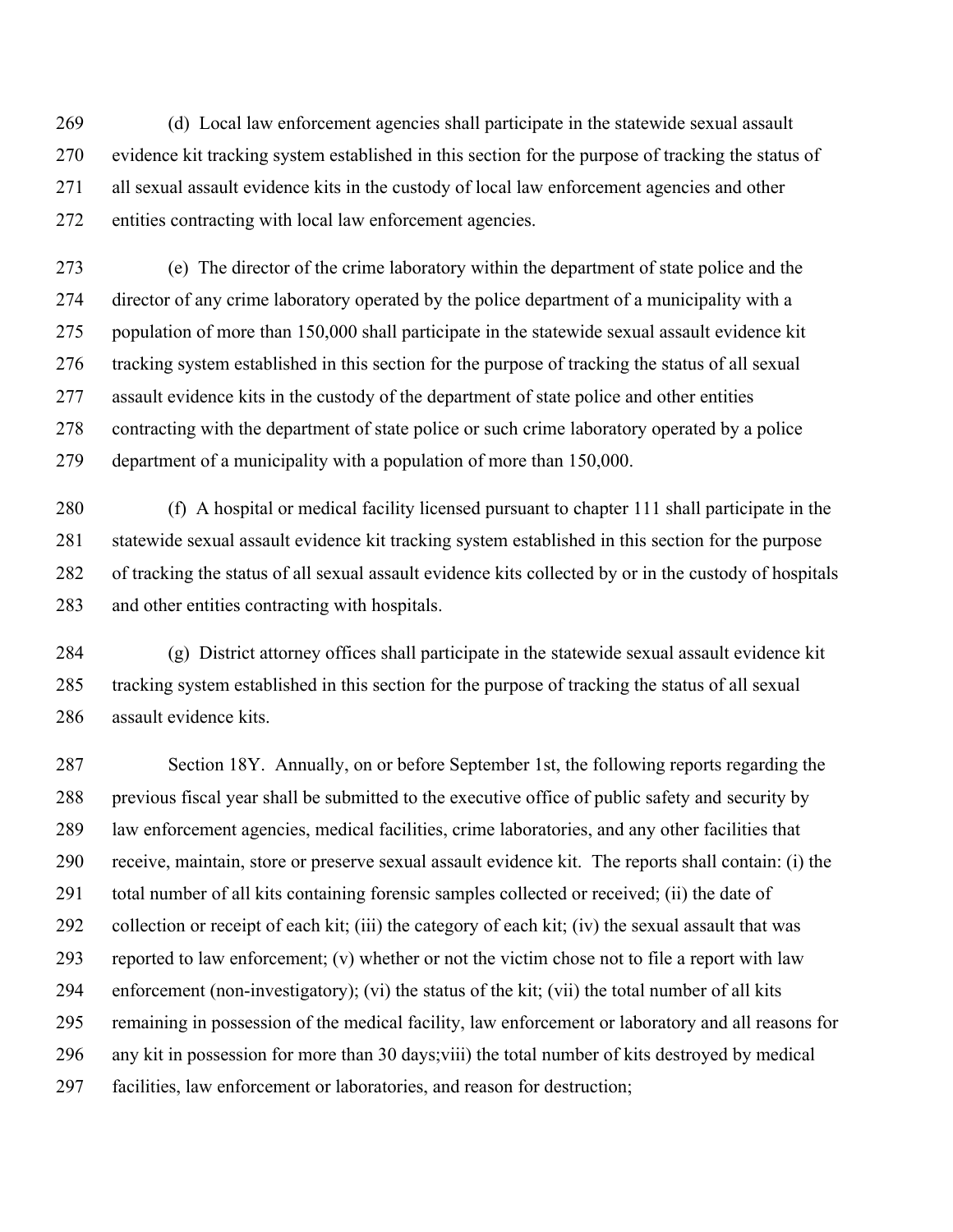298 ix. in the case of a medical facility, the date the kit was collected, the date the kit was 299 reported to law enforcement and the date the kit was picked up by law enforcement;

300 x. in the case of law enforcement the date the kit was picked up from a medical 301 facility, the date the kit was delivered to the crime laboratory and, for kits belonging to another 302 jurisdiction, the date that the jurisdiction was notified and the date it was picked up; and

303 xi. in the case of crime laboratories the date the kit was received, from which agency 304 the kit was received, the date the kit was tested, the date the resulting information was entered 305 into CODIS and the state DNA databases and all reasons a kit was not tested or a DNA profile 306 was not created.

307 The executive office of public safety and security shall compile the information in a 308 summary report that includes a list of all agencies or facilities that failed to participate in the 309 audit. The annual summary report shall be made publicly available on the executive office of 310 public safety and security's website and shall be submitted to the governor, the attorney general, 311 the clerks of the house of representatives and the senate, and the house and senate chairs of the 312 joint committee on the judiciary.

313 The executive office of public safety and security may obtain information from the 314 tracking system established in section 18X and by additional means, such as manual counts and 315 review of records such as case files.

316 SECTION 12. Section 3 of chapter 7D of the General Laws, as amended by section 13 of 317 chapter 64 of the acts of 2017, is hereby further amended by striking out the words "and (xii) 318 adapt standards as necessary for individual agencies to comply with federal law" and inserting in 319 place thereof the following words:- (xii) adapt standards as necessary for individual agencies to 320 comply with federal law; and

321 (xiii) maintain a page on the commonwealth's official website, open to the public through 322 the Massachusetts open data portal, providing data, as transmitted by the department of criminal 323 justice information services pursuant to subsection (i) of section 167A of chapter 6, concerning 324 arrests; provided, however, that categories of data which constitute personally identifiable 325 information shall not be posted or made available to the public.

326 SECTION 13. Said chapter 7D is hereby amended by adding the following section:-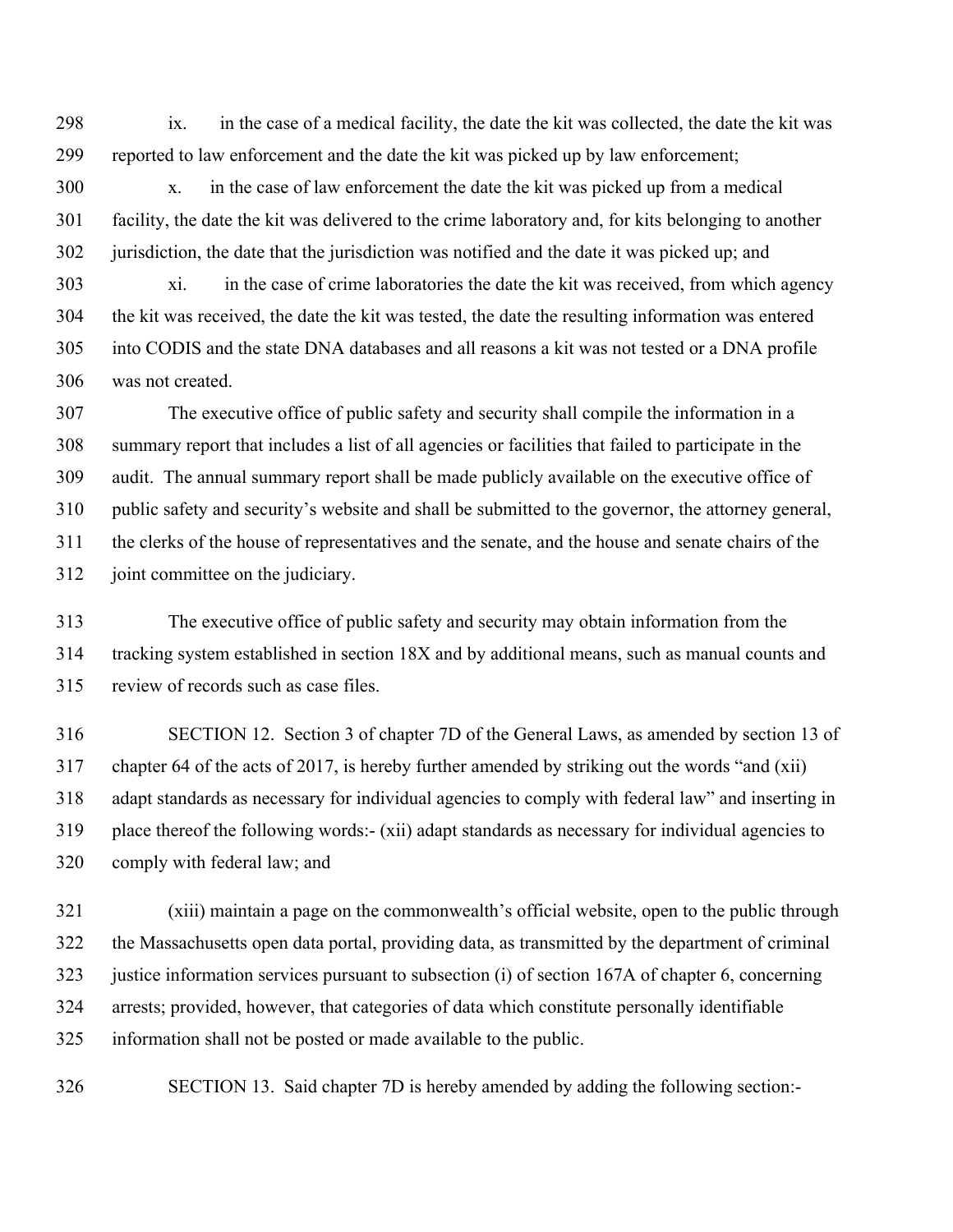327 Section 11. There shall be an inter-branch, interagency oversight board to monitor and 328 ensure that the justice reinvestment policies relative to data collection and its availability to the 329 public achieve anticipated goals. The board shall consist of 16 members: the secretary of the 330 executive office of technology services and security, who shall serve as chairperson; the attorney 331 general or a designee; the chief justice of the trial court or a designee; the secretary of the 332 executive office of public safety and security or a designee; the commissioner of probation or a 333 designee, the chief counsel of the committee for public counsel services or a designee; the 334 commissioner of correction or a designee; a member of the Massachusetts District Attorneys 335 Association; a member of the Massachusetts Sheriffs Association, Inc.; the senate chair of the 336 joint committee on the judiciary or a designee; the house chair of the joint committee on the 337 judiciary or a designee; the chief legal counsel of the Massachusetts Bar Association or a 338 designee; the executive director of the American Civil Liberties Union of Massachusetts, Inc. or 339 a designee; and 3 members appointed by the governor: 1 of whom shall be an expert in 340 addressing racial, ethnic, gender or age bias and 2 of whom shall be experts in data collection 341 and analysis.

342 The board shall meet quarterly to review the compliance of : (i) criminal justice agencies 343 and the trial court, including the probation service, the parole board, the executive office of 344 public safety and security, the department of correction, houses of correction and county jails in: 345 (1) collecting and submitting data required by paragraphs 12, 13 and 14 of section 18¾ of 346 chapter 6A; (2) making said data available to the public as required by said paragraphs 12, 13 347 and 14 of said section 18¾ through the development of data portals to make data without 348 personally identifiable information so available; and (ii) criminal justice agencies and the trial 349 court, including the department of correction, houses of correction and county jails, with policies 350 ensuring accurate data collection across racial, ethnic and gender classifications; provided, that 351 compliance shall include a review of whether the methods of data collection are appropriately 352 screening for gender-specific risk or needs that may be addressed by evidence-based programs. 353 A report on the collection of data and the compliance with justice reinvestment policies shall be 354 submitted annually to the clerks of the house of representatives and the senate on or before July 355 1.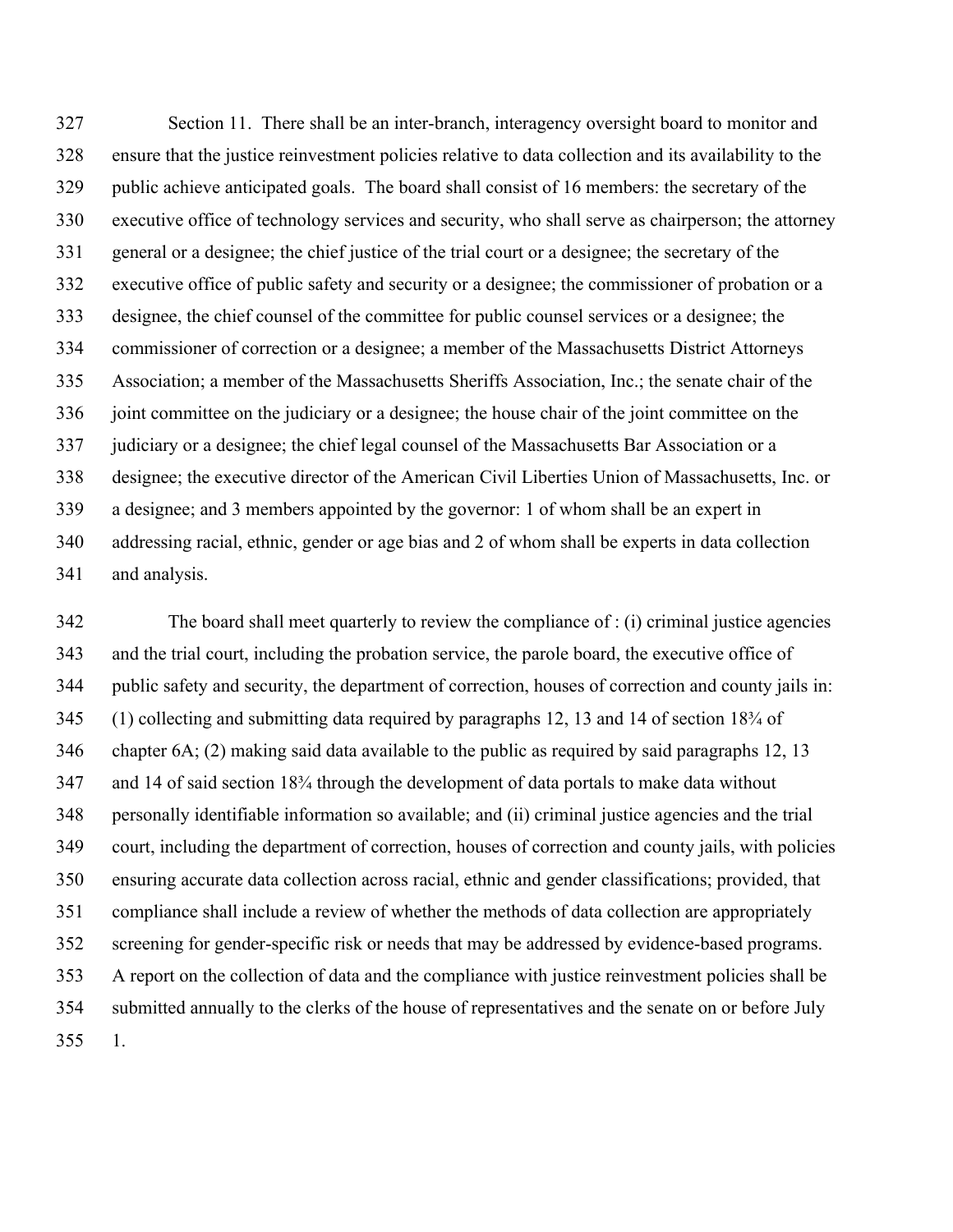356 SECTION 14. Chapter 10 of the General Laws is hereby amended by inserting after 357 section 35DDD the following section:-

358 Section 35EEE. (a) There shall be a Municipal Police Training Fund which shall consist 359 of amounts credited to the fund in accordance with this section. The fund shall be administered 360 by the state treasurer and held in trust exclusively for the purposes of this section. The state 361 treasurer shall be treasurer-custodian of the fund and shall have the custody of its monies and 362 securities.

363 (b) The fund shall consist of: (i) funds transferred from the Marijuana Regulation Fund 364 established in section 14 of chapter 94G; (ii) revenue from appropriations or other money 365 authorized by the general court and specifically designated to be credited to the fund; (iii) 366 interest earned on money in the fund; and (iv) funds from private sources including, but not 367 limited to, gifts, grants and donations received by the commonwealth that are specifically 368 designated to be credited to the fund. Amounts credited to the fund shall not be subject to further 369 appropriation and any money remaining in the fund at the end of a fiscal year shall not revert to 370 the General Fund. The secretary shall annually report the activity of the fund to the clerks of the 371 senate and the house of representatives and the senate and house committees on ways and means 372 not later than December 31.

373 (c) Expenditures from the fund shall be made to provide funding for: (i) the operating 374 expenses of the municipal police training committee established by section 116 of chapter 6; (ii) 375 basic recruit training for new police officers; (iii) mandatory in-service training for veteran 376 police officers; (iv) specialized training for veteran police officers and reserve and intermittent 377 police officers; and (v) the basic training program for reserve and intermittent police officers.

378 SECTION 15. Section 66A of chapter 10 of the General Laws, as appearing in the 2016 379 Official Edition, is hereby amended by inserting after the words "chapter 265", in line 6, the 380 following words:- and section 107 of chapter 272.

381 SECTION 16. Chapter 12 of the General Laws is hereby amended by adding the 382 following section:-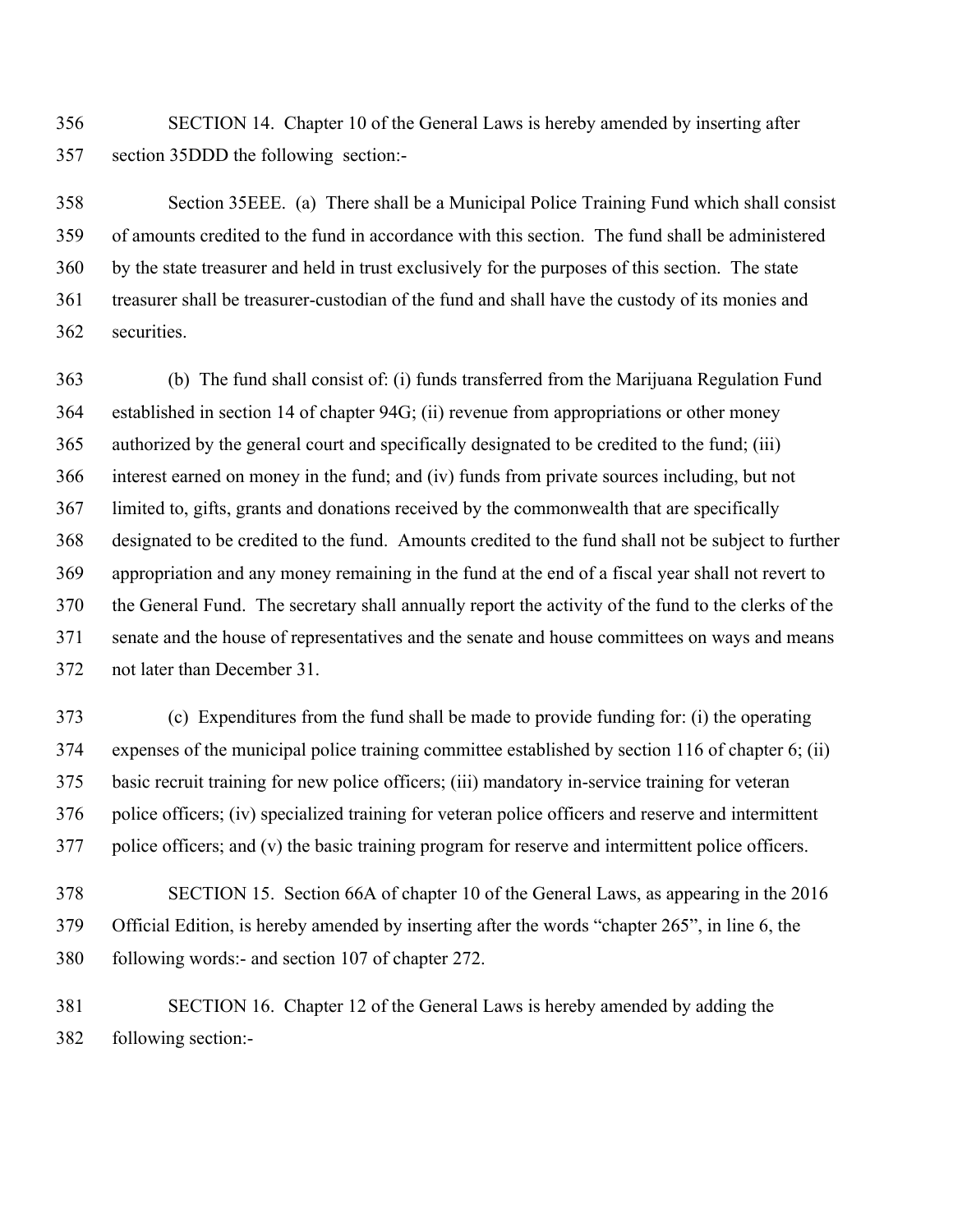383 Section 34. The district attorneys shall, within their respective districts, establish a pre-384 arraignment diversion program which may be used to divert a veteran or person who is in active 385 service in the armed forces, a person with a substance use disorder or a person with mental 386 illness if such veteran or person is charged with an offense or offenses against the 387 commonwealth.

388 SECTION 17. Chapter 18C of the General Laws is hereby amended by adding the 389 following section:-

390 Section 14. The office shall convene a childhood trauma task force made up of members 391 of the juvenile justice policy and data board established pursuant to section 89 of chapter 119 to 392 study, report and make recommendations on gender responsive and trauma-informed approaches 393 to treatment services for juveniles and youthful offenders in the juvenile justice system. Said 394 task force shall review the current means of (i) identifying school-aged children who have 395 experienced trauma, particularly undiagnosed trauma, and (ii) providing services to help children 396 recover from the psychological damage caused by such exposure to violence, crime or 397 maltreatment. The task force shall consider the feasibility of providing school-based trainings on 398 early, trauma-focused interventions, trauma-informed screenings and assessments, and the 399 recognition of reactions to victimization, as well as the necessity for diagnostic tools. A priority 400 shall be placed on juvenile or youthful offender's pathways into the juvenile justice system with 401 the goal of reducing the likelihood of recidivism by addressing the unique issues associated with 402 juvenile or youthful offenders including emotional abuse, physical abuse, sexual abuse, 403 emotional neglect, physical neglect, family violence, household substance abuse, household 404 mental illness, parental absence, and household member incarceration.

405 The childhood trauma task force shall annually report its findings and recommendations 406 by December 31 to the governor, the house and senate chairs of the joint committee on the 407 judiciary, the house and senate chairs of the joint committee on public safety and homeland 408 security and the chief justice of the trial court.

409 SECTION 18. Section 36 of chapter 22C of the General Laws, as appearing in the 2016 410 Official Edition, is hereby amended by adding the following 3 paragraphs:-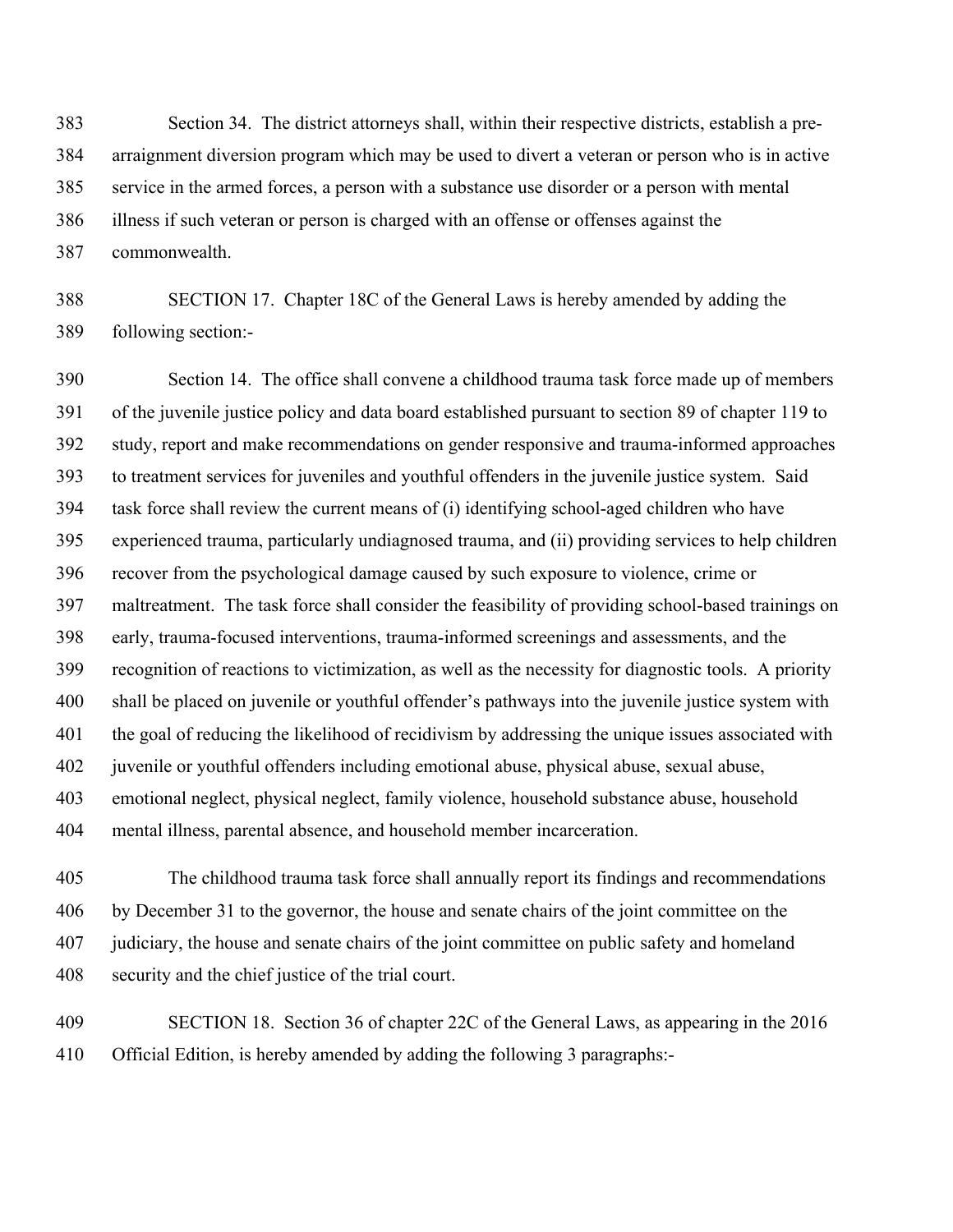411 In any juvenile or adult criminal case in which a fingerprint identification has been 412 transmitted to the Federal Bureau of Investigation to provide criminal history record information 413 through the bureau's Interstate Identification Index, the department shall also transmit the case 414 disposition information, including any order of dismissal and any order to seal or expunge a 415 record. The transmission of any sealing order to the Federal Bureau of Investigation shall be 416 accompanied by an order to seal such information within the bureau's Interstate Identification 417 Index. The transmission of any expungement order to the Federal Bureau of Investigation shall 418 be accompanied by an order to expunge such information within the bureau's Interstate 419 Identification Index.

420 If the department transmits a fingerprint identification of a juvenile to the Federal Bureau 421 of Investigation to provide criminal history record information through the bureau's Interstate 422 Identification Index, the department shall also promptly transmit an order to seal such 423 information within the bureau's Interstate Identification Index.

424 The executive office of public safety and security shall promulgate regulations to assure 425 that the necessary offense based tracking number is included with criminal offender record 426 information so as to support the transmission of case disposition information to the Federal 427 Bureau of Investigation.

428 SECTION 19. Chapter 22E of the General Laws is hereby amended by striking out 429 section 3, as so appearing, and inserting in place thereof of the following section:-

430 Section 3. (a) Any person who is convicted of an offense that is punishable by 431 imprisonment in the state prison and any person adjudicated a youthful offender by reason of an 432 offense that would be punishable by imprisonment in the state prison if committed by an adult 433 shall submit a DNA sample to the department or the commissioner of probation as a condition of 434 probation forthwith upon conviction or, if sentenced to a term of imprisonment, the DNA sample 435 shall be collected within 10 days of intake or return to the correctional facility to which the 436 inmate has been sentenced. No person required to submit a DNA sample pursuant to this section 437 shall be released from a correctional facility until a DNA sample has been collected.

438 (b) The trial court, the commissioner of probation and the department shall establish and 439 implement a system for the electronic notification to the department whenever a person is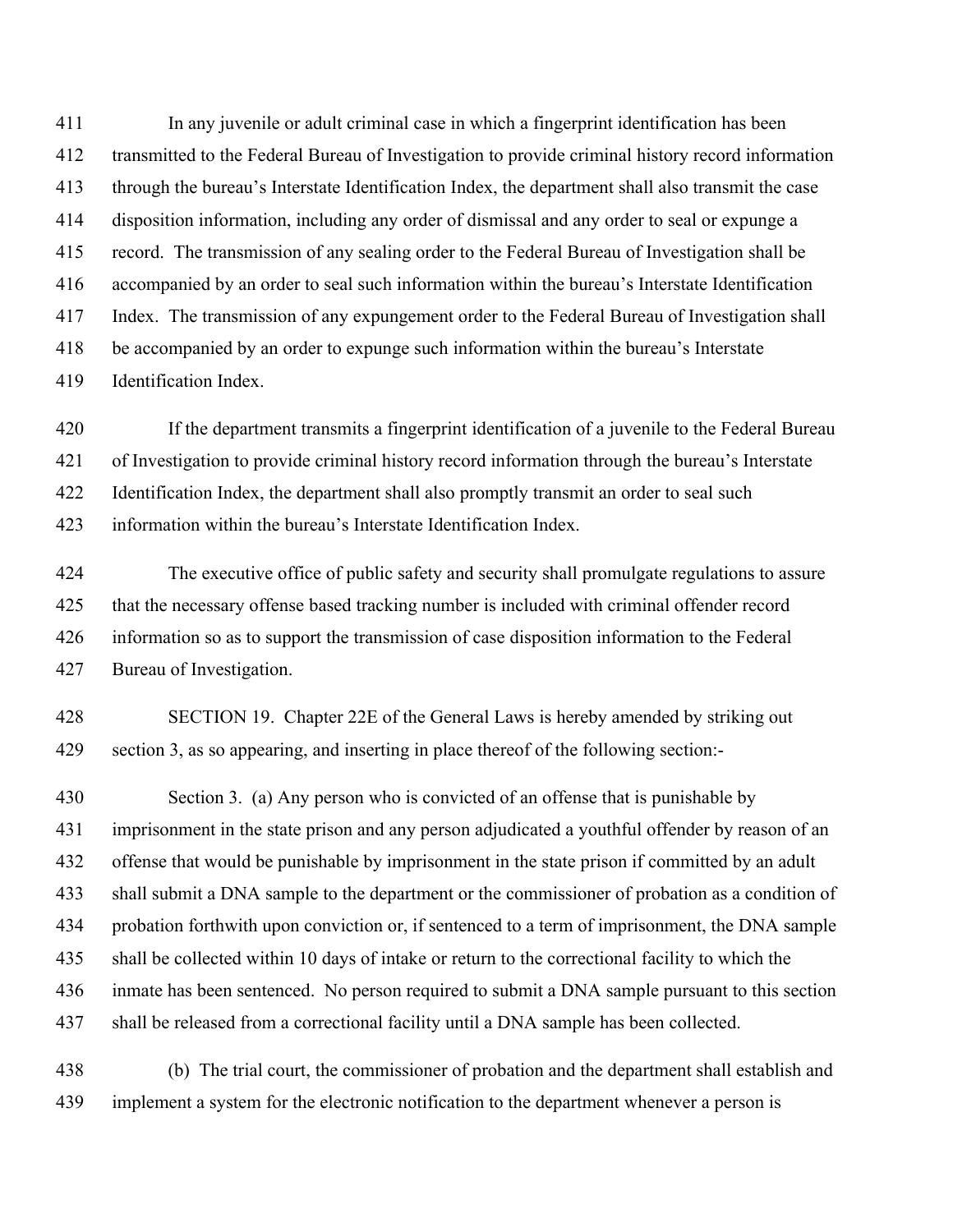440 convicted of an offense that requires the submission of a DNA sample under subsection (a). The 441 sample shall be collected by a person authorized under section 4, in accordance with regulations 442 or procedures established by the director. The results of such sample shall become part of the 443 state DNA database. The submission of such DNA sample shall not be stayed pending a 444 sentence appeal, motion for new trial, appeal to an appellate court or other post-conviction 445 motion or petition.

446 SECTION 20. Section 4 of said chapter 22E, as so appearing, is hereby amended by 447 inserting after the word "training", in line 5, the following words:- , a probation officer.

448 SECTION 21. Said section 4 of said chapter 22E, as so appearing, is hereby further 449 amended by inserting after the word "personnel", in lines 14 and 18, in each instance, the 450 following words:-, including a probation officer,.

- 451 SECTION 22. Said chapter 22E is hereby further amended by striking out section 5, as 452 so appearing, and inserting in place thereof the following section:-
- 453 Section 5. The department shall provide all collection materials, labels and instructions 454 for the collection of DNA samples pursuant to this chapter.
- 455 SECTION 23. Said chapter 22E is hereby further amended by striking out section 11, as 456 so appearing, and inserting in place thereof the following section:-

457 Section 11. A person required to provide a DNA sample pursuant to this chapter and 458 who, after notice, willfully fails to provide such DNA required by section 3 shall be subject to 459 punishment by a fine of not more than \$2,000 or imprisonment in a jail or house of correction for 460 not more than 6 months or both.

461 SECTION 24. Chapter 41 of the General Laws is hereby amended by inserting after 462 section 97B the following section:-

463 Section 97B ½. (a) A hospital licensed pursuant to chapter 111 and all other medical 464 facilities that conduct medical forensic examinations shall notify a local law enforcement agency 465 at the time the evidence of a sexual assault is obtained and no later than 24 hours after using a 466 new kit for the collection of sexual assault evidence.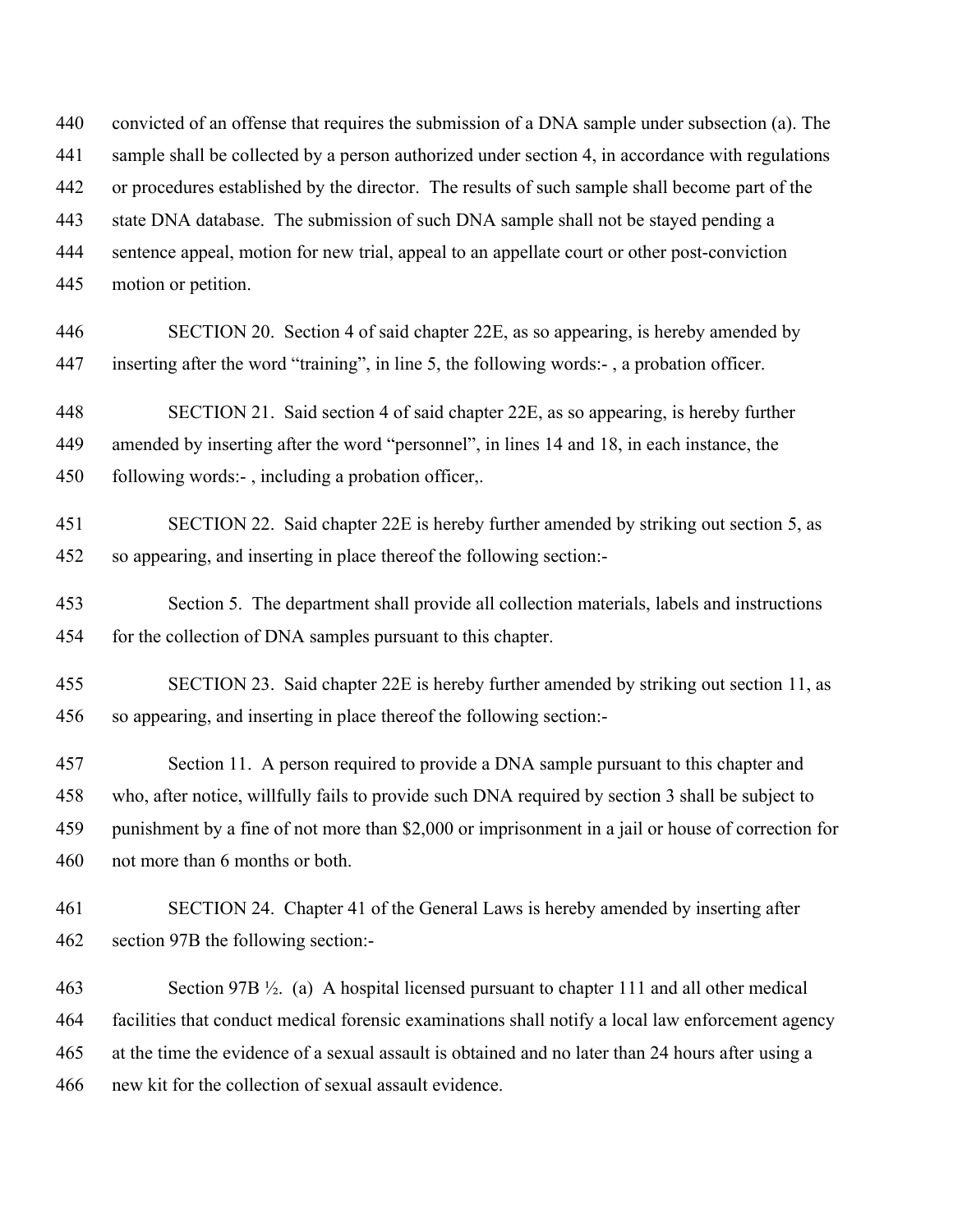467 (b) Local law enforcement agencies shall:

468 (1) Take possession of the sexual assault evidence kit from hospitals and other 469 medical facilities that conduct medical forensic examinations within 3 business days of 470 notification.

471 (2) Submit new sexual assault evidence kits to the crime laboratory within the 472 department of the state police or the police department of a municipality that operates a crime 473 laboratory and has a population of more than 150,000, in the case of a sexual assault alleged to 474 have taken place in that municipality, within 7 business days of taking possession, except that 475 non-investigatory sexual assault evidence kits associated with a victim who has not yet filed a 476 report with law enforcement shall not be subject to the 7 day requirement. Non-investigatory kits 477 shall be safely stored by law enforcement in a manner that preserves evidence for the duration of 478 the statute of limitations for all sexual assault and rape cases.

479 (b) The crime laboratory within the department of the state police or the police 480 department of a municipality that operates a crime laboraty and has a population of more than 481 150,000, in the case of a sexual assault alleged to have taken place in that municipality, shall test 482 all sexual assault evidence kits within 30 days of receipt from local law enforcement.

483 (c) In cases where testing results in a DNA profile, the crime laboratory shall enter 484 the full profile into CODIS and the state DNA database.

485 (d) Each sexual assault evidence kit shall be entered into the statewide sexual assault 486 evidence kit tracking system pursuant to section 18X of chapter 6A.

487 SECTION 25. Section 98F of said chapter 41, as appearing in the 2016 Official Edition, 488 is hereby amended by striking out, in line 18, the words "or (iii)" and inserting in place thereof 489 the following words:-, (iii).

490 SECTION 26. Said section 98F of said chapter 41, as so appearing, is hereby further 491 amended by inserting after the figure "209A", in line 21, the following words:- , or (iv) any entry 492 concerning the arrest of a person who has not yet reached 18 years of age.

493 SECTION 27. Section 37P of chapter 71, as so appearing, is hereby amended by striking 494 the second paragraph in subsection (b) and inserting in place thereof the following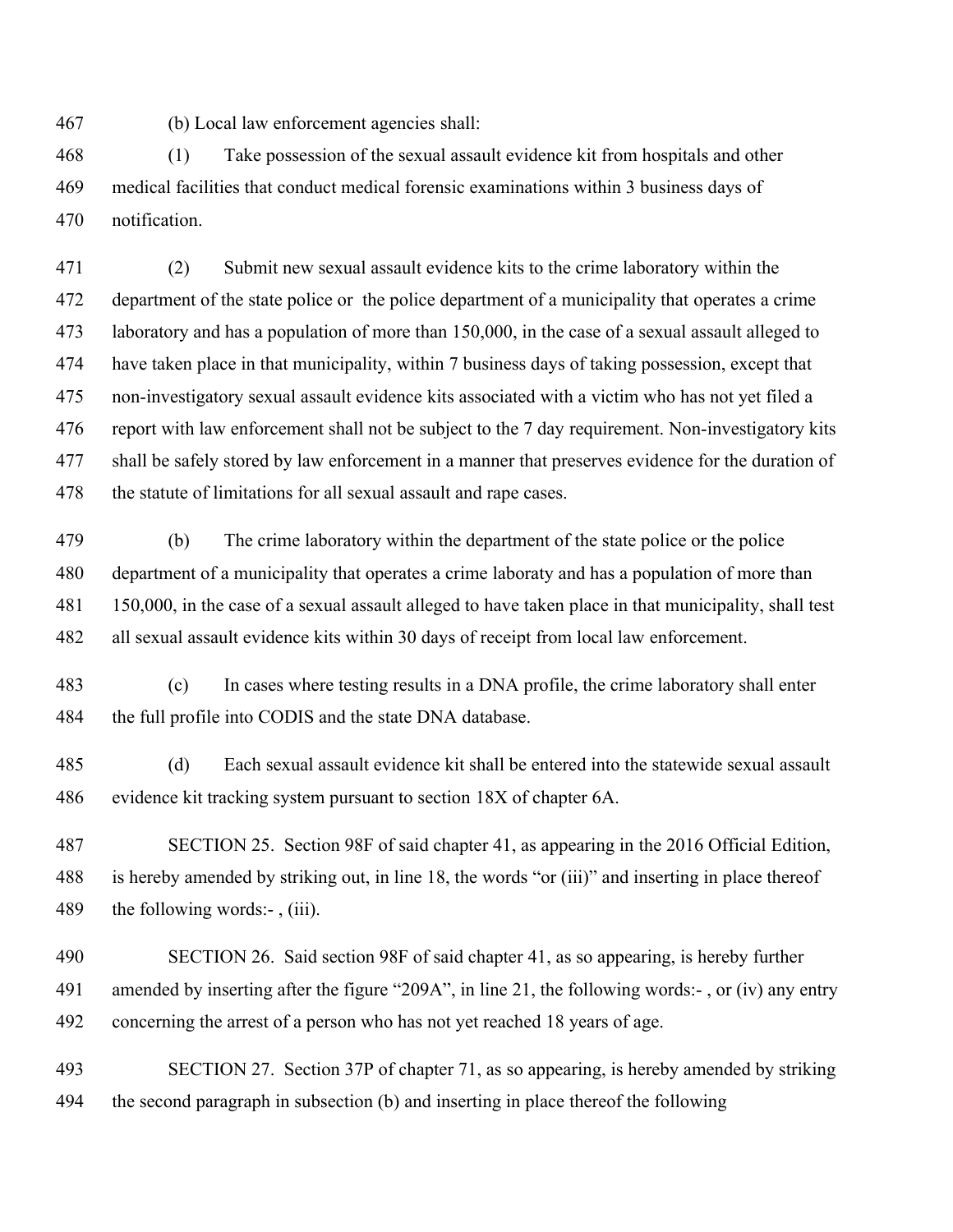495 In assigning a school resource officer, hereinafter referred to as "SRO", the chief of 496 police shall assign an officer that the chief believes would strive to foster an optimal learning 497 environment and educational community. The chief of police shall give preference to candidates 498 who demonstrate the requisite personality and character to work with children and educators in a 499 school environment and who have received specialized training relating to working with 500 adolescents and children, including cognitive development, de-escalation techniques, and 501 alternatives to arrest and diversion strategies. The appointment shall not be based solely on 502 seniority. The performance of an SRO shall be reviewed annually by the superintendent and the 503 chief of police.

504 The superintendent and the chief of police shall enter into a written memorandum of 505 understanding which shall be placed on file in the offices of the school superintendent and the 506 chief of police. The memorandum of understanding shall, at minimum, describe the following: 507 (i) the mission statement, goals and objectives of the SRO program; (ii) the roles and 508 responsibilities of the SROs, the police department, and the schools; (iii) the process for selecting 509 SROs; (iv) the mechanisms to incorporate SROs into the school environment, including school 510 safety meetings; (v) information sharing between SROs, school staff and other partners; (vi) the 511 organizational structure of the SRO program, including supervision of SROs and the lines of 512 communication between the school district and police department; (vii) training for SROs, 513 including but not limited to continuing professional development in child and adolescent 514 development, conflict resolution and diversion strategies; and (viii) specify the manner and 515 division of responsibility for collecting and reporting the school-based arrests, citations and court 516 referrals of students to the department of elementary and secondary education in accordance with 517 regulations promulgated by the department, which shall collect and publish disaggregated data in 518 a like manner as school discipline data made available for public review.

519 The memorandum of understanding shall state that SROs shall not serve as school 520 disciplinarians, as enforcers of school regulations or in place of licensed school psychologists, 521 psychiatrists or counselors and that SROs shall not use police powers to address traditional 522 school discipline issues, including non-violent disruptive behavior.

523 The chief of police, in consultation with the school superintendent, shall establish 524 standard operating procedures, hereinafter referred to as "SOP" to provide guidance to SROs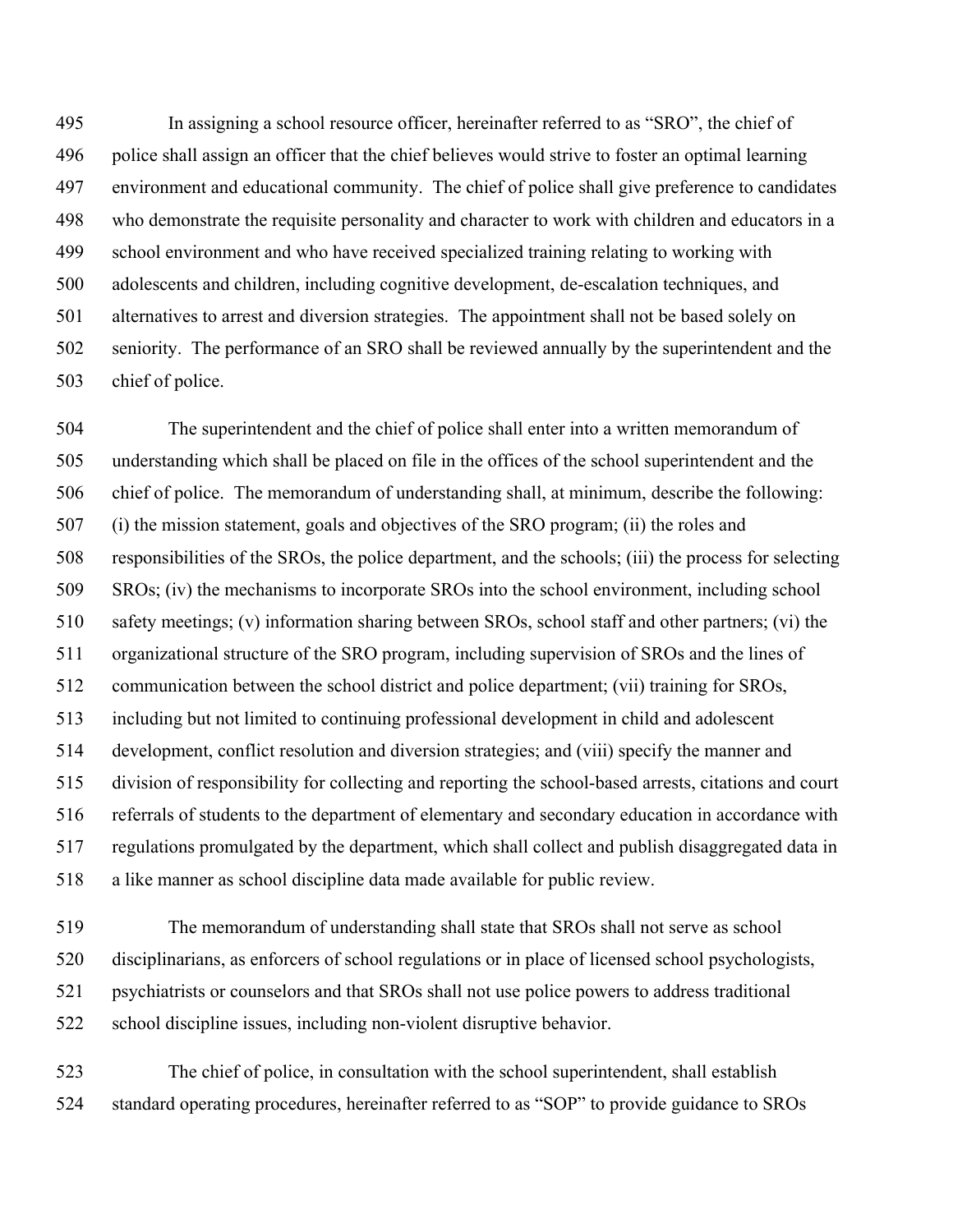525 about daily operations, policies and procedures. At minimum, the SOP, as established by the 526 chief of police, shall describe the following for the school resource officer:

527 (1) the SRO uniform;

528 (2) use of police force, arrest, citation and court referral on school property;

529 (3) a statement and description of students' legal rights, including the process for 530 searching and questioning students and when parents and administrators shall be notified and 531 present;

532 (4) chain of command, including delineating to whom the SRO reports and how 533 school administrators and the SRO work together;

534 (5) performance evaluation standards, which shall incorporate monitoring compliance 535 with the memorandum of understanding and use of arrest, citation, and police force in school;

536 (6) protocols for diverting and referring at-risk students to school- and community-537 based supports and providers; and

538 (7) information sharing between the SRO, school staff, and parents or guardians.

539 The executive office of public safety and security, in consultation with the department of 540 elementary and secondary education, shall make available to all communities examples of model 541 memoranda of understanding, statements of procedures, and non-binding advisories on how to 542 establish said documents.

543 SECTION 28. Section 8A of chapter 90 of the General Laws, as so appearing, is hereby 544 amended by striking out, in line 33, the words "of the vapors of glue" and inserting in place 545 thereof the following words:- from smelling or inhaling the fumes of any substance having the 546 property of releasing toxic vapors as defined in section 18 of chapter 270.

547 SECTION 29. Section 8A½ of said chapter 90, as so appearing, is hereby amended by 548 striking out, in lines 29 and 30, the words "the vapors of glue" and inserting in place thereof the 549 following words:- from smelling or inhaling the fumes of any substance having the property of 550 releasing toxic vapors as defined in section 18 of chapter 270.

551 SECTION 30. Section 21 of said chapter 90, as so appearing, is hereby amended by 552 striking out, in line 27, the words "under the influence of the vapors of glue" and inserting in 553 place thereof the following words:- while under the influence from smelling or inhaling the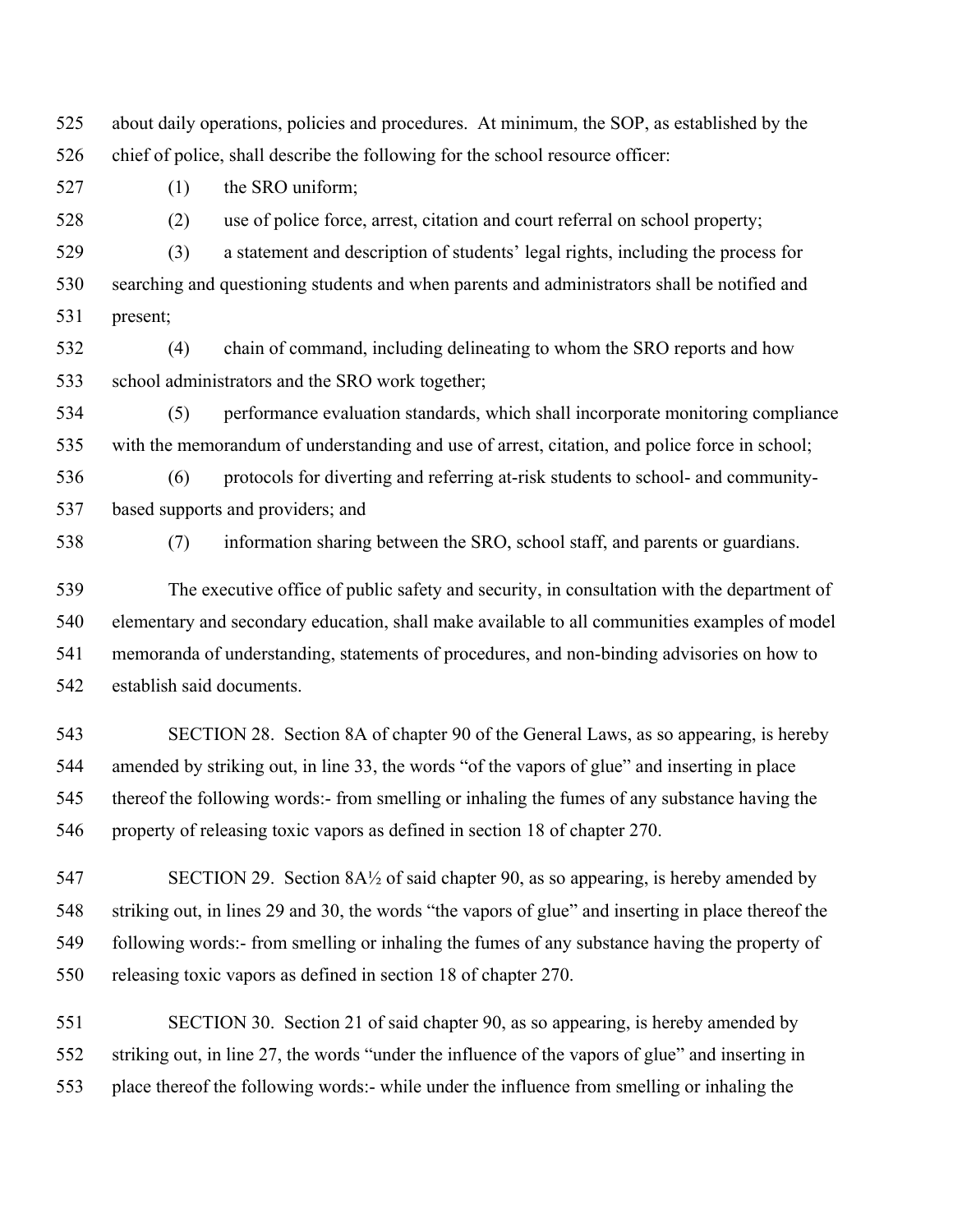554 fumes of any substance having the property of releasing toxic vapors as defined in section 18 of 555 chapter 270.

556 SECTION 31. Subsection (i) of section 22 of said chapter 90 is hereby repealed.

557 SECTION 32. Section 24 of said chapter 90, as appearing in the 2016 Official Edition, is 558 hereby amended by striking out, in lines 8 and 759, the words "the vapors of glue" and inserting 559 in place thereof, in each instance, the following words:- while under the influence from smelling 560 or inhaling the fumes of any substance having the property of releasing toxic vapors as defined in 561 section 18 of chapter 270.

562 SECTION 33. Subparagraph (1) of paragraph (a) of subdivision (1) of said section 24 of 563 said chapter 90, as so appearing, is hereby amended by striking out the seventh paragraph and 564 inserting in place thereof the following 5 paragraphs:-

565 If the defendant has been previously convicted or assigned to an alcohol or controlled 566 substance education, treatment or rehabilitation program by a court of the commonwealth or any 567 other jurisdiction because of a like offense 4 times preceding the date of the commission of the 568 offense for which the defendant has been convicted, the defendant shall be punished by a fine of 569 not less than \$2,000 nor more than \$50,000 and by imprisonment for not less than 2 and one-half 570 years or by a fine of not less than \$2,000 nor more than \$50,000 and by imprisonment in the state 571 prison for not less than 2 and one-half years nor more than 5 years; provided, however, that the 572 sentence imposed upon such person shall not be reduced to less than 24 months, nor suspended, 573 nor shall any such person be eligible for probation, parole, or furlough or receive any deduction 574 from his or her sentence for good conduct until he or she shall have served 24 months of such 575 sentence; provided, further, that the commissioner of correction may, on the recommendation of 576 the warden, superintendent, or other person in charge of a correctional institution, or the 577 administrator of a county correctional institution, grant to an offender committed under this 578 subdivision a temporary release in the custody of an officer of such institution for the following 579 purposes only: to attend the funeral of a relative; to visit a critically ill relative; to obtain 580 emergency medical or psychiatric services unavailable at said institution; to engage in 581 employment pursuant to a work release program; or for the purposes of an aftercare program 582 designed to support the recovery of an offender who has completed an alcohol or controlled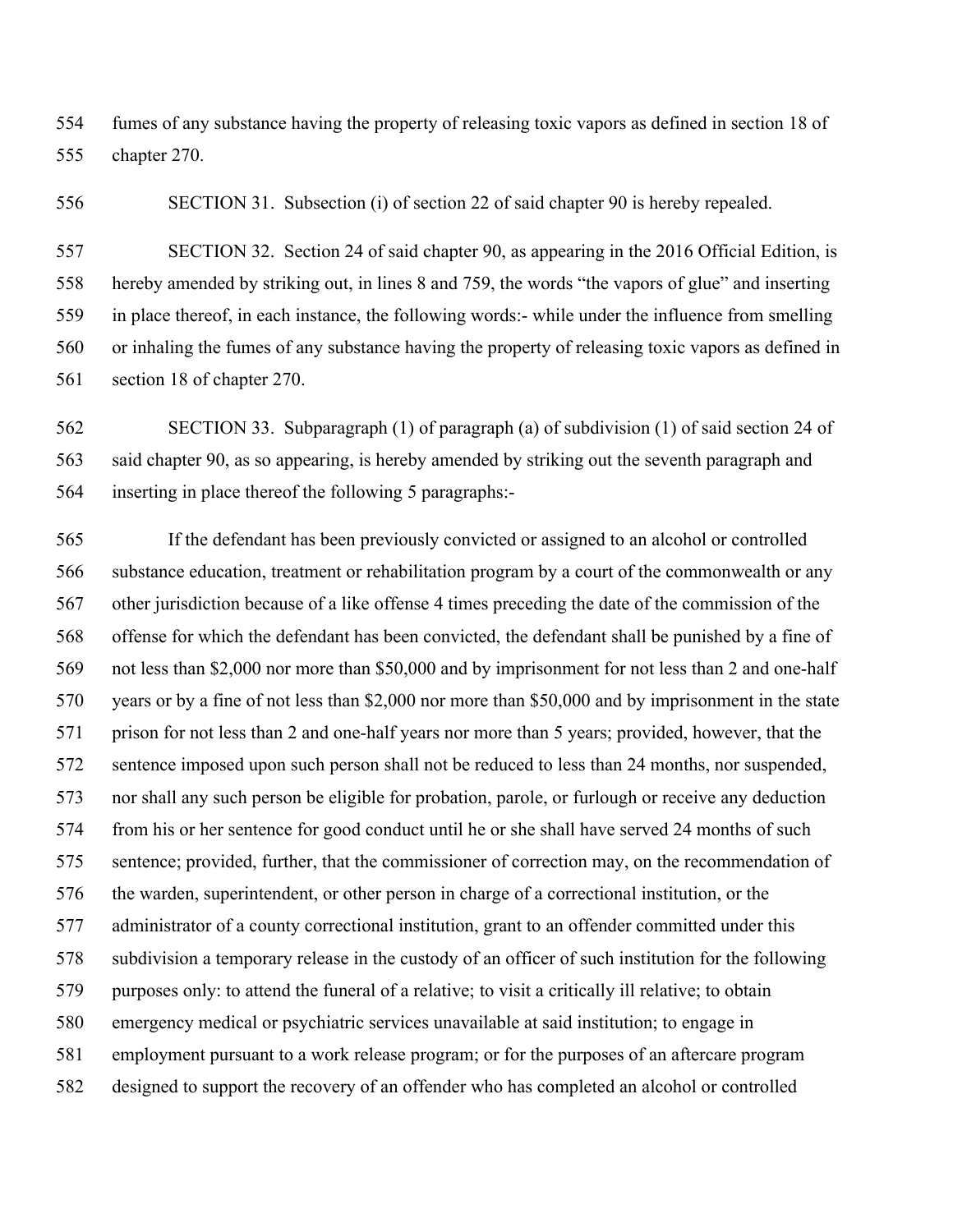583 substance education, treatment or rehabilitation program operated by the department of 584 correction; and provided further, that the defendant may serve all or part of such 24 months 585 sentence, to the extent that resources are available, in a correctional facility specifically 586 designated by the department of correction for the incarceration and rehabilitation of drinking 587 drivers.

588 If the defendant has been previously convicted or assigned to an alcohol or controlled 589 substance education, treatment or rehabilitation program by a court of the commonwealth or any 590 other jurisdiction because of a like offense 5 times preceding the date of the commission of the 591 offense for which the defendant has been convicted, the defendant shall be punished by a fine of 592 not less than \$2,000 nor more than \$50,000 and by imprisonment for not less than 2 and one-half 593 years or by a fine of not less than \$2,000 nor more than \$50,000 and by imprisonment in the state 594 prison for not less than 2 and one-half years nor more than 5 years; provided, however, that the 595 sentence imposed upon such person shall not be reduced to less than 24 months, nor suspended, 596 nor shall any such person be eligible for probation, parole or furlough or receive any deduction 597 from his or her sentence for good conduct until he or she shall have served 24 months of such 598 sentence; provided further, that the commissioner of correction may, on the recommendation of 599 the warden, superintendent, or other person in charge of a correctional institution, or the 600 administrator of a county correctional institution, grant to an offender committed under this 601 subdivision a temporary release in the custody of an officer of such institution for the following 602 purposes only: to attend the funeral of a relative; to visit a critically ill relative; to obtain 603 emergency medical or psychiatric services unavailable at said institution; to engage in 604 employment pursuant to a work release program; or for the purposes of an aftercare program 605 designed to support the recovery of an offender who has completed an alcohol or controlled 606 substance education, treatment or rehabilitation program operated by the department of 607 correction; and provided further, that the defendant may serve all or part of such 24 months 608 sentence, to the extent that resources are available, in a correctional facility specifically 609 designated by the department of correction for the incarceration and rehabilitation of drinking 610 drivers.

611 If the defendant has been previously convicted or assigned to an alcohol or controlled 612 substance education, treatment or rehabilitation program by a court of the commonwealth or any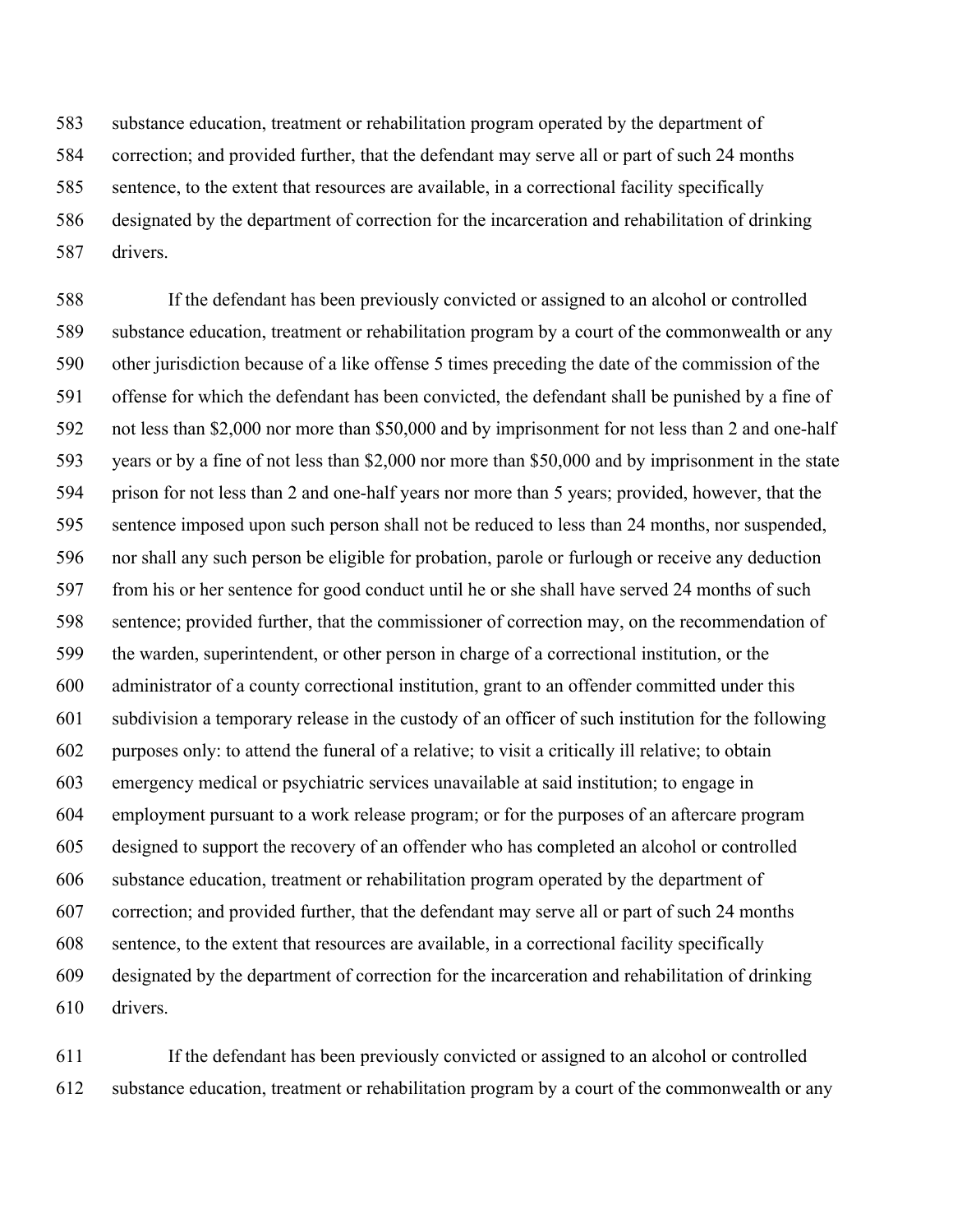613 other jurisdiction because of a like offense 6 times preceding the date of the commission of the 614 offense for which defendant has been convicted, the defendant shall be punished by a fine of not 615 less than \$2,000 nor more than \$50,000 and by imprisonment in the state prison for not less than 616 3 and one-half years nor more than 8 years; provided, however, that the sentence imposed upon 617 such person shall not be reduced to less than 36 months, nor suspended, nor shall any such 618 person be eligible for probation, parole or furlough or receive any deduction from his or her 619 sentence for good conduct until he or she shall have served 36 months of such sentence; provided 620 further, that the commissioner of correction may, on the recommendation of the warden, 621 superintendent, or other person in charge of a correctional institution, or the administrator of a 622 county correctional institution, grant to an offender committed under this subdivision a 623 temporary release in the custody of an officer of such institution for the following purposes only: 624 to attend the funeral of a relative; to visit a critically ill relative; to obtain emergency medical or 625 psychiatric services unavailable at said institution; to engage in employment pursuant to a work 626 release program; or for the purposes of an aftercare program designed to support the recovery of 627 an offender who has completed an alcohol or controlled substance education, treatment or 628 rehabilitation program operated by the department of correction; and provided further, that the 629 defendant may serve all or part of such 36 months sentence, to the extent that resources are 630 available, in a correctional facility specifically designated by the department of correction for the 631 incarceration and rehabilitation of drinking drivers.

632 If the defendant has been previously convicted or assigned to an alcohol or controlled 633 substance education, treatment or rehabilitation program by a court of the commonwealth or any 634 other jurisdiction because of a like offense 7 times preceding the date of the commission of the 635 offense for which the defendant has been convicted, the defendant shall be punished by a fine of 636 not less than \$2,000 nor more than \$50,000 and by imprisonment in the state prison for not less 637 than 3 and one-half years nor more than 8 years; provided, however, that the sentence imposed 638 upon such person shall not be reduced to less than 36 months, nor suspended, nor shall any such 639 person be eligible for probation, parole or furlough or receive any deduction from his or her 640 sentence for good conduct until he or she shall have served 36 months of such sentence; provided 641 further, that the commissioner of correction may, on the recommendation of the warden, 642 superintendent or other person in charge of a correctional institution, or the administrator of a 643 county correctional institution, grant to an offender committed under this subdivision a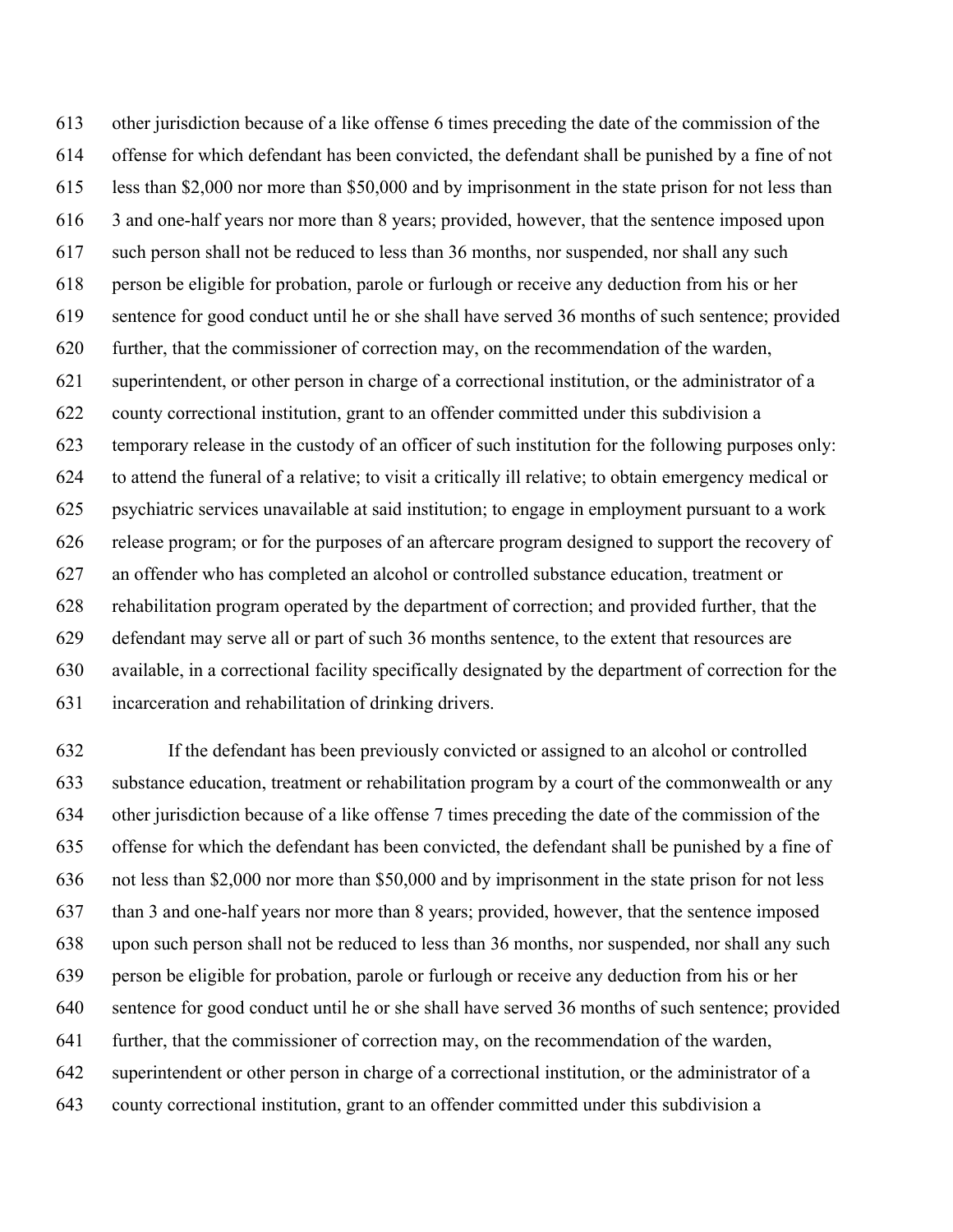644 temporary release in the custody of an officer of such institution for the following purposes only: 645 to attend the funeral of a relative; to visit a critically ill relative; to obtain emergency medical or 646 psychiatric services unavailable at said institution; to engage in employment pursuant to a work 647 release program; or for the purposes of an aftercare program designed to support the recovery of 648 an offender who has completed an alcohol or controlled substance education, treatment or 649 rehabilitation program operated by the department of correction; and provided further, that the 650 defendant may serve all or part of such 36 months sentence, to the extent that resources are 651 available, in a correctional facility specifically designated by the department of correction for the 652 incarceration and rehabilitation of drinking drivers.

653 If the defendant has been previously convicted or assigned to an alcohol or controlled 654 substance education, treatment or rehabilitation program by a court of the commonwealth or any 655 other jurisdiction because of a like offense 8 or more times preceding the date of the commission 656 of the offense for which the defendant has been convicted, the defendant shall be punished by a 657 fine of not less than \$2,000 nor more than \$50,000 and by imprisonment in the state prison for 658 not less than 4 and one-half years nor more than 10 years; provided, however, that the sentence 659 imposed upon such person shall not be reduced to less than 48 months, nor suspended, nor shall 660 any such person be eligible for probation, parole or furlough or receive any deduction from his or 661 her sentence for good conduct until he or she shall have served 48 months of such sentence; 662 provided further, that the commissioner of correction may, on the recommendation of the 663 warden, superintendent, or other person in charge of a correctional institution, or the 664 administrator of a county correctional institution, grant to an offender committed under this 665 subdivision a temporary release in the custody of an officer of such institution for the following 666 purposes only: to attend the funeral of a relative; to visit a critically ill relative; to obtain 667 emergency medical or psychiatric services unavailable at said institution; to engage in 668 employment pursuant to a work release program; or for the purposes of an aftercare program 669 designed to support the recovery of an offender who has completed an alcohol or controlled 670 substance education, treatment or rehabilitation program operated by the department of 671 correction; and provided further, that the defendant may serve all or part of such 48 months 672 sentence, to the extent that resources are available, in a correctional facility specifically 673 designated by the department of correction for the incarceration and rehabilitation of drinking 674 drivers.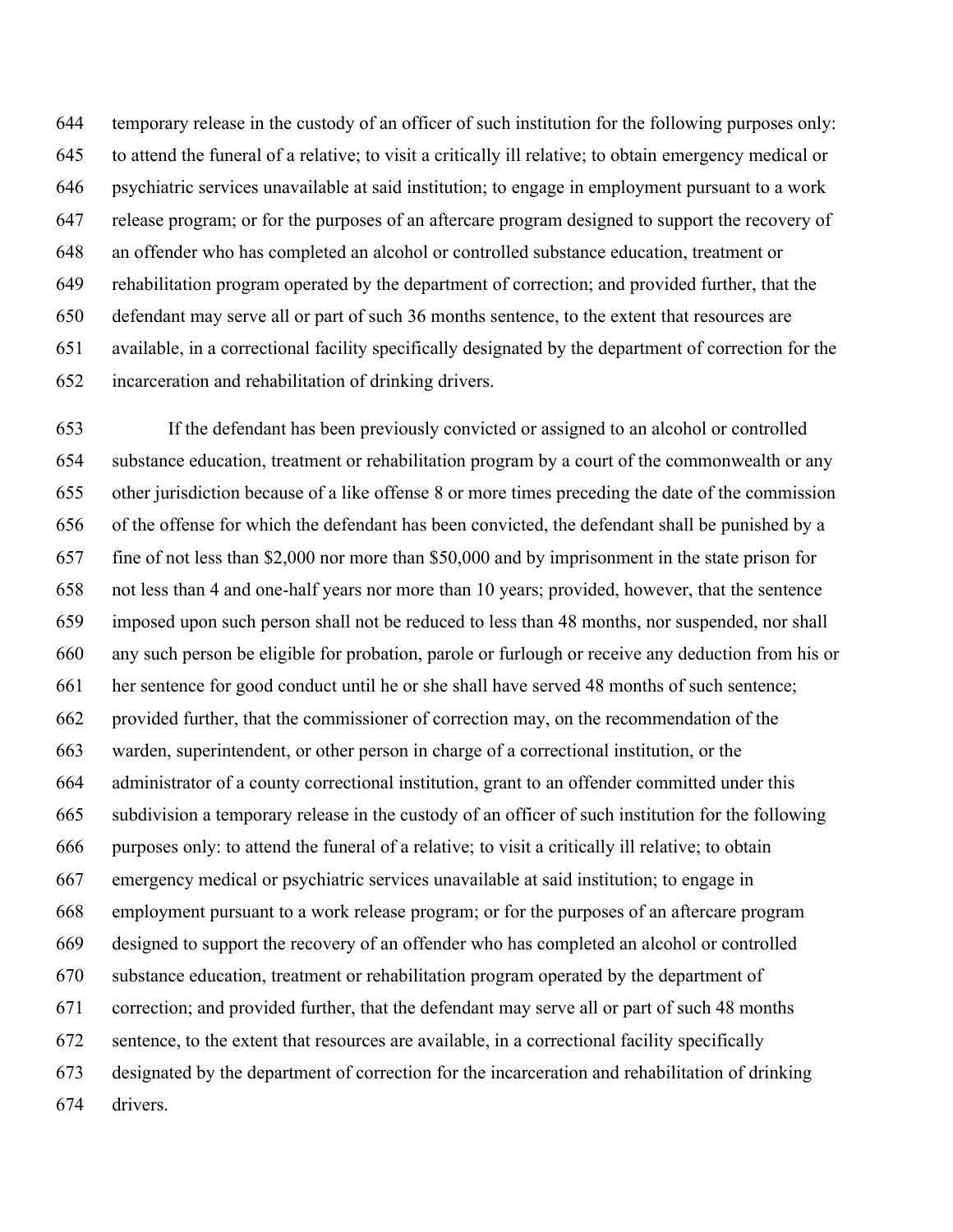675 SECTION 34. Section 24D of said chapter 90, as so appearing, is hereby amended by 676 striking out, in lines 4 and in lines 17 and 18, the words "the vapors of glue" and inserting in 677 place thereof, in each instance, the following words:- while under the influence from smelling or 678 inhaling the fumes of any substance having the property of releasing toxic vapors as defined in 679 section 18 of chapter 270.

680 SECTION 35. Said section 24D of said chapter 90, as so appearing, is hereby further 681 amended by striking out, in lines 138 and 139, the words "grave and serious hardship to such 682 individual or to the family of such individual" and inserting in place thereof the following 683 words:- substantial financial hardship to the individual, the individual's immediate family or the 684 individual's dependents.

685 SECTION 36. Said section 24D of said chapter 90, as so appearing, is hereby further 686 amended by striking out, in lines 173 and 174, the words "grave and serious hardship to such 687 individual or to the family thereof" and inserting in place thereof the following words:- 688 substantial financial hardship to the individual, the individual's immediate family or the 689 individual's dependents.

690 SECTION 37. Said chapter 90 is hereby amended by striking out section 24G, as so 691 appearing, and inserting in place thereof the following section:-

692 Section 24G. (a) Whoever, upon any way or in any place to which the public has a right 693 of access, or upon any way or in any place to which members of the public have access as 694 invitees or licensees, operates a motor vehicle with a percentage, by weight, of alcohol in their 695 blood of .08 or greater, or while under the influence of intoxicating liquor, or of marijuana, 696 narcotic drugs, depressants or stimulant substances, all as defined in section 1 of chapter 94C, or 697 from smelling or inhaling the fumes of any substance having the property of releasing toxic 698 vapors as defined in section 18 of chapter 270, and so operates a motor vehicle recklessly or 699 negligently so that the lives or safety of the public might be endangered, and by any such 700 operation so described causes the death of another person, shall be guilty of homicide by a motor 701 vehicle while under the influence of an intoxicating substance, and shall be punished by 702 imprisonment in the state prison for not less than 2½ years or more than 15 years and a fine of 703 not more than \$5,000, or by imprisonment in a jail or house of correction for not less than 1 year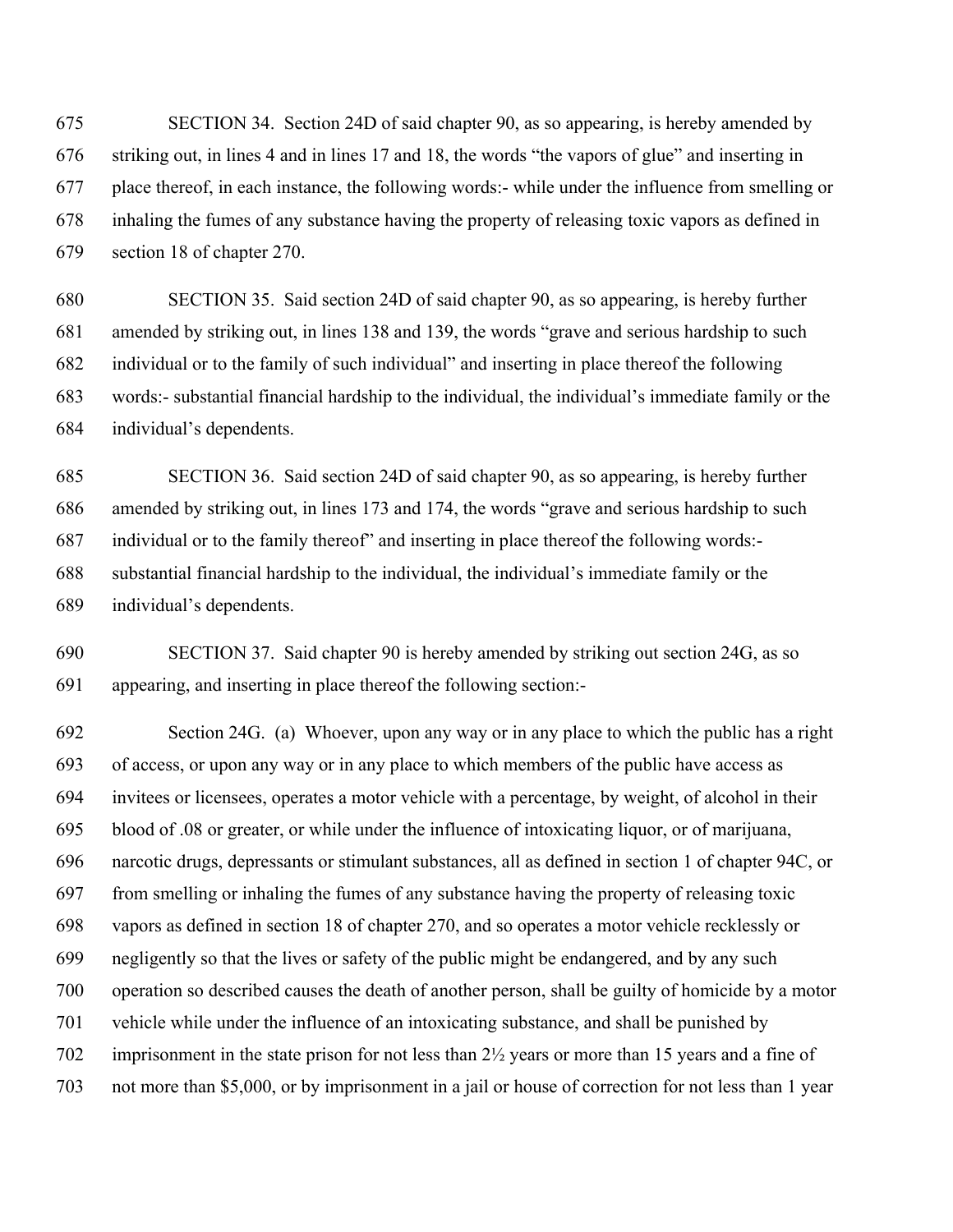704 nor more than 2 ½ years and a fine of not more than \$5,000. The sentence imposed upon such 705 person shall not be reduced to less than 1 year, nor suspended, nor shall any person convicted 706 under this subsection be eligible for probation, parole, or furlough or receive any deduction from 707 a sentence until such person has served at least 1 year of such sentence; provided, however, that 708 the commissioner of correction may, on the recommendation of the warden, superintendent or 709 other person in charge of a correctional institution or the administrator of a county correctional 710 institution grant to an offender committed under this subsection a temporary release in the 711 custody of an officer of such institution for the following purposes only: (i) to attend the funeral 712 of a relative; (ii) to visit a critically ill relative; (iii) to obtain emergency medical or psychiatric 713 services unavailable at said institution; or (iv) to engage in employment pursuant to a work 714 release program. Prosecutions commenced under this section shall neither be continued without 715 a finding nor placed on file. Section 87 of chapter 276 shall not apply to any person charged 716 with a violation of this subsection.

717 (b) Whoever, upon any way or in any place to which the public has a right of access or 718 upon any way or in any place to which members of the public have access as invitees or 719 licensees, operates a motor vehicle with a percentage, by weight, of alcohol in their blood of .08 720 or greater, or while under the influence of intoxicating liquor, or of marijuana, narcotic drugs, 721 depressants or stimulant substances, all as defined in section 1 of chapter 94C, or from smelling 722 or inhaling the fumes of any substance having the property of releasing toxic vapors as defined in 723 section 18 of chapter 270, or whoever operates a motor vehicle negligently so that the lives or 724 safety of the public might be endangered and by any such operation causes the death of another 725 person, shall be guilty of homicide by a motor vehicle and shall be punished by imprisonment in 726 a jail or house of correction for not less than 30 days nor more than 2½ years, or by a fine of not 727 less than \$300 nor more than \$3,000 dollars, or both.

728 (c) Whoever, upon any way or in any place to which the public has a right of access or 729 upon any way or in any place to which members of the public have access as invitees or 730 licensees, operates a motor vehicle recklessly so that the lives or safety of the public might be 731 endangered and by any such operation causes the death of another person, shall be guilty of 732 reckless homicide by a motor vehicle and shall be punished by imprisonment in a jail or house of 733 correction for not more than 2½ years, or by imprisonment in the state prison for not more than 5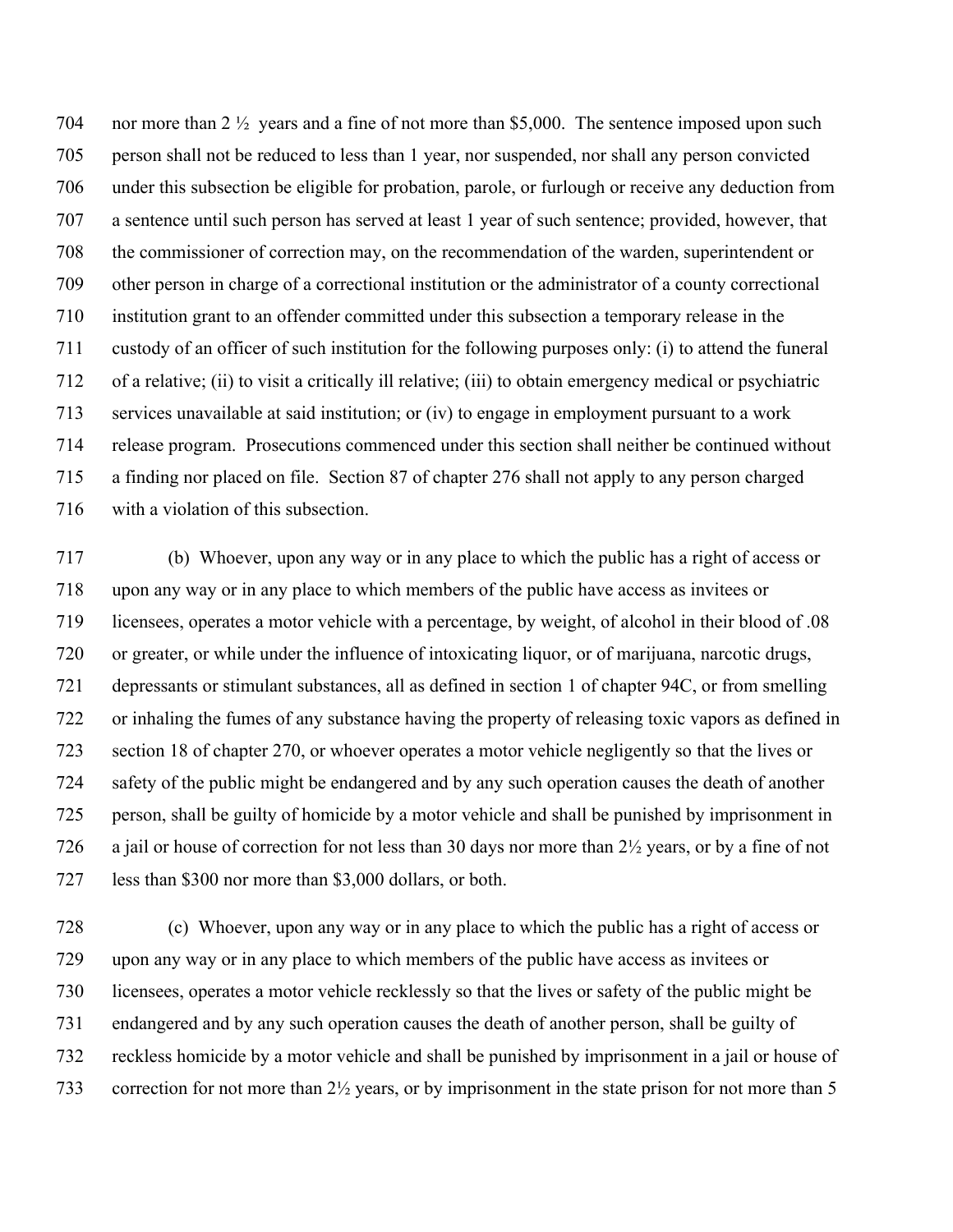734 years, or by a fine of not more than \$3,000 dollars, or by both such fine and imprisonment. For 735 the purpose of this section, a person operates recklessly when that person consciously disregards 736 a substantial and unjustifiable risk that the lives or safety of the public might be endangered.

737 (d) When a motor vehicle is the instrument of the offense, the registrar shall revoke the 738 license or right to operate of a person convicted of a violation of subsection (a), (b) or (c), or 739 punished under section 13 of chapter 265, for a period of 10 years after the date of conviction for 740 a first offense. The registrar shall revoke the license or right to operate of a person convicted for 741 a subsequent violation of this section for the life of such person. No appeal, motion for a new 742 trial or exceptions shall operate to stay the revocation of the license or of the right to operate; 743 provided, however, such license shall be restored or such right to operate shall be reinstated if the 744 prosecution of such person ultimately terminates in favor of the defendant.

745 SECTION 38. Section 24L of said chapter 90, as so appearing, is hereby amended by 746 striking out, in lines 8 and 43, the words "vapors of glue" and inserting in place thereof, in each 747 instance, the following words:- while under the influence from smelling or inhaling the fumes of 748 any substance having the property of releasing toxic vapors as defined in section 18 of chapter 749 270.

750 SECTION 39. Section 24W of said chapter 90, as so appearing, is hereby amended by 751 inserting after the words "ways and means", in line 85, the following words:- and the clerks of 752 the senate and the house of representatives.

753 SECTION 40. Section 8 of chapter 90B of the General Laws, as so appearing, is hereby 754 amended by striking out, in lines 6 and 508, the words "the vapors of glue" and inserting in place 755 thereof, in each instance, the following words:- from smelling or inhaling the fumes of any 756 substance having the property of releasing toxic vapors as defined in section 18 of chapter 270.

757 SECTION 41. Section 8A of said chapter 90B, as so appearing, is hereby amended by 758 striking out, in lines 5 and 6, the words "the vapors of glue" and inserting in place thereof the 759 following words:- from smelling or inhaling the fumes of any substance having the property of 760 releasing toxic vapors as defined in section 18 of chapter 270.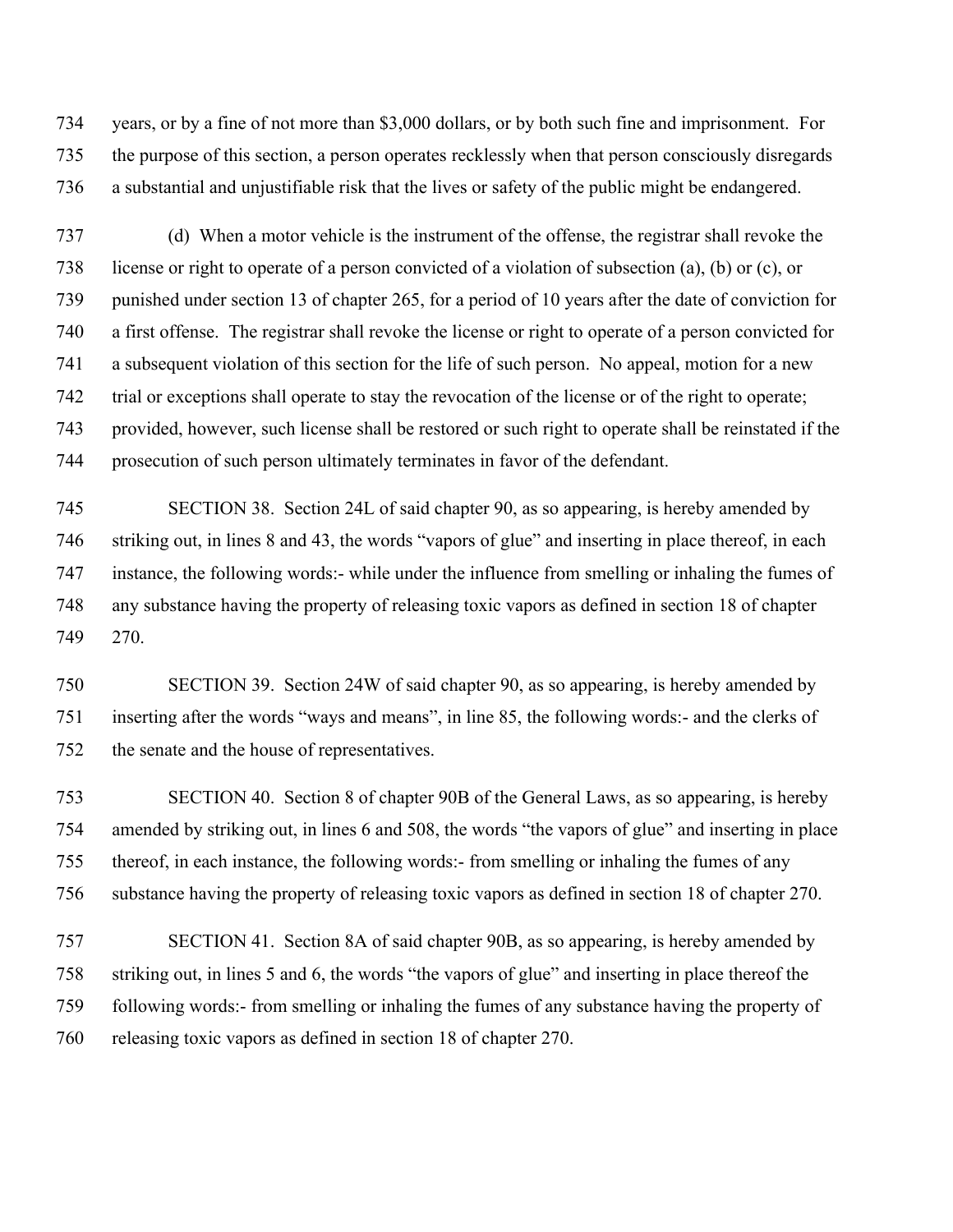761 SECTION 42. Said section 8A of said chapter 90B, as so appearing, is hereby further 762 amended by striking out, in line 36, the words "vapors of glue" and inserting in place thereof the 763 following words:- from smelling or inhaling the fumes of any substance having the property of 764 releasing toxic vapors as defined in section 18 of chapter 270.

765 SECTION 43. Section 8B of said chapter 90B, as so appearing, is hereby amended by 766 striking out, in lines 5 and 6 and 38 and 39, the words "the vapors of glue" and inserting in place 767 thereof, in each instance, the following words:- from smelling or inhaling the fumes of any 768 substance having the property of releasing toxic vapors as defined in section 18 of chapter 270.

769 SECTION 44. Section 26A of said chapter 90B, as so appearing, is hereby amended by 770 striking out, in line 8 and 17, the words "the vapors of glue" and inserting in place thereof, in 771 each instance, the following words:- from smelling or inhaling the fumes of any substance 772 having the property of releasing toxic vapors as defined in section 18 of chapter 270.

773 SECTION 45. Class A of section 31 of chapter 94C of the General Laws, as so 774 appearing, is hereby amended by adding the following paragraph:-

775 (d) Unless specifically excepted or unless listed in another schedule, any material, 776 compound, mixture or preparation that contains any quantity of the following substances 777 including its salts, isomers and salts of isomers whenever the existence of such salts, isomers and 778 salts of isomers is possible within the specific chemical designations:

- 779 (1) Acetyl Fentanyl
- 780 (2) Carfentanil
- 781 (3) Fentanyl
- 782 (4) Cyclopropyl fentanyl
- 783 (5) Furanyl fentanyl
- 784 (6) 3-methylfentanyl
- 785 (7) 3,4-Dichloro-*N*-[2-(dimethylamino)cyclohexyl]-*N*-methylbenzamide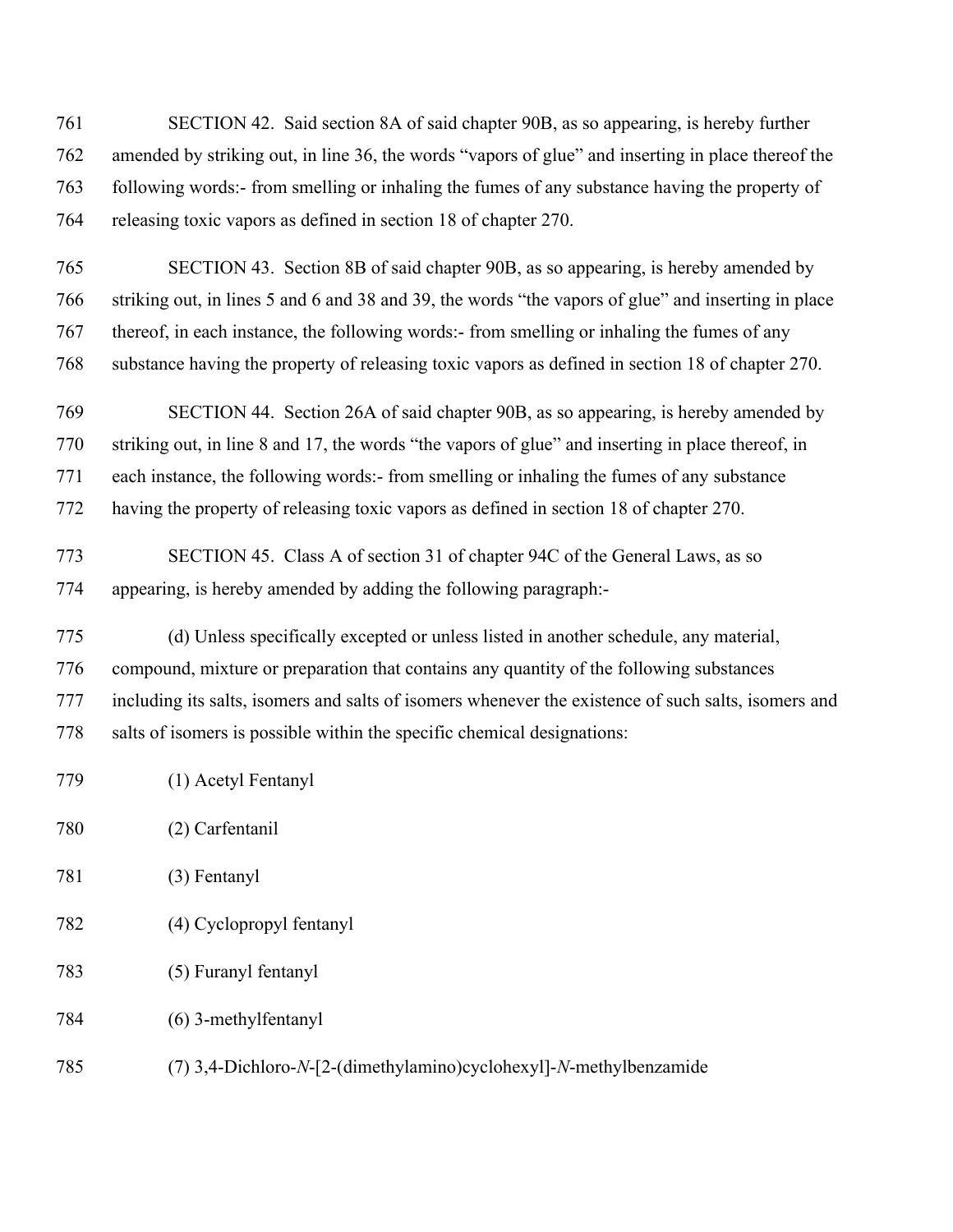| 786 | (8) Any synthetic opioid controlled in Schedule I of 21 C.F.R. 1308.11 or Schedule II of                 |
|-----|----------------------------------------------------------------------------------------------------------|
| 787 | 21 C.F.R. 1308.12, unless specifically excepted or unless listed in another class in this section.       |
| 788 | SECTION 46. Subsection (b) of Class B of said section 31 of said chapter 94C, as so                      |
| 789 | appearing, is hereby amended by striking out clauses $(1)$ to $(21)$ , inclusive, and inserting in place |
| 790 | thereof the following 20 clauses:-                                                                       |
| 791 | (1) Alphaprodine                                                                                         |
| 792 | (2) Anileridine                                                                                          |
| 793 | (3) Bezitramide                                                                                          |
| 794 | (4) Dihydrocodeine                                                                                       |
| 795 | (5) Diphenoxylate                                                                                        |

- 796 (6) Isomethadone
- 797 (7) Levomethorphan
- 798 (8) Levorphanol
- 799 (9) Metazocine
- 800 (10) Methadone
- 801 (11) Methadone-Intermediate, 4-cyano-2-dimethylamino-4, 4-diphenyl butane
- 802 (12) Moramide-Intermediate, 2-methyl-3 morpholine-1, 1-diphenyl-propane carboxylic
- 803 acid

804 (13) Pethidine

- 805 (14) Pethidine-Intermediate-A, 4-cyano-1-methyl-4-phenylpiperidine
- 806 (15) Pethidine-Intermediate-B, ethyl-4-phenylpiperidine-4-carboxylate
- 807 (16) Pethidine-Intermediate-C, 1-methyl-4-phenylpiperidine-4-carboxylic acid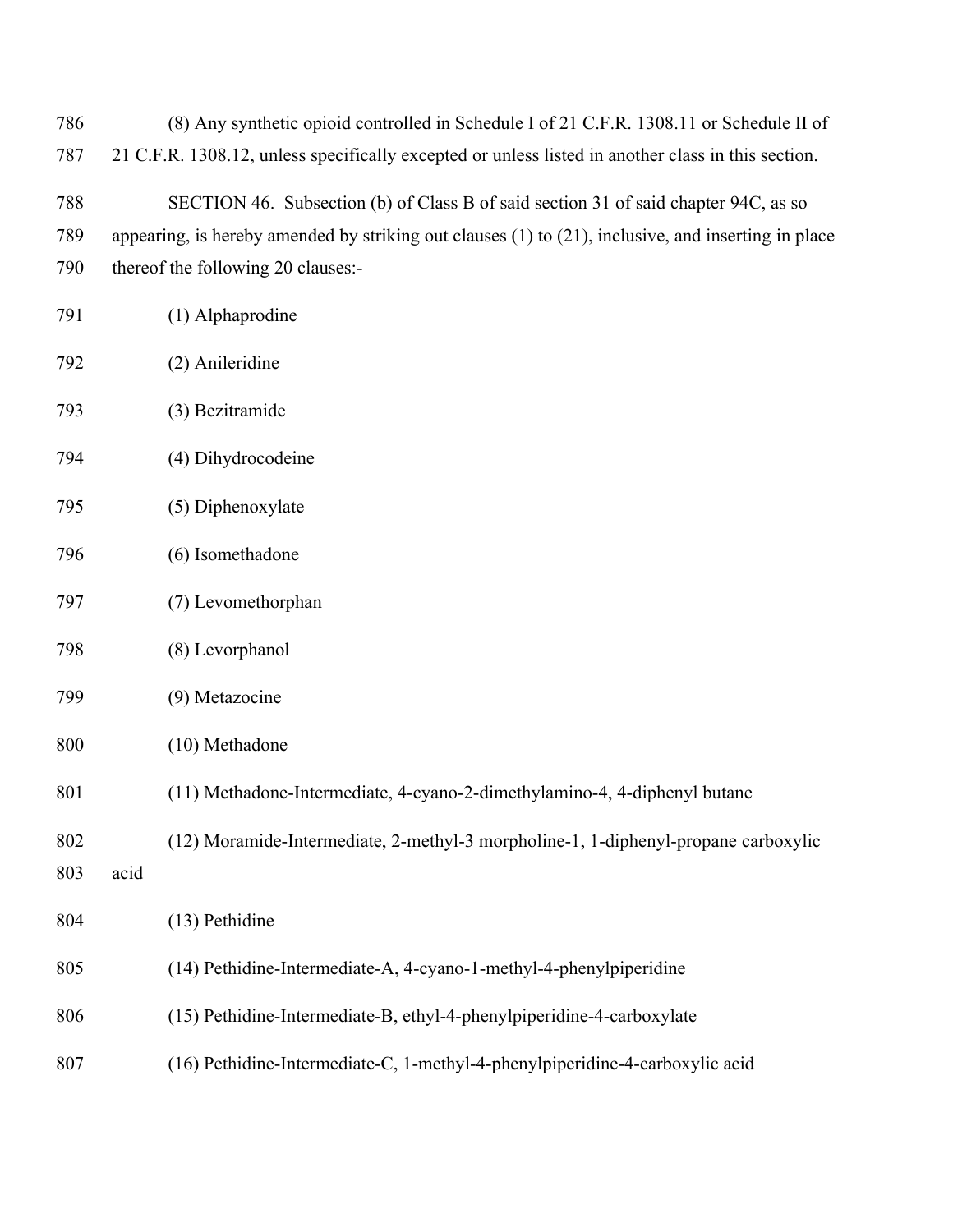- 808 (17) Phenazocine 809 (18) Piminodine 810 (19) Racemethorphan
- 811 (20) Racemorphan

812 SECTION 47. Said chapter 94C is hereby further amended by striking out sections 32A 813 and 32B, as so appearing, and inserting in place thereof the following 2 sections:-

814 Section 32A. (a) Any person who knowingly or intentionally manufactures, distributes, 815 dispenses or possesses with intent to manufacture, distribute or dispense a controlled substance 816 in Class B of section 31 shall be punished by imprisonment in the state prison for not more than 817 10 years, or in a jail or house of correction for not more than  $2\frac{1}{2}$  years, or by a fine of not less 818 than \$1,000 nor more than \$10,000, or both such fine and imprisonment.

819 (b) Any person convicted of violating this section after 1 or more prior convictions of 820 manufacturing, distributing, dispensing or possessing with the intent to manufacture, distribute or 821 dispense a controlled substance as defined by section 31 under this or any other prior law of this 822 jurisdiction or of any offense of any other jurisdiction, federal, state or territorial, which is the 823 same as or necessarily includes the elements of said offense shall be punished by a term of 824 imprisonment in the state prison for not more than 10 years, by a term of imprisonment in the 825 state prison for not more than 10 years and by a fine of not less than \$2,500 and not more than 826 \$25,000, or by a fine of not more than \$25,000.

827 (c) Any person who knowingly or intentionally manufactures, distributes, dispenses or 828 possesses with intent to manufacture, distribute or dispense phencyclidine or a controlled 829 substance defined in clause (4) of paragraph (a) or in clause (2) of paragraph (c) of Class B of 830 section 31 shall be punished by a term of imprisonment in the state prison for not more than 10 831 years, a term of imprisonment in the state prison for not more than 10 years and a fine of not less 832 than \$1,000 and not more than \$10,000, by imprisonment in a jail or house of correction for not 833 more than  $2^{1/2}$  years, by imprisonment in a jail or house of correction for not more than  $2^{1/2}$ 834 years and a fine of not less than \$1,000 and not more than \$10,000, or by a fine of not more than 835 \$10,000.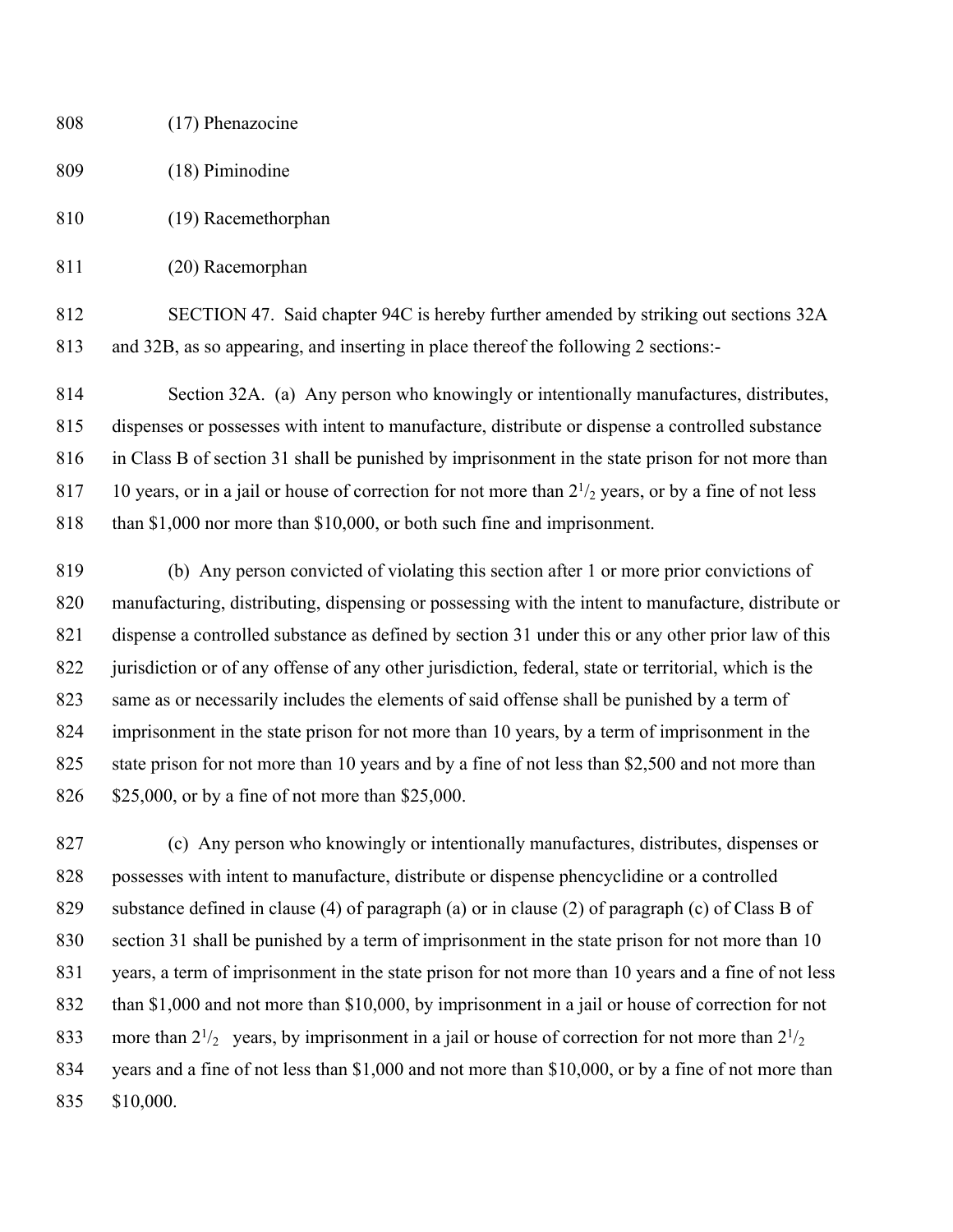836 (d) Any person convicted of violating the provisions of subsection (c) after 1 or more 837 prior convictions of manufacturing, distributing, dispensing or possessing with the intent to 838 manufacture, distribute, or dispense a controlled substance, as defined in section 31 or of any 839 offense of any other jurisdiction, either federal, state or territorial, which is the same as or 840 necessarily includes, the elements of said offense, shall be punished by a term of imprisonment 841 in the state prison for not more than 15 years, a term of imprisonment in the state prison for not 842 more than 15 years and a fine of not less than \$2,500 nor more than \$25,000 or a fine of not 843 more than \$25,000.

844 Section 32B. (a) Any person who knowingly or intentionally manufactures, distributes, 845 dispenses or possesses with intent to manufacture, distribute, or dispense a controlled substance 846 in Class C of section 31 shall be imprisoned in state prison for not more than 5 years or in a jail 847 or house of correction for not more than  $2^{1/2}$  years, or by a fine of not less than \$500 nor more 848 than \$5,000, or both such fine and imprisonment.

849 (b) Any person convicted of violating this section after 1 or more prior convictions of 850 manufacturing, distributing, dispensing or possessing with the intent to manufacture, distribute or 851 dispense a controlled substance as defined by section 31 under this or any prior law of this 852 jurisdiction or of any offense of any other jurisdiction, federal, state or territorial, which is the 853 same as or necessarily includes the elements of said offense shall be punished by a term of 854 imprisonment in the state prison for not more than 10 years, a term of imprisonment in the state 855 prison for not more than 10 years and a fine of not less than \$1,000 nor more than \$10,000, a 856 term of imprisonment in a jail or house of correction for not more than  $2\frac{1}{2}$  years, a term of 857 imprisonment in a jail or house of correction for not more than  $2\frac{1}{2}$  years and a fine of not less 858 than \$1,000 nor more than \$10,000, or a fine of not more than \$10,000.

859 SECTION 48. Section 32C of said chapter 94C, as so appearing, is hereby amended by 860 striking out, in lines 15 and 16, the words "less than one nor".

861 SECTION 49. Section 32E of said chapter 94C, as so appearing, is hereby amended by 862 inserting after the words "heroin or any salt thereof" in lines 80, 85, 87 and 89, in each instance, 863 the words:- , a controlled substance defined in paragraph (d) of Class A of section 31.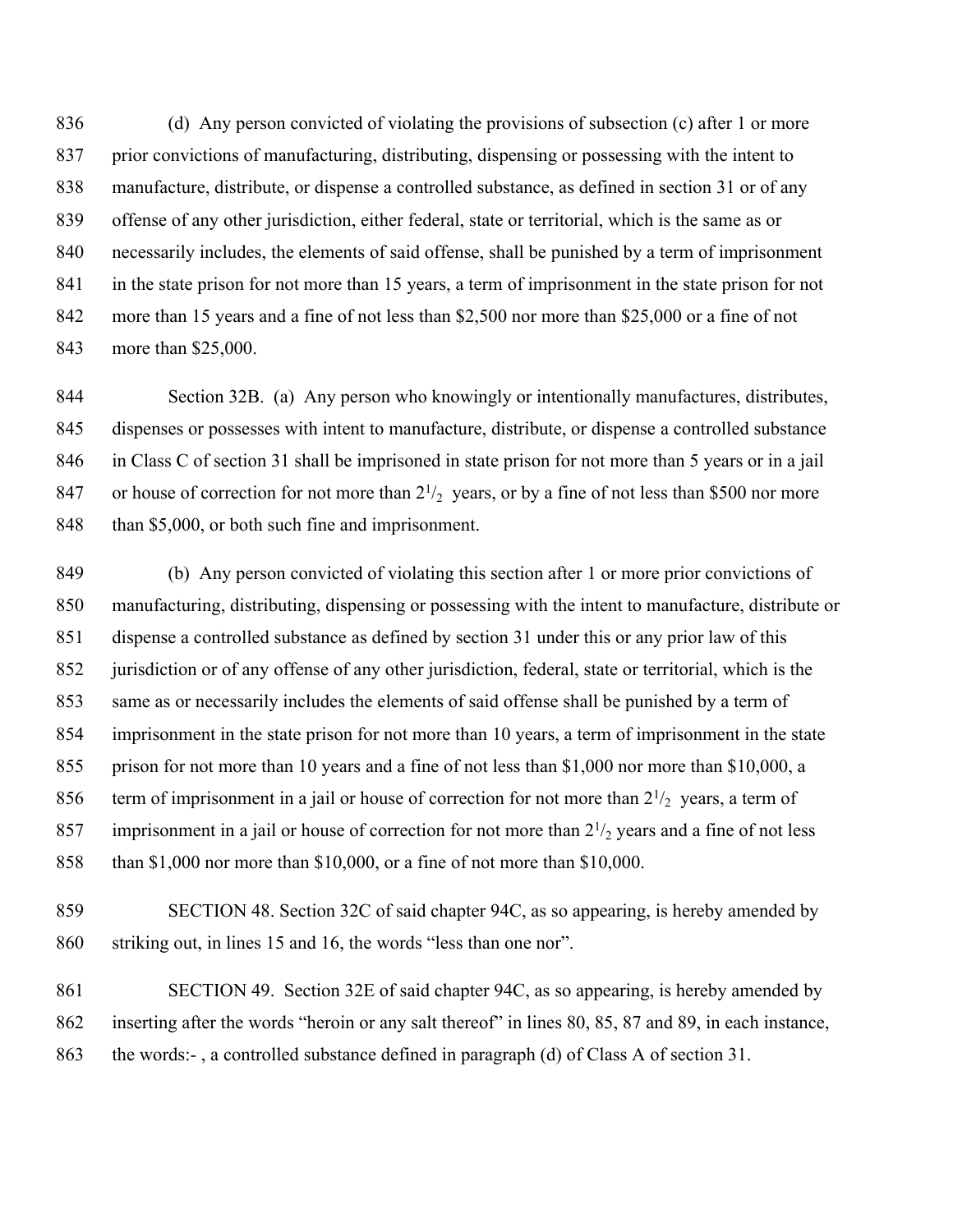864 SECTION 50. Said section 32E of said chapter 94C, as so appearing, is hereby further 865 amended by striking out subsection  $(c\frac{1}{2})$  and inserting in place thereof the following subsection:-

866  $(c<sup>1</sup>/<sub>2</sub>)$  Any person who trafficks in fentanyl or any derivative of fentanyl by knowingly or 867 intentionally manufacturing, distributing, dispensing or possessing with intent to manufacture, 868 distribute or dispense or by bringing into the commonwealth a net weight of 10 grams or more of 869 fentanyl or any derivative of fentanyl, or a net weight of 10 grams or more of any mixture 870 containing fentanyl or any derivative of fentanyl, shall be punished by a term of imprisonment in 871 state prison for not less than 3 and one-half nor more than 20 years. No sentence imposed under 872 the provisions of this subsection shall be for less than a mandatory minimum term of 873 imprisonment of 3 and one-half years.

874 SECTION 51. Said section 32E of said chapter 94C, as so appearing, is hereby further 875 amended by inserting after subsection  $(c<sup>1</sup>/<sub>2</sub>)$  the following subsection:-

 $876$  (c<sup>3</sup> $/4$ ) Any person who trafficks in carfentanil, including without limitation, any 877 derivative of carfentanil by knowingly or intentionally manufacturing, distributing, dispensing or 878 possessing with intent to manufacture, distribute or dispense or by bringing into the 879 commonwealth carfentanil or any derivative of carfentanil, any mixture containing carfentanil or 880 a derivative of carfentanil; provided, that such person had specific knowledge that such mixture 881 contained carfentanil or any derivative of carfentanil shall be punished by a term of 882 imprisonment in state prison for not less than 3 and one-half nor more than 20 years. No 883 sentence imposed pursuant to this subsection shall be for less than a mandatory minimum term of 884 imprisonment of 3 and one-half years.

885 SECTION 52. Section 32H of said chapter 94C, as appearing in the 2016 Official 886 Edition, is hereby amended by striking out, in line 6, the words "any provision of said sections" 887 and inserting in place thereof the following words:- paragraph (b) of section 32 or sections 32E, 888 32F or 32J.

889 SECTION 53. Said section 32H of said chapter 94C, as so appearing, is hereby further 890 amended by striking out, in line 11, the words "said sections" and inserting in place therof the 891 following words:- paragraph (b) of section 32 or sections 32E, 32F or 32J.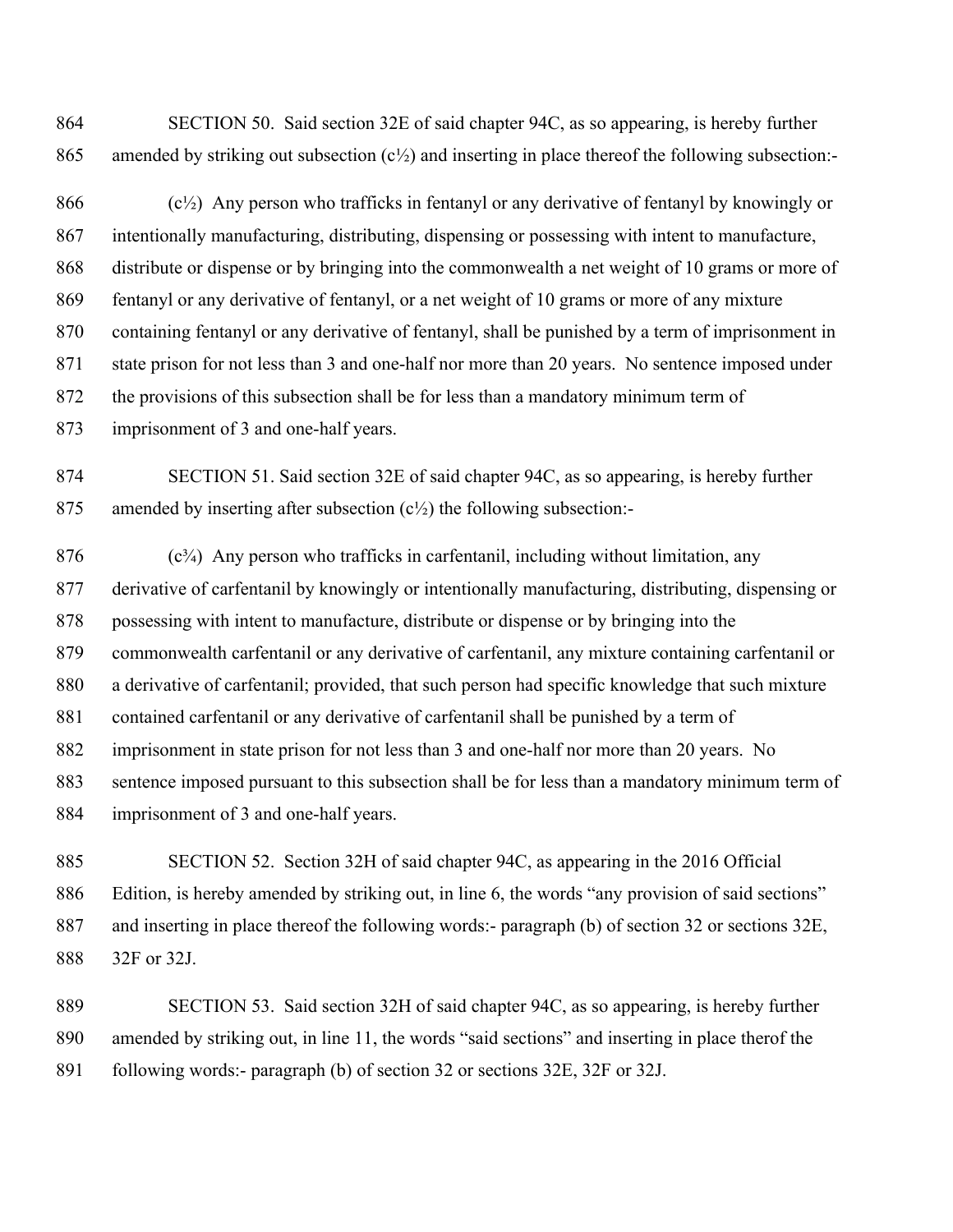892 SECTION 54. Said section 32H of said chapter 94C, as so appearing, is hereby further 893 amended by striking out, in lines 17 and 18, the words "subsection (e) of section 32A, subsection 894 (c) of section 32B, subsection (d) of section 32E, or section 32J and inserting in place thereof the 895 following words:- or subsection (d) of section 32E.

896 SECTION 55. Section 32I of said chapter 94C, as so appearing, is hereby amended by 897 striking out, in line 10, the words "less than one nor".

898 SECTION 56. Said section 32I of said chapter 94C, as so appearing, is hereby further 899 amended by striking out, in line 11, the words "less than five hundred nor".

900 SECTION 57. Said chapter 94C is hereby amended by striking section 32J, as so 901 appearing, and inserting in place thereof the following section:-

902 Section 32J. Any person who violates the provisions of section 32, 32A, 32B, 32C, 32D, 903 32E, 32F or 32I while in, on or within 300 feet of the real property comprising a public or private 904 accredited preschool, accredited headstart facility, elementary, vocational or secondary school if 905 the violation occurs between 5:00a.m. and midnight, whether or not in session, or within 100 feet 906 of a public park or playground and who during the commission of the offense: (i) used violence 907 or threats of violence or possessed a firearm, rifle, shotgun, machine gun or a weapon described 908 in paragraph (b) of section 10 of chapter 269, or induced another participant to do so during the 909 commission of the offense; or (ii) engaged in a course of conduct whereby the person directed 910 the activities of another person who committed any felony in violation of this chapter; or (iii) 911 committed or attempted to commit a violation of section 32F or section 32K shall be punished by 912 a term of imprisonment in the state prison for not less than  $2\frac{1}{2}$  nor more than 15 years or by 913 imprisonment in a jail or house of correction for not less than 2 nor more than  $2^{1/2}$  years. No 914 sentence imposed pursuant to this section shall be for less than a mandatory minimum term of 915 imprisonment of 2 years. A fine of not less than \$1,000 nor more than \$10,000 may be imposed 916 but not in lieu of the mandatory minimum 2 year term of imprisonment as established herein. In 917 accordance with section 8A of chapter 279 such sentence shall begin from and after the 918 expiration of the sentence for violation of section 32, 32A, 32B, 32C, 32D, 32E, 32F or 32I. 919 Lack of knowledge of school boundaries shall not be a defense to any person who violates this

920 section.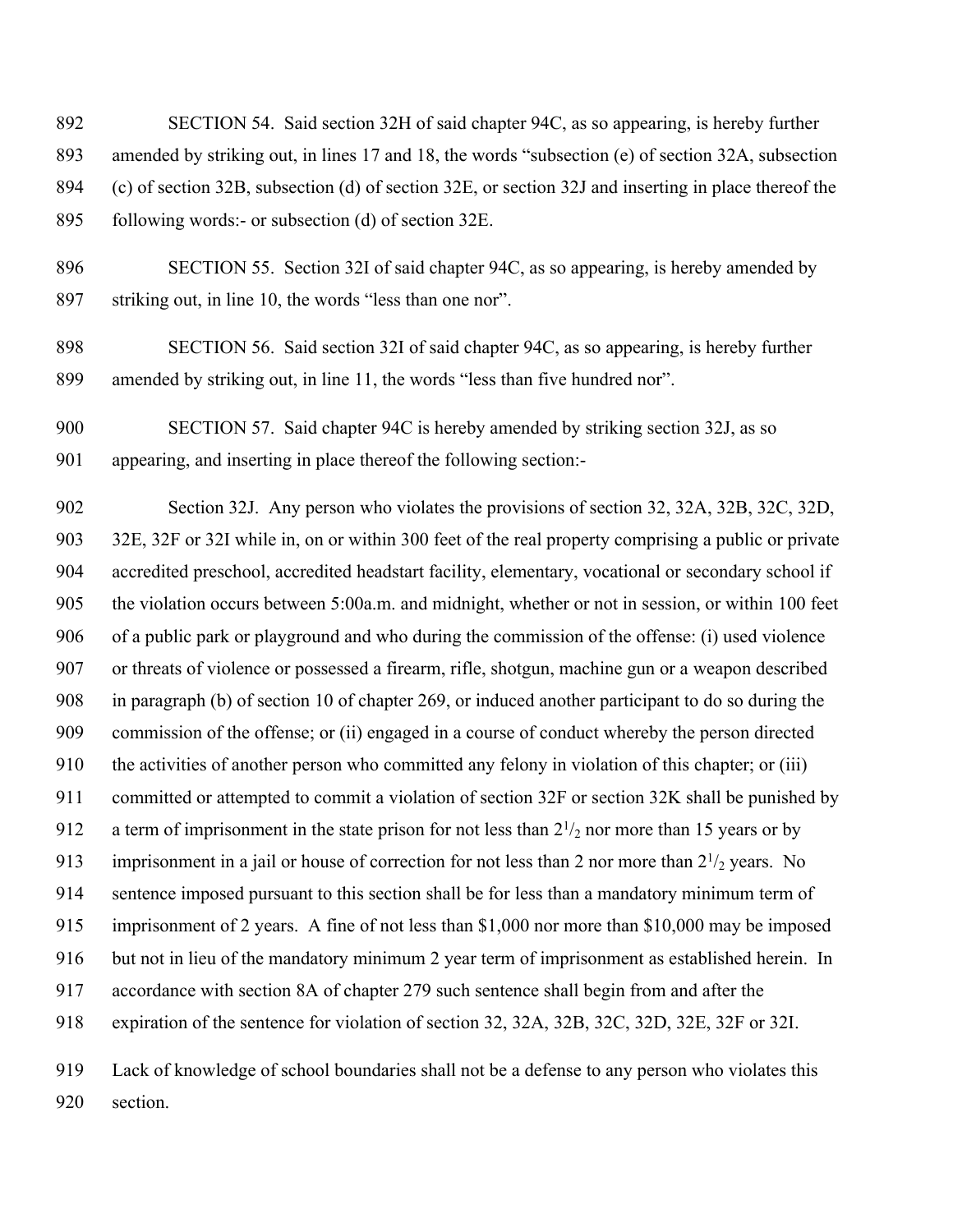921 SECTION 58. Section 34A of said chapter 94C, as so appearing, is hereby amended by 922 striking out, in lines 4 and 11, the words "sections 34 or 35" and inserting in place thereof, in 923 each instance, the following words:- section 34 or found in violation of a condition of probation 924 or pretrial release as determined by a court or a condition of parole, as determined by the parole 925 board.

926 SECTION 59. Said section 34A of said chapter 94C, as so appearing, is hereby further 927 amended by inserting after the word "substance", in lines 5 and 12, in each instance, the 928 following words:- or violation.

929 SECTION 60. Section 35 of said chapter 94C is hereby repealed.

930 SECTION 61. Section 47 of said chapter 94C, as appearing in the 2016 Official Edition, 931 is hereby amended by adding the following subsection:-

932 (k)(1) The attorney general, each district attorney and each police department for which 933 the state treasurer has established a special law enforcement trust fund pursuant to subsection (d) 934 shall file an annual report with the treasurer regarding all assets, monies and proceeds from 935 assets seized pursuant to this section and held by such fund. The report shall provide itemized 936 accounting for all assets, monies and proceeds from assets within the following asset categories: 937 cash personal property conveyances; and real property, including any property disposed of by the 938 office of seized property management. The report shall be filed not later than January 31 for the 939 preceding calendar year and shall be a public record.

940 (2) The attorney general, each district attorney and each police department for which the 941 state treasurer has established a special law enforcement trust fund pursuant to subsection (d) 942 shall file an annual report with the treasurer regarding all expenditures therefrom, which shall 943 include, but not be limited to, the following expense categories: personnel contractors equipment 944 training private-public partnerships inter-agency collaborations; and community grants. The 945 report shall be filed not later than January 31 for the preceding calendar year and shall be a 946 public record.

947 (3) Annually, not later than March 15, the state treasurer shall file a report with the 948 executive office of administration and finance and the house and senate committees on ways and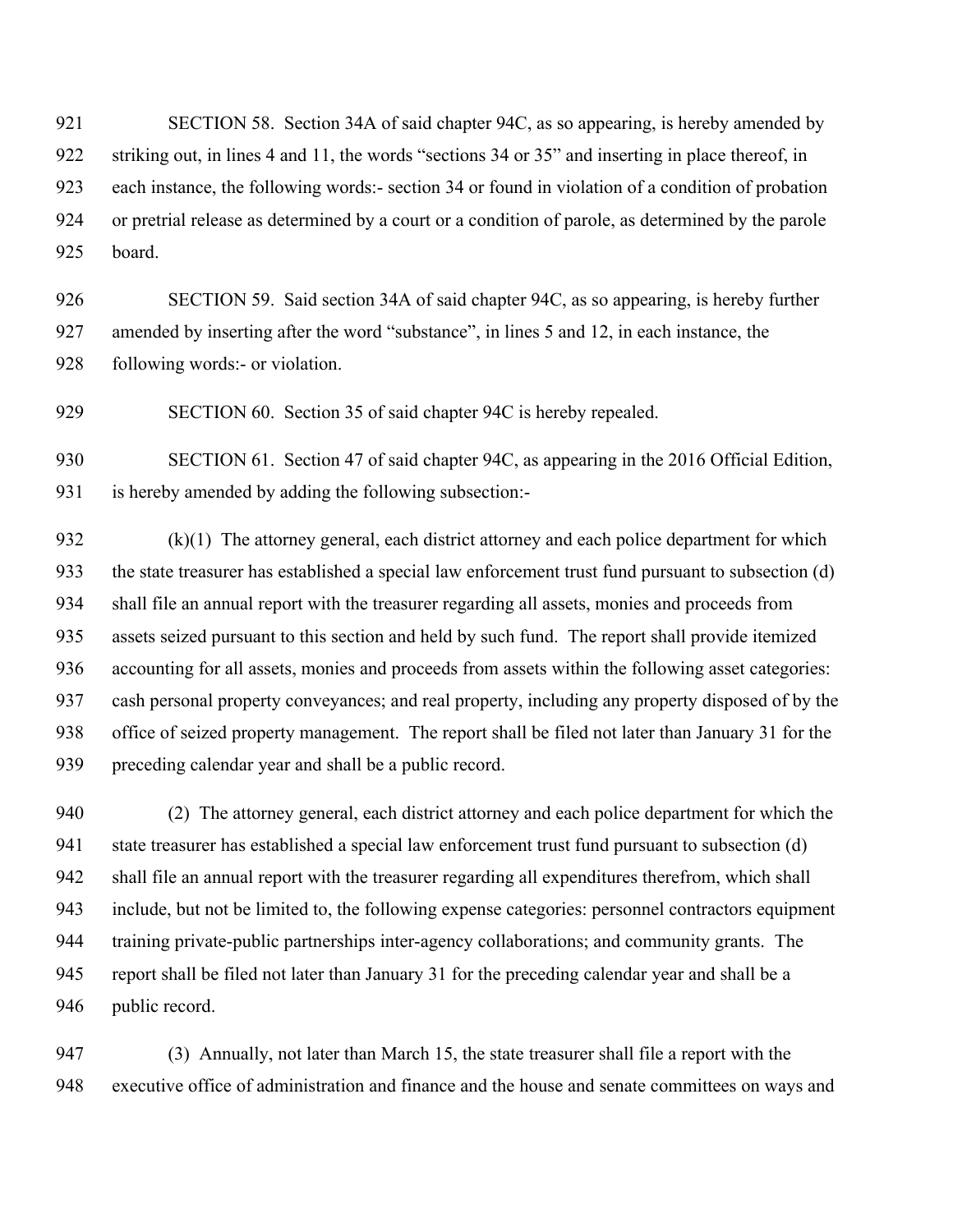949 means regarding the aggregate deposits, aggregate expenditures, and ending balances for each 950 special law enforcement trust fund during the preceding calendar year. The reports shall be a 951 public record.

952 SECTION 62. Section 1 of chapter 111E of the General Laws, as so appearing, is hereby 953 amended by striking out the definition of "Administrator" and inserting in place thereof the 954 following 2 definitions:-

955 "Addiction specialist", a licensed physician who specializes in the practice of psychiatry 956 or addiction medicine, licensed psychologist, a licensed independent social worker, licensed 957 mental health counselor, licensed psychiatric clinical nurse specialist, licensed alcohol and drug 958 counselor I, as defined in section 1 of chapter 111J, or any other professional considered 959 qualified by the department to evaluate whether an individual is a drug dependent person.

960 "Administrator", the person in charge of the operation of a facility or a penal facility, or 961 the person's designee.

962 SECTION 63. Said section 1 of said chapter 111E, as so appearing, is hereby further 963 amended by striking out the definitions of "Independent psychiatrist" and "Independent 964 physician" and inserting in place thereof the following definition:-

965 "Independent addiction specialist", an addiction specialist, except an addiction specialist 966 holding an office or appointment in a department, board or agency of the commonwealth or in a 967 public facility or penal facility.

968 SECTION 64. Section 10 of said chapter 111E, as so appearing, is hereby amended by 969 striking out, in lines 18 and 19, the words "a psychiatrist, or if it is, in the discretion of the court, 970 impracticable to do so, a physician," and inserting in place thereof the following words:- an 971 addiction specialist.

972 SECTION 65. Said section 10 of said chapter 111E, as so appearing, is hereby further 973 amended by striking out, in lines 23, 25, 31, 35, 93 and 104 the words "psychiatrist or physician" 974 and inserting in place thereof, in each instance, the following words:- addiction specialist.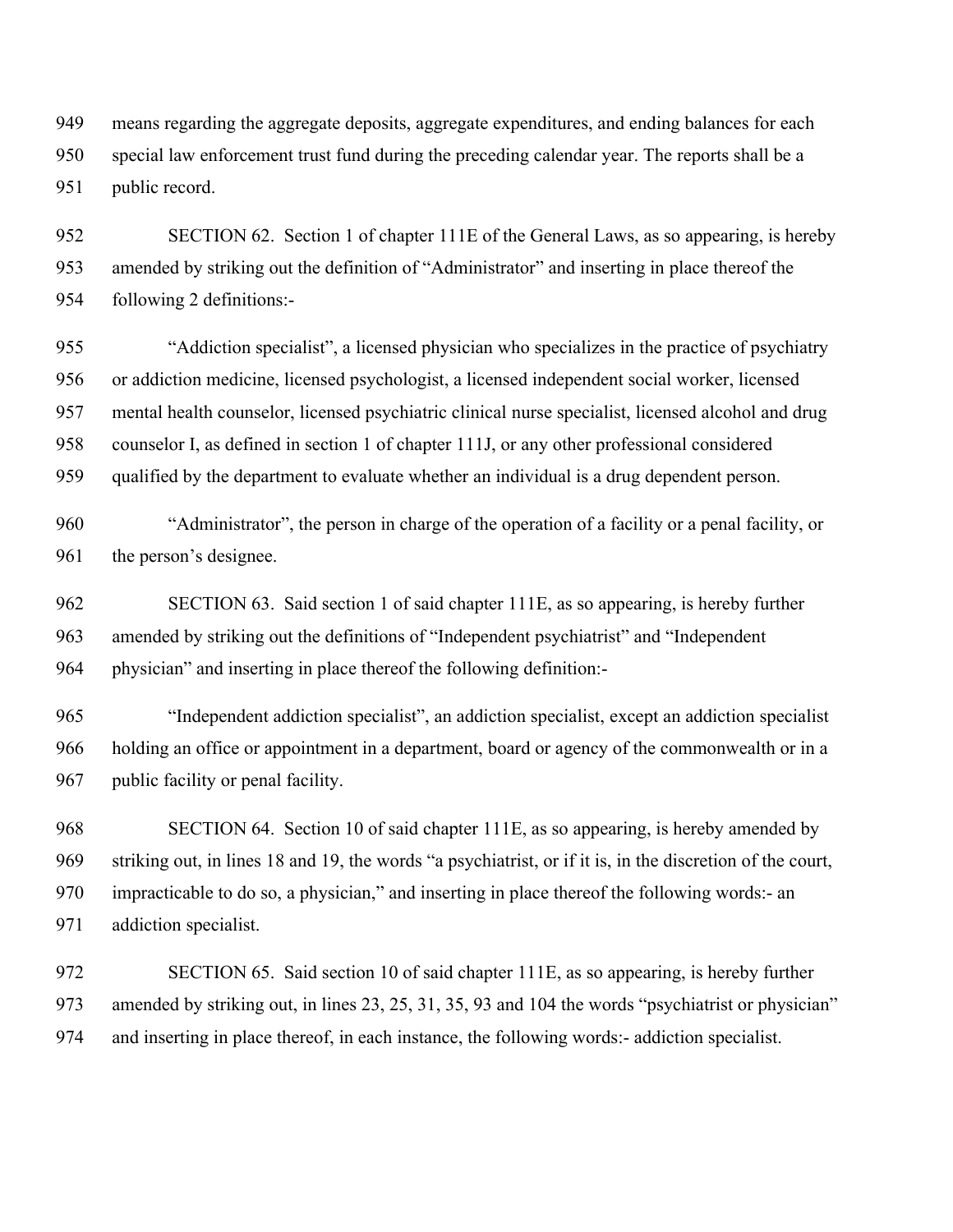975 SECTION 66. Said section 10 of said chapter 111E, as so appearing, is hereby further 976 amended by striking out, in lines 98 and 99, the words "psychiatrist, or if it is impracticable to do 977 so, an independent physician" and inserting in place thereof the following words:- addiction 978 specialist.

979 SECTION 67. Said section 10 of said chapter 111E, as so appearing, is hereby further 980 amended by striking out, in lines 124 and 125, the words "psychiatrist, or, if none is available, an 981 independent physician" and inserting in place thereof the following words:- addiction specialist.

982 SECTION 68. Section 11 of said chapter 111E, as so appearing, is hereby amended by 983 striking out, in lines 4 and 5, the words "a psychiatrist, or, if, in the discretion of the court, it is 984 impracticable to do so, by a physician," and inserting in place thereof the following words:- an 985 addiction specialist.

986 SECTION 69. Said section 11 of said chapter 111E, as so appearing, is hereby further 987 amended by striking out, in line 11, the words "physician or psychiatrist" and inserting in place 988 thereof, the following words:- addiction specialist.

989 SECTION 70. Said section 11 of said chapter 111E, as so appearing, is hereby further 990 amended by striking out, in lines 16 and 17 and in line 18, the words "psychiatrist or physician" 991 and inserting in place thereof, in each instance, the following words:- addiction specialist.

992 SECTION 71. Section 13A of said chapter 111E, as so appearing, is hereby amended by 993 striking out, in lines 9 and 12 the word "physician" and inserting in place thereof, in each 994 instance, the following words:- addiction specialist.

995 SECTION 72. Section 52 of chapter 119 of the General Laws, as so appearing, is hereby 996 amended by striking out the definition of "Delinquent child" and inserting in place thereof the 997 following definition:-

998 "Delinquent child", a child between 12 and 18 years of age who commits any offense 999 against a law of the commonwealth; provided, however, that such offense shall not include a 1000 civil infraction, a violation of any municipal ordinance or town by-law or a first offense of a 1001 misdemeanor for which the punishment is a fine, imprisonment in a jail or house of correction 1002 for not more than 6 months or both such fine and imprisonment.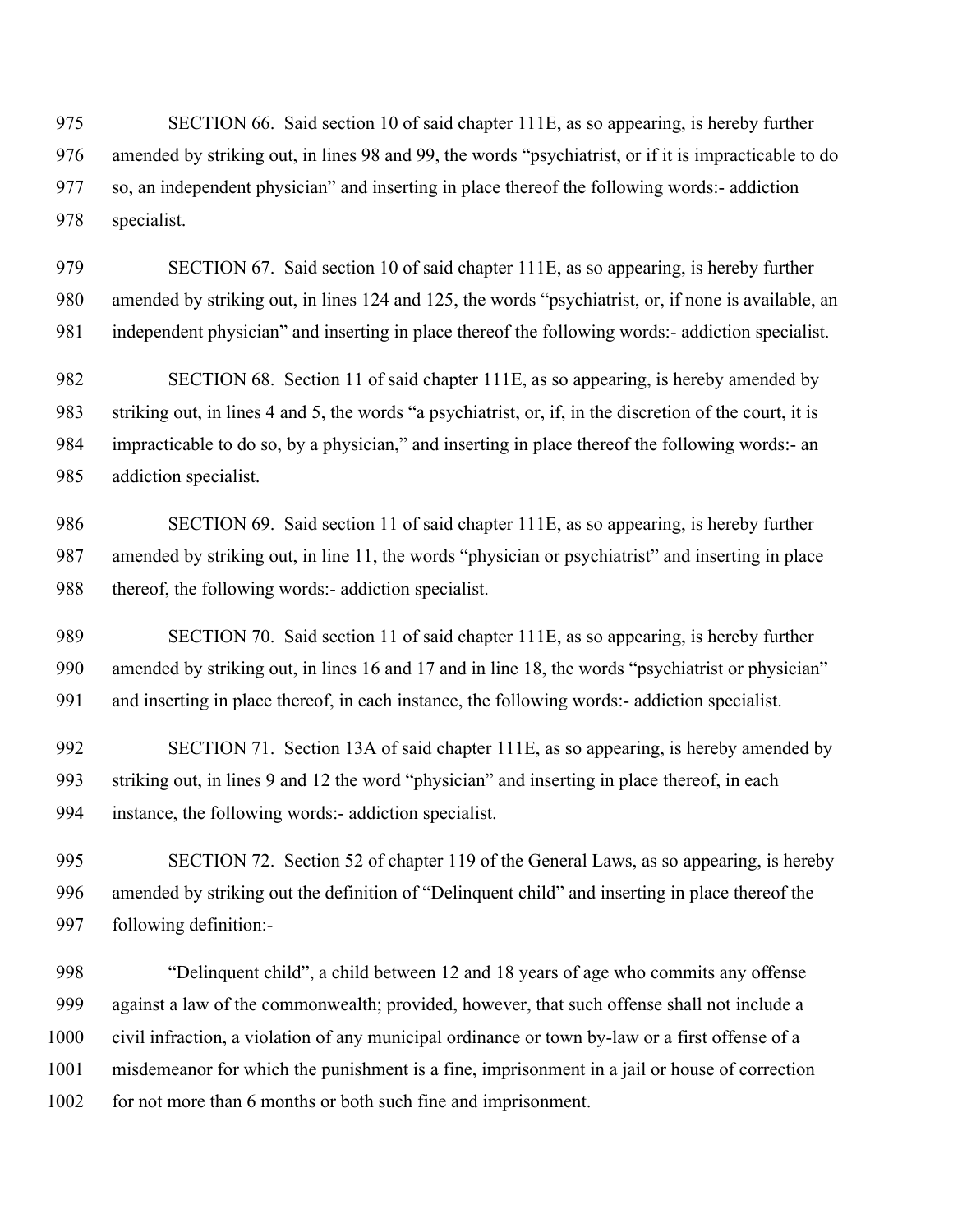1003 SECTION 73. Section 54 of said chapter 119, as so appearing, is hereby amended by 1004 striking out, in line 2, the word "seven" and inserting in place thereof the following figure:- 12.

1005 SECTION 74. Said section 54 of said chapter 119, as so appearing, is hereby further 1006 amended by striking the second paragraph and inserting in place thereof the following 1007 paragraph:-

1008 An application for such complaint submitted to the juvenile court by a police department 1009 against a child arrested for a felony offense shall be accompanied by an offense-based tracking 1010 number. The failure to include the arrestee's offense-based tracking number shall not preclude 1011 the issuance of a complaint where there is otherwise a valid application submitted by a police 1012 department against a child. If a complaint is issued based on an application for a complaint for a 1013 felony submitted by a police department against a child that did not include the child's offense-1014 based tracking number, the prosecutor shall submit the offense-based tracking number of the 1015 child to the court to be included in the case file.

1016 SECTION 75. Said chapter 119 is hereby further amended by inserting after section 54 1017 the following section:-

1018 Section 54A. (a) A juvenile court shall have jurisdiction to divert from further court 1019 processing a child who is subject to the jurisdiction of the juvenile court as the result of an 1020 application for complaint brought pursuant to section 54. The court may divert a child to a 1021 program as defined in section 1 of chapter 276A.

1022 (b) A child complained of as a delinquent child may, upon the request of the child, 1023 undergo an assessment prior to arraignment to enable the judge to consider the suitability of the 1024 child for diversion. If a child chooses to request a continuance for the purpose of such an 1025 assessment, the child shall notify the judge prior to arraignment. Upon receipt of such 1026 notification, the judge may grant a 14-day continuance. The department of probation may 1027 conduct such assessment prior to arraignment to assist the judge in making that decision. If the 1028 judge determines it is appropriate, a determination of eligibility by the personnel of a program 1029 may substitute for an assessment. If a case is continued pursuant to this subsection, the child 1030 shall not be arraigned and an entry shall not be made into the criminal offender record 1031 information system until a judge issues an order to resume the ordinary processing of a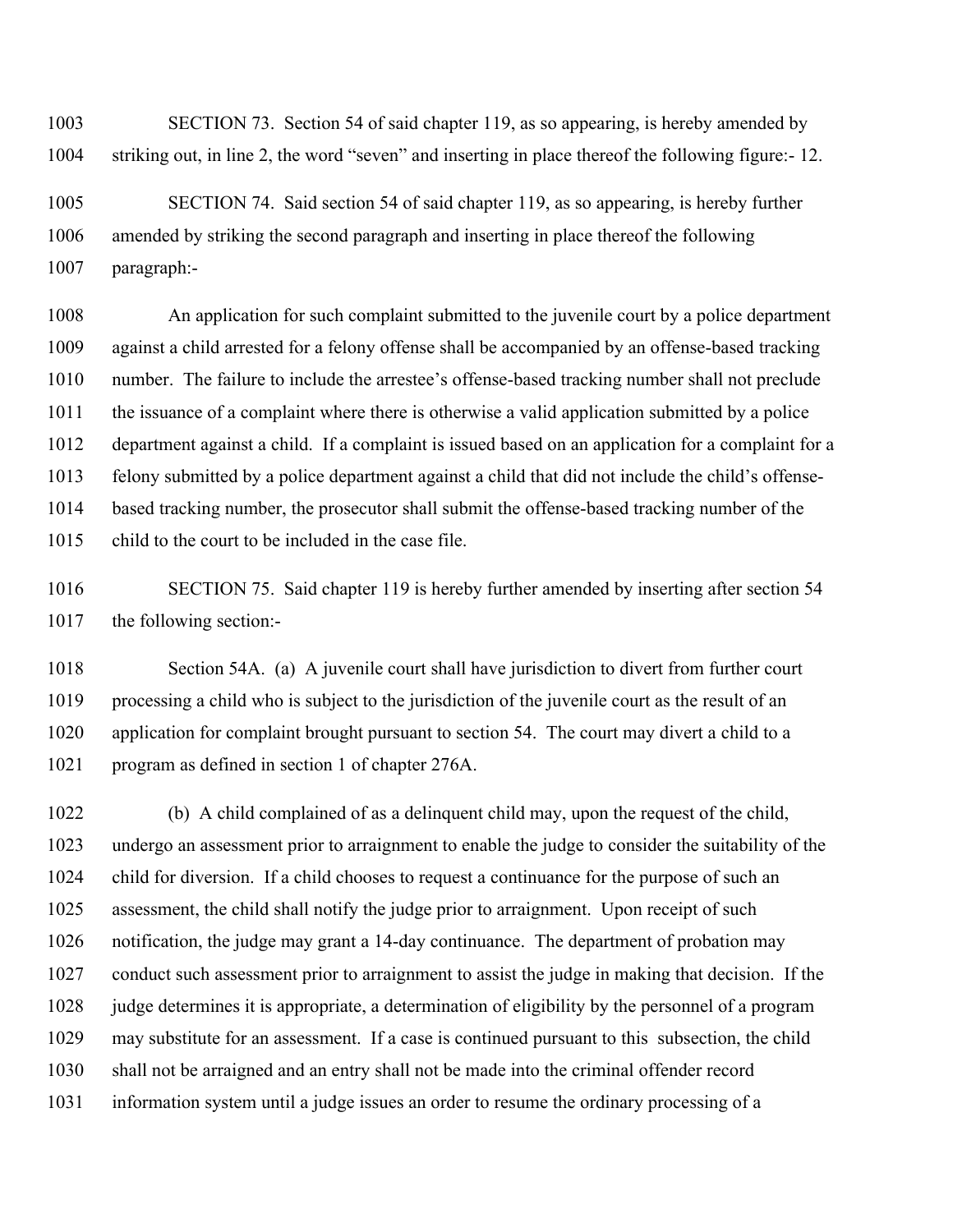1032 delinquency proceeding. A judge may order diversion without first ordering an assessment in 1033 any case in which the court finds that sufficient information is available without an assessment.

1034 (c)(1) After the completion of the assessment, the probation officer or, where applicable, 1035 the director of a program to which the child has been referred shall submit to the court and to the 1036 counsel for the child a recommendation as to whether the child would benefit from diversion.

1037 Upon receipt of the recommendation, the judge shall provide an opportunity for both the 1038 commonwealth and counsel for the child to be heard regarding diversion of the child. The judge 1039 shall then make a final determination as to the eligibility of the child for diversion. The 1040 proceedings of a child who is found eligible for diversion shall be stayed for 90 days unless the 1041 judge determines that the interest of justice would best be served by a lesser period of time or 1042 unless extended under subsection (f).

1043 (2) A stay of proceedings shall not be granted under this section unless the child consents 1044 in writing to the terms and conditions of the stay of proceedings and knowingly executes a 1045 waiver of the child's right to a speedy trial on a form approved by the chief justice of the juvenile 1046 court department. Consent shall be given only upon the advice of counsel.

1047 (3) The following shall not be admissible against the child in any proceedings: (i) a 1048 request for assessment; (ii) a decision by the child not to enter a program; (iii) a determination by 1049 probation or by a program that the child would not benefit from diversion; and (iv) any statement 1050 made by the child or the child's family during the course of assessment. Any consent by a child 1051 to a stay of proceedings or any act done or statement made in fulfillment of the terms and 1052 conditions of a stay of proceedings shall not be admissible as an admission, implied or otherwise, 1053 against the child if the stay of proceedings was terminated and proceedings were resumed on the 1054 original complaint. A statement or other disclosure or a record thereof made by a child during 1055 the course of assessment or during the stay of proceedings shall not be disclosed at any time to a 1056 commonwealth or other law enforcement officer in connection with the investigation or 1057 prosecution of any charges against the child or a codefendant.

1058 (4) If a child is found eligible for diversion pursuant to this section, the child shall not be 1059 arraigned and an entry shall not be made into the criminal offender record information system 1060 unless a judge issues an order to resume the ordinary processing of a delinquency proceeding. If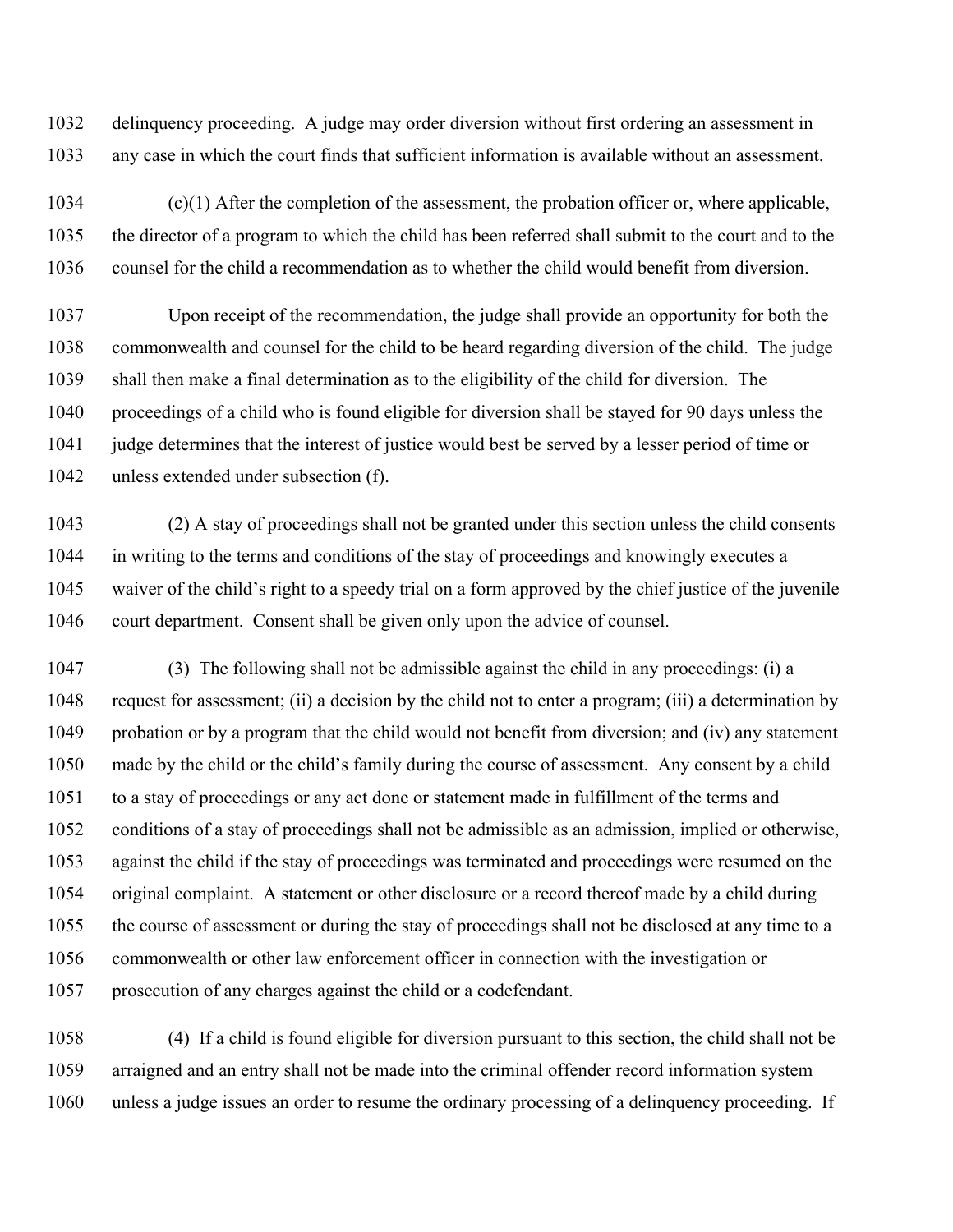1061 a child is found eligible pursuant to this section, the eligibility shall not be considered an 1062 issuance of a criminal complaint for the purposes of section 37H½ of chapter 71.

1063 (d) A district attorney may divert any child for whom there is probable cause to issue a 1064 complaint, either before or after the assessment procedure set forth in subsection (b), with or 1065 without the permission of the court and without regard to the limitations in subsection (g). A 1066 district attorney who diverts a case pursuant to this subsection may request a report from a 1067 program regarding the child's status in and completion of the program.

1068 (e) If during the stay of proceedings a child is charged with a subsequent offense, a judge 1069 in the court that entered the stay of proceedings may issue such process as is necessary to bring 1070 the child before the court. When the child is brought before the court, the judge shall afford the 1071 child an opportunity to be heard. If the judge finds probable cause to believe that the child has 1072 committed a subsequent offense, the judge may order that the stay of proceedings be terminated 1073 and that the commonwealth be permitted to proceed on the original complaint as provided by 1074 law.

1075 (f)(1) Upon the expiration of the initial 90-day stay of proceedings, the probation officer 1076 or the program director shall submit to the court a report indicating the successful completion of 1077 diversion by the child or recommending an extension of the stay of proceedings for not more 1078 than an additional 90 days so that the child may complete the diversion program successfully.

1079 (2) If the probation officer or the program director indicates the successful completion of 1080 diversion by a child, the judge may dismiss the original complaint pending against the child. If 1081 the report recommends an extension of the stay of proceedings, the judge may, on the basis of 1082 the report and any other relevant evidence, take such action as the judge deems appropriate, 1083 including the dismissal of the complaint, the granting of an extension of the stay of proceedings 1084 or the resumption of proceedings.

1085 (3) If the conditions of diversion have not been met, the child's attorney shall be notified 1086 prior to the termination of the child from diversion and the judge may grant an extension to the 1087 stay of proceedings if the child provides good cause for failing to comply with the conditions of 1088 diversion.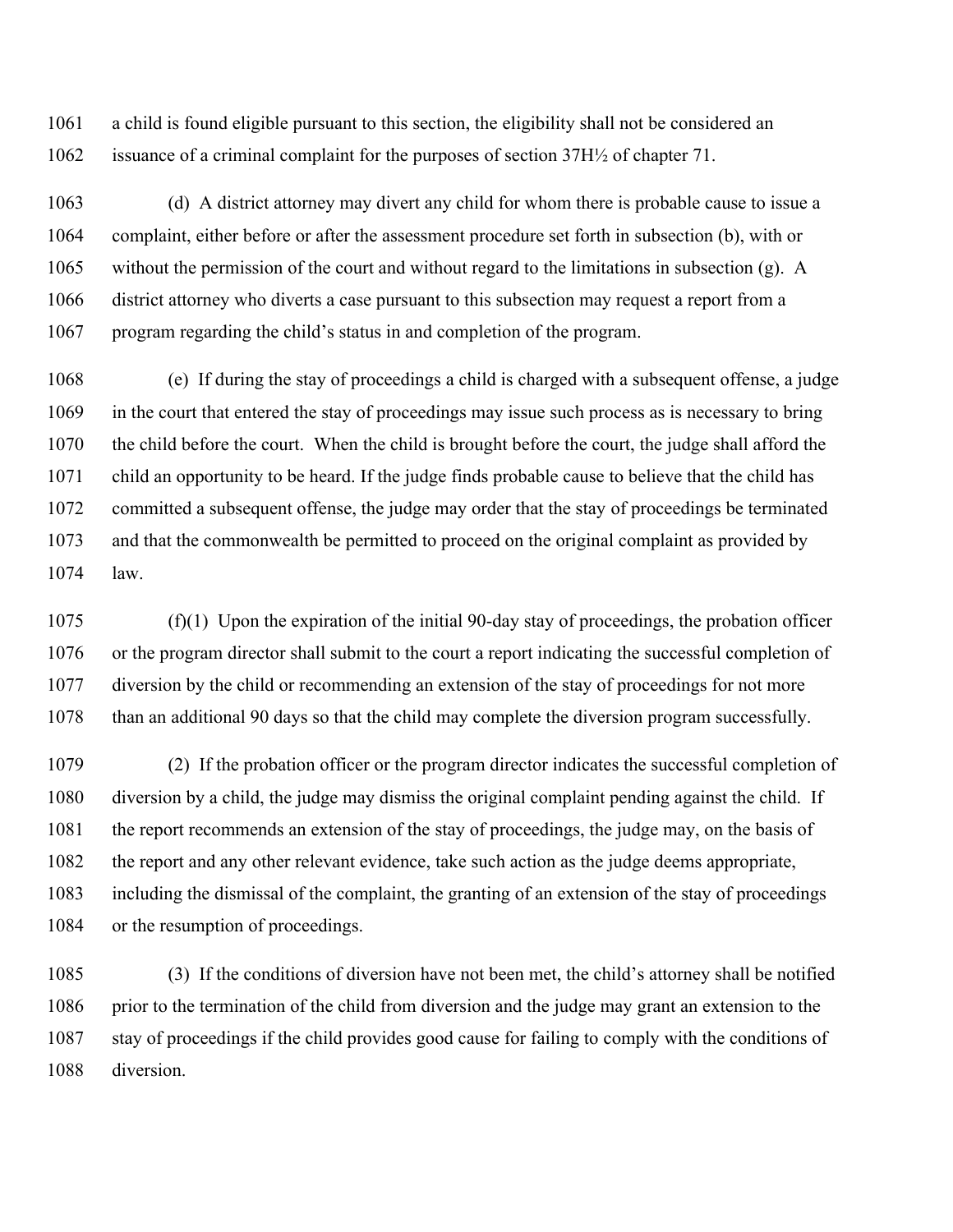1089 (4) If the judge dismisses a complaint under this subsection, the court shall, unless the 1090 child objects, enter an order directing expungement of any records of the complaint and related 1091 proceedings maintained by the clerk, the court, the department of criminal justice information 1092 services and the court activity record index.

1093 (g) A child otherwise eligible for diversion pursuant to this section shall not be eligible 1094 for diversion if the child is indicted as a youthful offender or if the child is charged with a 1095 violation of 1 or more of the offenses enumerated in the second sentence of section 70C of 1096 chapter 277, other than the offenses in subsection (a) of section 13A of chapter 265 and sections 1097 13A and 13C of chapter 268, or if the defendant is charged with an offense for which a penalty 1098 of incarceration greater than five years may be imposed or for which there is minimum term 1099 penalty of incarceration or which may not be continued without a finding or placed on file, this 1100 chapter shall not apply to that defendant. Diversion of juvenile court charges under this chapter 1101 shall not preclude a subsequent indictment on the same charges in superior court.

1102 SECTION 76. Said chapter 119 is hereby amended by striking out section 67, as so 1103 appearing, and inserting in place thereof the following section:-

1104 Section 67. (a) Whenever a child between 12 and 18 years of age is arrested with or 1105 without a warrant, as provided by law, and the court or courts having jurisdiction over the 1106 offense are not in session, the officer in charge shall immediately notify at least 1 of the child's 1107 parents, or, if there is no parent, the guardian or custodian with whom the child resides or if the 1108 child is in the custody and care of the department, the department of children and families. 1109 Pending such notice, such child shall be detained pursuant to subsection (c).

1110 (b) Upon the acceptance by the officer in charge of the police station or town lockup of 1111 the written promise of the parent, guardian, custodian or representative of the department of 1112 children and families to be responsible for the presence of the child in court at the time and place 1113 when the child is ordered to appear, the child shall be released to the person giving such promise; 1114 provided, however, that if the arresting officer requests in writing that a child between 14 and 18 1115 years of age be detained, and if the court issuing a warrant for the arrest of a child between 14 1116 and 18 years of age directs in the warrant that the child shall be held in safekeeping pending the 1117 child's appearance in court, the child shall be detained in a police station, town lockup, a place of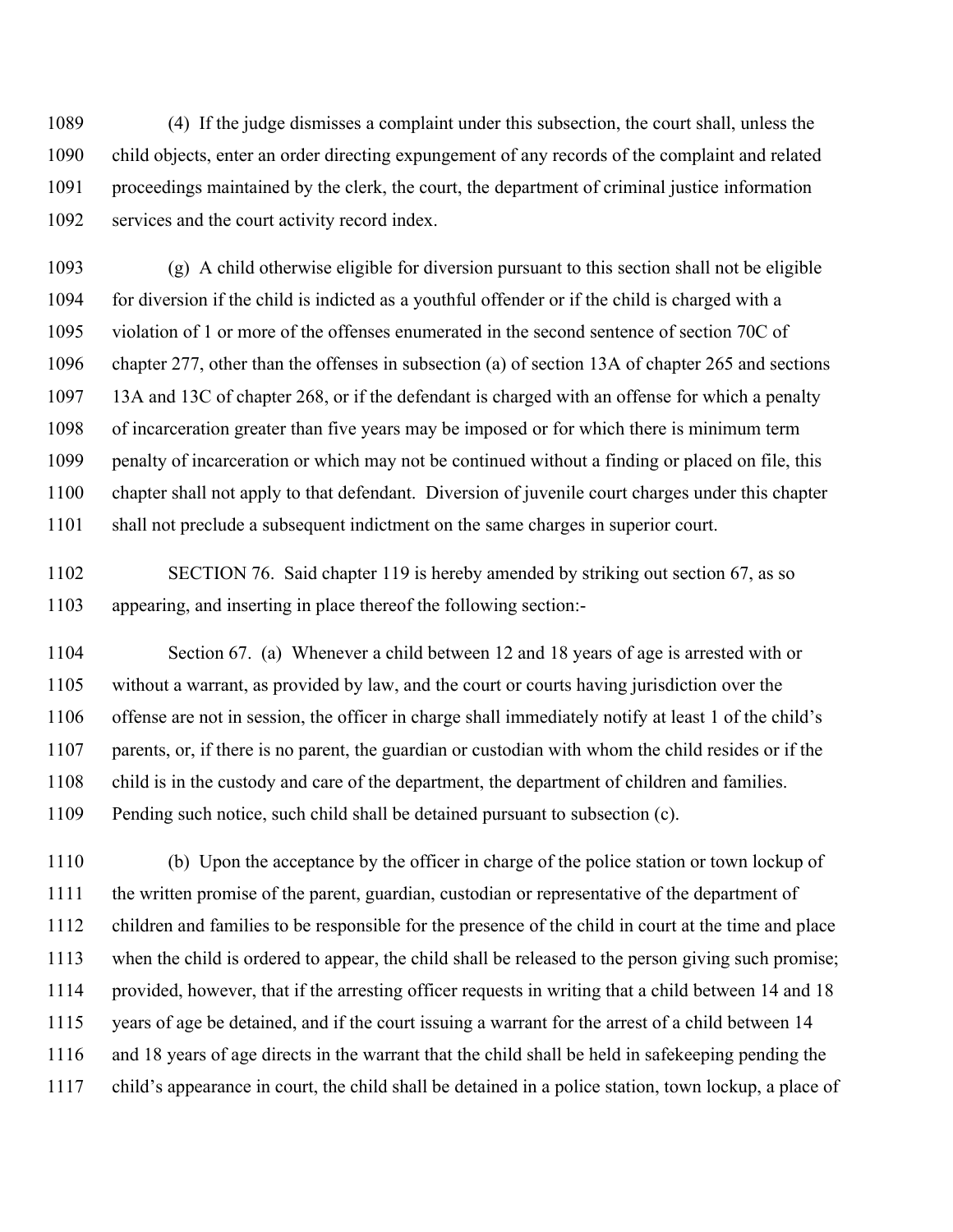1118 temporary custody commonly referred to as a detention home of the department of youth 1119 services or any other home approved by the department of youth services pending the child's 1120 appearance in court; provided further, that in the event any child is so detained, the officer in 1121 charge of the police station or town lockup shall notify the parents, guardian, custodian or 1122 representative of the department of children and families of the detention of the child. Nothing 1123 contained in this section shall prevent the admitting of such child to bail in accordance with law.

1124 (c) No child between 14 and 18 years of age shall be detained in a police station or town 1125 lockup pursuant to subsections (a) or (b) unless the detention facilities for children at the police 1126 station or town lockup have received the approval in writing of the commissioner of youth 1127 services. The department of youth services shall make inspection at least annually of police 1128 stations and town lockups where children are detained. If no approved detention facility exists in 1129 a city or town, the city or town may contract with an adjacent city or town for the use of 1130 approved detention facilities to prevent children who are detained from coming in contact with 1131 adult prisoners. A separate and distinct place shall be provided in police stations, town lockups 1132 or places of detention for such children. Nothing in this section shall permit a child between 14 1133 and 18 years of age to be detained in a jail or house of correction.

1134 (d) When a child is arrested who is in the care and custody of the department of children 1135 and families, the officer in charge of the police station or town lockup where the child has been 1136 taken shall immediately contact the department's emergency hotline and notify the on-call 1137 worker of the child's arrest. The on-call worker shall notify the social worker assigned to the 1138 child's case who shall make arrangement for the child's release as soon as practicable if it has 1139 been determined that the child will not be detained.

1140 SECTION 77. Section 68 of said chapter 119, as so appearing, is hereby amended by 1141 striking out, in lines 1 and 34, the word "seven" and inserting in place thereof, in each instance, 1142 the following figure:- 12.

1143 SECTION 78. Section 68A of said chapter 119, as so appearing, is hereby amended by 1144 striking out, in line 1, the word "seven" and inserting in place thereof the following figure:- 12.

1145 SECTION 79. Section 84 of said chapter 119, as so appearing, is hereby amended by 1146 striking out, in line 12, the word "seven" and inserting in place thereof the following figure:- 12.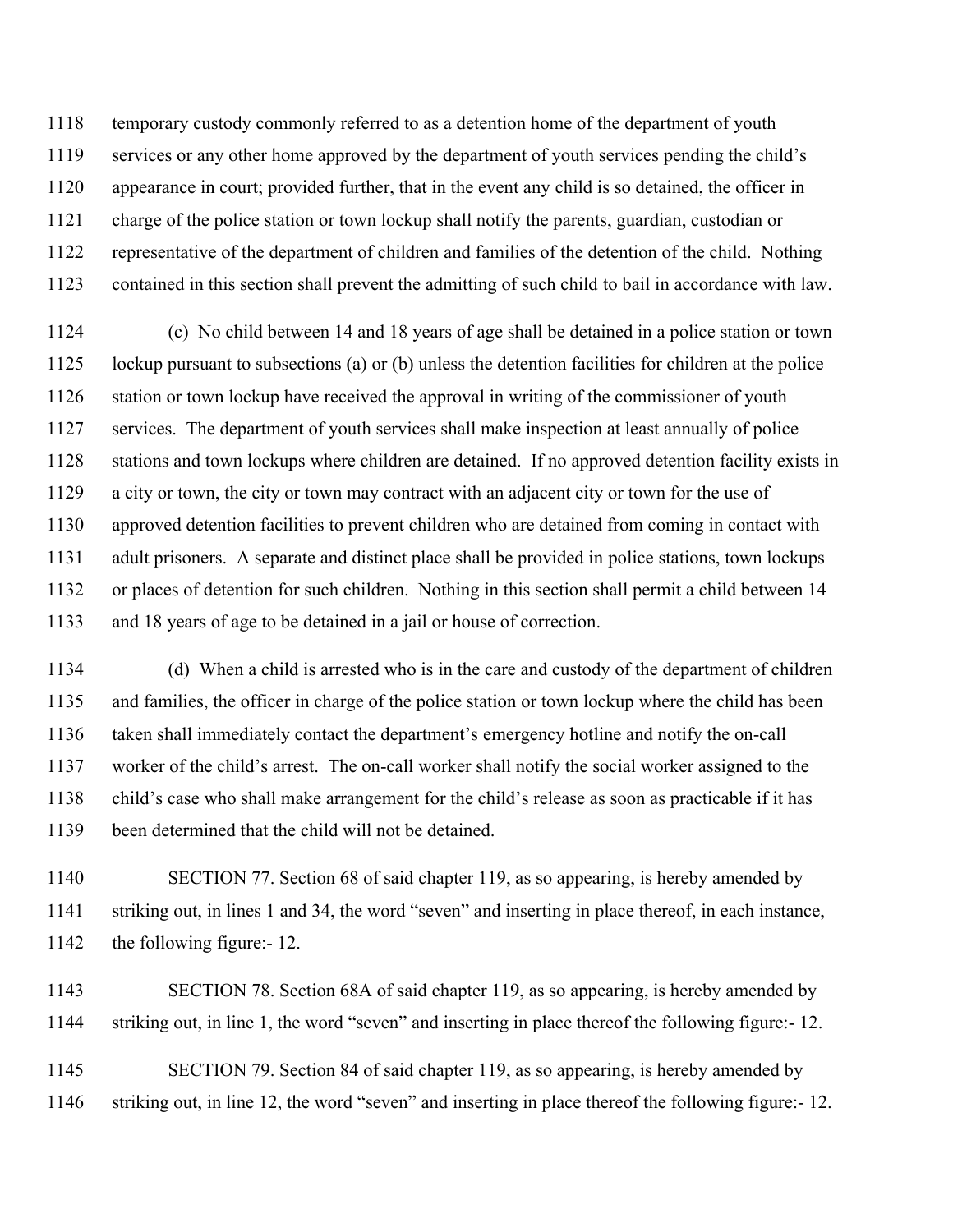1147 SECTION 80. Said chapter 119 is hereby further amended by adding the following 4 1148 sections:-

1149 Section 86. (a) For the purposes of this section, the following words shall have the 1150 following meanings unless the context clearly requires otherwise:

1151 "Juvenile", (1) a person appearing before a division of the juvenile court department who 1152 is (i) subject to a delinquency proceeding, (ii) a child requiring assistance or (iii) a child in a care 1153 and protection proceeding or (2) a person under the age of 21 in a youthful offender proceeding.

1154 "Restraints", a device that limits voluntary physical movement of an individual, including 1155 leg irons and shackles, which have been approved by the trial court department.

1156 (b) A juvenile shall not be placed in restraints during court proceedings and any restraints 1157 shall be removed prior to the appearance of a juvenile before the court at any stage of a 1158 proceeding unless the justice presiding in the courtroom issues an order and makes specific 1159 findings on the record that: (i) restraints are necessary because there is reason to believe that a 1160 juvenile presents an immediate and credible risk of escape that cannot be curtailed by other 1161 means; (ii) a juvenile poses a threat to the juvenile's own safety or to the safety of others; or (iii) 1162 restraints are reasonably necessary to maintain order in the courtroom.

1163 (c) The court officer charged with custody of a juvenile shall report any security concern 1164 to the presiding justice. On the issue of courtroom or courthouse security, the presiding justice 1165 may receive information from the court officer charged with custody of a juvenile, a probation 1166 officer or any other source determined by the court to be credible.

1167 The authority to use restraints shall reside solely within the discretion of the presiding 1168 justice at the time that a juvenile appears before the court. A juvenile court justice shall not 1169 impose a blanket policy to maintain restraints on all juveniles or a specific category of juveniles 1170 who appear before the court.

1171 Section 87. (a) The department of youth services and the department of correction shall 1172 not place in a secure detention facility or secure correctional facility any juvenile who has: (1) 1173 been charged with or who has committed an offense that would not be criminal if committed by 1174 an adult, except juveniles who are held in accordance with the interstate compact on juveniles as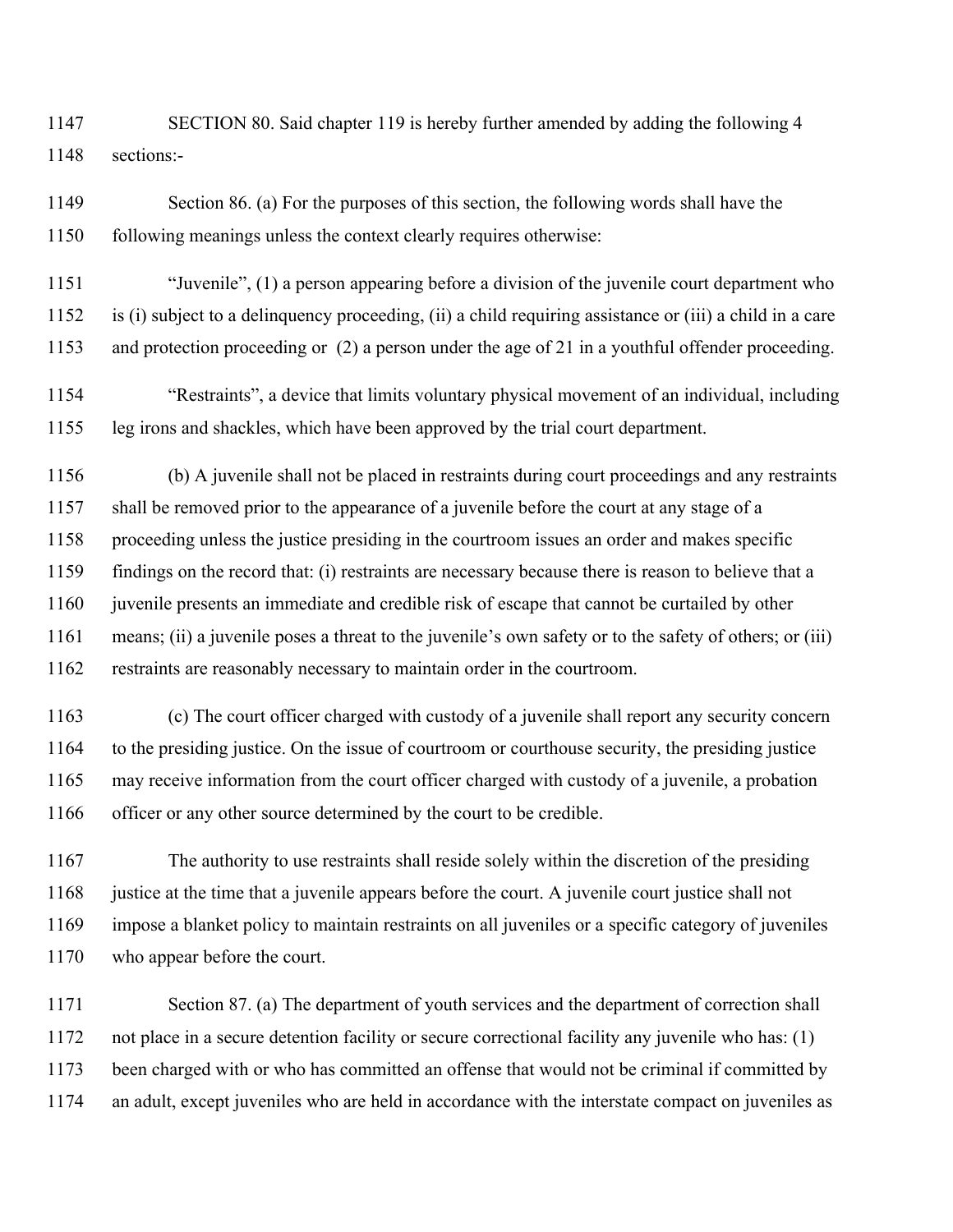1175 enacted by the commonwealth; (2) not been charged with any offense; or (3) been alleged to be 1176 dependent on the court, neglected or abused.

1177 (b) The department of youth services and the department of correction shall not detain or 1178 confine any juvenile identified subsection (a) or any juvenile alleged to be or found to be 1179 delinquent in any institution in which they have contact with adult inmates; and shall require that 1180 individuals employed by the department of youth services or the department of corrections who 1181 work with both juveniles and adult inmates be trained and certified to work with juveniles by the 1182 department of youth services.

1183 The department of youth services and the department of correction shall promulgate 1184 regulations and policies for the implementation, administration and enforcement of this section 1185 and maintain adequate records to ensure compliance with this section.

1186 Section 88. A child against whom a complaint is brought pursuant to this chapter may 1187 participate in a community-based restorative justice program pursuant to chapter 276B.

1188 Section 89. (a) As used in this section the following words shall, unless the context 1189 clearly requires otherwise, have the following meanings:-:

1190 "Alternative lock-up program", a facility or program that provides for the physical care 1191 and custody of a juvenile being held by a criminal justice agency after an arrest and before an 1192 arraignment, and shall include a program provided by the police or municipal, county or state 1193 government, as well as any contractor, vendor or service-provider working with such agencies.

1194 "Child advocate", the child advocate appointed pursuant to section 3 of chapter 18C.

1195 "Contact", any action or decision by criminal justice agencies or by any other official of 1196 the commonwealth or private service provider under contract or other agreement with the 1197 commonwealth, involving a juvenile at any stage of the juvenile justice system which causes 1198 such juvenile to enter or exit the juvenile justice system or which will change the custodial 1199 status, liberty, case processing or status of the juvenile within the juvenile justice system.

1200 "Criminal justice agencies", agencies at all levels of government which perform as their 1201 principal function, activities relating to: (a) crime prevention, including research or the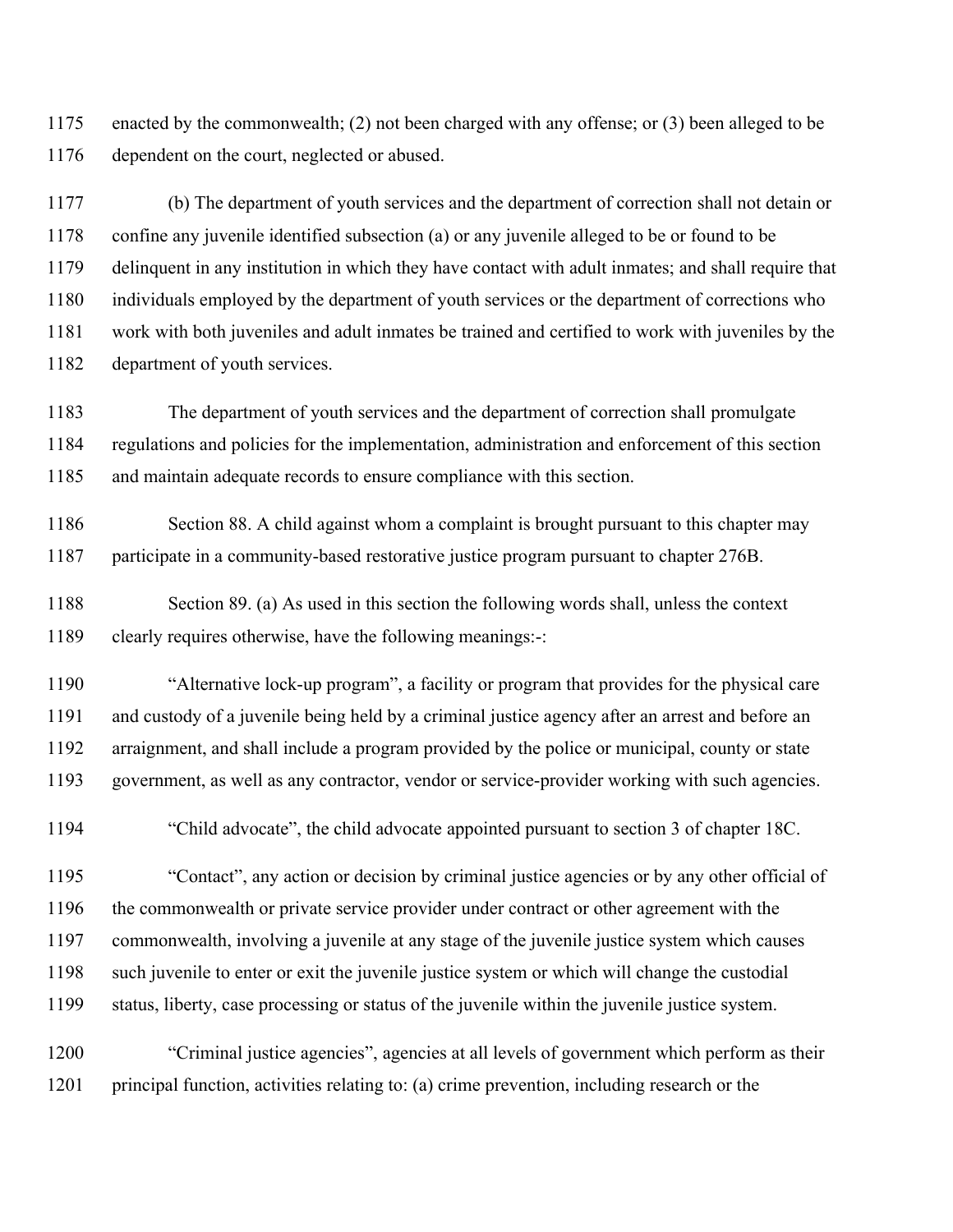1202 sponsorship of research; (b) the apprehension, prosecution, adjudication, incarceration or 1203 rehabilitation of criminal offenders; or (c) the collection, storage, dissemination or usage of 1204 criminal offender record information.

1205 "Juvenile", a child under the age of 18; provided, however, that the term juvenile shall 1206 include a person under the age of 22 if the person remains within the jurisdiction of the juvenile 1207 court or juvenile justice system and a child between the ages of 14 to 18, inclusive, who is 1208 charged with first or second degree murder pursuant to section 74.

1209 "Office", the office of the child advocate.

1210 "Racial or ethnic category", the socio-cultural racial and ethnic category of an individual 1211 as categorized in a manner that is consistent with the categories established and utilized by the 1212 federal Office of Juvenile Justice and Delinquency Prevention.

1213 "Type of crime", the category of crime consistent with the categories established and 1214 utilized by the National Incident-Based Reporting System.

1215 (b)There shall be a juvenile justice policy and data board, referred to in this section as the 1216 board. The board shall evaluate policies and procedures related to the juvenile justice system, 1217 examine the feasibility of the child advocate collecting and disseminating data regarding juvenile 1218 contact with criminal justice agencies and study the implementation of any statutory changes to 1219 the juvenile justice system.

1220 The board shall consist of 21 members, 1 of whom shall be a member of the house of 1221 representatives appointed by the speaker of the house of representatives; 1 member of the house 1222 of representatives to be appointed by the minority leader of the house; 1 of whom shall be a 1223 member of the senate appointed by the president of the senate; 1 member of the senate to be 1224 appointed by the senate minority leader; 1 of whom shall be the child advocate; 1 of whom shall 1225 be the chief justice of the juvenile court or a designee; 1 of whom shall be the commissioner of 1226 probation or a designee; 1 of whom shall be the commissioner of youth services or a designee; 1 1227 of whom shall be the commissioner of children and families or a designee; 1 of whom shall be 1228 the commissioner of mental health or a designee; 1 of whom shall be the commissioner of public 1229 health or a designee; 1 of whom shall be the secretary of education or a designee; 1 of whom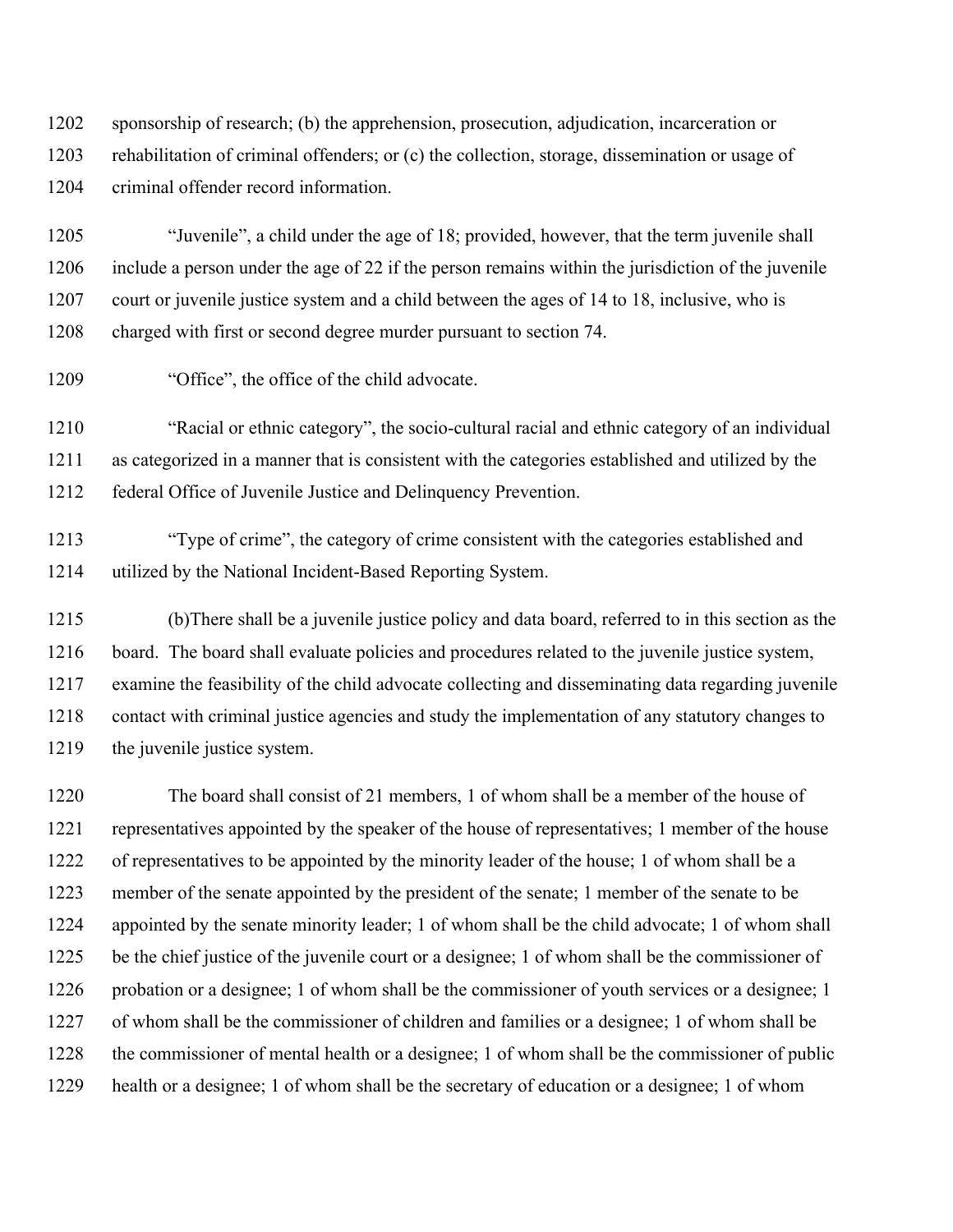1230 shall be the chief counsel of the committee for public counsel services or a designee; 1 of whom 1231 shall be the president of the Massachusetts District Attorneys Association or a designee; 1 of 1232 whom shall be the chair of the Massachusetts juvenile justice advisory committee or a designee; 1233 and 6 of whom shall be appointed by the governor, provided that: 1 of whom shall be from a list 1234 provided by Citizens for Juvenile Justice, Inc., 1 of whom shall be from a list provided by the 1235 Children's League of Massachusetts, Inc., 1 of whom shall be from a list provided by the 1236 Massachusetts Chiefs of Police Association Incorporated, 2 of whom shall be parents whose 1237 children have been subject to juvenile court jurisdiction and 1 of whom shall have experience or 1238 expertise related to the design and implementation of state administrative data systems. 1239 Members of the board shall serve without compensation. The child advocate shall serve as chair 1240 of the board.

1241 The board shall analyze and make a recommendation on the feasibility of the child 1242 advocate creating and annually updating an instrument to record aggregate statistical data for 1243 every contact a juvenile has with: (i) criminal justice agencies; (ii) any contractor, vendor or 1244 service-provider working with said agencies; and (iii) any alternative lock-up programs. The data 1245 to be recorded on the instrument shall include, without limitation, age, gender, racial or ethnic 1246 category and type of crime. The recommendation shall include a study of the feasibility of all 1247 offices and departments subject to this section using the instrument to record a juvenile's contact. 1248 The board shall determine the best practices for departments to submit data to the child advocate.

1249 The board shall submit its findings and recommendations relative to data collection by 1250 the child advocate by June 30, 2019 to the clerks of the house and the senate, who shall forward 1251 the report to the chairs of the house committee on ways and means, the senate committee on 1252 ways and means, and the joint committee on the judiciary.

1253 The board shall annually report to the governor, the house and senate chairs of the joint 1254 committee on the judiciary, the house and senate chairs of the joint committee on public safety 1255 and homeland security and the chief justice of the trial court regarding the following:

1256 (1) any statutory changes concerning the juvenile justice system that the board 1257 recommends to: (i) improve public safety, (ii) promote the best interests of children and young 1258 adults who are under the jurisdiction, supervision, care or custody of the juvenile court, the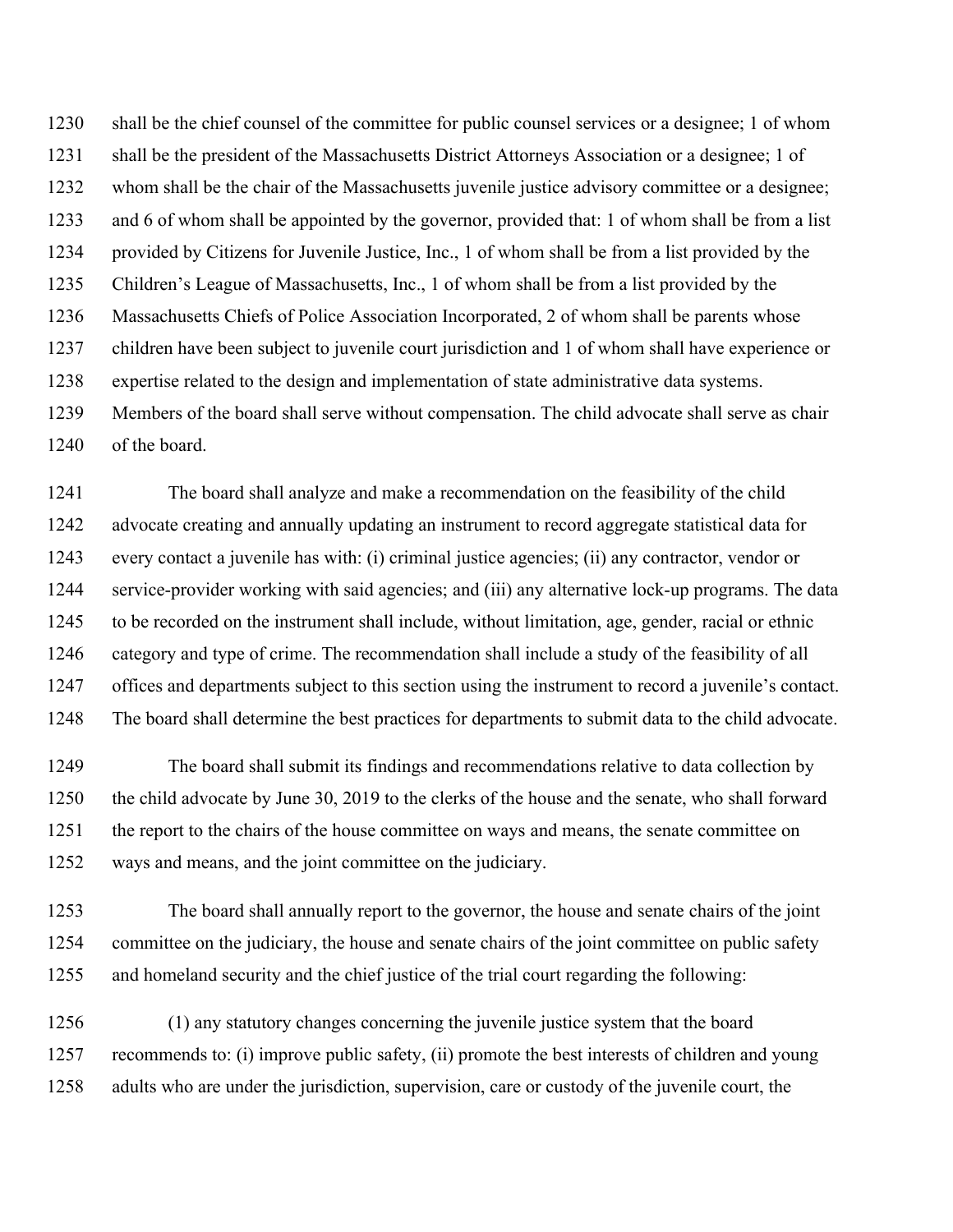1259 commissioner of youth services or the commissioner of children and families; (iii) improve 1260 transparency and accountability with respect to state-funded services for children and young 1261 adults in the juvenile justice system with an emphasis on goals identified by the committee for 1262 community-based programs and facility-based interventions; (iv) promote the efficient sharing of 1263 information between the executive branch and the judicial branch to ensure the regular collection 1264 and reporting of recidivism data; and (v) promote public welfare and public safety outcomes 1265 related to the juvenile justice system;

1266 (2) an analysis of the capacities and limitations of the data systems and networks used to 1267 collect and report state and local juvenile caseload and outcome data. The analysis shall include, 1268 without limitation, the following: (i) a review of the relevant data systems, studies and models 1269 from the commonwealth and other states; (ii) identification of changes or upgrades to current 1270 data collection processes to remove inefficiencies, track and monitor state agency and court-1271 involved juveniles and facilitate the coordination of information sharing between relevant 1272 agencies and the courts including without limitation, data that is required to be reported under 1273 federal law or for purposes of securing federal funding; (iii) the identification and evaluation of 1274 any gender, racial and ethnic disparities within the juvenile justice system and recommendations 1275 regarding ways to reduce such disparities; (iv) recommendations for the creation of a web-based 1276 statewide information center to make relevant juvenile justice information on operations, 1277 caseloads, dispositions and outcomes available in a user-friendly, query-based format for 1278 stakeholders and members of the public, including a feasibility assessment of implementing such 1279 system; (v) a plan for improving the current juvenile justice reporting requirements, including 1280 streamlining and consolidating current requirements without impacting data collection and 1281 including a detailed analysis of the information technology and other resources necessary to 1282 implement improved data collection; (vi) any other matters which the board determines may 1283 improve the collection and interagency coordination of juvenile justice data;

1284 (3) the impact of any statutory change that expands or alters the jurisdiction or 1285 functioning of the juvenile court, as measured by the following: (i) any change in the average age 1286 of children and young adults involved in the juvenile justice system; (ii) the types of services 1287 used by designated age groups and the outcomes of those services; (iii) the types of delinquent 1288 acts or criminal offenses that children and young adults have been charged with since the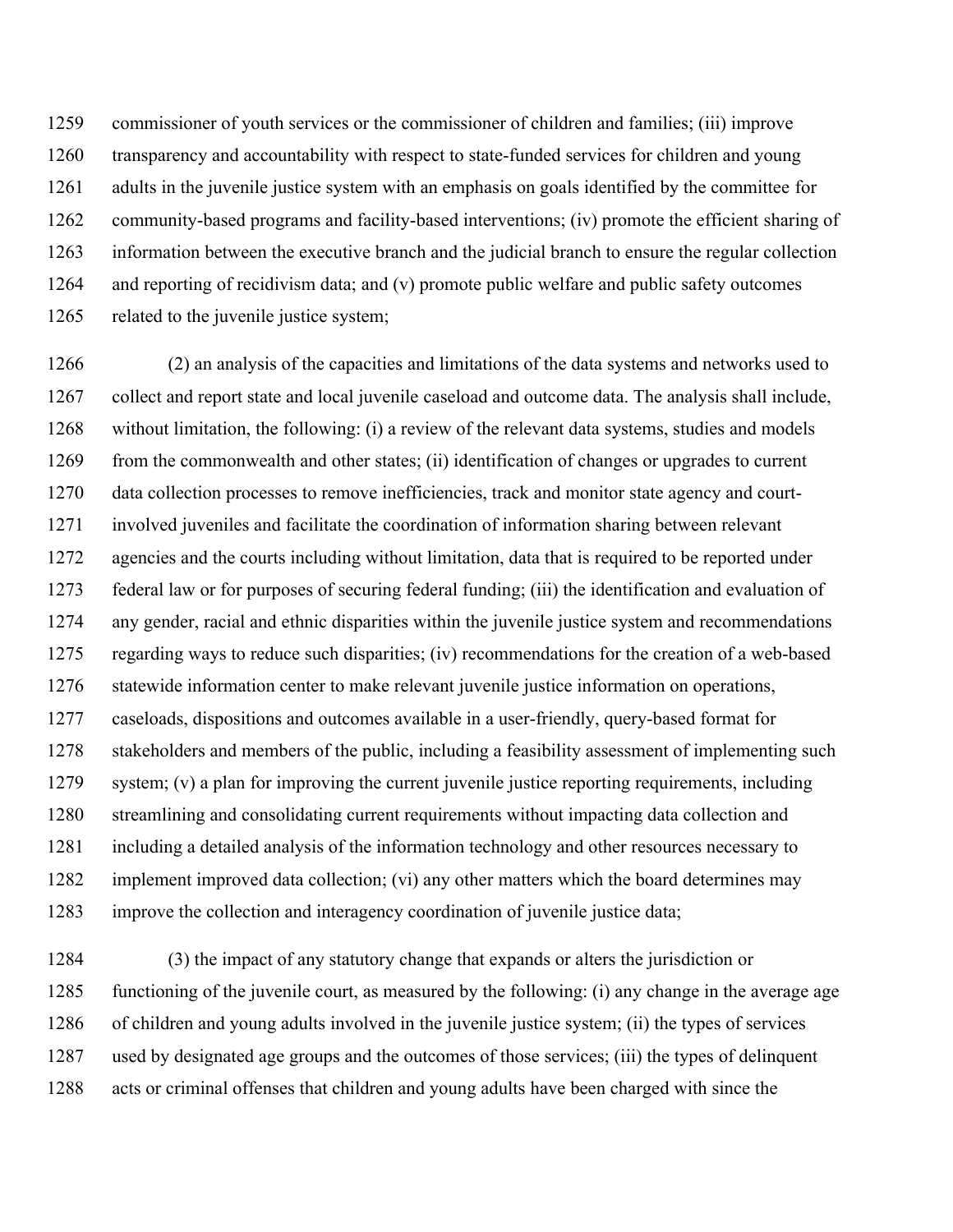1289 enactment and implementation of such statutory change; (iv) the gaps in services identified by 1290 the committee with respect to children and young adults involved in the juvenile justice system, 1291 including, but not limited to, young adults who have attained the age of 18 after being involved 1292 in the juvenile justice system, and recommendations to address such gaps in services; and (v) the 1293 strengths and barriers identified by the board that support or impede the educational needs of 1294 children and young adults in the juvenile justice system, with specific recommendations for 1295 reforms;

1296 (4) the quality and accessibility of diversion programs available to juveniles;

1297 (5) an assessment of the system of community-based services for children and juveniles 1298 who are under the supervision, care or custody of the department of youth services or the 1299 juvenile court;

1300 (6) an assessment of the number of juveniles who, after being or while under the 1301 supervision or custody of the department of children and families, are adjudicated delinquent or 1302 as a youthful offender; and

1303 (7) an assessment of the overlap between the juvenile justice system and the mental 1304 health care system for children.

1305 The board shall establish a timeframe for review and reporting regarding the 1306 responsibilities outlined in this section. Each report submitted by the board shall include specific 1307 recommendations to improve outcomes and a timeline by which specific tasks or outcomes shall 1308 be achieved.

1309 SECTION 81. Section 16 of chapter 119A of the General Laws, as appearing in the 2016 1310 Official Edition, is hereby amended by inserting after the word "obligor", in line 44, the 1311 following words:- ; provided, however, that the IV-D agency has no evidence of the obligor 1312 residing at an address other than the address last known by the IV-D agency.

1313 SECTION 82. Chapter 120 of the General Laws is hereby amended by inserting after 1314 section 10 the following section:-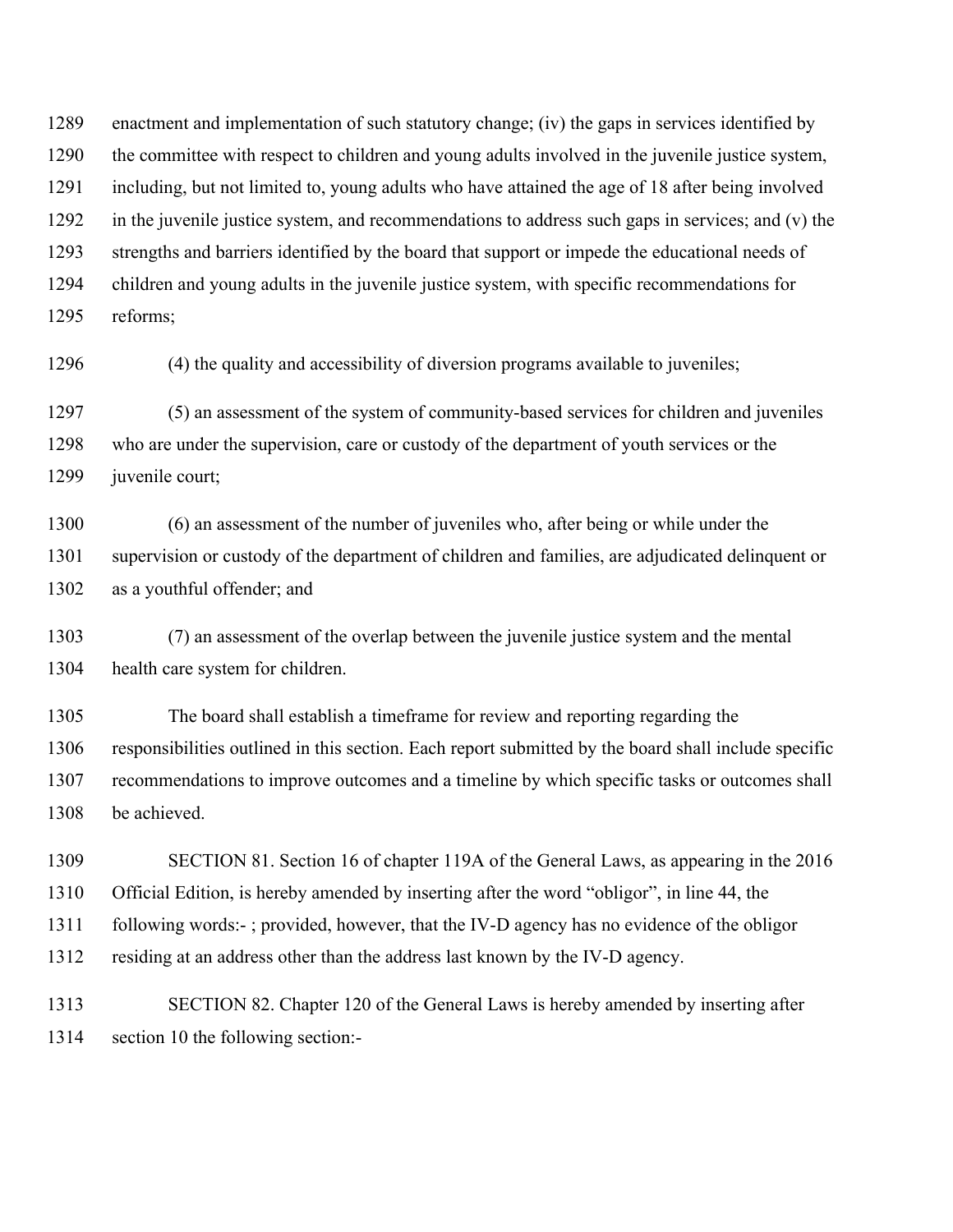1315 Section 10B. A person detained by and committed to the department of youth services 1316 shall not be placed in involuntary room confinement as a punishment, harassment or 1317 consequence for noncompliance or in retaliation for any conduct.

1318 SECTION 83. Section 1 of chapter 125 of General Laws, as appearing in the 2016, is 1319 hereby amended by striking out, in lines 37 and 38, the words "Massachusetts Correctional 1320 Institution, Cedar Junction" and inserting in place thereof the following words:- any prison 1321 owned, operated, administered or subject to the control of the department of correction including, 1322 but not limited to: Massachusetts Correctional Institution, Cedar Junction; Massachusetts 1323 Correctional Institution, Norfolk; Massachusetts Correctional Institution, Concord; 1324 Massachusetts Correctional Institution, Framingham; Massachusetts Correctional Institution, 1325 Bridgewater; Massachusetts Correctional Institution, Plymouth; Massachusetts Correctional 1326 Institution, Warwick; and Massachusetts Correctional Institution, Monroe.

1327 SECTION 84. Chapter 126 of the General Laws is hereby amended by adding the 1328 following section:-

1329 Section 40. The sheriff shall record, without limitation, the following data for each person 1330 committed to a jail or house of correction: (i) probation central file number; (ii) fingerprint-based 1331 state identification number, if available; (iii) race and ethnicity; (iv) offense-based tracking 1332 number; (v) type of release; (vi) type of admission; (vii) length of sentence; (viii) jail credit from 1333 pretrial incarceration; (ix) earned time; (x) program participation and outcome during 1334 incarceration; (xi) case disposition; and (xii) bail amount or reason if no bail set.

1335 Aggregate data on the population of each jail and house of correction shall be assembled 1336 into a quarterly report with the reported data covering the entire quarterly period. The reports 1337 prepared by the sheriff shall contain no identifying information relating to an individual inmate 1338 or detainee.

1339 Each quarter the sheriff shall deliver the report from each jail and house of correction to 1340 the secretary of public safety and security, the house and senate chairs of the joint committee on 1341 the judiciary, the house and senate chairs of the joint committee on public safety and homeland 1342 security and the clerks of the house of representatives and the senate.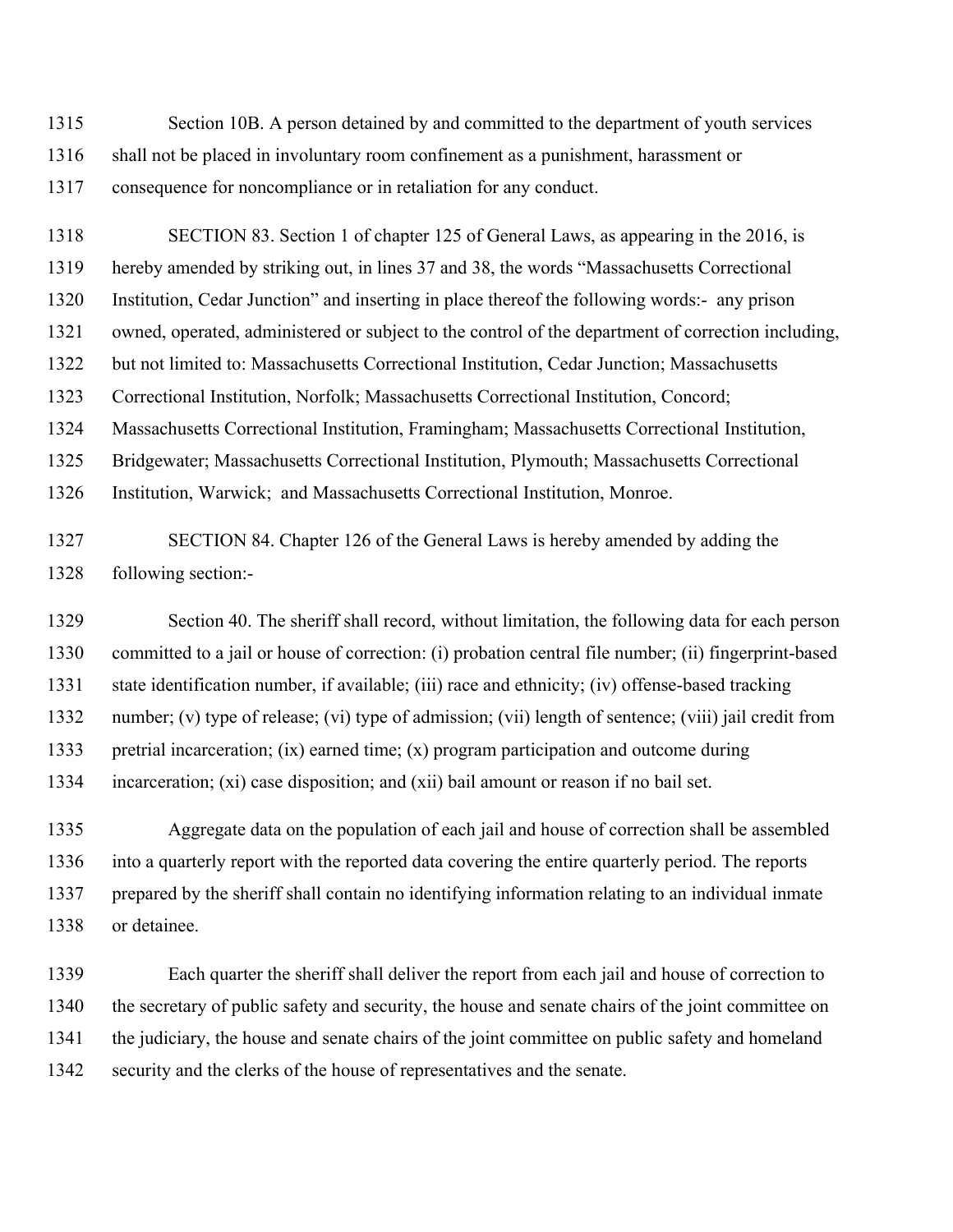1343 SECTION 85. Section 1 of chapter 127 of the General Laws, as appearing in the 2016 1344 Official Edition, is hereby amended by inserting after the definition of "Commissioner" the 1345 following 2 definitions:

1346 "Disciplinary restrictive housing", a placement in restrictive housing in a state 1347 correctional facility for disciplinary purposes after a finding has been made that the prisoner has 1348 committed a breach of discipline.

1349 "Exigent circumstances", circumstances that create an unacceptable risk to the safety of 1350 any person.

1351 SECTION 86. Said section 1 of said chapter 127, as so appearing, is hereby further 1352 amended by inserting after the definition of "Parole board" the following definition:-

1353 "Placement review", a multidisciplinary examination to determine whether, restrictive 1354 housing continues to be necessary to reasonably manage risks of harm, notwithstanding any 1355 previous finding of a disciplinary breach, exigent circumstances or other circumstances 1356 supporting a placement in restrictive housing. When a placement review is conducted pursuant to 1357 clause (iv) or (v) of subsection (a) of section 39B, the examiners performing a placement review 1358 shall include, but not be limited to, 1 member of the security staff, 1 member of the programming 1359 staff and 1 member of the mental health staff.

1360 "Serious mental illness", a current or recent diagnosis by a qualified mental health 1361 professional of 1 or more of the following disorders described in the most recent edition of the 1362 Diagnostic and Statistical Manual of Mental Disorders: (i) schizophrenia and other psychotic 1363 disorders; (ii) major depressive disorders; (iii) all types of bipolar disorders; (iv) a 1364 neurodevelopmental disorder, dementia or other cognitive disorder; (v) any disorder commonly 1365 characterized by breaks with reality or perceptions of reality; (vi) all types of anxiety disorders; 1366 (vii) trauma and stressor related disorders; or (viii) severe personality disorders; or a finding by a 1367 qualified mental health professional that the prisoner is at serious risk of substantially 1368 deteriorating mentally or emotionally while confined in restrictive housing, or already has so 1369 deteriorated while confined in restrictive housing, such that diversion or removal is deemed to be 1370 clinically appropriate by a qualified mental health professional.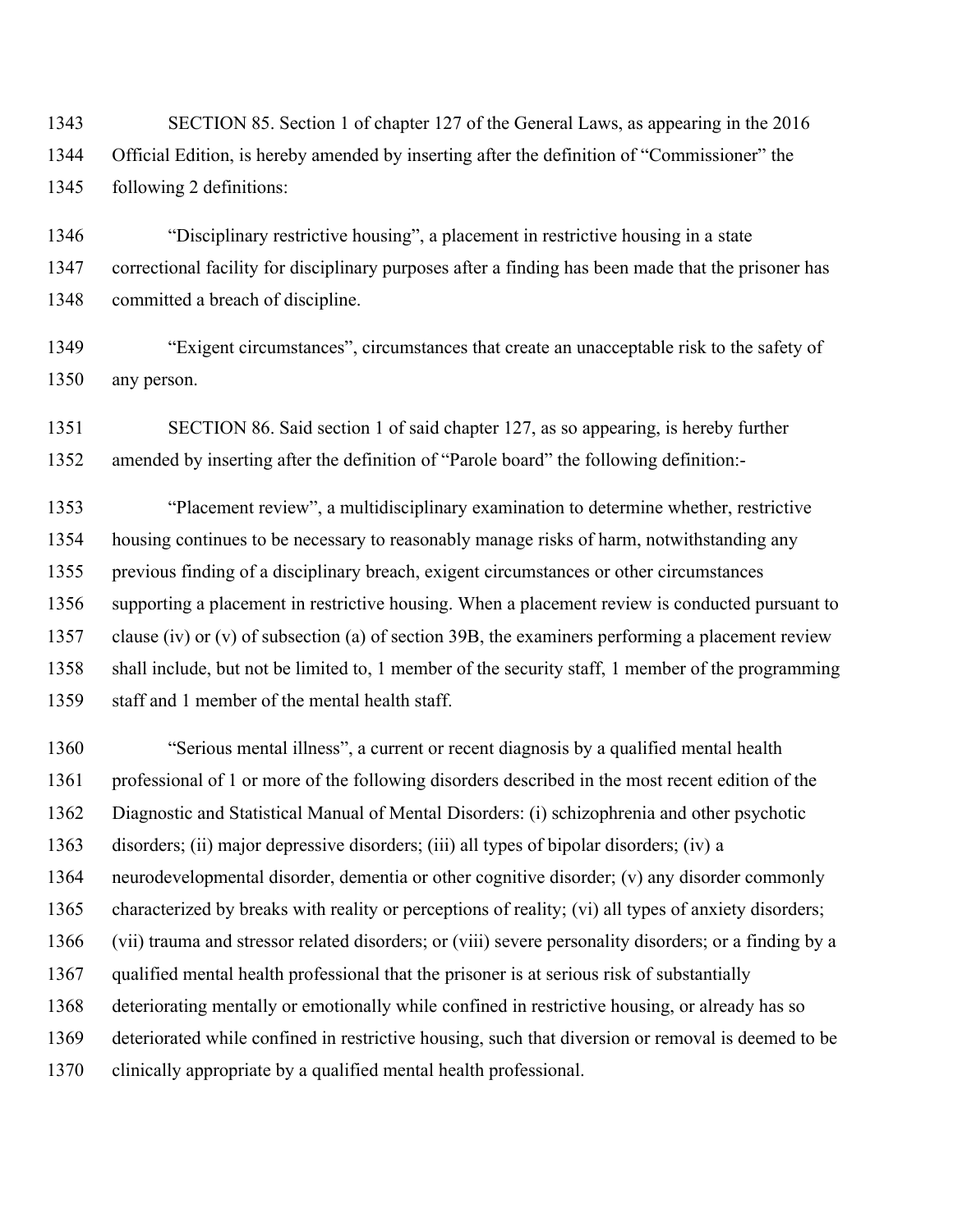1371 SECTION 87. Said section 1 of said chapter 127, as so appearing, is hereby further 1372 amended by inserting after the definition of "Residential treatment unit" the following 1373 definition:-

1374 "Restrictive Housing", a housing placement where a prisoner is confined to a cell for 1375 more than 22 hours per day; provided, however, that observation for mental health evaluation 1376 shall not be considered restrictive housing.

1377 SECTION 88. Section 4 of said chapter 127 is hereby repealed.

1378 SECTION 89. Section 16 of said chapter 127, as so appearing, is hereby amended by 1379 adding the following paragraph:-

1380 The superintendents of correctional institutions and the keepers and superintendents of 1381 jails and houses of correction shall cause an examination for substance use disorder to be made 1382 by a qualified addiction specialist of each inmate in their respective institutions committed for a 1383 term of 30 days' imprisonment or more.

1384 SECTION 90. Section 23 of said chapter 127, as so appearing, is hereby amended by 1385 inserting after the word "weight", in line 4, the following words:- , probation central file number, 1386 offense-based tracking number, fingerprint-based state identification number.

1387 SECTION 91. Said chapter 127 is hereby further amended by inserting after section 32 1388 the following section:-

1389 Section 32A. A prisoner of a correctional institution, jail or house of correction that has a 1390 gender identity, as defined in section 7 of chapter 4, that differs from the prisoner's sex assigned 1391 at birth, with or without a diagnosis of gender dysphoria or any other physical or mental health 1392 diagnosis, shall be: (i) addressed in a manner consistent with the prisoner's gender identity; (ii) 1393 provided with access to commissary items, clothing, programming, educational materials and 1394 personal property that is consistent with the prisoner's gender identity; (iii) searched by an 1395 officer of the same gender identity if the search requires an inmate to remove all clothing or 1396 includes a visual inspection of the anal cavity or genitals; provided, however, that the officer's 1397 gender identity shall be consistent with the prisoner's request; and provided further, that such 1398 search shall not be conducted for the sole purpose of determining genital status; and (iv) housed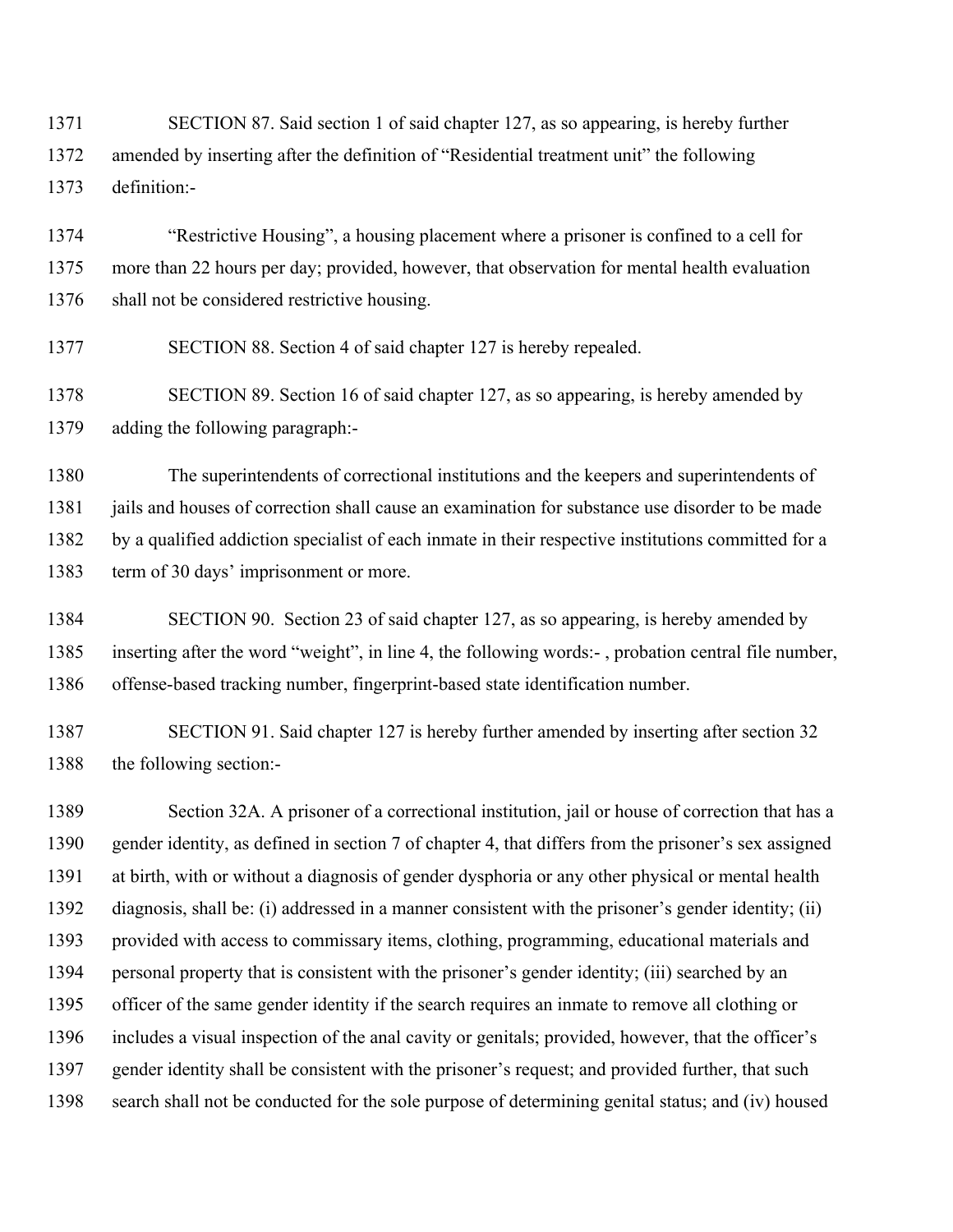1399 in a correctional facility with inmates with the same gender identity; provided, that the placement 1400 shall be consistent with the prisoner's request, unless the commissioner, the sheriff or a designee 1401 of the commissioner or sheriff certifies in writing that the particular placement would not ensure 1402 the prisoner's health or safety or that the placement would present management or security 1403 problems.

1404 SECTION 92. Said chapter 127 is hereby further amended by inserting after section 36B 1405 the following section:-

1406 Section 36C. A correctional institution, jail or house of correction shall not: (i) prohibit, 1407 eliminate or unreasonably limit in-person visitation of inmates; or (ii) coerce, compel or 1408 otherwise pressure an inmate to forego or limit in-person visitation. For the purposes of this 1409 section, to unreasonably limit in-person visitation of inmates shall include, but not be limited to, 1410 providing an eligible inmate fewer than 2 opportunities for in-person visitation during any 7-day 1411 period.

1412 A correctional institution, jail or house of correction may use video or other types of 1413 electronic devices for inmate communication with visitors; provided, that such communications 1414 shall be in addition to and shall not replace in-person visitation, as prescribed in this section.

1415 Nothing in this section shall prohibit the temporary suspension of visitation privileges for 1416 good cause including, but not limited to, misbehavior or during a bonafide emergency.

1417 SECTION 93. Said chapter 127 is hereby further amended by striking out sections 39 and 1418 39A, as appearing in the 2016 Official Edition, and inserting in place thereof the following 9 1419 sections:-

1420 Section 39. (a) Subject to the limits of this section and section 39A, the superintendent of 1421 a state correctional facility or the administrator of a county correctional facility may authorize 1422 the confinement of a prisoner in a restrictive housing unit to discipline the prisoner or if the 1423 prisoner's retention in general population poses an unacceptable risk: (i) to the safety of others; 1424 (ii) of damage or destruction of property; or (iii) to the operation of a correctional facility.

1425 (b) In addition to meeting all standards established by the regulations of the department 1426 of public health, restrictive housing units shall provide: (i) meals that meet the same standards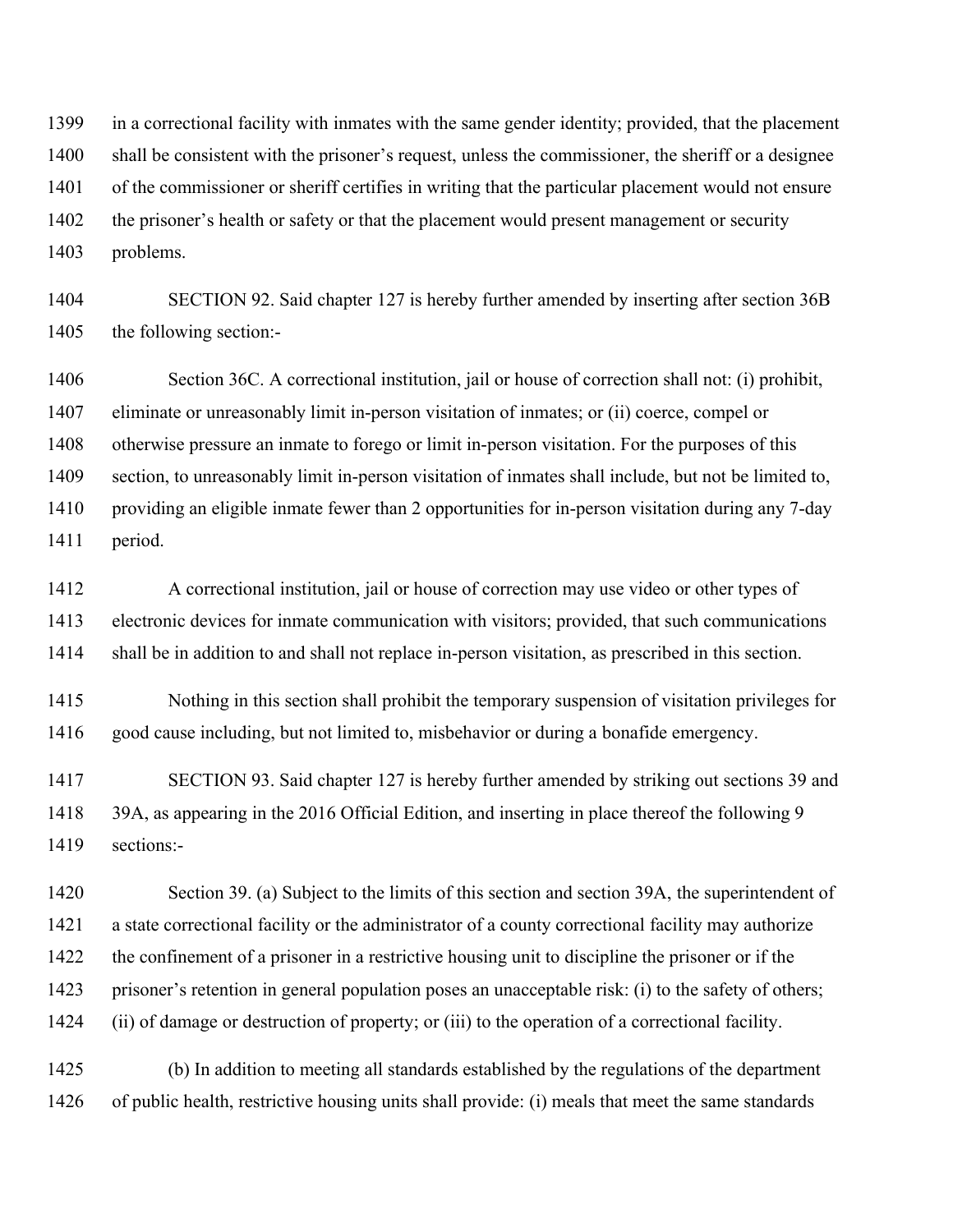1427 established by the commissioner for general population prisoners; (ii) access to showers not less 1428 than 3 days per week; (iii) rights of visitation and communication by those properly authorized; 1429 provided, however, that the authorization may be diminished for the enforcement of discipline 1430 for a period not to exceed 15 days in a state correctional facility or 10 days in a county 1431 correctional facility for each offense; (iv) access to reading and writing materials unless 1432 clinically contraindicated; (v) access to a radio or television if confinement exceeds 30 days; (vi) 1433 periodic mental and psychiatric examinations under the supervision of the department of mental 1434 health; (vii) medical and psychiatric treatment as clinically indicated under the supervision of the 1435 department of mental health; (viii) the same access to canteen purchases and privileges to retain 1436 property in a prisoner's cell as prisoners in the general population at the same facility; provided, 1437 however, that such access and privileges may be diminished for the enforcement of discipline for 1438 a period not to exceed 15 days in a state correctional facility or 10 days in a county correctional 1439 facility for each offense or where inconsistent with the security of the unit; (ix) the same access 1440 to disability accommodations as prisoners in general population, except where inconsistent with 1441 the security of the unit; and (x) other rights and privileges as may be established or recognized 1442 by the commissioner.

1443 (c) Before placement in restrictive housing, a prisoner shall be screened by a qualified 1444 mental health professional to determine if the prisoner has a serious mental illness or restrictive 1445 housing is otherwise clinically contraindicated based on clinical standards adopted by the 1446 department of correction and the qualified mental health professional's clinical judgment.

1447 (d) A qualified mental health professional shall make rounds in every restrictive housing 1448 unit and may conduct an out-of-cell meeting with a prisoner for whom a confidential meeting is 1449 warranted in the clinician's professional judgment. Prisoners shall be evaluated by a qualified 1450 mental health professional in accordance with clinical standards adopted by the department of 1451 correction and the qualified mental health professional's clinical judgment to determine whether 1452 the prisoner has a serious mental illness or restrictive housing is otherwise clinically 1453 contraindicated.

1454 (e) The department of correction shall promulgate clinical standards, in consultation with 1455 the department of mental health.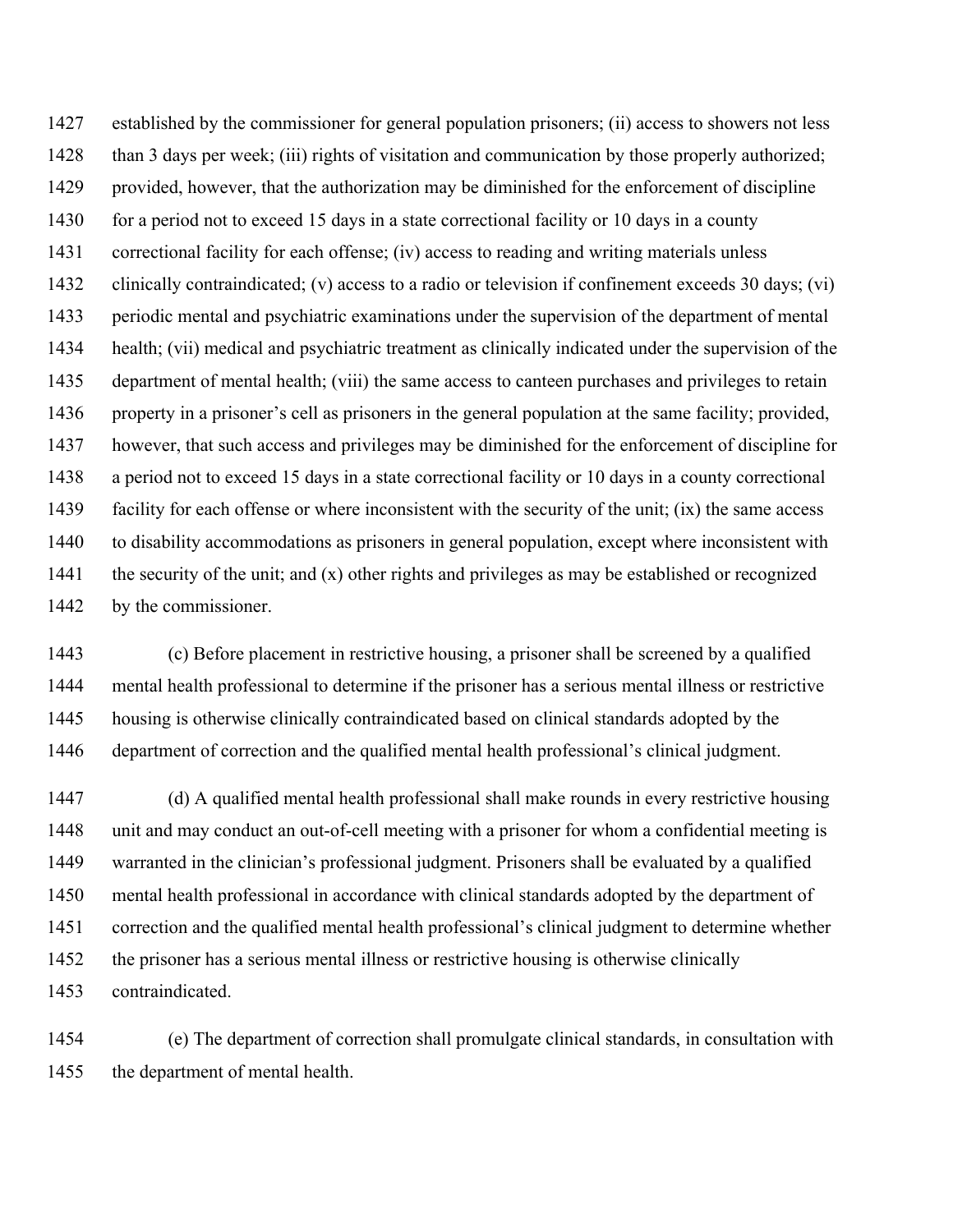1456 Section 39A. (a) A prisoner shall not be held in restrictive housing if the prisoner has a 1457 serious mental illness or a finding has been made, pursuant to subsections (c) or (d) of section 39 1458 or otherwise, that restrictive housing is clinically contraindicated unless, not later than 72 hours 1459 after the finding, the commissioner, the sheriff or a designee of the commissioner or sheriff 1460 certifies in writing: (i) the reason why the prisoner may not be safely held in the general 1461 population; (ii) that there is no available placement in a secure treatment unit; (iii) that efforts are 1462 being undertaken to find appropriate housing and the status of the efforts; and (iv) the anticipated 1463 time frame for resolution. A copy of the written certification shall be provided to the prisoner. A 1464 prisoner in restrictive housing shall be offered additional mental health treatment in accordance 1465 with clinical standards adopted by the department of correction.

1466 (b) If a prisoner needs to be separated from general population to protect the prisoner 1467 from harm by others, the prisoner shall not be placed in restrictive housing, but shall be placed in 1468 a housing unit that provides approximately the same conditions, privileges, amenities and 1469 opportunities as in general population; provided, however, that the prisoner may be placed in 1470 restrictive housing for not more than 72 hours while suitable housing is located. A prisoner shall 1471 not be held in restrictive housing to protect the prisoner from harm by others for more than 72 1472 hours unless the commissioner, the sheriff or a designee of the commissioner or sheriff certifies 1473 in writing: (i) the reason why the prisoner may not be safely held in the general population; (ii) 1474 that there is no available placement in a unit comparable to general population; (iii) that efforts 1475 are being undertaken to find appropriate housing and the status of the efforts; and (iv) the 1476 anticipated time frame for resolution. A copy of the written certification shall be provided to the 1477 prisoner.

1478 (c) The fact that a prisoner is lesbian, gay, bisexual, transgender, queer or intersex or has 1479 a gender identity or expression or sexual orientation uncommon in general population shall not 1480 be grounds for placement in restrictive housing.

1481 (d) A pregnant inmate shall not be placed in restrictive housing.

1482 (e) The department shall promulgate regulations regarding the placement or prohibition 1483 of placement of persons with permanent physical disabilities in restrictive housing.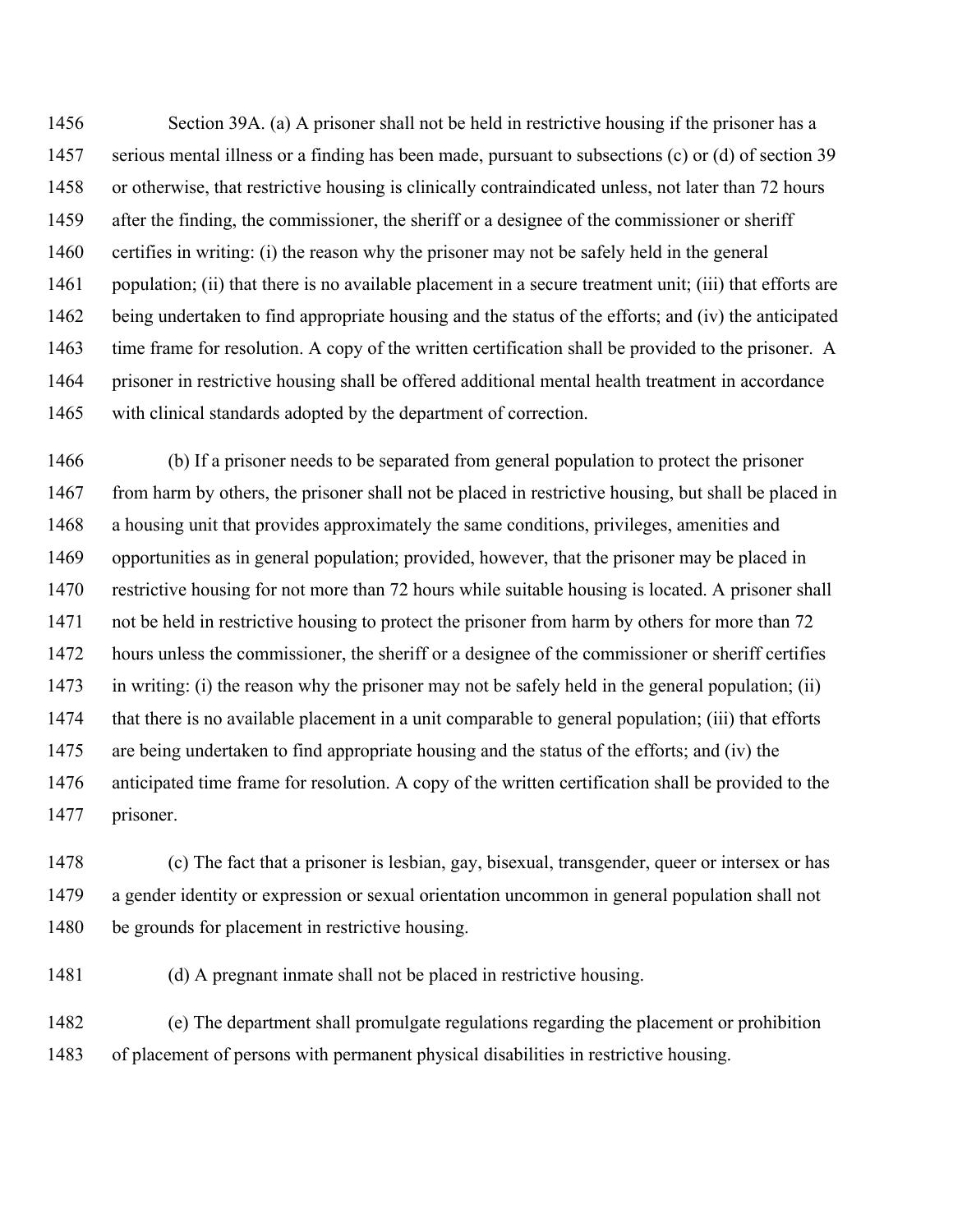1484 (f) A prisoner shall not be confined to restrictive housing except pursuant to section 39 or 1485 this section.

1486 Section 39B. (a) All prisoners confined to restrictive housing shall receive placement 1487 reviews at the following intervals, and may receive them more frequently, if a prisoner: (i) is 1488 being confined to restrictive housing pursuant to subsection (a) of section 39A, every 72 1489 hours;(ii) is being confined to restrictive housing pursuant to subsection (b) of section 39A, 1490 every 72 hours; (iii) is awaiting adjudication of an alleged disciplinary breach, every 15 days;(iv) 1491 has been committed to disciplinary restrictive housing, not later than 6 months and every 90 days 1492 thereafter; and (v) is being held for any other reason, every 90 days.

1493 (b) After a placement review, the prisoner shall be retained in restrictive housing only if it 1494 is determined that the prisoner poses an unacceptable risk as provided in subsection (a) of section 1495 39 or if the commissioner, the sheriff or a designee of the commissioner or sheriff re-certifies, in 1496 writing, the findings required by subsections (a) or (b) of section 39A.

1497 (c) If a prisoner's placement in restrictive housing may reasonably be expected to last 1498 more than 60 days, the prisoner shall: (i) have 24 hours written notice of placement reviews; (ii) 1499 have the opportunity to participate in reviews in person or in writing; (iii) upon review, if no 1500 placement change is ordered, be provided with a written statement as to the evidence relied on 1501 and the reasons for the placement decision; and (iv) not more than 15 days after the initial 1502 placement and upon placement review, if no placement change is ordered, be advised as to 1503 behavior standards and program participation goals that will increase the prisoner's chances of a 1504 less restrictive placement upon next placement review.

1505 (d) A prisoner who is committed to a secure treatment unit following an allegation or 1506 finding of a disciplinary breach shall receive placement reviews at intervals not less than as 1507 frequently as if the prisoner were confined to restrictive housing.

1508 (e) The commissioner shall promulgate regulations establishing standards and procedures 1509 to maximize out-of-cell activities in restrictive housing and outplacements from restrictive 1510 housing consistent with the safety of all persons.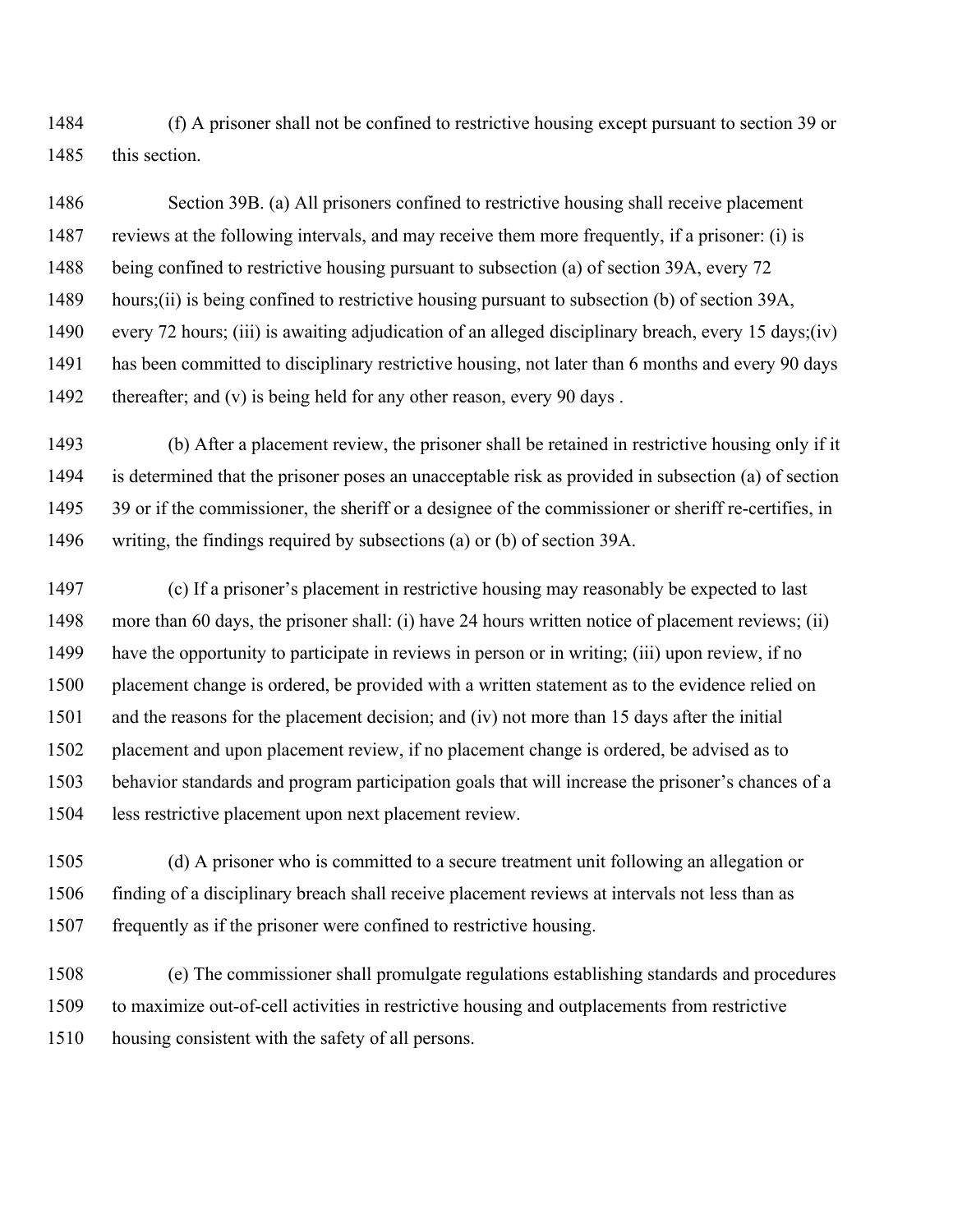1511 Section 39C. The commissioner, after consultation with the sheriffs and the department 1512 of mental health, shall promulgate regulations governing the training and qualifications of 1513 correction officers, supervisors and managers deployed to restrictive housing.

1514 Section 39D. (a) The commissioner shall publish monthly and provide directly to the 1515 restrictive housing oversight committee the number of prisoners held in each restrictive housing 1516 unit within each state and county correctional facility.

1517 (b) The commissioner shall publish a report quarterly and provide directly to the 1518 restrictive housing oversight committee, as to each restrictive housing unit within each state 1519 correctional facility, and annually, as to each restrictive housing unit within each county 1520 correctional facility: (i) the number of prisoners as to whom a finding of serious mental illness 1521 has been made and the number of such prisoners held for more than 30 days; (ii) the number of 1522 prisoners who have committed suicide or committed non-lethal acts of self-harm; (iii) the 1523 number of prisoners according to the reason for their restrictive housing; (iv) as to prisoners in 1524 disciplinary restrictive housing, a listing of prisoners with names redacted, including an 1525 anonymized identification number that shall be consistent across reports, age, race, gender and 1526 ethnicity, whether the prisoner has an open mental health case, the date of the prisoner's 1527 commitment to discipline, the length of the prisoner's term and a summary of the reason for the 1528 prisoner's commitment; (v) the number of placement reviews conducted pursuant to clause (iv) 1529 and (v) of subsection (a) of section 39B and the number of prisoners released from restrictive 1530 housing as a result of such placement reviews; (vi) the length of original assignment to and total 1531 time served in disciplinary restrictive housing for each prisoner released from disciplinary 1532 restrictive housing as a result of a placement review; (vii) the count of prisoners released to the 1533 community directly or within 30 days of release from restrictive housing; (viii) the known 1534 disabilities of every prisoner who was placed in restrictive housing during the previous 3 months; 1535 (ix) the number of mental health professionals who work directly with prisoners in restrictive 1536 housing; (x) the number of transfers to outside hospitals directly from restrictive housing; and 1537 (xi) such additional information as the commissioner may determine.

1538 The information shall be published in a commonly available electronic, machine readable 1539 format.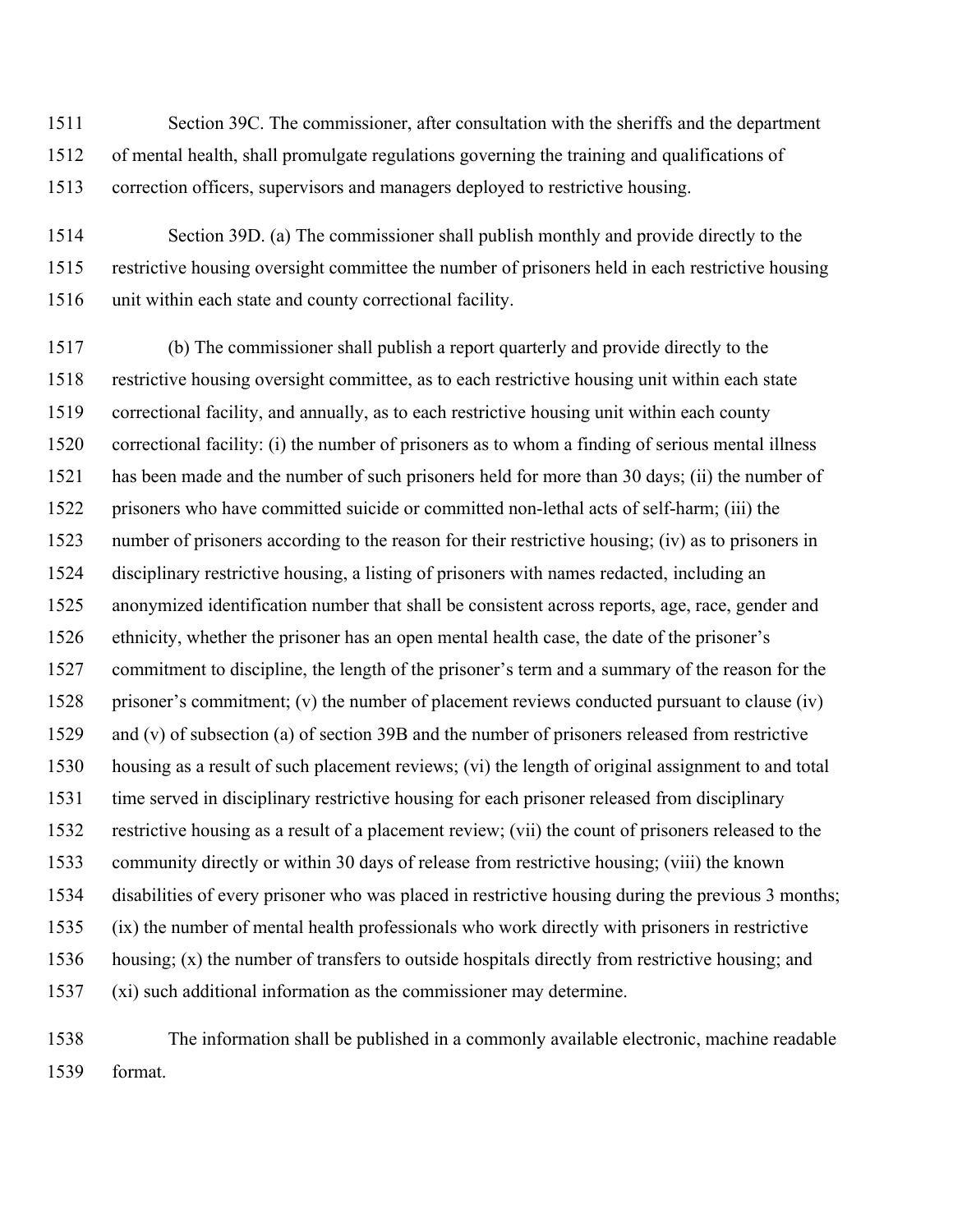1540 (c) The administrators of county correctional facilities shall furnish to the commissioner 1541 all information that the commissioner deems necessary to support reporting pursuant to this 1542 section.

1543 Section 39E. Pursuant to regulations promulgated by the commissioner, prisoners held in 1544 restrictive housing for a period of more than 60 days shall have access to vocational, educational 1545 and rehabilitative programs to the maximum extent possible consistent with the safety and 1546 security of the unit and shall receive good time for participation at the same rates as the general 1547 population.

1548 Section 39F. The department shall establish policies to ensure that an inmate with an 1549 anticipated release date of less than 120 days is not housed in restrictive housing, unless: (i) the 1550 placement in restrictive housing is limited to not more than 5 days; or (ii) the inmate poses a 1551 substantial and immediate threat.

1552 Notwithstanding the previous paragraph, any prisoner who has fewer than 180 days until 1553 the prisoner's mandatory release date or parole release date and is held in restrictive housing 1554 shall be offered reentry programming that shall include, but shall not be limited to, substantial re-1555 socialization programming in a group setting, regular mental health counseling to assist with the 1556 transition, housing assistance, assistance obtaining state and federal benefits, employment 1557 readiness training and programming designed to help the person rebuild interpersonal 1558 relationships, which may include, but shall not be limited to, anger management and parenting 1559 courses and other re-entry planning services offered to inmates in a general population setting.

1560 Section 39G. (a) There shall be established a restrictive housing oversight committee, 1561 hereinafter in this section referred to as the committee, which shall consist of: the secretary of the 1562 executive office of public safety and security or a designee, who shall serve as chair; the 1563 commissioner of the department of correction or a designee; the commissioner of mental health 1564 or a designee; and 9 members to be appointed by the governor, 1 of whom shall be a correctional 1565 administrator with expertise in prison discipline or prison programming, 1 of whom shall be a 1566 member of a correctional officers union, 1 of whom shall have significant and demonstrated 1567 experience in criminal justice or corrections policy research; 1 of whom shall be the president of 1568 Massachusetts Sheriffs Association, Inc. or a designee, 1 of whom shall be a former judge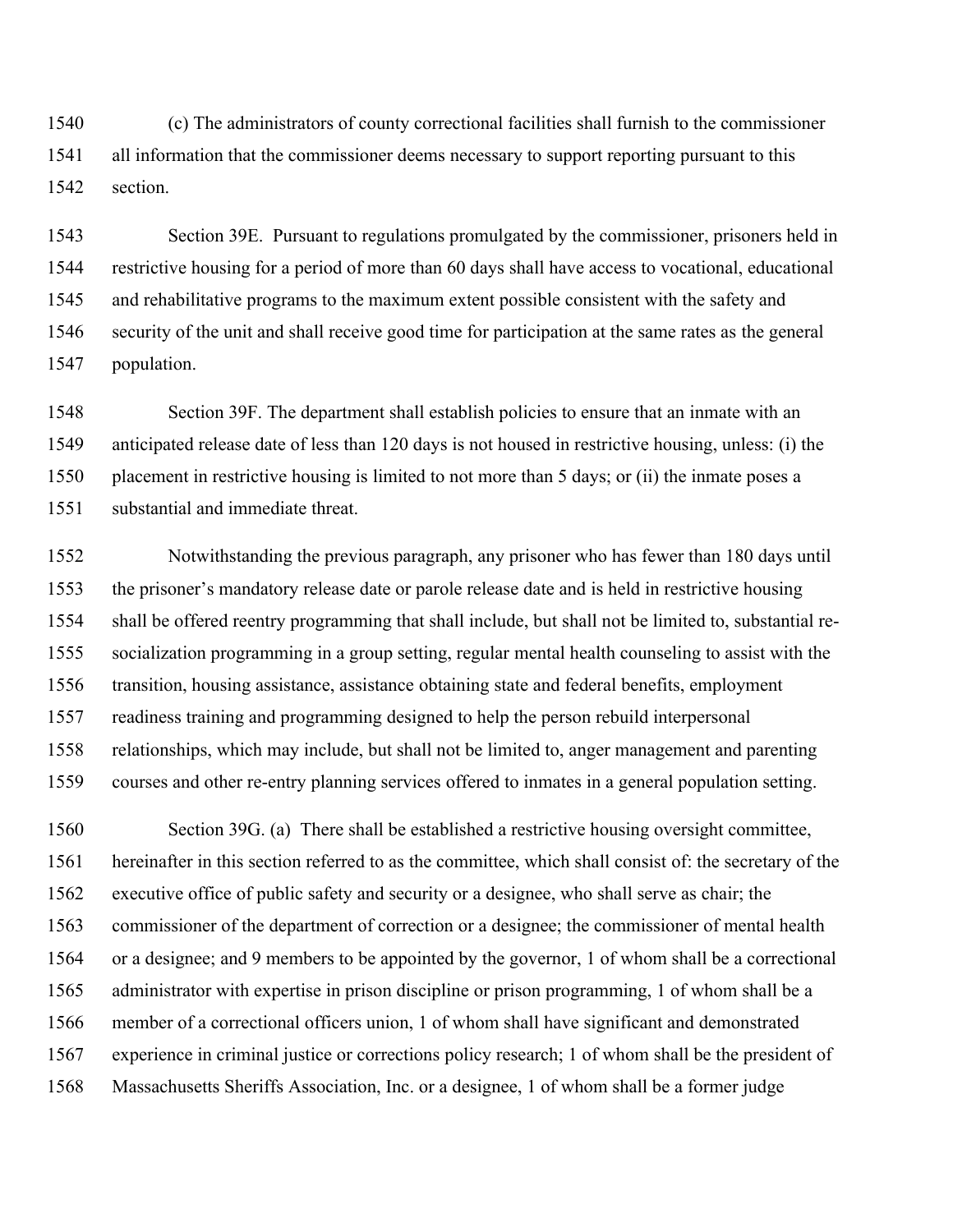1569 designated by the chief justice of the supreme judicial court, 1 of whom shall be the executive 1570 director of Disability Law Center, Inc. or a designee, 1 of whom shall be the executive director 1571 of Prisoners' Legal Services or a designee, 1 of whom shall be the executive director of the 1572 Massachusetts Association for Mental Health, Inc. or a designee and 1 of whom shall be a 1573 licensed social worker designated by the Massachusetts chapter of the National Association of 1574 Social Workers, Inc.

1575 Members of the committee shall serve without compensation but shall be reimbursed for 1576 all reasonable expenses incurred in the performance of their official duties. Members of the 1577 committee shall be considered special state employees for purposes of chapter 268A.

1578 (b) The committee shall gather information regarding the use of restrictive housing in 1579 correctional institutions to determine the impact of restrictive housing on inmates, rates of 1580 violence recidivism, incarceration costs and self-harm within correctional institutions.

1581 (c) The committee shall be provided access to all correctional institutions consistent with 1582 their duties and shall be allowed to interview prisoners and staff.

1583 (d) The committee shall annually, not later than January 31, submit to the house and 1584 senate chairs of the joint committee on the judiciary and the house and senate chairs of the joint 1585 committee on public safety and homeland security a report offering its recommendations on the 1586 use of restrictive housing in the commonwealth, including ways to minimize its use and improve 1587 outcomes for prisoners and facility safety. The report shall also include the following 1588 information for each correctional institution: (1) the criteria for placing an inmate in restrictive 1589 housing; (2) the extent to which staff who work with prisoners in restrictive housing receive 1590 specialized training; (3) the results of evaluations of the process of restrictive housing in the 1591 commonwealth and other states; (4) the impact of use of restrictive housing on prison order and 1592 control in correctional facilities; (5) the cost of housing an inmate in restrictive housing 1593 compared with the cost of housing an inmate in general population; and (6) the conditions of 1594 restrictive housing in the commonwealth.

1595 Section 39H. The commissioner shall promulgate regulations to implement sections 39 to 1596 39H, inclusive.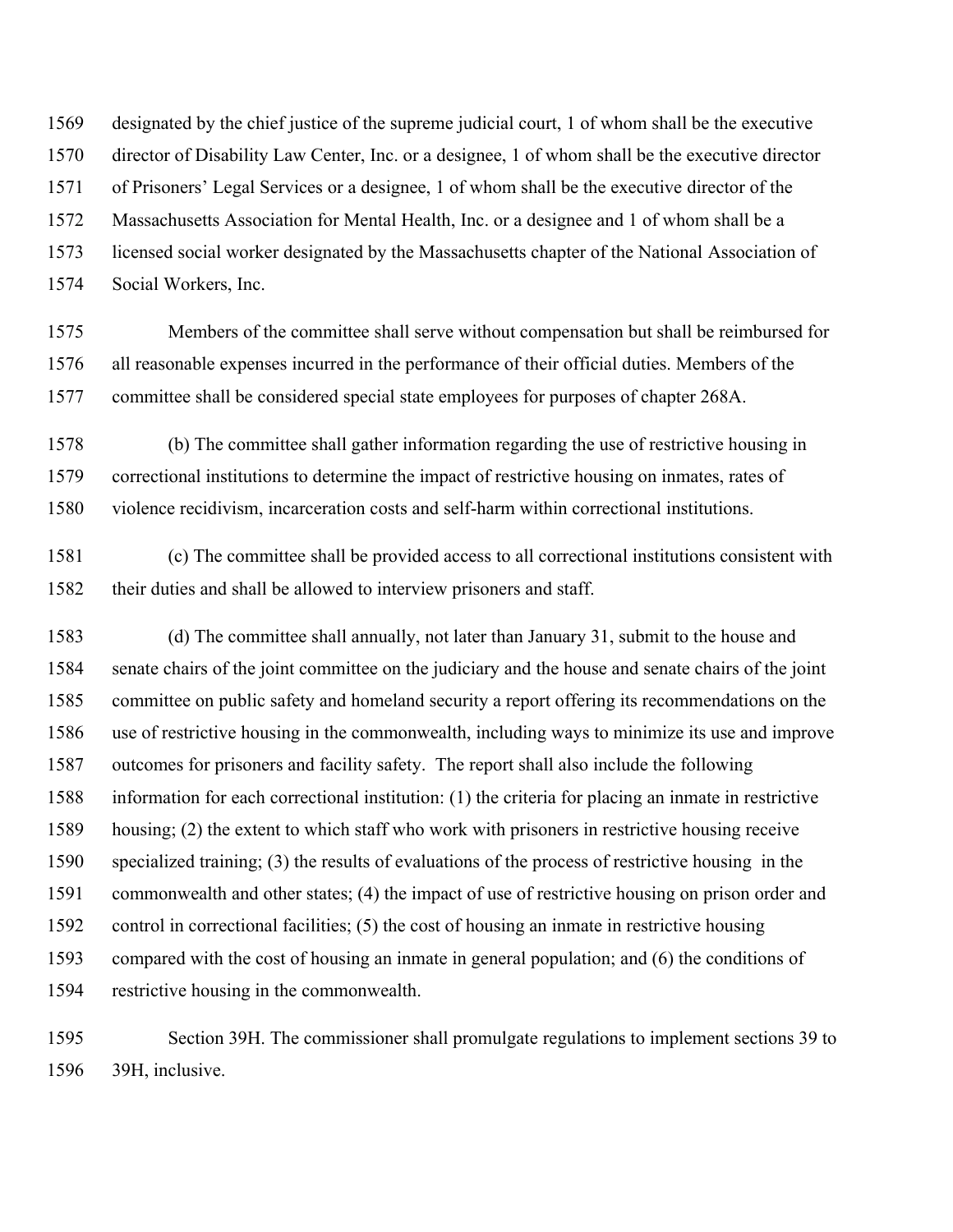1597 SECTION 94. Sections 40 and 41 of said chapter 127 are hereby repealed.

1598 SECTION 95. Section 48 of said chapter 127, as appearing in the 2016 Official Edition, 1599 is hereby amended by inserting after the first paragraph the following paragraph:-

1600 The commissioner shall ensure that at least 1 educational program leading to the award of 1601 a high school equivalency certificate is available to persons who are committed to the custody of 1602 the department or to a county correctional facility for not less than 6 months and who have not 1603 obtained a high school degree or equivalency.

1604 SECTION 96. Said chapter 127 is hereby further amended by inserting after section 48A 1605 the following section:-

1606 Section 48B. (a) The commissioner or a superintendent of a house of correction may 1607 establish young adult correctional units or designate individual corrections officers to exclusively 1608 supervise young adults, who are 18 to 24 years of age and have been placed in the care of the 1609 department or house of correction so that these individuals may benefit from age appropriate 1610 guidance, targeted interventions, age appropriate programming and a greater degree of individual 1611 attention.

1612 (b) Officers designated under subsection (a) shall be selected based on their demonstrated 1613 experience and commitment to working with young adults and shall perform their services under 1614 the direction of the commissioner or superintendent.

1615 (c) Officers designated under subsection (a) shall receive specialized training as 1616 necessary on working with young adults, which may include: supervising and counseling young 1617 adults; psycho-social and behavioral development of young adults; cultural competency; 1618 rehabilitation of young adults; educational programs; and relevant community-based services and 1619 programs.

1620 SECTION 97. Said chapter 127 is hereby further amended by inserting after section 119 1621 the following section:-

1622 Section 119A. (a) As used in this section, the following words shall have the following 1623 meanings unless the context clearly requires otherwise: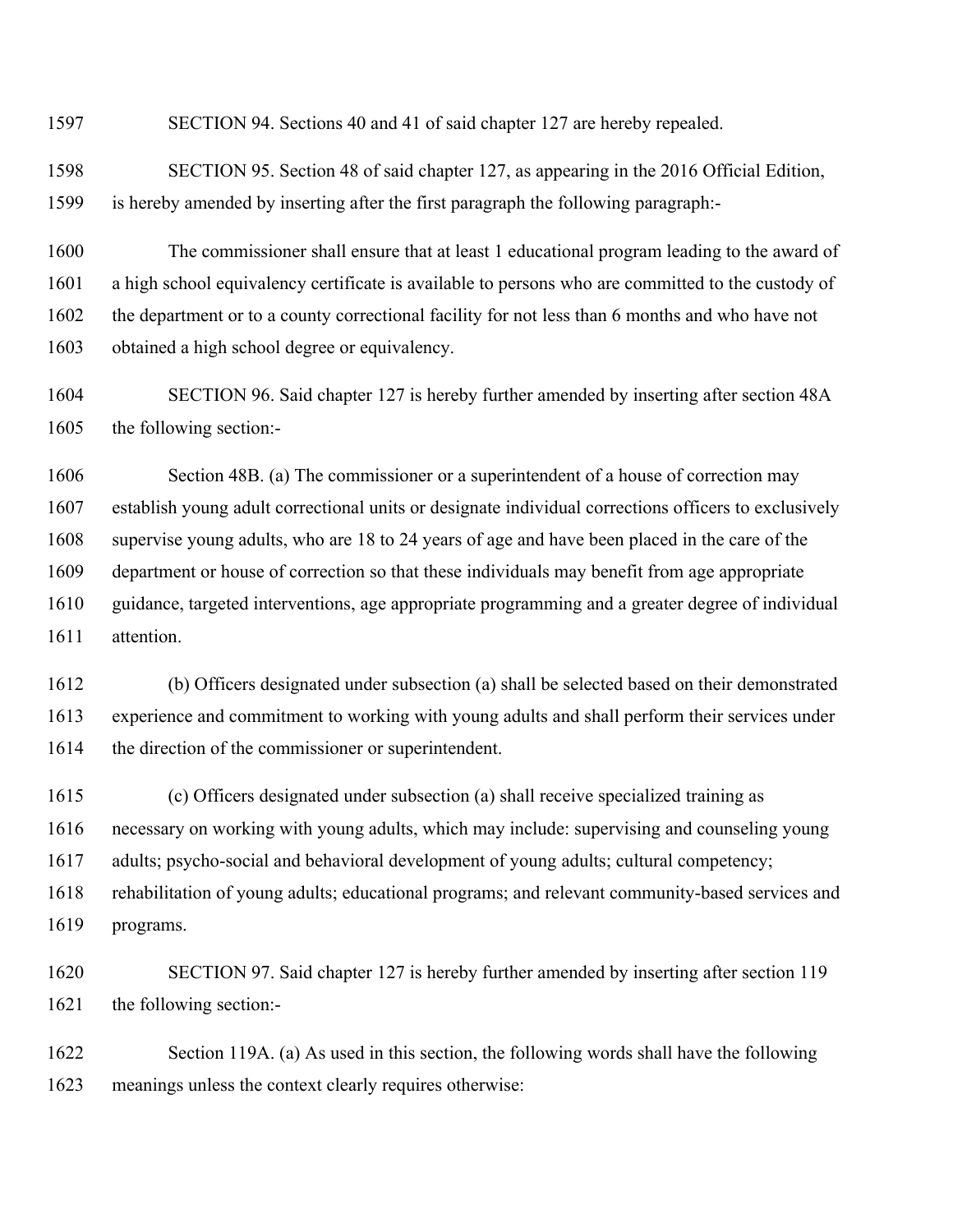1624 "Medical parole plan", a comprehensive written medical and psychosocial care plan 1625 specific to a prisoner and including, but not limited to: (i) the proposed course of treatment; (ii) 1626 the proposed site for treatment and post-treatment care; (iii) documentation that medical 1627 providers qualified to provide the medical services identified in the medical parole plan are 1628 prepared to provide such services; and (iv) the financial program in place to cover the cost of the 1629 plan for the duration of the medical parole, which shall include eligibility for enrollment in 1630 commercial insurance, Medicare or Medicaid or access to other adequate financial resources for 1631 the duration of the medical parole.

1632 "Department", the department of correction.

1633 "Permanent incapacitation", a physical or cognitive incapacitation that appears 1634 irreversible, as determined by a licensed physician, and that is so debilitating that the prisoner 1635 does not pose a public safety risk.

1636 "Secretary", the secretary of the executive office of public safety and security.

1637 "Terminal illness", a condition that appears incurable, as determined by a licensed 1638 physician, that will likely cause the death of the prisoner in not more than 18 months and that is 1639 so debilitating that the prisoner does not pose a public safety risk.

1640 (b) Notwithstanding any general or special law to the contrary, a prisoner may be eligible 1641 for medical parole due to a terminal illness or permanent incapacitation pursuant to subsections  $1642$  (c) and (d).

1643 (c)(1)The superintendent of a correctional facility shall consider a prisoner for medical 1644 parole upon a written petition by the prisoner, the prisoner's attorney, the prisoner's next of kin, 1645 a medical provider of the correctional facility or a member of the department's staff. The 1646 superintendent shall review the petition and develop a recommendation as to the release of the 1647 prisoner. Whether or not the superintendent recommends in favor of medical parole, the 1648 superintendent shall, not more than 21 days after receipt of the petition, transmit the petition and 1649 the recommendation to the commissioner. The superintendent shall transmit with the 1650 recommendation: (i) a medical parole plan; (ii) a written diagnosis by a physician licensed to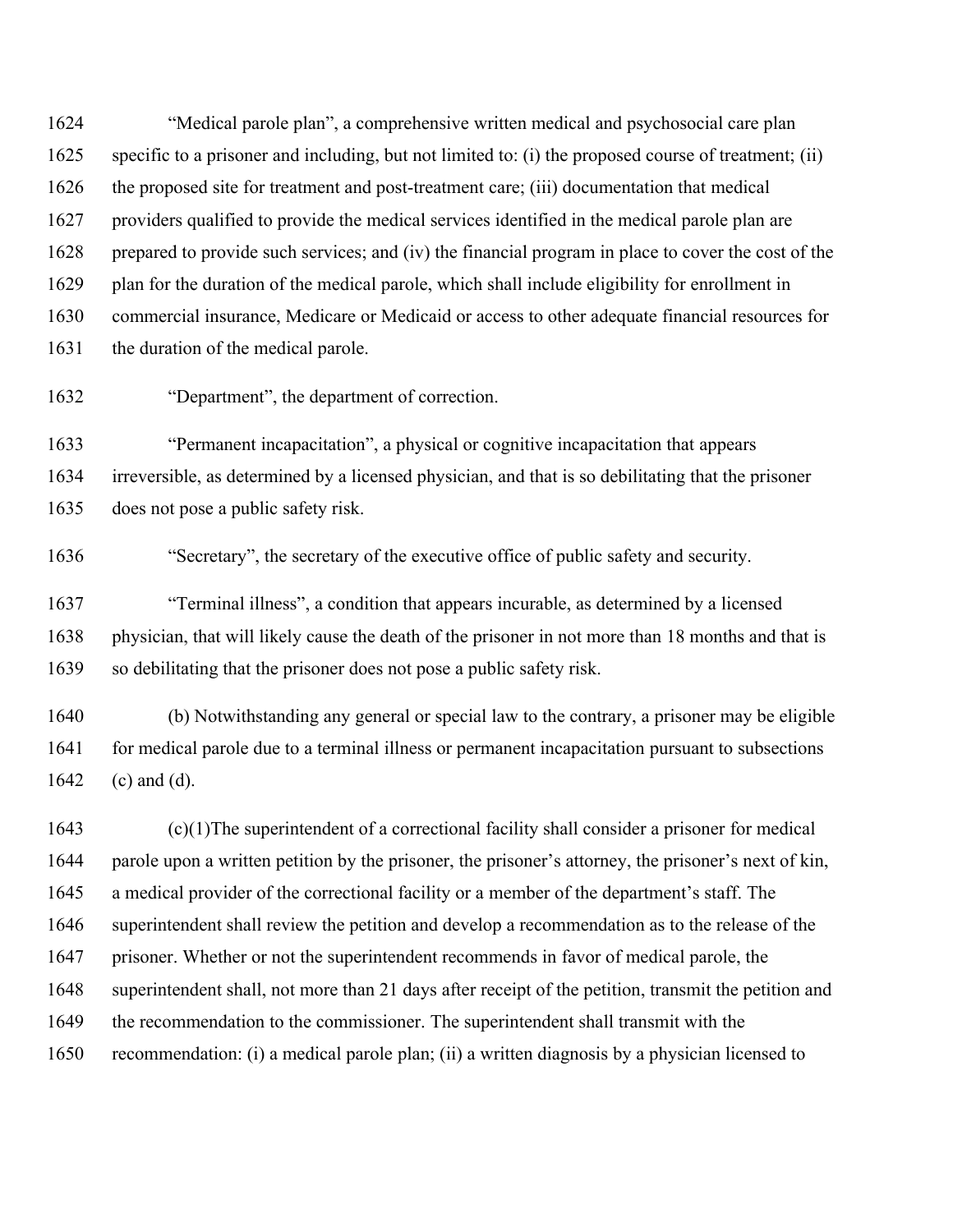1651 practice medicine under section 2 of chapter 112; and (iii) an assessment of the risk for violence 1652 that the prisoner poses to society.

1653 (2) Upon receipt of the petition and recommendation pursuant to paragraph (1), the 1654 commissioner shall notify, in writing, the district attorney for the jurisdiction where the offense 1655 resulting in the prisoner being committed to the correctional facility occurred, the prisoner, the 1656 person who petitioned for medical parole, if not the prisoner and, if applicable under chapter 1657 258B, the victim or the victim's family that the prisoner is being considered for medical parole. 1658 The parties who receive the notice shall have an opportunity to provide written statements; 1659 provided, however, that if the prisoner was convicted and is serving a sentence under section 1 of 1660 chapter 265, the district attorney or victim's family may request a hearing.

1661 (d)(1) A sheriff shall consider a prisoner for medical parole upon a written petition filed 1662 by the prisoner, the prisoner's attorney, the prisoner's next of kin, a medical provider of the 1663 house of correction or jail or a member of the sheriff's staff. The sheriff shall review the request 1664 and develop a recommendation as to the release of the prisoner. Whether or not the sheriff 1665 recommends in favor of medical parole, the sheriff shall, not more than 21 days after receipt of 1666 the petition, transmit the petition and the recommendation to the commissioner. The sheriff shall 1667 transmit with the petition: (i) a medical parole plan; (ii) a written diagnosis by a physician 1668 licensed to practice medicine under section 2 of chapter 112; and (iii) an assessment of the risk 1669 for violence that the prisoner poses to society.

1670 (2) Upon receipt of the petition and recommendation pursuant to paragraph (1), the 1671 commissioner shall notify, in writing, the district attorney for the jurisdiction where the offense 1672 resulting in the prisoner being committed to the correctional facility occurred, the prisoner, the 1673 person who petitioned for medical parole, if not the prisoner and, if applicable under chapter 1674 258B, the victim or the victim's family that the prisoner is being considered for medical parole. 1675 The parties who receive the notice shall have an opportunity to submit written statements.

1676 (e) The commissioner shall issue a written decision not later than 45 days after receipt of 1677 a petition, which shall be accompanied by a statement of reasons for the commissioner's 1678 decision. If the commissioner determines that a prisoner is terminally ill or permanently 1679 incapacitated such that if the prisoner is released the prisoner will live and remain at liberty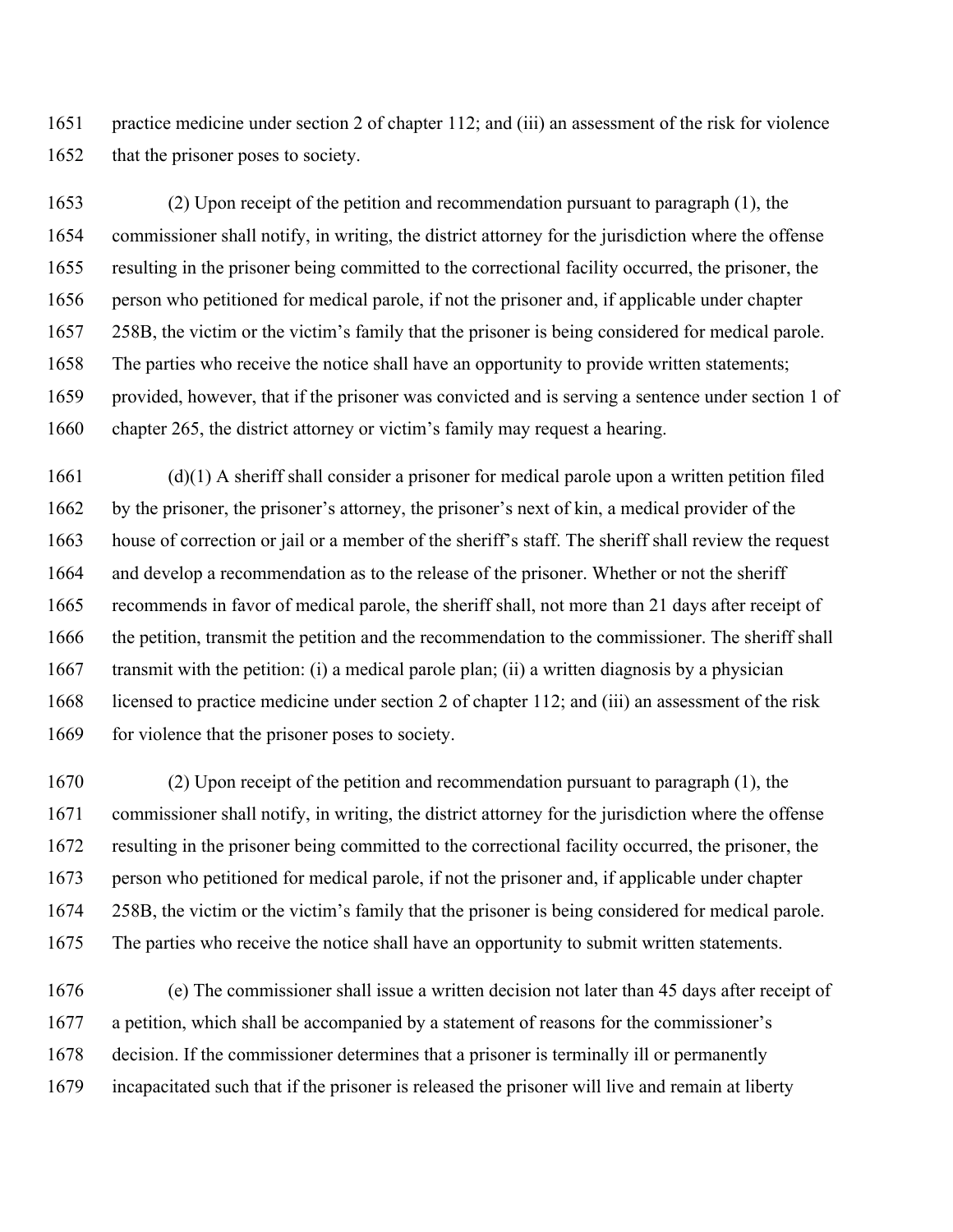1680 without violating the law and that the release will not be incompatible with the welfare of 1681 society, the prisoner shall be released on medical parole. The parole board shall impose terms 1682 and conditions for medical parole that shall apply through the date upon which the prisoner's 1683 sentence would have expired.

1684 Not less than 24 hours before the date of a prisoner's release on medical parole, the 1685 commissioner shall notify, in writing, the district attorney for the jurisdiction where the offense 1686 resulting in the prisoner being committed to the correctional facility occurred, the department of 1687 state police, the police department in the city or town in which the prisoner shall reside and, if 1688 applicable under chapter 258B, the victim or the victim's family of the prisoner's release and the 1689 terms and conditions of the release.

1690 (f) A prisoner granted release under this section shall be under the jurisdiction, 1691 supervision and control of the parole board, as if the prisoner had been paroled pursuant to 1692 section 130 of chapter 127. The parole board may revise, alter or amend the terms and conditions 1693 of a medical parole at any time. If a parole officer receives credible information that a prisoner 1694 has failed to comply with a condition of the prisoner's medical parole or upon discovery that the 1695 terminal illness or permanent incapacitation has improved to the extent that the prisoner would 1696 no longer be eligible for medical parole under this section, the parole officer shall immediately 1697 arrest the prisoner and bring the prisoner before the board for a hearing. If the board determines 1698 that the prisoner violated a condition of the prisoner's medical parole or that the terminal illness 1699 or permanent incapacitation has improved to the extent that the prisoner would no longer be 1700 eligible for medical parole pursuant to this section, the prisoner shall resume serving the balance 1701 of the sentence with credit given only for the duration of the prisoner's medical parole that was 1702 served in compliance with all conditions of their medical parole pursuant to subsection (e). 1703 Revocation of a prisoner's medical parole due to a change in the prisoner's medical condition 1704 shall not preclude a prisoner's eligibility for medical parole in the future or for another form of 1705 release permitted by law.

1706 (g) A prisoner, sheriff, or superintendent aggrieved by a decision denying or granting 1707 medical parole made under this section may petition for relief pursuant to section 4 of chapter 1708 249. A decision by the court affirming or reversing the commissioner's grant or denial of 1709 medical parole shall not affect a prisoner's eligibility for any other form of release permitted by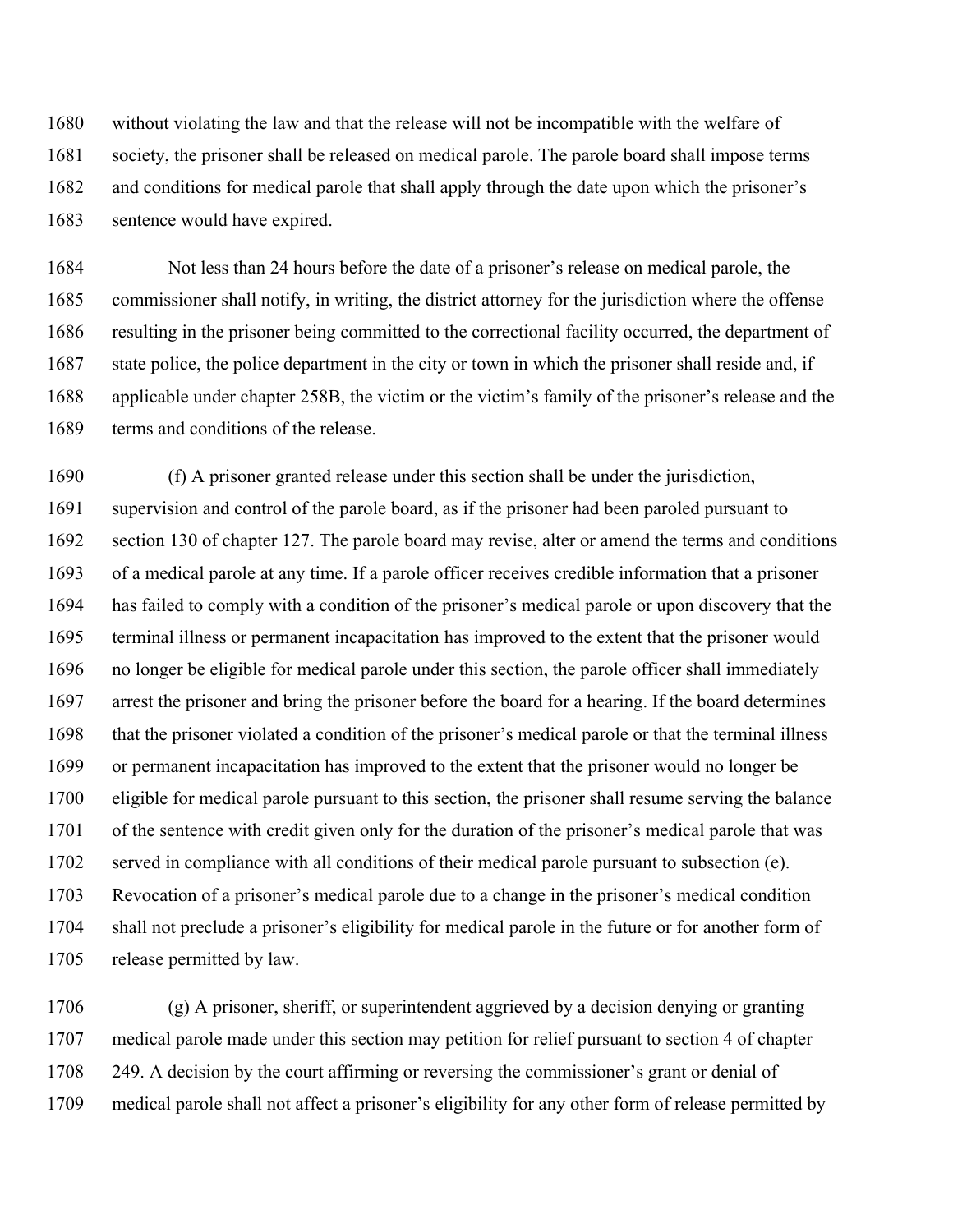1710 law. A decision by the court pursuant to this subsection shall not preclude a prisoner's eligibility 1711 for medical parole in the future.

1712 (h) The secretary shall promulgate rules and regulations necessary for the enforcement 1713 and administration of this section.

1714 (i) The commissioner and the secretary shall file an annual report not later than March 1 1715 with the clerks of the senate and the house of representatives, the senate and house committees 1716 on ways and means and the joint committee on the judiciary detailing, for the prior fiscal year: (i) 1717 the number of prisoners in the custody of the department or of the sheriffs who applied for 1718 medical parole under this section and the race and ethnicity of each applicant; (ii) the number of 1719 prisoners who have been granted medical parole and the race and ethnicity of each prisoner; (iii) 1720 the nature of the illness of the applicants for medical parole; (iv) the counties to which the 1721 prisoners have been released; (v) the number of prisoners who have been denied medical parole, 1722 the reason for the denial and the race and ethnicity of each prisoner; (vi) the number of prisoners 1723 who have petitioned for medical parole more than once; (vii) the number of prisoners released 1724 who have been returned to the custody of the department or the sheriff and the reason for each 1725 prisoner's return; and (viii) the number of petitions for relief sought pursuant to subsection (g). 1726 Nothing in this report shall include personally identifiable information of the prisoners.

1727 SECTION 98. Section 133A of said chapter 127, appearing in the 2016 Official Edition, 1728 is hereby amended by adding the following paragraph:-

1729 If a prisoner is indigent and is serving a life sentence for an offense that was committed 1730 before the prisoner reached 18 years of age, the prisoner shall have the right to have appointed 1731 counsel at the parole hearing and shall have the right to funds for experts pursuant to chapter 1732 261.

1733 SECTION 99. Section 144 of said chapter 127, as so appearing, is hereby amended by 1734 striking out, in line 3, the words "thirty dollars" and inserting in place thereof the following 1735 figure:- \$90.

1736 SECTION 100. Said chapter 127 is hereby amended by striking out section 145, as so 1737 appearing, and inserting in place thereof the following section:-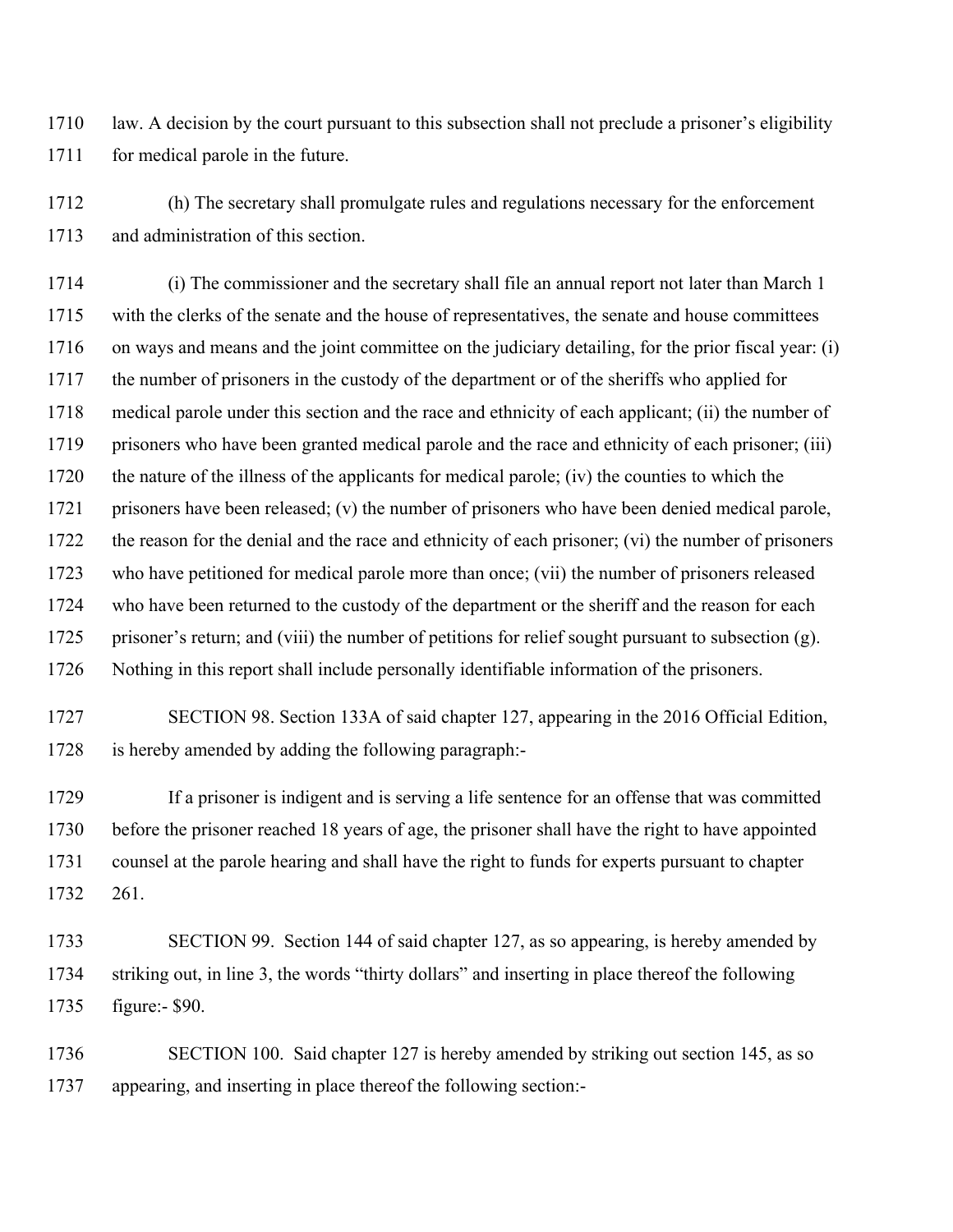1738 Section 145. (a) A court shall not commit a person to a correctional facility solely for 1739 non-payment of money owed if such person has established, by a preponderance of the evidence, 1740 that the person is unable to pay the fine without causing substantial financial hardship to the 1741 person or their immediate family or dependents. A court shall determine whether the payment of 1742 a fine would cause such substantial financial hardship after a hearing and, in making such 1743 determination, shall consider the person's employment status, income, financial resources, living 1744 expenses, number of dependents and any special circumstances that may affect a person's ability 1745 to pay.

1746 (b) A court shall not commit a person to a correctional facility for non-payment of money 1747 owed if such a person is not represented by counsel for the commitment proceeding, unless such 1748 person has waived counsel. A person deemed indigent for the purpose of being offered counsel 1749 and who is assigned counsel for the commitment portion of a proceeding solely for the 1750 nonpayment of money owed shall not be assessed a fee for such counsel.

1751 (c) Courts may consider alternatives to incarceration before committing a person to a 1752 prison or place of confinement solely for non-payment of a fine or a fine and expenses.

1753 (d) If a court determines that the payment of a fine would cause a substantial financial 1754 hardship pursuant to subsection (a), the court may impose an alternative to a fine or sentence to a 1755 correctional facility including, without limitation, community service.

1756 (e) A justice of the trial court shall not commit a person who has not reached 18 years of 1757 age to a prison, place of confinement or the department of youth services solely for the non-1758 payment of money.

1759 (f) A person confined to a correctional facility for non-payment of money owed may 1760 petition the court for discharge from the correctional facility for an inability to pay the money 1761 owed due to a substantial financial hardship. If, after a hearing pursuant to subsection (a), the 1762 court determines that the person is not able to pay the money owed without causing a substantial 1763 financial hardship to the person, or the person's immediate family or dependents, the court shall 1764 discharge the person from the correctional facility. No filing fee shall be charged for the filing of 1765 the petition.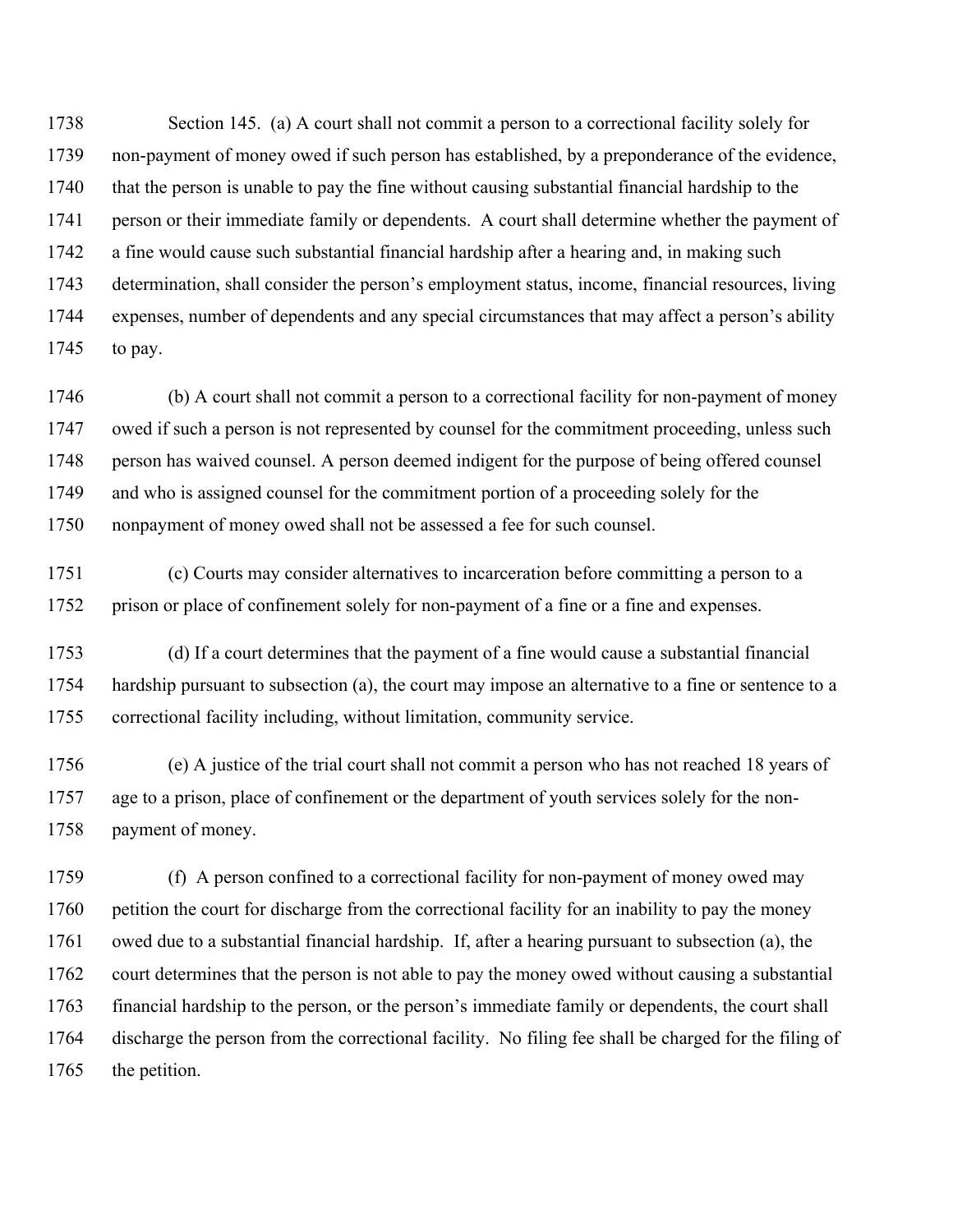1766 SECTION 101. Section 1 of chapter 138 of the General Laws, as so appearing, is hereby 1767 amended by inserting after the definition of "Alcoholic beverages" the following definition:-

- 1768 "Alcohol-related incapacitation", the condition of an intoxicated person who, by reason 1769 of the consumption of intoxicating liquor, is: (a) unconscious; (b) in need of medical attention; or 1770 (c) likely to suffer or cause physical harm or damage property.
- 1771 SECTION 102. Said chapter 138 is hereby further amended by inserting after section 1772 34D the following section:-

1773 Section 34E. (a) A person under 21 years of age who, in good faith, seeks medical 1774 assistance for someone experiencing alcohol-related incapacitation shall not be charged or 1775 prosecuted under sections 34, 34A or 34C if the evidence for the charge of purchase or 1776 possession of alcohol was gained as a result of seeking medical assistance.

1777 (b) A person under 21 years of age who experiences alcohol-related incapacitation and is 1778 in need of medical assistance and, in good faith, seeks such medical assistance or is the subject 1779 of such a good faith request for medical assistance shall not be charged or prosecuted under 1780 sections 34, 34A or 34C if the evidence for the charge of purchase or possession of alcohol was 1781 gained as a result of seeking medical assistance.

1782 SECTION 103. Section 4 of chapter 151B of the General Laws is hereby amended by 1783 striking out, in lines 408 and 410, as appearing in the 2016 Official Edition, the word "five" and 1784 inserting in place thereof, in each instance, the following figure:- 3.

1785 SECTION 104. Said section 4 of said chapter 151B, as so appearing, is hereby further 1786 amended by inserting after the word "information", in line 412, the following words:- , or (iv) a 1787 criminal record, or anything related to a criminal record, that has been sealed or expunged 1788 pursuant to chapter 276.

1789 SECTION 105. Section 10 of chapter 209A of the General Laws, as so appearing, is 1790 hereby amended by striking out, in lines 7 and 8, the words "the person, or the dependents of 1791 such person, severe financial hardship" and inserting in place thereof the following words:- 1792 substantial financial hardship to the person or the person's immediate family or the person's 1793 dependents.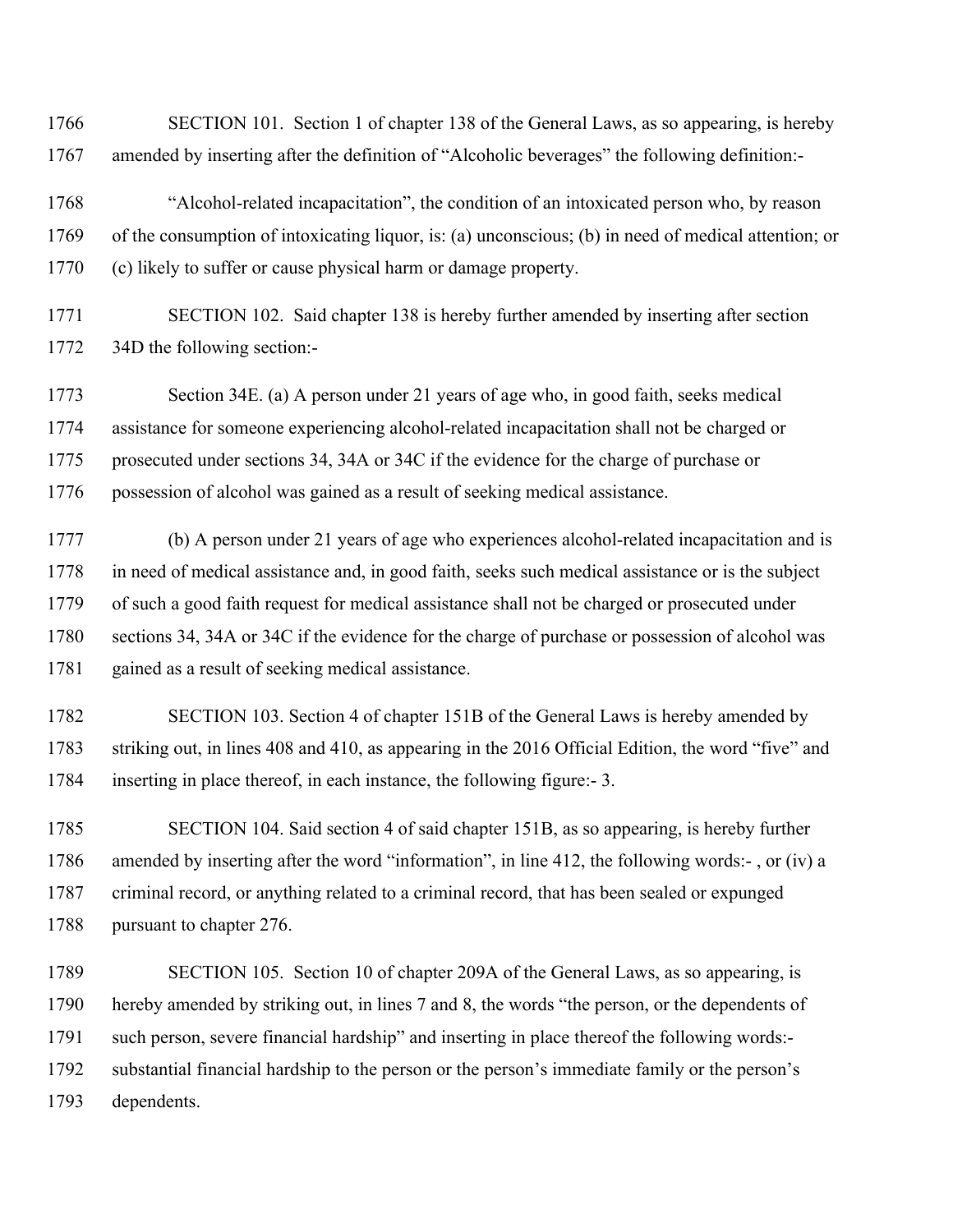1794 SECTION 106. Chapter 211B of the General Laws is hereby amended by adding the 1795 following section:-

1796 Section 22. For the purposes of updating the criminal history record, the trial court shall 1797 electronically send to the department of state police all criminal case disposition information for 1798 the offender, including sealing and expungement orders and dismissals, together with the 1799 corresponding offense-based tracking number and fingerprint-based state identification number, 1800 to the extent that the offender has been assigned such numbers and the numbers have been 1801 provided to the court.

1802 SECTION 107. Section 2A of chapter 211D of the General Laws, as appearing in the 1803 2016 Official Edition, is hereby amended by striking out, in line 105, the word "A" and inserting 1804 in place thereof the following words:- Except for a person under 18 years of age, a.

1805 SECTION 108. Section 7 of chapter 212 of the General Laws, as so appearing, is hereby 1806 amended by inserting after the first sentence the following sentence:- An indictment for a felony 1807 offense shall be accompanied by the offense-based tracking number and fingerprint-based state 1808 identification number of the defendant when the corresponding charges result from an arrest.

1809 SECTION 109. Section 26 of said chapter 218, as so appearing, is hereby amended by 1810 striking out, in lines 26 to 27, the words "intimidation of a witness or juror under section thirteen 1811 B of chapter two hundred and sixty-eight" and inserting in place thereof the following words:- 1812 offenses under section 13B of chapter 268, conspiracy under section 7 of chapter 274,

1813 solicitation to commit a felony under section 8 of said chapter 274.

1814 SECTION 110. Said chapter 218 is hereby further amended by inserting after section 32 1815 the following section:-

1816 Section 32A. An application for a criminal complaint submitted to the district court by a 1817 police department against a person arrested for a felony offense shall be accompanied by an 1818 offense-based tracking number. An otherwise valid application for a complaint submitted by a 1819 police department against a person arrested shall not preclude the issuance of a complaint merely 1820 because the application does not include an arrestee's offense-based tracking number. If a 1821 complaint is issued based on an application for a complaint submitted by a police department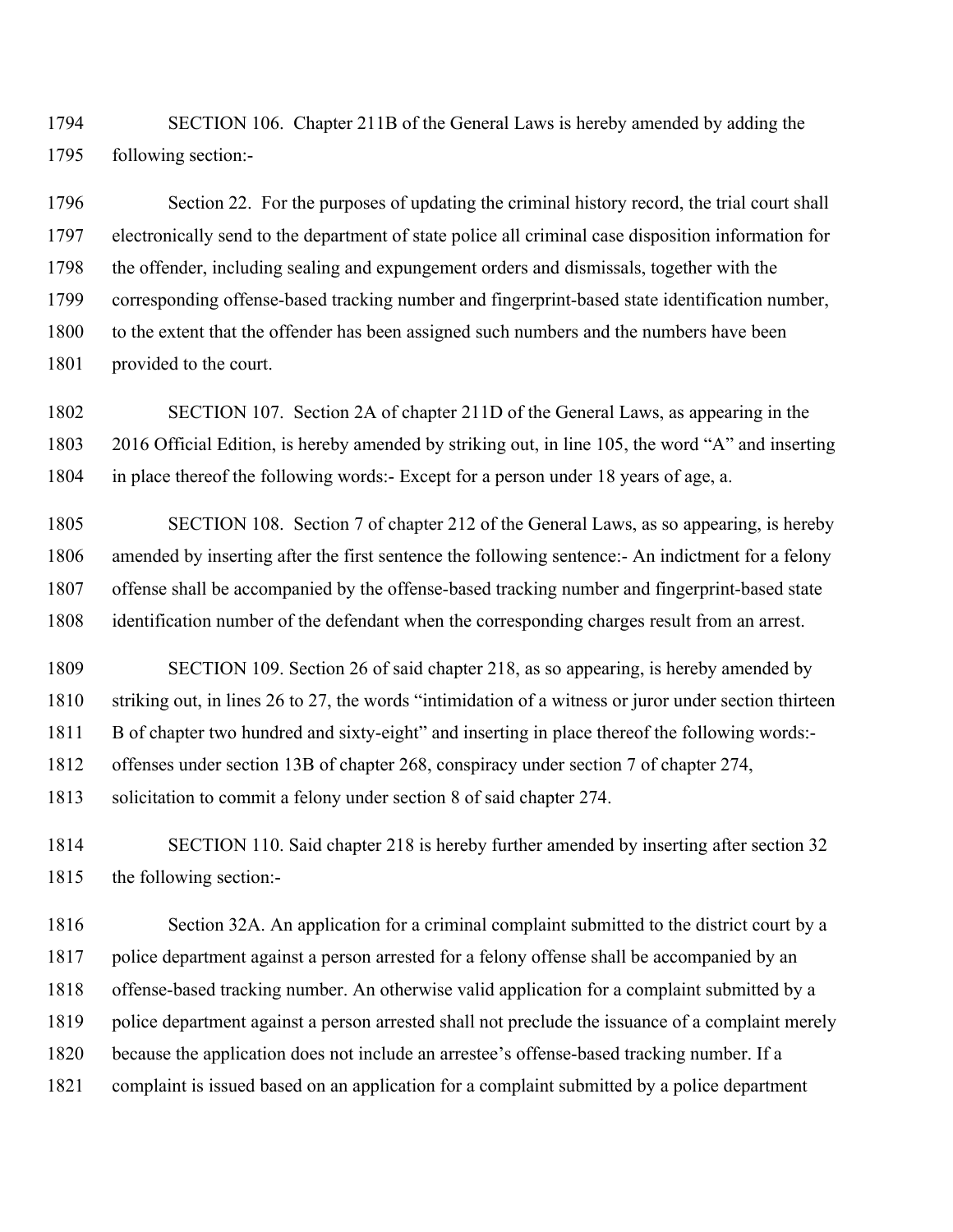1822 against a person arrested for a felony that did not include the arrestee's offense-based tracking 1823 number, the prosecutor shall submit the offense-based tracking number of the defendant to the 1824 court to be included in the case file.

1825 SECTION 111. Section 20 of chapter 233 of the General Laws, as appearing in the 2016 1826 Official Edition, is hereby amended by striking out clause Fourth and inserting in place thereof 1827 the following clause:-

1828 Fourth, A parent shall not testify against the parent's minor child and a minor child shall 1829 not testify against the child's parent in a proceeding before an inquest, grand jury, trial of an 1830 indictment or complaint or any other criminal, delinquency or youthful offender proceeding in 1831 which the victim in the proceeding is not a family member and does not reside in the family 1832 household; provided, however, that for the purposes of this clause, "parent" shall mean the 1833 biological or adoptive parent, stepparent, legal guardian or other person who has the right to act 1834 in loco parentis for the child; provided further, that in a case in which the victim is a family 1835 member and resides in the family household, the parent shall not testify as to any communication 1836 with the minor child that was for the purpose of seeking advice regarding the child's legal rights.

1837 SECTION 112. Section 8 of said chapter 258B, as so appearing, is hereby amended by 1838 striking out, in lines 38 to 40, inclusive, the words "would impose a severe financial hardship 1839 upon the person against whom the assessment is imposed" and inserting in place thereof the 1840 following words:- would cause a substantial financial hardship to the person against whom the 1841 assessment is imposed or the person's immediate family or the person's dependents.

1842 SECTION 113. Section 2 of chapter 258C of the General Laws, as so appearing, is 1843 hereby amended by inserting after the word "crime", in line 11, the following words:- ; provided, 1844 however, that a claimant who was a victim under 18 years of age shall not be required to file 1845 such report within 5 days.

1846 SECTION 114. Said section 2 of said chapter 258C, as so appearing, is hereby further 1847 amended by striking out, in line 27, the word "shall" and inserting in place thereof the following 1848 word:- may.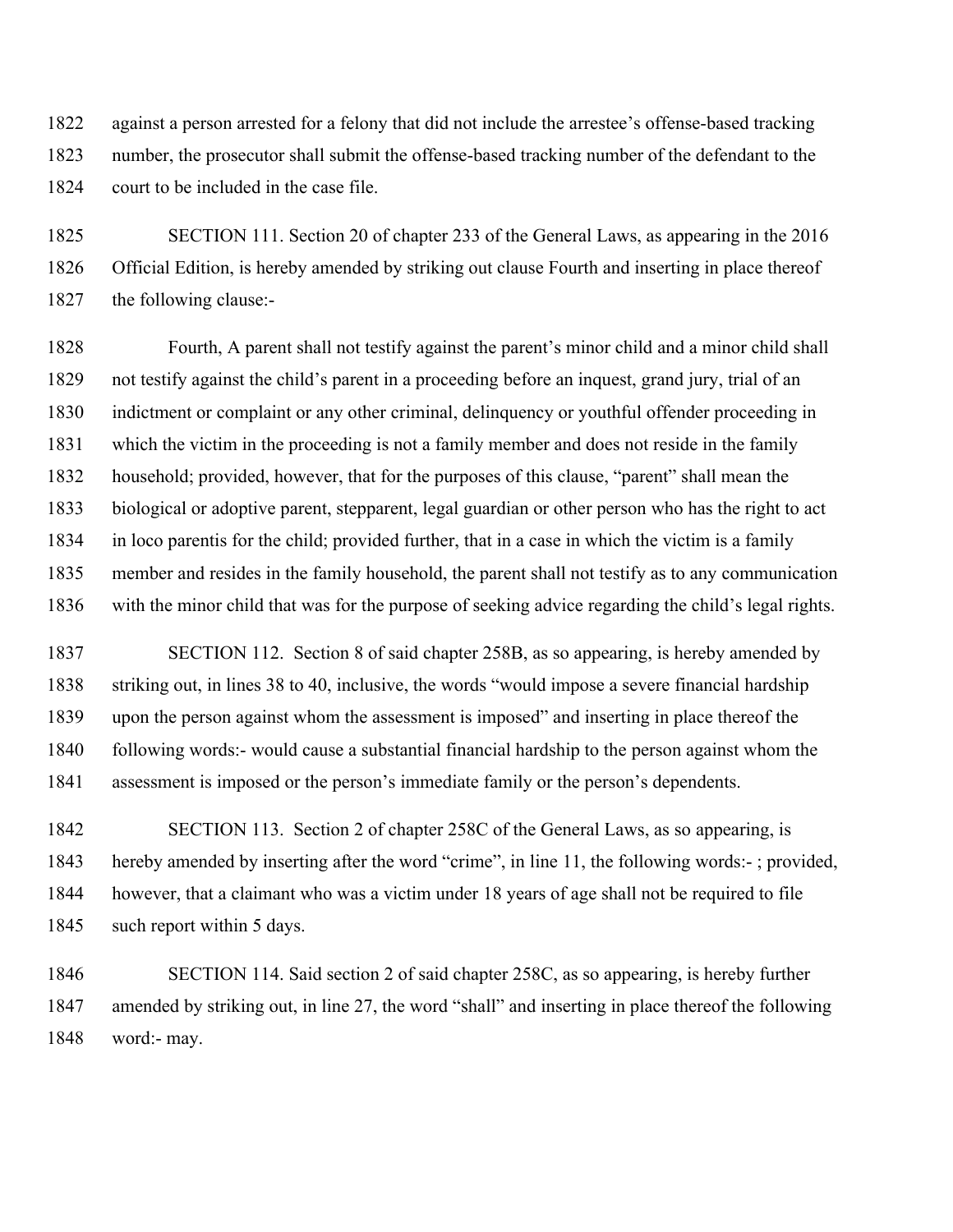1849 SECTION 115. Subsection (e) of said section 2 of said chapter 258C, as so appearing, is 1850 hereby amended by adding the following sentence:- In the event of a victim's death by homicide, 1851 an award may be reduced except that the costs for appropriate and modest funeral, burial or 1852 cremation services shall be paid by the fund.

1853 SECTION 116. Section 1 of chapter 258D of the General Laws, as so appearing, is 1854 hereby amended by adding the following subsection:-

1855 (G) A claimant shall be entitled to preliminary relief under section subsection (E) of 1856 section 5 upon an initial showing that there is a substantial likelihood of success on the merits of 1857 the case.

1858 SECTION 117. Section 3 of said chapter 258D, as so appearing, is hereby amended by 1859 adding the following sentence:- Upon motion of the claimant, the court shall advance the 1860 proceeding for expedited discovery and a speedy trial so that it may be heard and determined 1861 with as little delay as possible.

1862 SECTION 118. Subsection (A) of section 5 of said chapter 258D, as so appearing, is 1863 hereby amended by striking out the fourth to sixth sentences, inclusive, and inserting in place 1864 thereof the following sentence:- The court may include, as part of its judgment against the 1865 commonwealth, an order requiring the commonwealth to provide the claimant with services that 1866 are reasonable and necessary to address any deficiencies in the individual's physical and 1867 emotional condition and waive tuition and fees for the claimant for any educational services from 1868 a state or community college in the commonwealth including, but not limited to, the University 1869 of Massachusetts at Amherst and its satellite campuses.

1870 SECTION 119. Said subsection (A) of said section 5 of said chapter 258D, as so 1871 appearing, is hereby further amended by striking out, in line 43, the figure "\$500,000", and 1872 inserting in place thereof the following figure:- \$1,000,000.

1873 SECTION 120. Said section 5 of said chapter 258D, as so appearing, is hereby further 1874 amended by adding the following subsection:-

1875 (E) Upon a ruling in favor of a claimant moving for preliminary relief under subsection 1876 (G) of section 1, the court shall enter an order requiring the commonwealth to provide the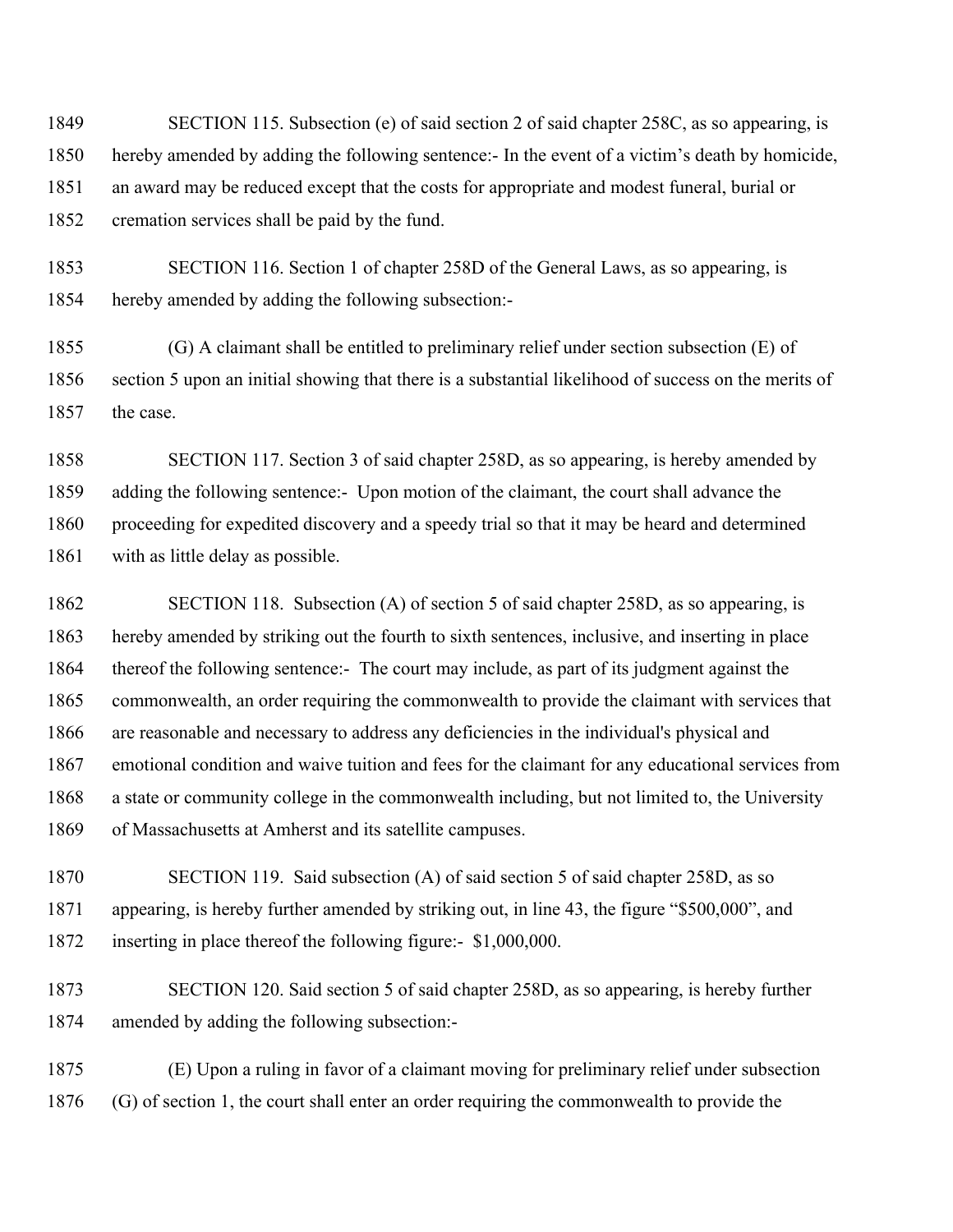1877 claimant with services that are reasonable and necessary to address any deficiencies in the 1878 individual's physical and emotional condition and waive tuition and fees for the claimant for any 1879 educational services from a state or community college in the commonwealth including, but not 1880 limited to, the University of Massachusetts at Amherst and its satellite campuses.

1881 SECTION 121. Said chapter 258D is hereby amended by striking out section 6, as so 1882 appearing, and inserting in place thereof the following section:-

1883 Section 6. A claimant who prevails in an action under this chapter shall be entitled to an 1884 award of the costs of the litigation and reasonable attorneys' fees in an amount to be fixed by the 1885 court.

1886 SECTION 122. Section 7 of said chapter 258D, as so appearing, is hereby amended by 1887 adding the following 2 subsections:-

1888 (E) A settlement agreement pursuant to this chapter may include a stipulation or 1889 agreement to an order of expungement or sealing to be entered by the court. Such stipulation or 1890 agreement shall be filed with the court and the court shall enter an order directing the 1891 expungement or sealing of those records of the claimant maintained by the department of 1892 criminal justice information services, the probation department and the sex offender registry that 1893 directly pertain to the claimant's erroneous felony conviction, including documents and other 1894 materials and any biological samples or other materials obtained from the claimant. If the 1895 settlement does not include an agreement to an order of expungement or sealing, the claimant is 1896 entitled to seek expungement or sealing from the court.

1897 (F) For the purposes of this chapter, "expungement" shall mean the permanent erasure 1898 and destruction of records.

1899 SECTION 123. Section 8 of said chapter 258D, as so appearing, is hereby amended by 1900 striking out, in lines 2 and 6, the figure "2" and inserting in place thereof, in each instance, the 1901 following figure:- 3.

1902 SECTION 124. Section 9 of said chapter 258D, as so appearing, is hereby amended by 1903 striking out subsection (C).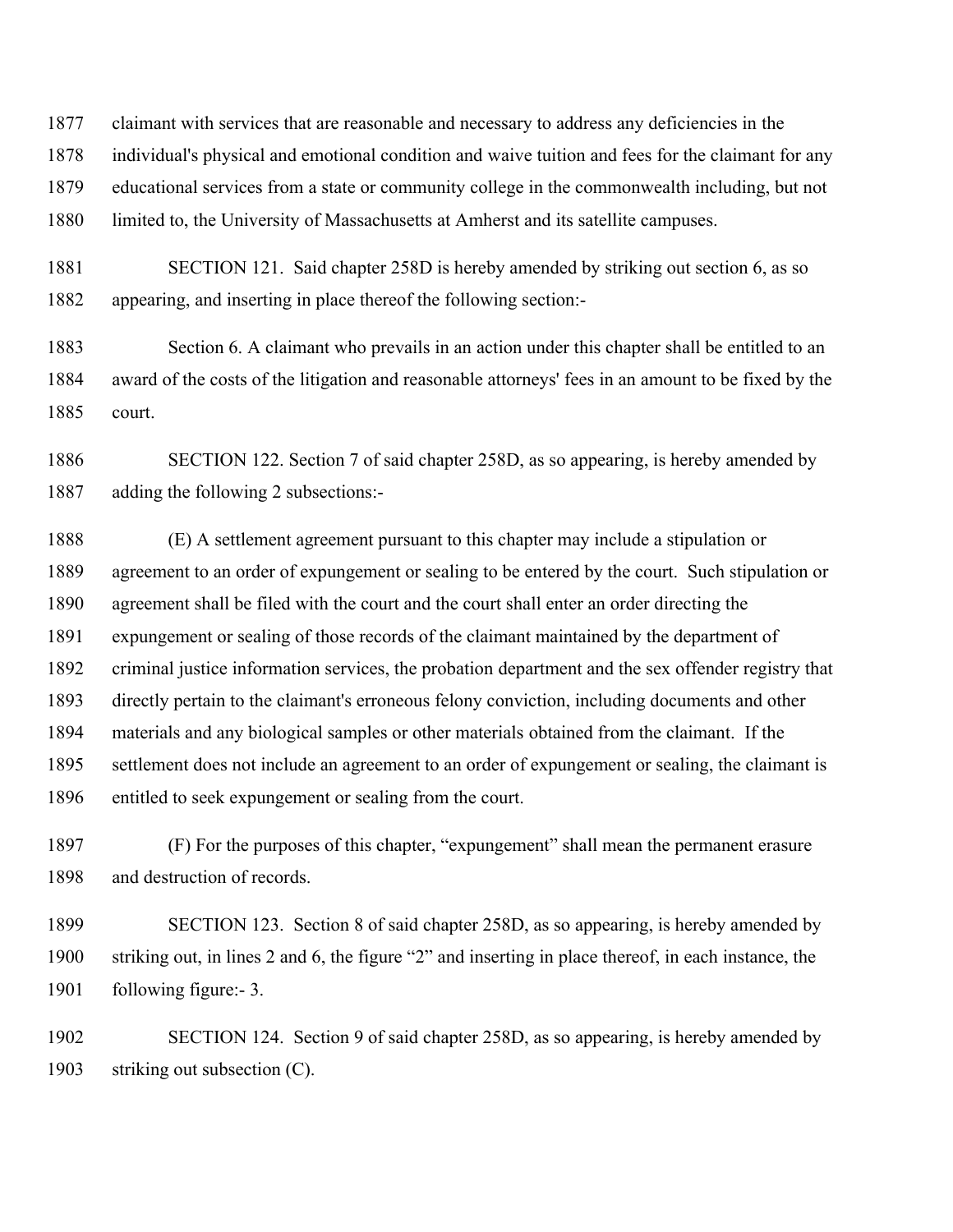1904 SECTION 125. Chapter 263 of the General Laws is hereby amended by striking out 1905 section 1A, as so appearing, and inserting in place thereof the following section:-

1906 Section 1A. Whoever is arrested by virtue of process or is taken into custody by an 1907 officer and is charged with the commission of a felony shall be fingerprinted according to the 1908 system of the department of state police and photographed. The fingerprints and photographs 1909 shall be immediately forwarded to the department of state police to allow a biometric positive 1910 identification. The fingerprint record shall be suitable for comparison and shall include an 1911 offense-based tracking number, completed description of the offenses charged and other 1912 descriptors as required. The executive office of public safety and security may audit police 1913 departments for compliance with this section.

1914 SECTION 126. Section 1 of chapter 263A of the General Laws, as so appearing, is 1915 hereby amended by striking out the definition of "Critical witness" and inserting in place thereof 1916 the following definition:-

1917 "Critical witness", any person who is participating, has participated, or is reasonably 1918 expected to participate in a criminal investigation, motion hearing, trial, show cause hearing, or 1919 other criminal proceeding, or a proceeding involving an alleged violation of conditions of 1920 probation or parole, or the commitment of a sexually dangerous person pursuant to chapter 1921 123A; or who has received a subpoena requiring such participation; who is, or was, in the 1922 judgment of the prosecuting officer, a necessary witness at one or more of the aforementioned 1923 types of proceedings, and who is or may be endangered by such person's participation in the 1924 aforementioned proceeding; or such person's relatives, guardians, friends or associates, who are 1925 or may be endangered by such person's participation in the aforementioned proceeding.

1926 SECTION 127. Section 13 of chapter 265 of the General Laws, as so appearing, is 1927 hereby amended by adding the following paragraph:-

1928 Any business organization including, without limitation, a corporation, association, 1929 partnership or other legal entity that commits manslaughter shall be punished by a fine of not 1930 more than \$250,000. If a business organization is found guilty under this section, the appropriate 1931 commissioner or secretary may debar the corporation under section 29F of chapter 29 for a 1932 period not to exceed 10 years.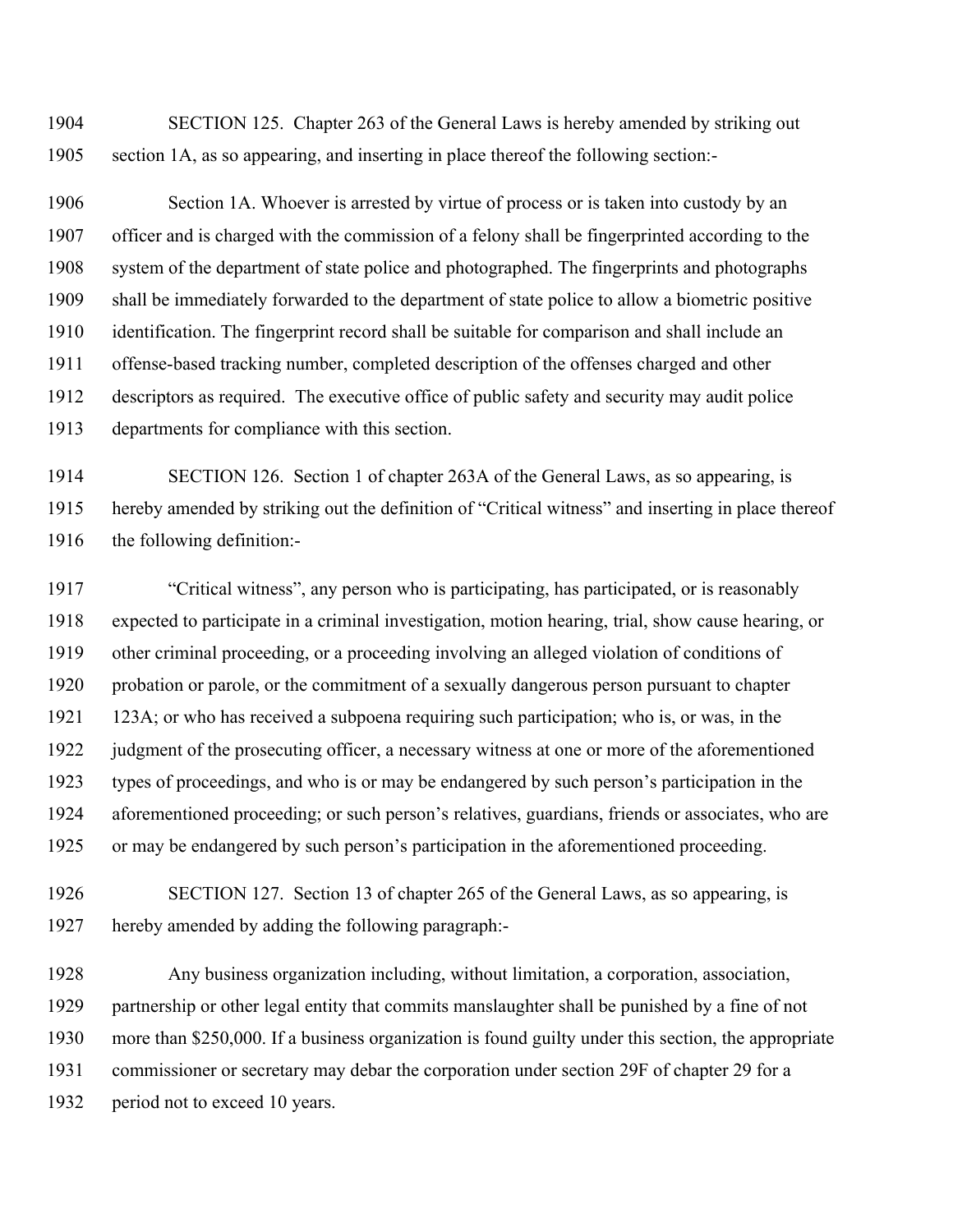1933 SECTION 128. Section 13D of said chapter 265, as so appearing, is hereby amended by 1934 adding the following paragraph:-

1935 Whoever commits an assault and battery upon a police officer when such officer is 1936 engaged in the performance of the officer's duties at the time of such assault and battery and who 1937 by such assault and battery causes serious bodily injury to the officer shall be punished by a term 1938 of imprisonment in the state prison for not less than 1 year nor more than 10 years, or house of 1939 correction for not less than 1 year, nor more than 2 ½ years. No sentence imposed pursuant to 1940 this section shall be for less than a mandatory minimum term of imprisonment of 1 year and a 1941 fine of not less than \$500 nor more than \$10,000 may be imposed but not in lieu of the 1942 mandatory minimum term of imprisonment. A prosecution commenced under this paragraph 1943 shall not be placed on file or continued without a finding and a sentence imposed upon a person 1944 convicted of violating this paragraph shall not be suspended or reduced, nor shall such person be 1945 eligible for probation, parole, work release, furlough or receive any deduction from the person's 1946 sentence for good conduct until such person shall have served said mandatory minimum term of 1947 imprisonment. For purposes of this section, the term "serious bodily injury" shall mean bodily 1948 injury which results in a permanent disfigurement, protracted loss or impairment of a bodily 1949 function, limb or organ or substantial risk of death.

1950 SECTION 129. The second paragraph of section 47 of said chapter 265, as so appearing, 1951 is hereby amended by striking out the last sentence and inserting in place thereof the following 1952 sentence:- If the court finds that such fees would cause a substantial financial hardship to the 1953 offender or the person's immediate family or the person's dependents, the court may waive such 1954 fees.

1955 SECTION 130. Section 54 of said chapter 265, as so appearing, is hereby amended by 1956 inserting after the word "to", in line 1, the following words:- subsection (c) and subsection (d) of 1957 section 26D and.

1958 SECTION 131. Section 57 of said chapter 265, as so appearing, is hereby amended by 1959 striking out, in line 5, the words "a violation of section 53A" and inserting in place thereof the 1960 following words:- charges of violating sections 26 or 53A.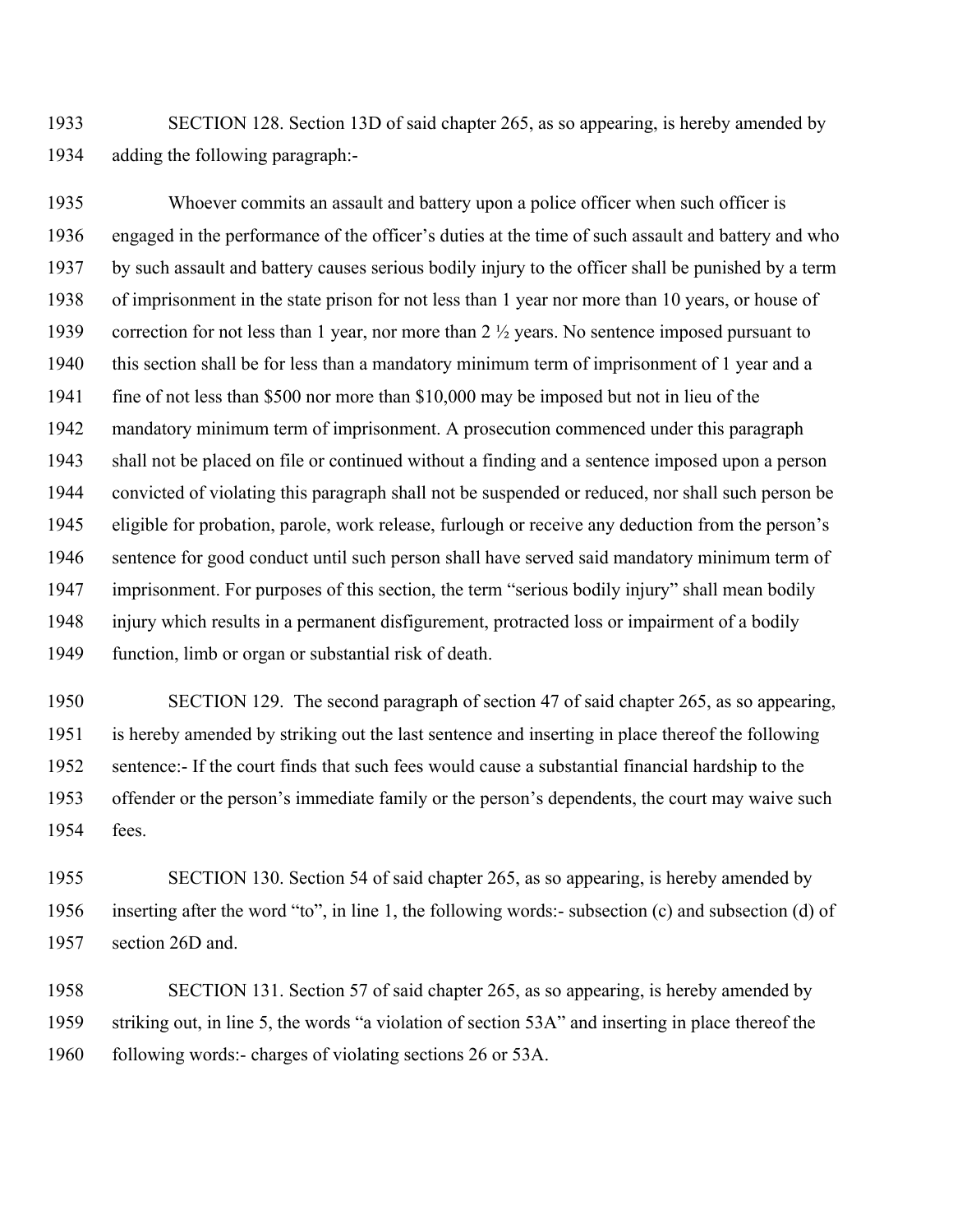1961 SECTION 132. Said chapter 265 is hereby further amended by adding the following 1962 section:-

1963 Section 59. (a) At any time after the entry of a judgment of disposition on an indictment 1964 or criminal or delinquency complaint for an offense under section 26, subsection (a) of section 1965 53 or subsection (a) of section 53A of chapter 272 or under section 34 of chapter 94C for simple 1966 possession of a controlled substance, the court in which it was entered shall, upon motion of the 1967 defendant, vacate any conviction, adjudication of delinquency or continuance without a finding 1968 and permit the defendant to withdraw any plea of guilty, plea of nolo contendere, plea of 1969 delinquent or factual admission tendered in association therewith upon a finding by the court of a 1970 reasonable probability that the defendant's participation in the offense was a result of having 1971 been a human trafficking victim as defined by section 20M of chapter 233 or a victim of 1972 trafficking in persons under 22 U.S.C. 7102; provided that:

1973 (1) Except as provided in paragraphs (2) and (3) of this subsection, the defendant shall 1974 have the burden to establish a reasonable probability that the defendant's participation in the 1975 offense was the result of having been a victim of human trafficking;

1976 (2) Where a child under the age of 18 was adjudicated delinquent for an offense under 1977 section 26, subsection (a) of section 53 or subsection (a) of section 53A of chapter 272, based on 1978 allegations of prostitution, there shall be a rebuttable presumption that the child's participation in 1979 the offense was a result of having been a victim of human trafficking or trafficking in persons;

1980 (3) Where the conviction, adjudication of delinquency or continuance without a finding 1981 was for an offense under section 26, subsection (a) of section 53 or subsection (a) of section 53A 1982 of chapter 272 committed when the defendant was 18 years of age or older, official 1983 documentation from any local, state or federal government agency of the defendant's status as a 1984 victim of human trafficking or trafficking in persons at the time of the offense shall create a 1985 rebuttable presumption that the defendant's participation in the offense was a result of having 1986 been a victim of human trafficking or trafficking in persons, but shall not be required for 1987 granting a motion under this subsection;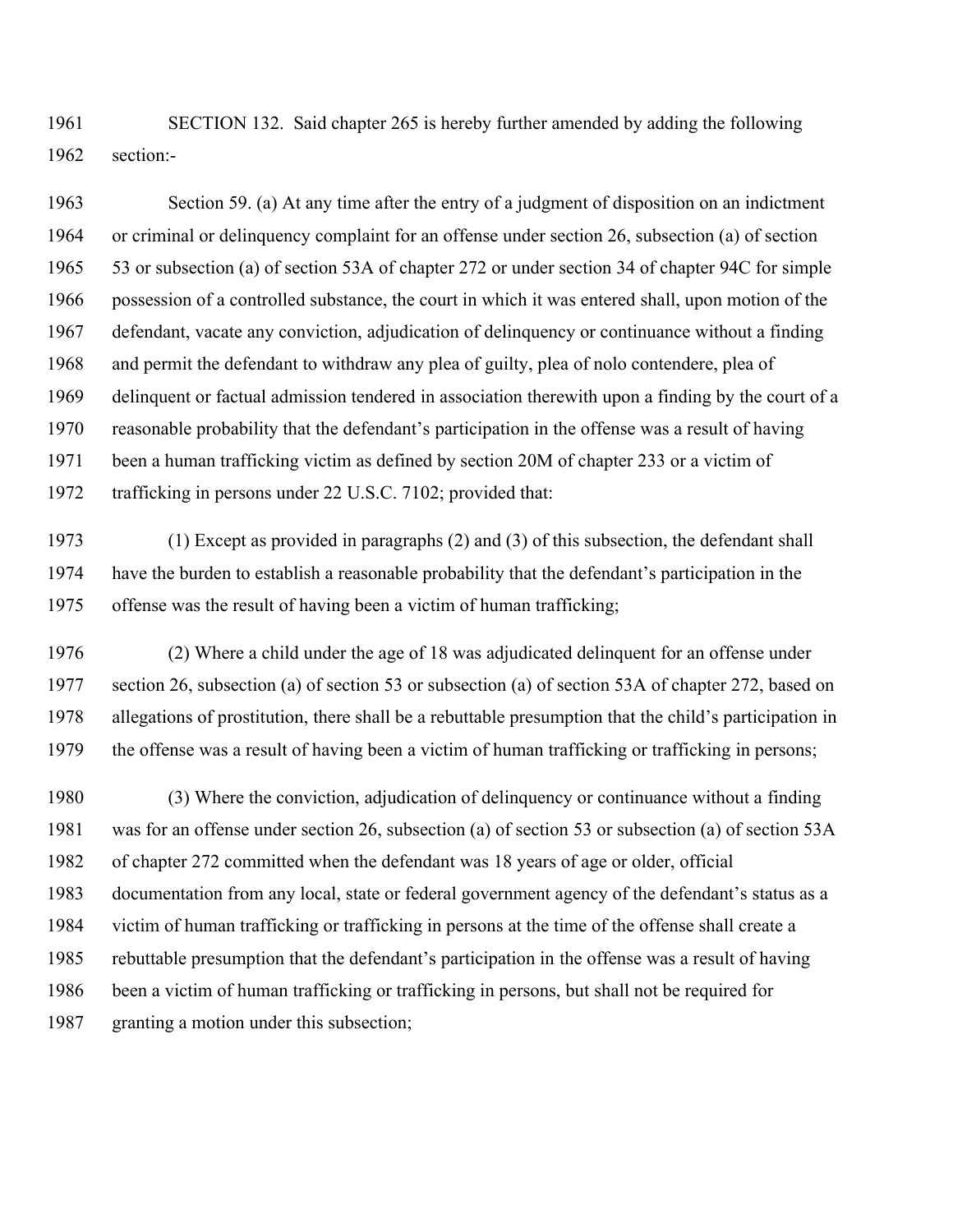1988 (4) For purposes of paragraph (3) of this subsection, "official documentation" shall be 1989 defined as any document issued by a local, state or federal government agency in the agency's 1990 official capacity;

1991 (5) The rules concerning the admissibility of evidence at criminal trials shall not apply to 1992 the presentation and consideration of information at a hearing conducted pursuant to this section 1993 and the court shall consider hearsay contained in official documentation from any local, state or 1994 federal government agency of the defendant's status as a victim of human trafficking or 1995 trafficking in persons offered in support of a motion pursuant to this section; and

1996 (6) A motion pursuant to this section may be heard by any sitting justice of a court of 1997 competent jurisdiction.

1998 (b) Upon vacatur of a conviction, adjudication of delinquency or continuance without a 1999 finding, the court shall enter a plea of not guilty. It shall be an affirmative defense to the charges 2000 against the defendant that, while a human trafficking victim, such person was under duress or 2001 coerced into committing the offenses for which such person is being prosecuted or against whom 2002 juvenile delinquency proceedings have commenced.

2003 (c) The administrative justices of the superior court, district court, juvenile court and the 2004 Boston municipal court departments shall jointly promulgate a motion form for use under this 2005 section.

2006 (d) A conviction, adjudication of delinquency or continuance without a finding vacated 2007 under this section shall be deemed to have been vacated on the merits.

2008 SECTION 133. Section 27A of chapter 266 of the General Laws, as appearing in the 2009 2016 Official Edition, is hereby amended by striking out, in lines 32 to 34, inclusive, the words 2010 "impose an undue financial hardship on the defendant or his family, the court may modify the 2011 amount, time or method of payment, but may not grant complete remission from payment of 2012 restitution" and inserting in place thereof the following words:- cause a substantial financial 2013 hardship to the defendant or the defendant's immediate family or the defendant's dependents, the 2014 court may grant remission from any payment of restitution or modify the amount, time or method 2015 of payment.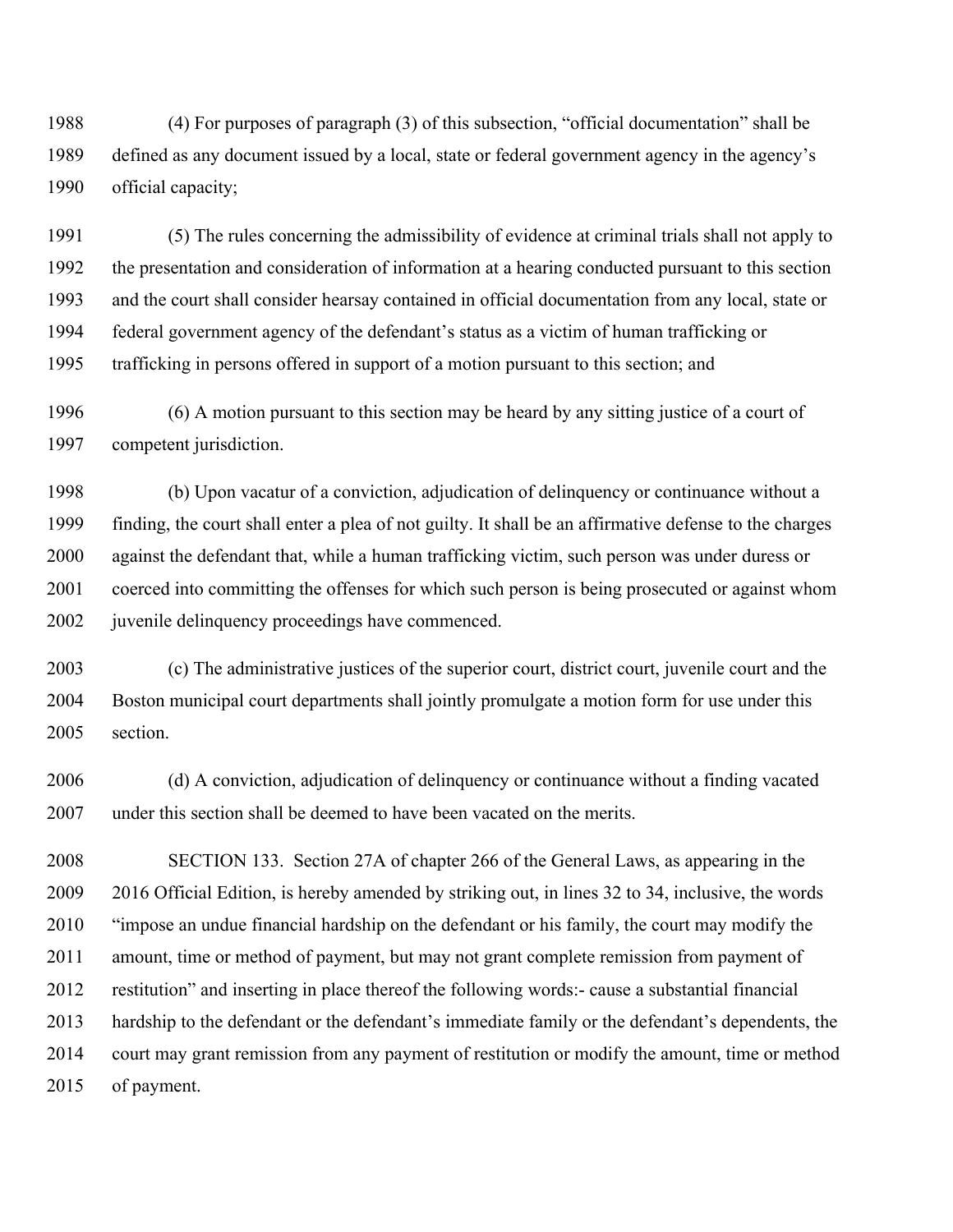2016 SECTION 134. Section 28 of said chapter 266, as so appearing, is hereby amended by 2017 inserting after the word "thereof", in line 40, the following words- , except for a conviction or 2018 adjudication for malicious damage to a motor vehicle or trailer,.

2019 SECTION 135. Section 29 of said chapter 266, as so appearing, is hereby amended by 2020 striking out, in lines 45 to 47, inclusive, the words "impose an undue financial hardship on the 2021 defendant or his family, the court may modify the amount, time or method of payment, but may 2022 not grant complete remission from payment of restitution" and inserting in place thereof the 2023 following words:- cause a substantial financial hardship to the defendant or the defendant's 2024 immediate family or the defendant's dependents, the court may grant remission from any 2025 payment of restitution or modify the amount, time or method of payment.

2026 SECTION 136. Section 30 of said chapter 266, as so appearing, is hereby amended by 2027 striking out, in line 9 and lines 13 and 14, the words "two hundred and fifty dollars" and 2028 inserting in place thereof, in each instance, the following figure:- \$1,200.

2029 SECTION 137. Said section 30 of said chapter 266, as so appearing, is hereby further 2030 amended by striking out, in lines 15 to 23, inclusive, the words "three hundred dollars; or, if the 2031 property was stolen from the conveyance of a common carrier or of a person carrying on an 2032 express business, shall be punished for the first offence by imprisonment for not less than six 2033 months nor more than two and one half years, or by a fine of not less than fifty nor more than six 2034 hundred dollars, or both, and for a subsequent offence, by imprisonment for not less than 2035 eighteen months nor more than two and one half years, or by a fine of not less than one hundred 2036 and fifty nor more than six hundred dollars, or both" and inserting in place thereof the following 2037 figure:- \$1,500.

2038 SECTION 138. Said section 30 of said chapter 266, as so appearing, is hereby further 2039 amended by adding the following paragraph:-

2040 (6) A law enforcement officer may arrest a person without a warrant that the officer has 2041 probable cause to believe has committed an offense under this section and the value of the 2042 property stolen is more than \$250.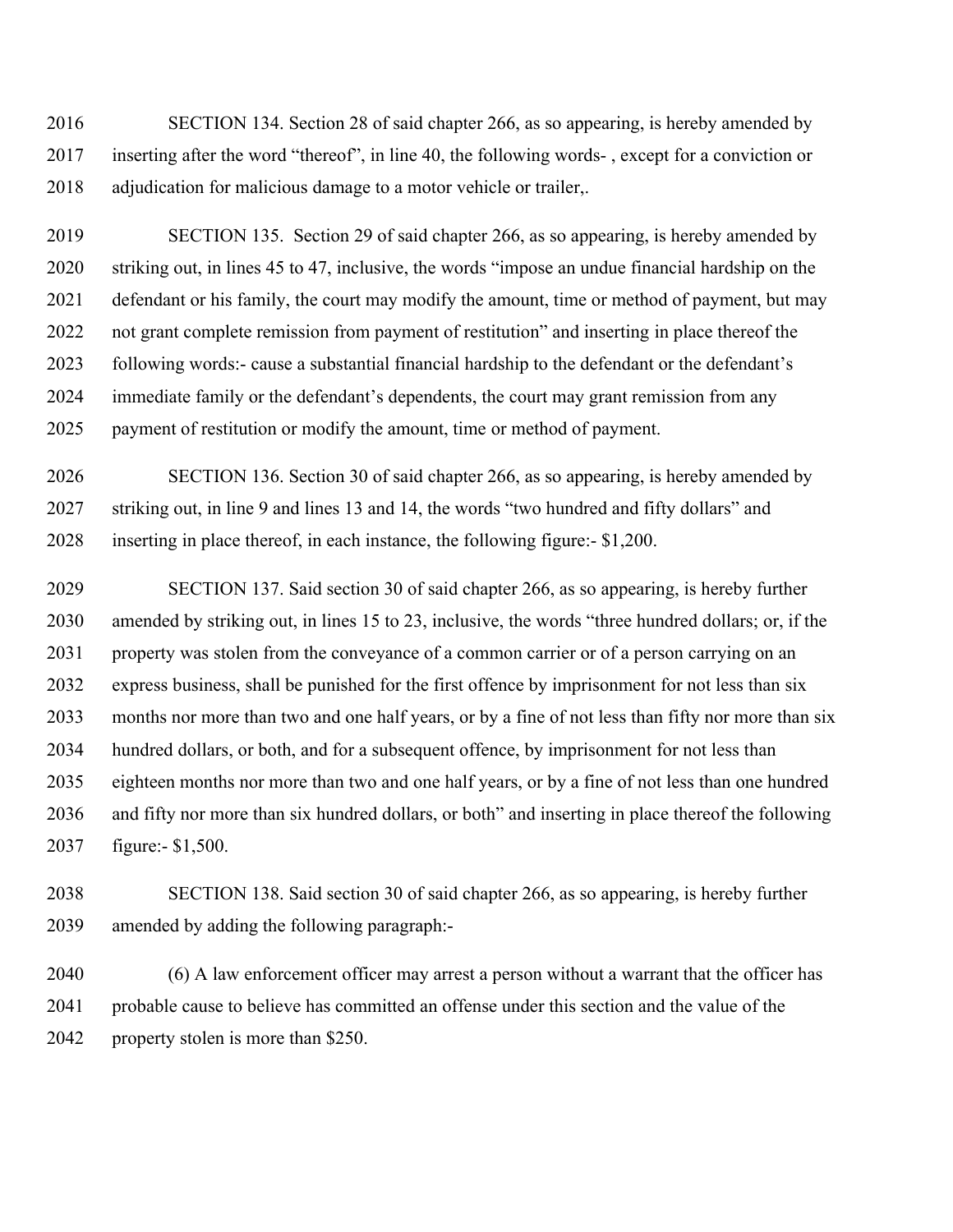2043 SECTION 139. Section 30A of said chapter 266, as so appearing, is hereby amended by 2044 striking out, in lines 35, 42 and 46 and 47, the words "one hundred dollars" and inserting in place 2045 thereof, in each instance, the following figure:- \$250.

2046 SECTION 140. Section 37A of said chapter 266, as so appearing, is hereby amended by 2047 striking out the definition of "Credit card" and inserting in place thereof the following 2048 definition:-

2049 "Credit card", an instrument or device, whether known as a credit card, credit plate or 2050 other name, or the code of number used to identify that instrument or device or an account of 2051 credit or cash accessed by that instrument or device, issued with or without a fee by an issuer for 2052 the use of the cardholder in obtaining money, goods, services or anything else of value on credit 2053 or by debit from a cash account.

2054 SECTION 141. Section 37B of said chapter 266, as so appearing, is hereby amended by 2055 striking out, in lines 24 and 25, 29 and 30, 37 and 38, and lines 45 and 46, the words "two 2056 hundred and fifty dollars" and inserting in place thereof, in each instance, the following figure:- 2057 \$1,200.

2058 SECTION 142. Said section 37B of said chapter 266, as so appearing, is hereby further 2059 amended by striking out, in lines 49 and 50, the words "five hundred dollars" and inserting in 2060 place thereof the following figure:- \$2,500.

2061 SECTION 143. Section 37C of said chapter 266, as so appearing, is hereby amended by 2062 striking out, in lines 12, 17, 23 and lines 31 and 32, the words "two hundred and fifty dollars" 2063 and inserting in place thereof, in each instance, the following figure:- \$1,200.

2064 SECTION 144. Said section 37C of said chapter 266, as so appearing, is hereby further 2065 amended by striking out, in lines 39 and 40, the words "two thousand dollars" and inserting in 2066 place thereof the following figure:- \$10,000.

2067 SECTION 145. Section 37E of said chapter 266, as so appearing, is hereby amended by 2068 inserting after subsection (c) the following subsection:-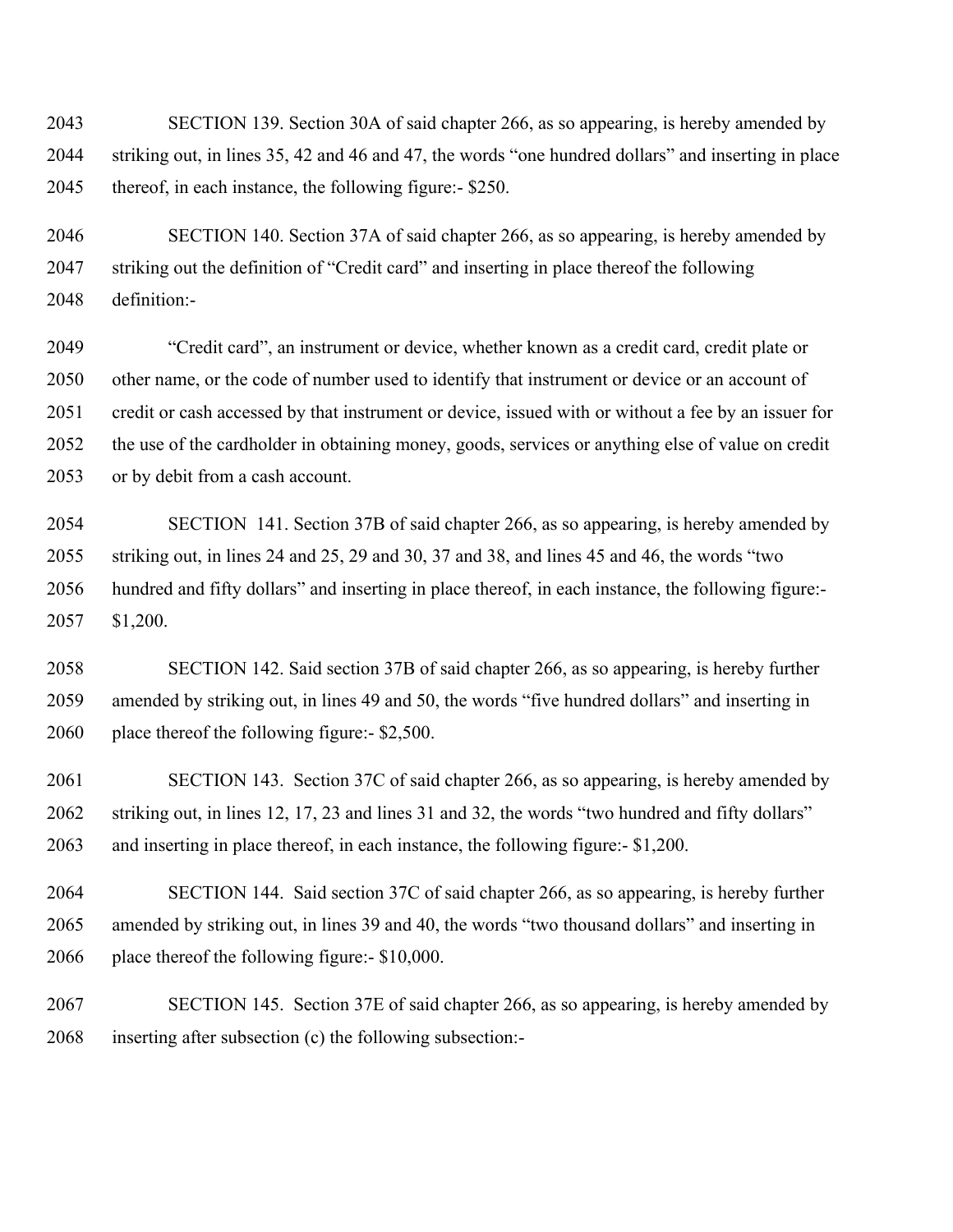2069  $(c<sup>1</sup>/<sub>2</sub>)$  Whoever possesses a tool, instrument or other article adapted, designed or 2070 commonly used for accessing a person's financial services account number or code, savings 2071 account number or code, checking account number or code, brokerage account number or code, 2072 credit card account number or code, debit card number or code, automated teller machine 2073 number or code, personal identification number, mother's maiden name, computer system 2074 password, electronic signature or unique biometric data that is a fingerprint, voice print, retinal 2075 image or iris image of another person under circumstances evincing an intent to use or 2076 knowledge that some person intends to use the same in the commission of larceny shall be guilty 2077 of identity fraud and shall be punished by a fine of not more than \$5,000, or imprisonment in a 2078 house of correction for not more than  $2\frac{1}{2}$  years, or by both such fine and imprisonment.

2079 SECTION 146. Section 60 of said chapter 266, as so appearing, is hereby amended by 2080 striking out, in lines 13, 16 and 20, the figure "\$250" and inserting in place thereof, in each 2081 instance, the following figure:- \$1,200.

2082 SECTION 147. Said section 60 of said chapter 266, as so appearing, is hereby further 2083 amended by striking out, in line 15, the figure "\$1,000" and inserting in place thereof the 2084 following figure:- \$3,000.

2085 SECTION 148. Said section 60 of said chapter 266, as so appearing, is hereby further 2086 amended by adding the following paragraph:-

2087 A law enforcement officer may arrest any person without warrant that the officer has 2088 probable cause to believe has committed an offense under this section and the value of the 2089 property stolen exceeds \$250.

2090 SECTION 149. The second paragraph of section 108 of said chapter 266, as so 2091 appearing, is hereby amended by striking out the third sentence and inserting in place thereof the 2092 following sentence:- If the defendant is indigent or if the court finds that ordering such restitution 2093 would cause a substantial financial hardship to the defendant or the defendant's immediate 2094 family or the defendant's dependents, the court may determine that the interests of the victim and 2095 of justice would not be served by ordering such restitution.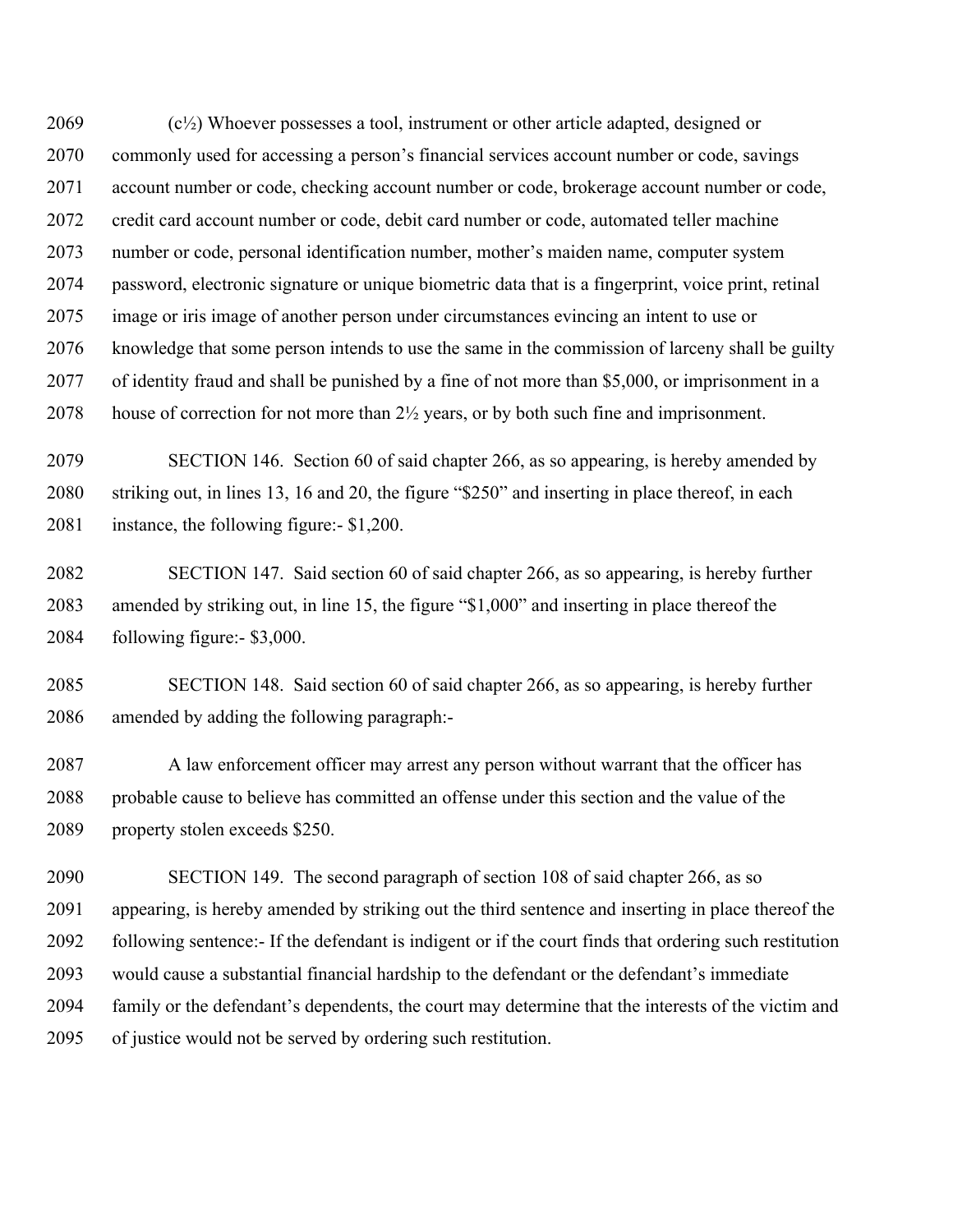2096 SECTION 150. Said section 108 of said chapter 266, as so appearing, is hereby further 2097 amended by striking out, in lines 28 and 29, the words "an undue financial hardship on the 2098 defendant or his family" and inserting in place thereof the following words:- a substantial 2099 financial hardship on the defendant or the defendant's immediate family or the defendant's 2100 dependents.

2101 SECTION 151. Section 111B of said chapter 266, as so appearing, is hereby amended by 2102 striking out, in lines 45 to 47, inclusive, the words "impose an undue financial hardship on the 2103 defendant or his family, the court may modify the amount, time or method of payment, but may 2104 not grant complete remission from payment of restitution" and inserting in place thereof the 2105 following words:- cause a substantial financial hardship to the defendant or the defendant's 2106 immediate family or the defendant's dependents, the court may grant remission from any 2107 payment of restitution or modify the amount, time or method of payment.

2108 SECTION 152. Section 126A of said chapter 266, as so appearing, is hereby amended by 2109 striking out the second paragraph.

2110 SECTION 153. Section 126B of said chapter 266, as so appearing, is hereby amended by 2111 striking out the second paragraph.

2112 SECTION 154. Said chapter 266 is hereby further amended by striking out section 127, 2113 as so appearing, and inserting in place thereof the following section:-

2114 Section 127. Whoever destroys or injures the personal property, dwelling house or 2115 building of another in any manner or by any means not particularly described or mentioned in 2116 this chapter shall, if such destruction or injury is willful and malicious, be punished by 2117 imprisonment in the state prison for not more than 10 years or by a fine of \$3,000 or 3 times the 2118 value of the damage caused to the property so destroyed or injured, whichever is greater, and 2119 imprisonment in jail for not more than 2½ years; or if such destruction or injury is wanton, shall 2120 be punished by a fine of \$1,000 or 3 times the value of the damage to the property so destroyed 2121 or injured, whichever is greater, or by imprisonment for not more than 2½ years; if the value of 2122 the damage to the property so destroyed or injured is not alleged to exceed \$1,200, the 2123 punishment shall be by a fine of 3 times the value of the damage to property or by imprisonment 2124 for not more than 2½ years; provided, however, that where a fine is levied pursuant to the value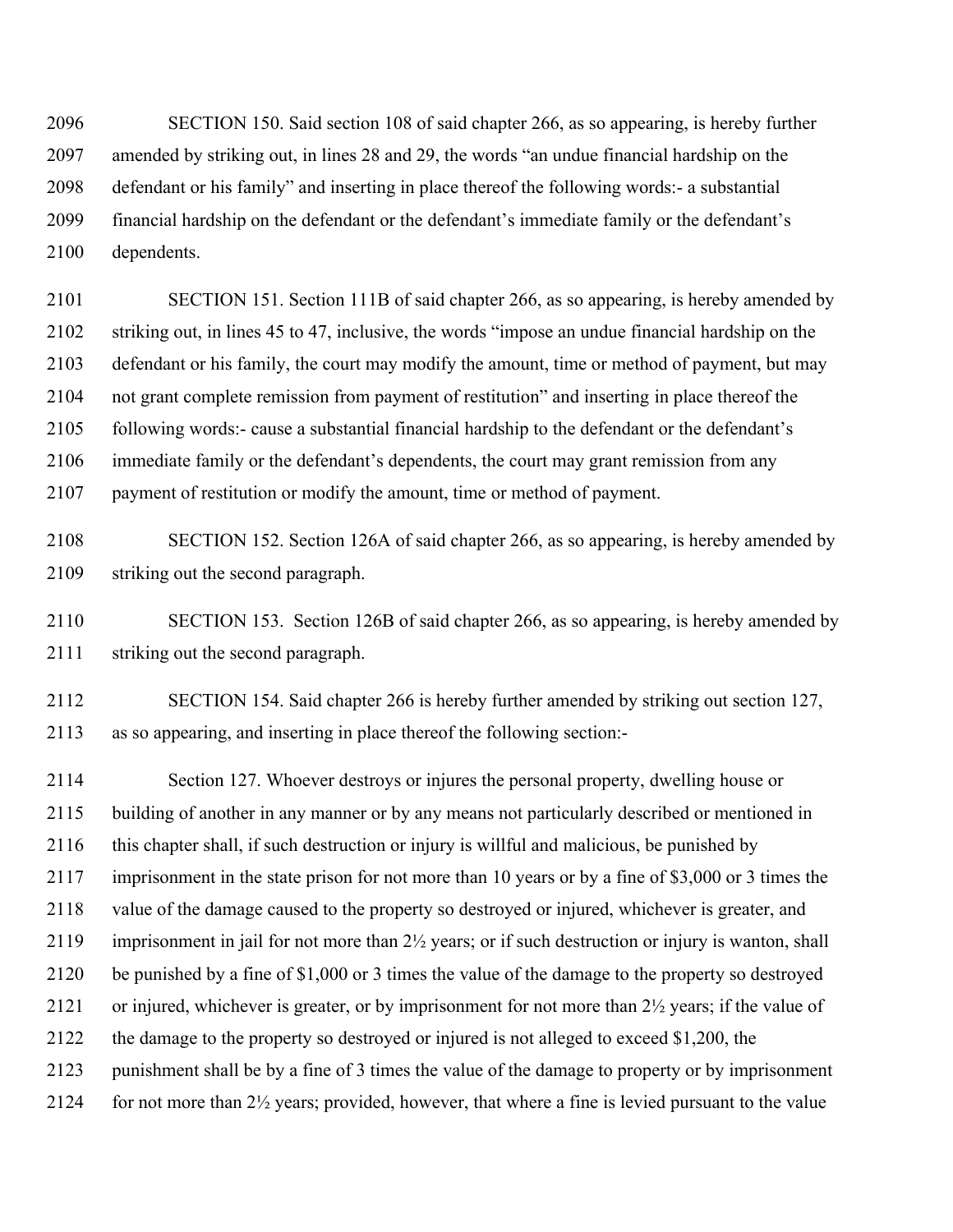2125 of the damage to the property destroyed or injured, the court shall, after conviction, conduct an 2126 evidentiary hearing to ascertain the value of the damage to the property so destroyed or injured. 2127 The words ''personal property'', as used in this section, shall also include electronically processed 2128 or stored data, either tangible or intangible, and data while in transit.

2129 SECTION 155. Chapter 268 of the General Laws is hereby amended by striking out 2130 section 13B, as so appearing, and inserting in place thereof the following section:-

2131 Section 13B. (a) As used in this section, the following words shall have the following 2132 meanings unless the context clearly requires otherwise:

2133 "Investigator", an individual or group of individuals lawfully authorized by a department 2134 or agency of the federal government or any political subdivision thereof or a department or 2135 agency of the commonwealth or any political subdivision thereof to conduct or engage in an 2136 investigation of, prosecution for, or defense of a violation of the laws of the United States or of 2137 the commonwealth in the course of such individual's or group's official duties.

2138 "Harass", to engage in an act directed at a specific person or group of persons that 2139 seriously alarms or annoys such person or group of persons and would cause a reasonable person 2140 or group of persons to suffer substantial emotional distress including, but not limited to, an act 2141 conducted by mail or by use of a telephonic or telecommunication device or electronic 2142 communication device including, but not limited to, a device that transfers signs, signals, writing, 2143 images, sounds, data or intelligence of any nature, transmitted in whole or in part by a wire, 2144 radio, electromagnetic, photoelectronic or photo-optical system including, but not limited to, 2145 electronic mail, internet communications, instant messages and facsimile communications.

2146 (b) Whoever willfully, either directly or indirectly: (i) threatens, attempts or causes 2147 physical, emotional or economic injury or property damage to; (ii) conveys a gift, offer or 2148 promise of anything of value to; or (iii) misleads, intimidates or harasses another person who is 2149 a: (A) witness or potential witness; (B) person who is or was aware of information, records, 2150 documents or objects that relate to a violation of a criminal law or a violation of conditions of 2151 probation, parole, bail or other court order; (C) judge, juror, grand juror, attorney, victim witness 2152 advocate, police officer, correction officer, federal agent, investigator, clerk, court officer, court 2153 reporter, court interpreter, probation officer or parole officer; (D) person who is or was attending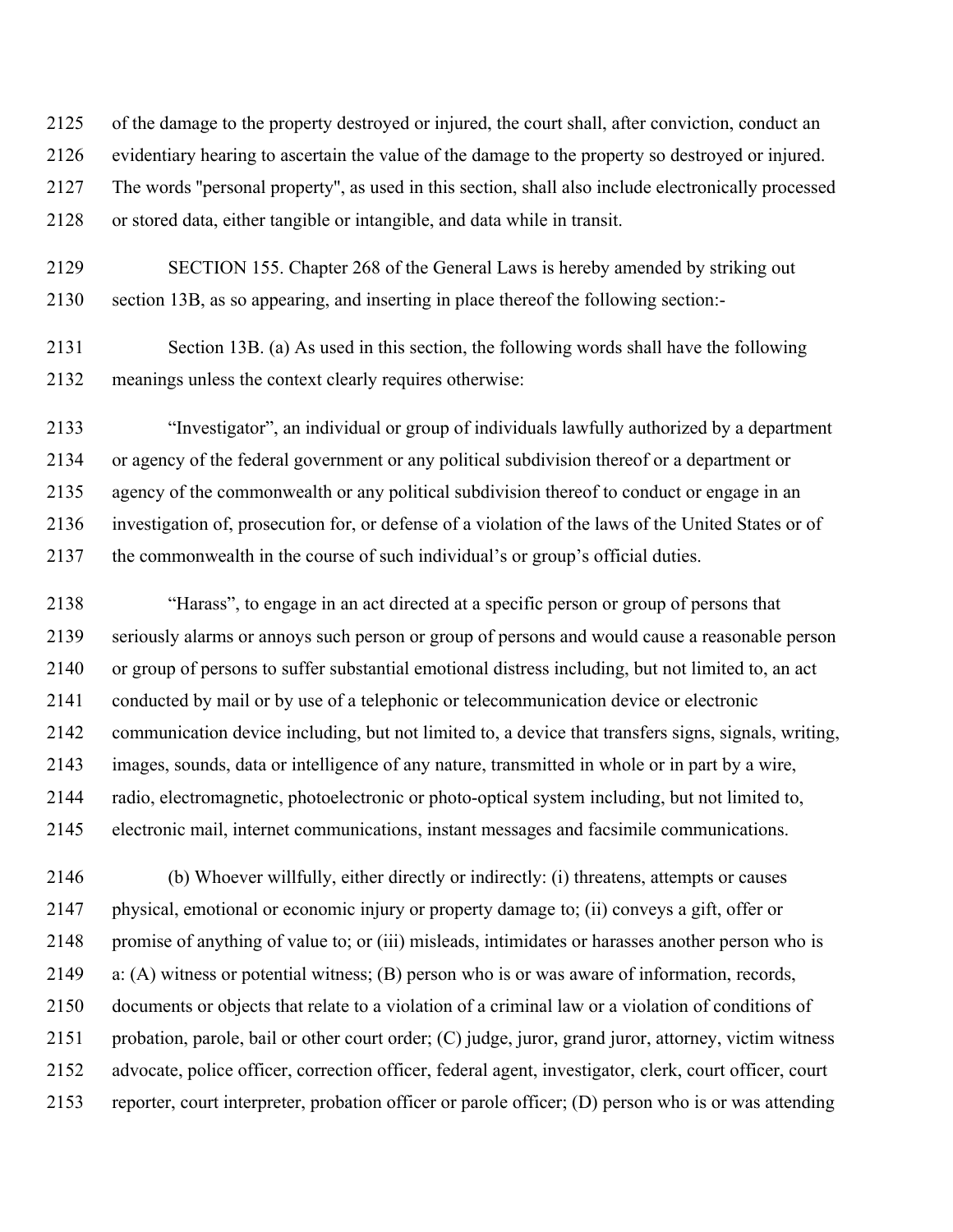2154 or a person who had made known an intention to attend a proceeding described in this section; or 2155 (E) family member of a person described in this section, with the intent to or with reckless 2156 disregard for the fact that it may; (1) impede, obstruct, delay, prevent or otherwise interfere with: 2157 a criminal investigation at any stage, a grand jury proceeding, a dangerousness hearing, a motion 2158 hearing, a trial or other criminal proceeding of any type or a parole hearing, parole violation 2159 proceeding or probation violation proceeding; or an administrative hearing or a probate or family 2160 court proceeding, juvenile proceeding, housing proceeding, land proceeding, clerk's hearing, 2161 court-ordered mediation or any other civil proceeding of any type; or (2) punish, harm or 2162 otherwise retaliate against any such person described in this section for such person or such 2163 person's family member's participation in any of the proceedings described in this section, shall 2164 be punished by imprisonment in the state prison for not more than 10 years or by imprisonment 2165 in the house of correction for not more than 2½ years or by a fine of not less than \$1,000 or more 2166 than \$5,000 or by both such fine and imprisonment. If the proceeding in which the misconduct is 2167 directed at is the investigation or prosecution of a crime punishable by life imprisonment or the 2168 parole of a person convicted of a crime punishable by life imprisonment, such person shall be 2169 punished by imprisonment in the state prison for not more than 20 years or by imprisonment in 2170 the house of corrections for not more than 2½ years or by a fine of not more than \$10,000 or by 2171 both such fine and imprisonment.

2172 (c) A prosecution under this section may be brought in the county in which the criminal 2173 investigation, trial or other proceeding was being conducted or took place or in the county in 2174 which the alleged conduct constituting the offense occurred.

2175 SECTION 156. Section 34A of said chapter 268, as so appearing, is hereby amended by 2176 striking out the first sentence and inserting in place thereof the following sentence:- Whoever 2177 knowingly and willfully furnishes a false name, Social Security number, date of birth, home 2178 address, mailing address or phone number, or other information as may be requested for the 2179 purposes of establishing the person's identity, to a law enforcement officer or law enforcement 2180 official following an arrest shall be punished by a fine of not more than \$1,000 or by 2181 imprisonment in a house of correction for not more than 1 year or by both such fine and 2182 imprisonment.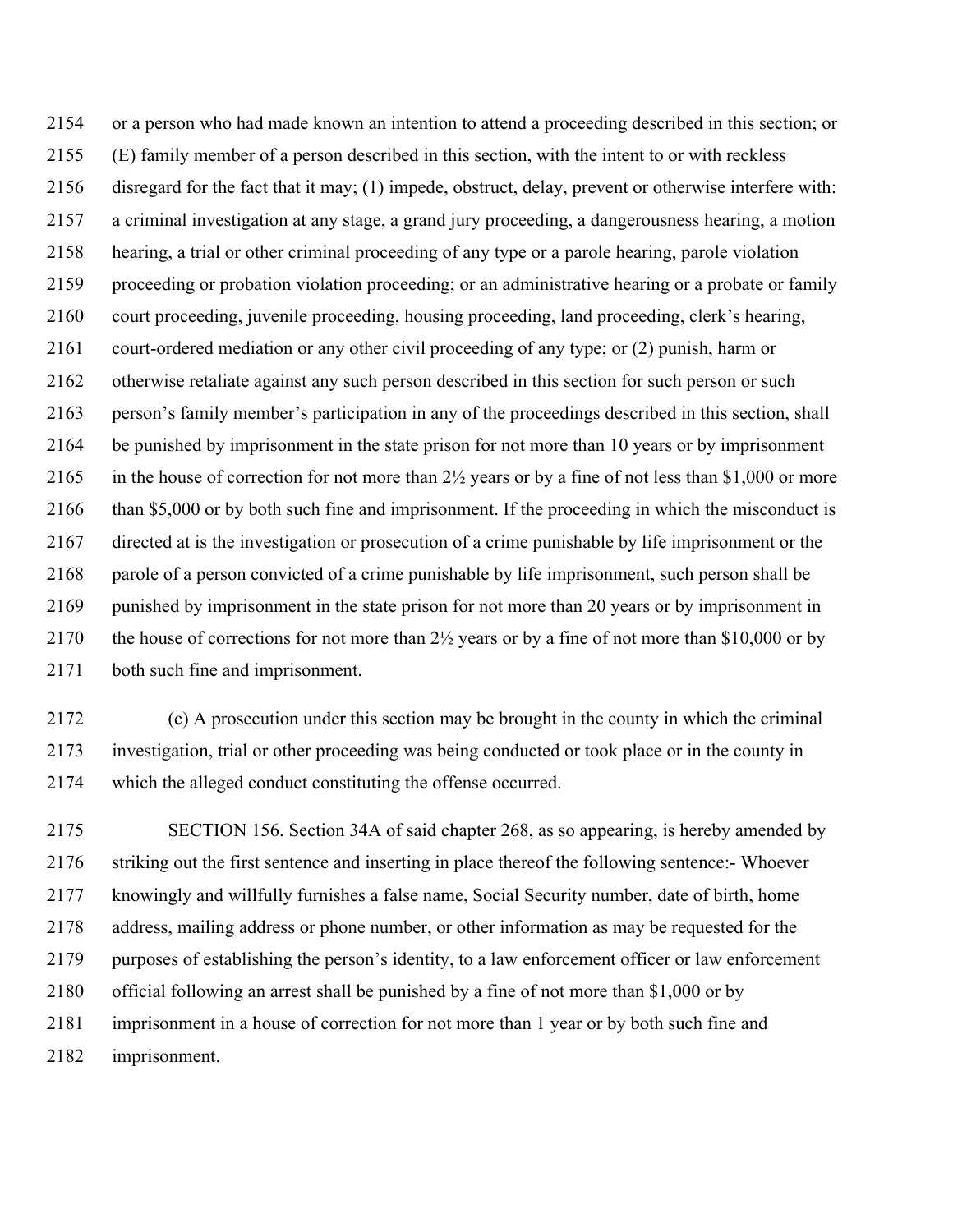2183 SECTION 157. Section 10H of chapter 269 of the General Laws, as so appearing, is 2184 hereby amended by striking out, in line 7, the words "the vapors of glue" and inserting in place 2185 thereof the following words:- from smelling or inhaling the fumes of any substance having the 2186 property of releasing toxic vapors as defined in section 18 of chapter 270.

2187 SECTION 158. Section 14B of said chapter 269, as so appearing, is hereby amended by 2188 striking out subsection (b) and inserting in place thereof the following subsection:-

2189 (b) Upon any conviction under this section, the court shall conduct a hearing to ascertain 2190 the extent of costs incurred, and damages and financial loss sustained by any emergency 2191 response services provider as a result of the violation and shall order the defendant to make 2192 restitution to the emergency response services provider or providers for any such costs, damages 2193 or loss. The court shall consider the defendant's present and future ability to pay restitution in its 2194 determinations relative to the imposition of a fine. In determining the amount, time and method 2195 of payment of restitution, the court shall consider the defendant's employment status, earning 2196 ability, financial resources, living expenses, dependents and any special circumstances that may 2197 have bearing on their ability to pay. The court may waive restitution or modify the amount, time 2198 or method of payment if such restitution payment would cause a substantial financial hardship to 2199 the defendant or the defendant's immediate family or the defendant's dependents.

2200 SECTION 159. Said Chapter 272 of the General Laws is hereby amended by striking out 2201 section 40, as so appearing, and inserting in place thereof the following section:-

2202 Section 40. Whoever willfully interrupts or disturbs an assembly of people meeting for a 2203 lawful purpose shall be punished by imprisonment for not more than 1 month or by a fine of not 2204 more than \$50; provided, however, that an elementary or secondary student shall not be adjudged 2205 a delinquent child for an alleged violation of this section for such conduct within school 2206 buildings or on school grounds or in the course of school-related events.

2207 SECTION 160. Section 53 of said chapter 272, as so appearing, is hereby amended by 2208 striking out subsection (b) and inserting in place thereof the following subsection:-

2209 (b) Disorderly persons and disturbers of the peace shall, for a first offense, be punished 2210 by a fine of not more than \$150. For a second or subsequent offense, disorderly persons and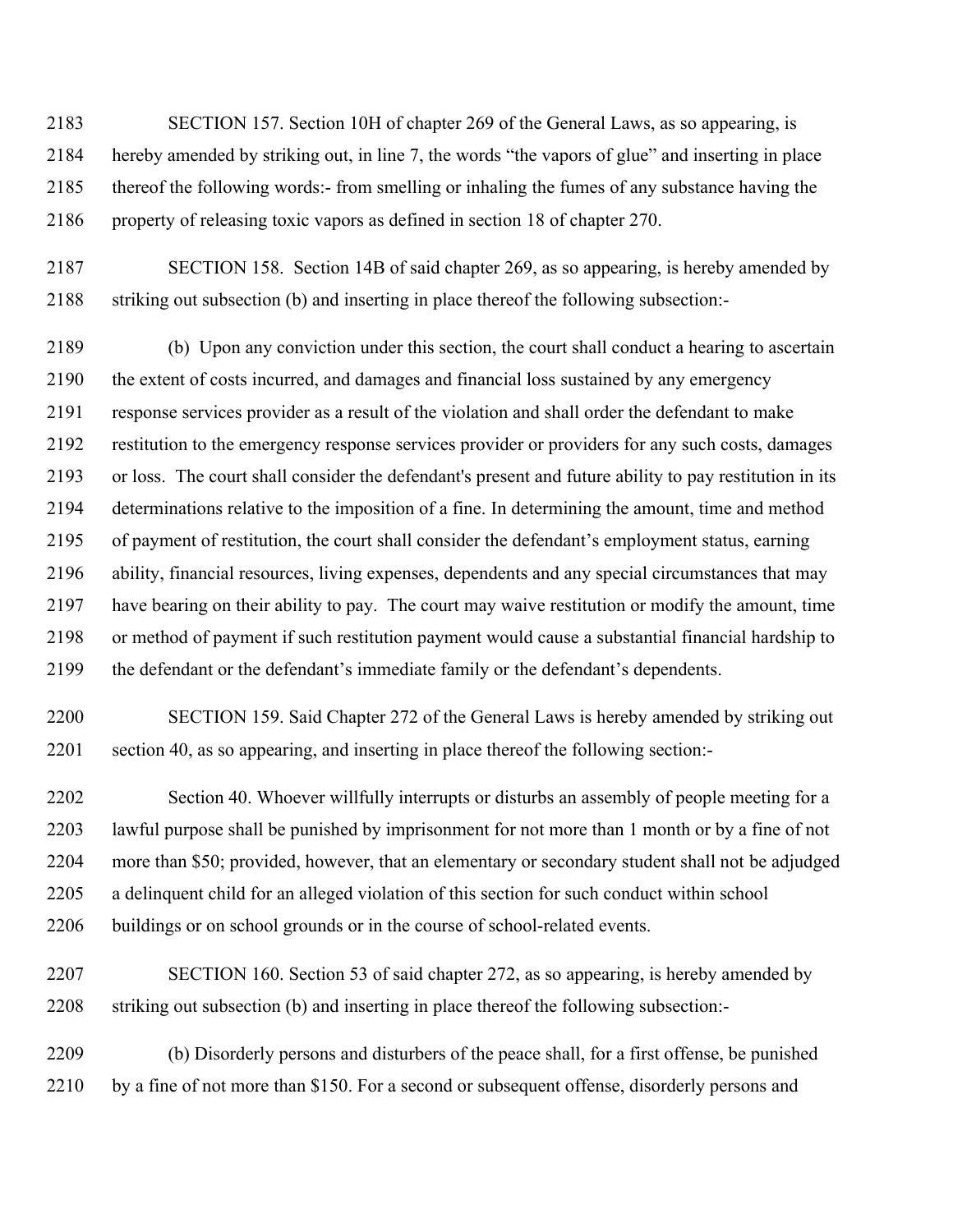2211 disturbers of the peace shall be punished by imprisonment in a jail or house of correction for not

2212 more than 6 months or by a fine of not more than \$200 or by both such fine and imprisonment;

2213 provided, however, that an elementary or secondary school student shall not be adjudged a

2214 delinquent child for a violation of this subsection for such conduct within school buildings or on

2215 school grounds or in the course of school-related events.

2216 SECTION 161. Said chapter 272 is hereby amended by inserting after section 106 the 2217 following section:-

2218 Section 107. The court shall transmit fines collected pursuant to section 8 and subsection 2219 (b) and subsection (c) of section 53A to the state treasurer. The treasurer shall deposit such fines 2220 into the Victims of Human Trafficking Trust Fund established pursuant to section 66A of chapter 2221 10.

2222 SECTION 162. Chapter 274 of the General Laws is hereby amended by adding the 2223 following section:-

2224 Section 8. Whoever solicits, counsels, advises, or otherwise entices another to commit a 2225 crime that may be punished by imprisonment in the state prison, with the intent that the person, 2226 in fact, commit or procure the commitment of such crime shall, except as otherwise provided, be 2227 punished as follows:

2228 First, by imprisonment for not more than 20 years in the state prison or for not more than 2229  $2\frac{1}{2}$  years in a jail or house of correction, or by a fine of not more than \$10,000, or by both such 2230 fine and imprisonment, if the intent of the solicitation, counsel, advice or enticement was for the 2231 person to commit a crime punishable by imprisonment for life.

2232 Second, by imprisonment for not more than 10 years in the state prison or for not more 2233 than 2½ years in a jail or house of correction, or by a fine of not more than \$10,000, or by both 2234 such fine and imprisonment, if the intent of the solicitation, counsel, advice or enticement was 2235 for the person to commit a crime punishable by imprisonment in the state prison for 10 years or 2236 more.

2237 Third, by imprisonment for not more than 5 years in the state prison or for not more than 2238 2½ years in a jail or house of correction, or by a fine of not more than \$5,000, or by both such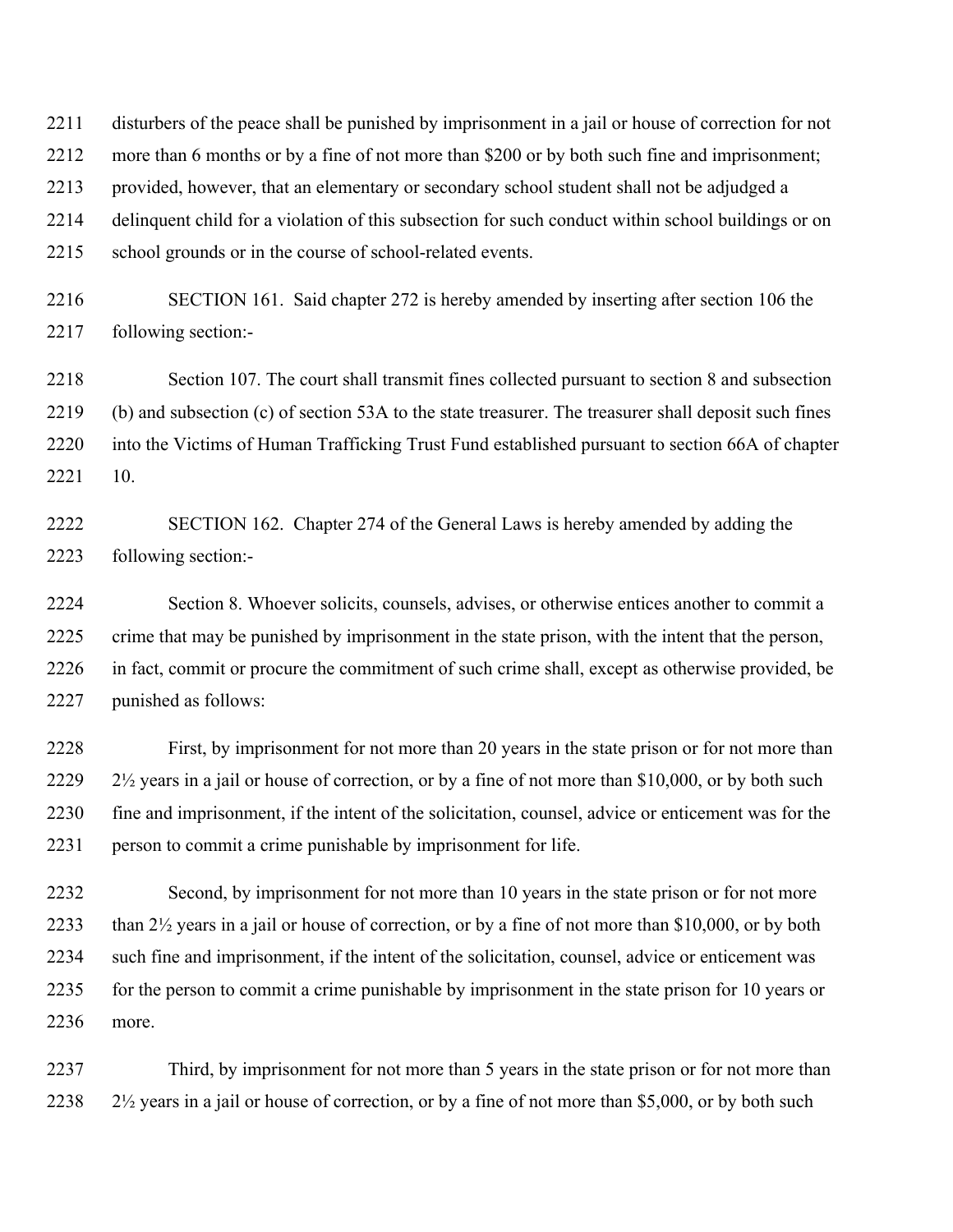2239 fine and imprisonment, if the intent of the solicitation, counsel, advice or enticement was for the 2240 person to commit a crime punishable by imprisonment in the state prison for 5 years or more.

2241 Fourth, by imprisonment for not more 2½ years in a jail or house of correction, or by a 2242 fine of not more than \$2,000, or by both such fine and imprisonment, if the intent of the 2243 solicitation, counsel, advice or enticement was for the person to commit a crime punishable by 2244 imprisonment in the state prison for less than 5 years.

2245 If a person is convicted of solicitation, counsel, advice or enticement for which crime the 2246 penalty is expressly set forth in any other section of the General Laws, the provisions of this 2247 section shall not apply to said crime and the penalty in the applicable section of the General 2248 Laws shall be imposed pursuant to the provisions of such other section.

2249 SECTION 163. Section 30 of chapter 276 of the General Laws, as appearing in the 2016 2250 Official Edition, is hereby amended by striking out, in lines 5 and 6, the words "upon a finding 2251 of good cause by the court the fee may be waived" and inserting in place thereof the following 2252 words:- the court may waive the fee upon a finding of good cause or upon a finding that such a 2253 fee would cause a substantial financial hardship to the person, the person's immediate family or 2254 the person's dependents.

2255 SECTION 164. Said section 30 of said chapter 276, as so appearing, is hereby further 2256 amended by inserting after the word "indigent", in line 11, the following words:- or that such fee 2257 would cause a substantial financial hardship to the person, the person's immediate family or the 2258 person's dependents.

2259 SECTION 165. Section 31 of said chapter 276, as so appearing, is hereby amended by 2260 inserting after the word "cause", in line 6, the following words:- or upon a finding that such an 2261 assessment would cause a substantial financial hardship to the person, the person's immediate 2262 family or the person's dependents.

2263 SECTION 166. Section 57 of said chapter 276, as so appearing, is hereby amended by 2264 inserting after the first sentence the following sentence:- Except in cases where the person is 2265 determined to pose a danger to the safety of any other person or the community under section 2266 58A, bail shall be set in an amount no higher than what would reasonably assure the appearance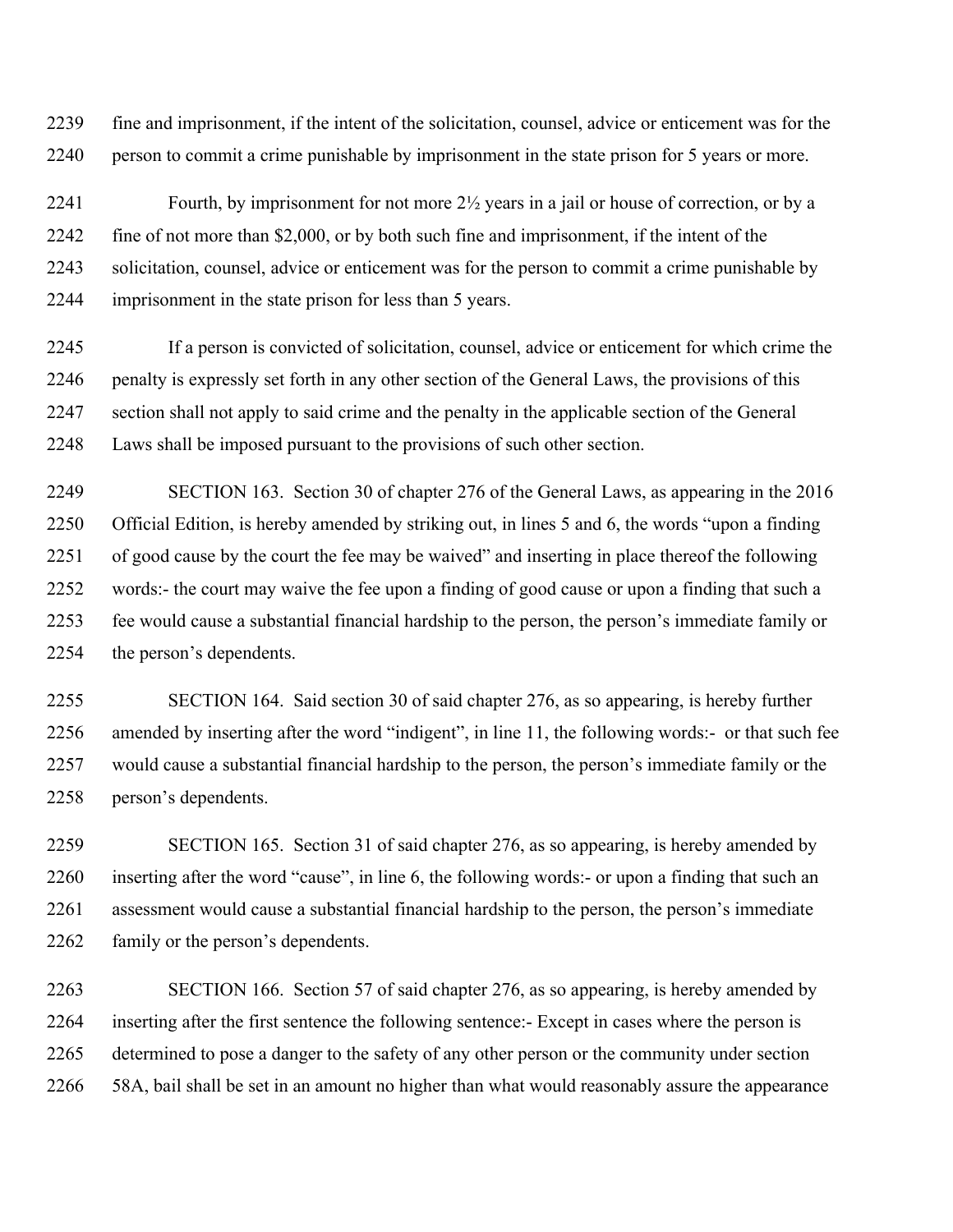2267 of the person before the court after taking into account the person's financial resources;

2268 provided, however, that a higher than affordable bail may be set if neither alternative

2269 nonfinancial conditions nor a bail amount which the person could likely afford would adequately 2270 assure the person's appearance before the court.

2271 SECTION 167. Said section 57 of said chapter 276, as so appearing, is hereby further 2272 amended by inserting after the word "ties", in line 50, the following words:- , the person's 2273 financial resources and financial ability to give bail.

2274 SECTION 168. Said section 57 of said chapter 276, as so appearing, is hereby further 2275 amended by inserting after the second paragraph the following paragraph:-

2276 If bail is set at an amount that is likely to result in the person's long-term pretrial 2277 detention because he or she lacks the financial resources to post said amount, an authorized 2278 person setting bail must provide written or orally recorded findings of fact and a statement of 2279 reasons as to why, under the relevant circumstances, neither alternative nonfinancial conditions 2280 nor a bail amount that the person can afford will reasonably assure his or her appearance before 2281 the court, and further, must explain how the bail amount was calculated after taking the person's 2282 financial resources into account and why the commonwealth's interest in bail or a financial 2283 obligation outweighs the potential adverse impact on the person, their immediate family or 2284 dependents resulting from pretrial detention.

2285 SECTION 169. Said section 57 of said chapter 276, as so appearing, is hereby further 2286 amended by adding the following paragraph:-

2287 Participation in a community corrections program pursuant to chapter 211F may be 2288 ordered by the court, in lieu of bail, or as a condition of release; provided, however, that the 2289 defendant shall consent to such participation.

2290 SECTION 170. Section 58 of said chapter 276, as so appearing, is hereby amended by 2291 inserting after the first sentence the following sentence:- Except in cases where the person is 2292 determined to pose a danger to the safety of any other person or the community under section 2293 58A, bail shall be set in an amount no higher than what would reasonably assure the appearance 2294 of the person before the court after taking into account the person's financial resources;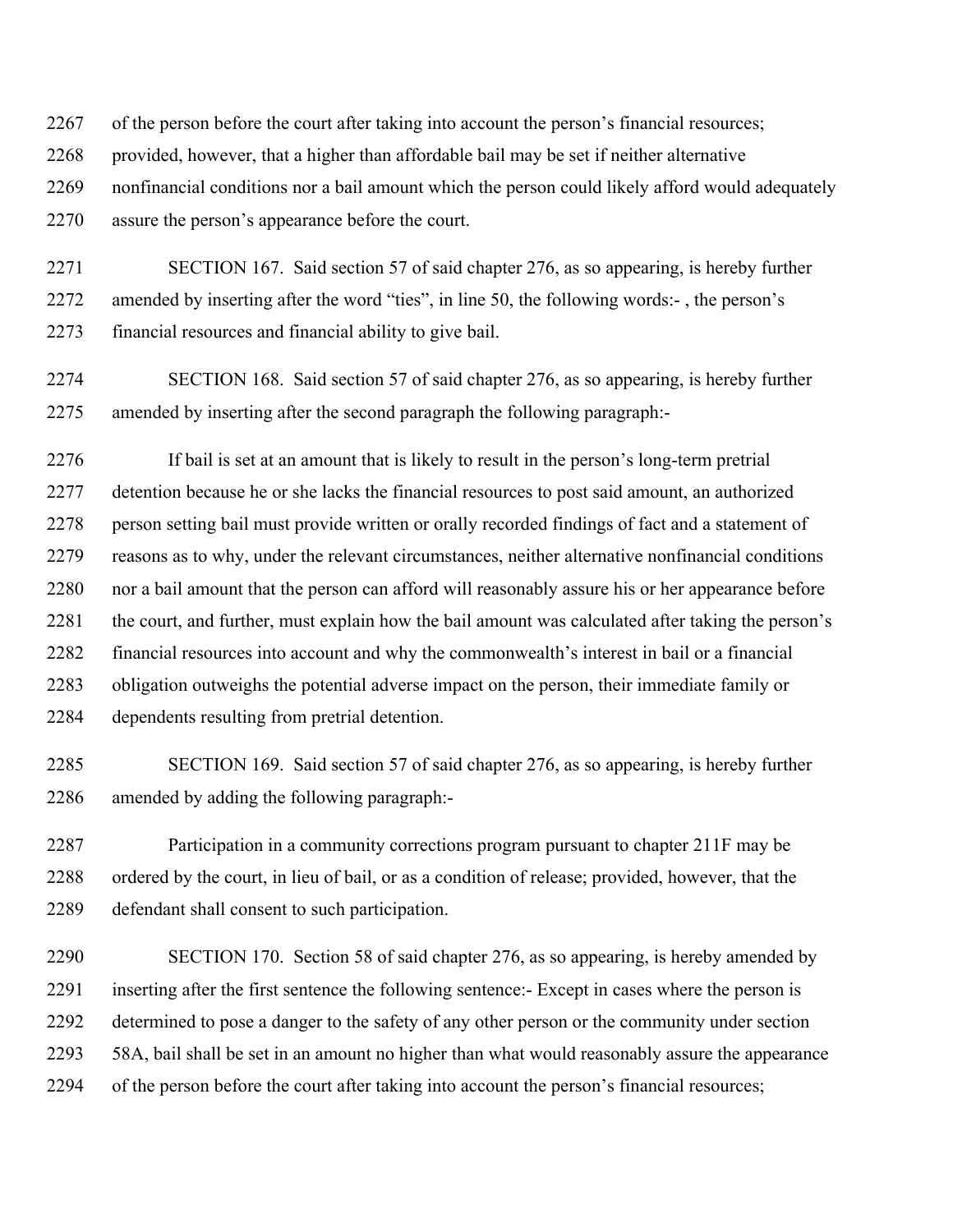2295 provided, however, that a higher than affordable bail may be set if neither alternative 2296 nonfinancial conditions nor a bail amount which the person could likely afford would adequately 2297 assure the person's appearance before the court.

2298 SECTION 171. Said section 58 of said chapter 276, as so appearing, is hereby further 2299 amended by inserting after the word "resources", in line 20, the following words:- and financial 2300 ability to give bail.

2301 SECTION 172. Said section 58 of said chapter 276, as so appearing, is hereby further 2302 amended by inserting after the first paragraph the following paragraph:- If bail is set at an 2303 amount that is likely to result in the person's long-term pretrial detention because he or she lacks 2304 the financial resources to post said amount, an authorized person setting bail must provide 2305 written or orally recorded findings of fact and a statement of reasons as to why, under the 2306 relevant circumstances, neither alternative nonfinancial conditions nor a bail amount that the 2307 person can afford will reasonably assure his or her appearance before the court, and further, must 2308 explain how the bail amount was calculated after taking the person's financial resources into 2309 account and why the commonwealth's interest in bail or a financial obligation outweighs the 2310 potential adverse impact on the person, their immediate family or dependents resulting from 2311 pretrial detention.

2312 SECTION 173. Said section 58 of said chapter 276, as so appearing, is hereby further 2313 amended by adding the following paragraph:-

2314 Participation in a community corrections program pursuant to chapter 211F may be 2315 ordered by the court, in lieu of bail, or as a condition of release; provided, however, that the 2316 defendant shall consent to such participation.

2317 SECTION 174. Section 58A of said chapter 276, as so appearing, is hereby amended by 2318 striking out, in lines 16 and 17, the words "third or subsequent conviction for a violation of 2319 section 24 of chapter 90" and inserting in place thereof the following words:- charge of a third or 2320 subsequent violation of section 24 of chapter 90 within 10 years of the previous conviction for 2321 such violation.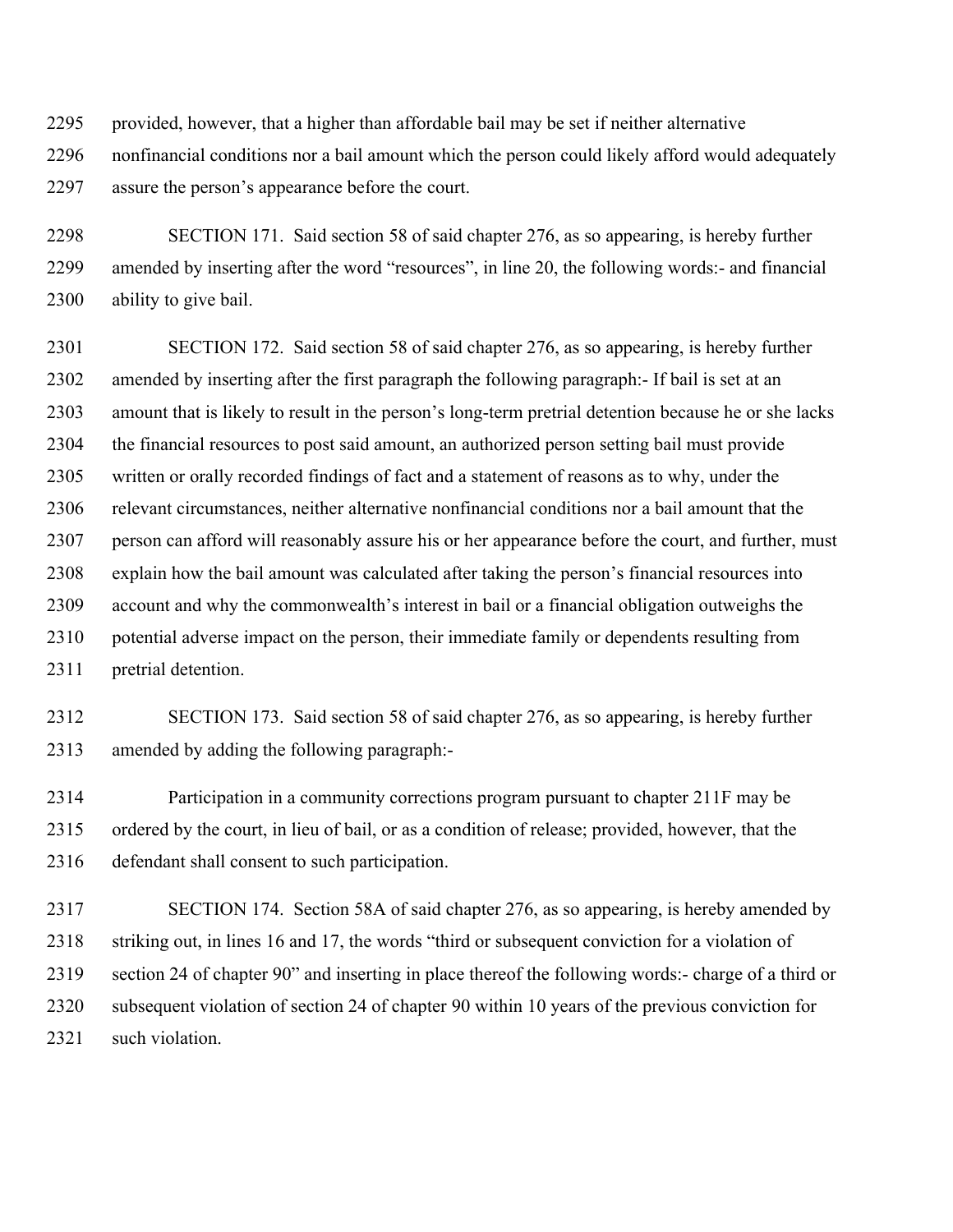2322 SECTION 175. Subsection (2) of said section 58A of said chapter 276, as so appearing, 2323 is hereby amended by adding the following paragraph:-

2324 Participation in a community corrections program pursuant to chapter 211F may be 2325 ordered by the court or as a condition of release; provided, however, that the defendant shall 2326 consent to such participation.

2327 SECTION 176. Said section 58A of said chapter 276, as so appearing, is hereby 2328 amended by inserting after the word "days", in line 99, the following words:- by the district court 2329 or for a period exceeding 180 days by the superior court.

2330 SECTION 177. Section 59 of said chapter 276 is hereby repealed.

2331 SECTION 178. Section 61A of said chapter 276 is hereby repealed.

2332 SECTION 179. Said chapter 276 is hereby further amended by striking out section 61B, 2333 as appearing in the 2016 Official Edition, and inserting in place thereof the following section:-

2334 Section 61B. No surety under this chapter shall be compensated for acting as surety.

2335 SECTION 180. The first paragraph of section 87A of said chapter 276, as so appearing, 2336 is hereby amended by adding the following 2 sentences:- No person placed on probation shall be 2337 found to have violated a condition of probation: (i) solely on the basis of possession or use of a 2338 controlled substance that has been lawfully dispensed pursuant to a valid prescription to that 2339 person by a health professional registered to prescribe a controlled substance pursuant to chapter 2340 94C and acting within the lawful scope of the health professional's practice; or (ii) solely on the 2341 basis of possession or use of medical marijuana obtained in compliance with and in quantities 2342 consistent with applicable state regulations if that person received a written certification from a 2343 healthcare professional for the use of medical marijuana to treat a debilitating medical condition 2344 and the person possesses a valid medical marijuana registration card and if the quantity in the 2345 person's possession is not greater than the amount recommended in the healthcare professional's 2346 written certification. If a person is required to submit a DNA sample pursuant to chapter 22E, 2347 such submittal and compliance with chapter 22E shall be required as a condition of probation.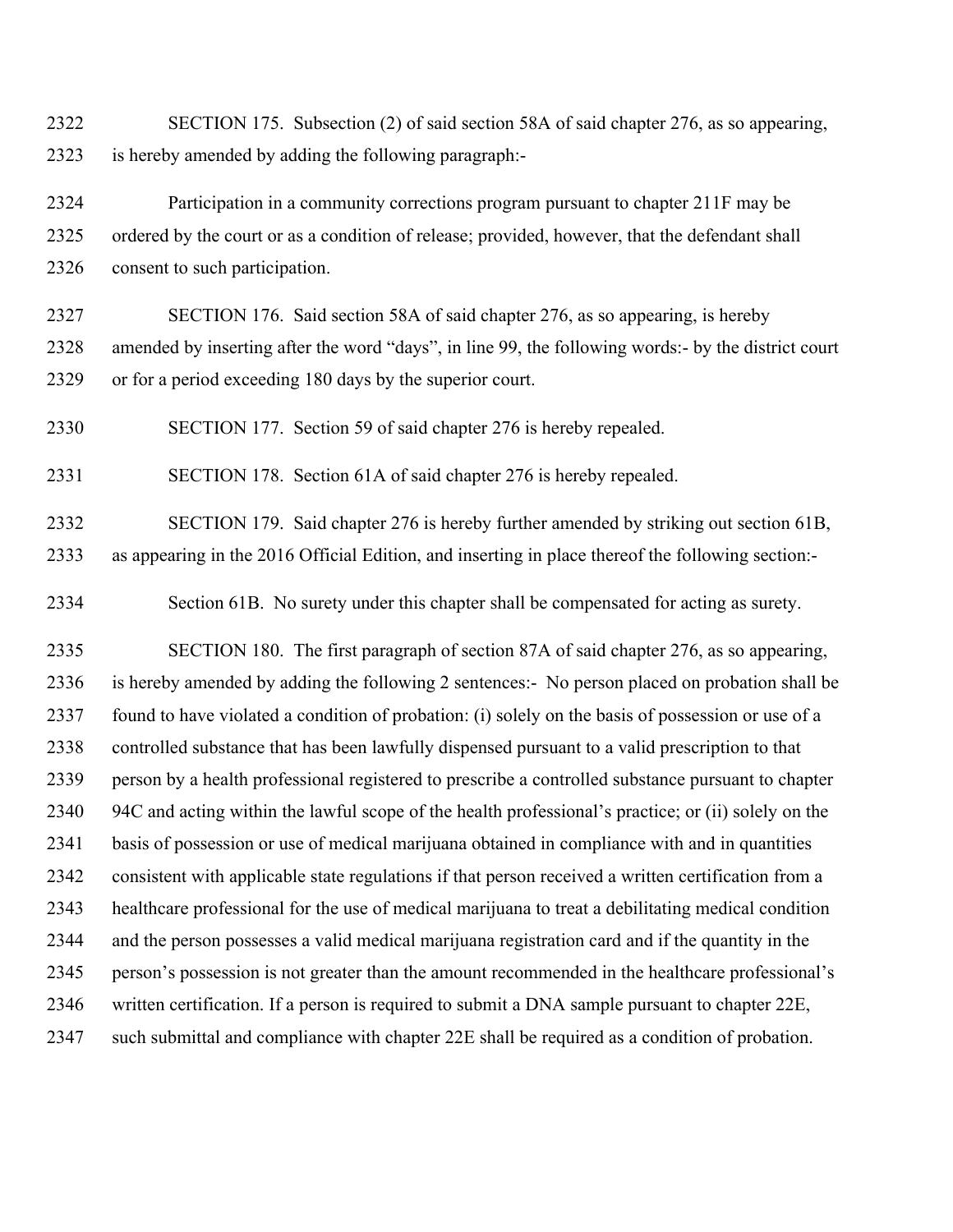2348 SECTION 181. Said section 87A of said chapter 276, as so appearing, is hereby 2349 amended by striking out the third paragraph and inserting in place thereof the following 2 2350 paragraphs:-

2351 The court shall not assess said monthly probation fee or said administrative probation fee 2352 upon any person placed on supervised probation or administrative supervised probation after 2353 release from prison or a house of correction for said person's first 6 months of such probation. 2354 Either or both of said fees shall be assessed after the first 6 months of such probation unless 2355 otherwise waived by the court pursuant to this section.

2356 The court may waive payment of either or both of said fees if it determines after a 2357 hearing that such payment would impose a substantial financial hardship on the person, the 2358 person's immediate family or dependents. Following the hearing and upon a finding of hardship, 2359 the court may require any such person to perform unpaid community service work at a public or 2360 nonprofit agency or facility, monitored by the probation department, for not more than 4 hours 2361 per month in lieu of payment of a probation fee. A waiver shall be in effect only during the 2362 period of time that a person is unable to pay the monthly probation fee.

2363 SECTION 182. Said section 87A of said chapter 276, as so appearing, is hereby further 2364 amended by striking out the eighth paragraph and inserting in place thereof the following 2365 paragraph:-

2366 The court may waive payment of either or both of said fees if it has determined, after a 2367 hearing, that the payment would impose a substantial financial hardship on the person, the 2368 person's immediate family or dependents. A waiver shall be in effect only during the period of 2369 time that the person is unable to pay the monthly probation fee.

2370 SECTION 183. Said chapter 276 is hereby amended by inserting after section 89A the 2371 following section:-

2372 Section 89B. Probation officers appointed under subsection (f) of section 83 may be 2373 designated by the commissioner of probation to exclusively supervise young adults, who are 18 2374 to 24 years of age and have been placed in the care of probation officers under section 87, so that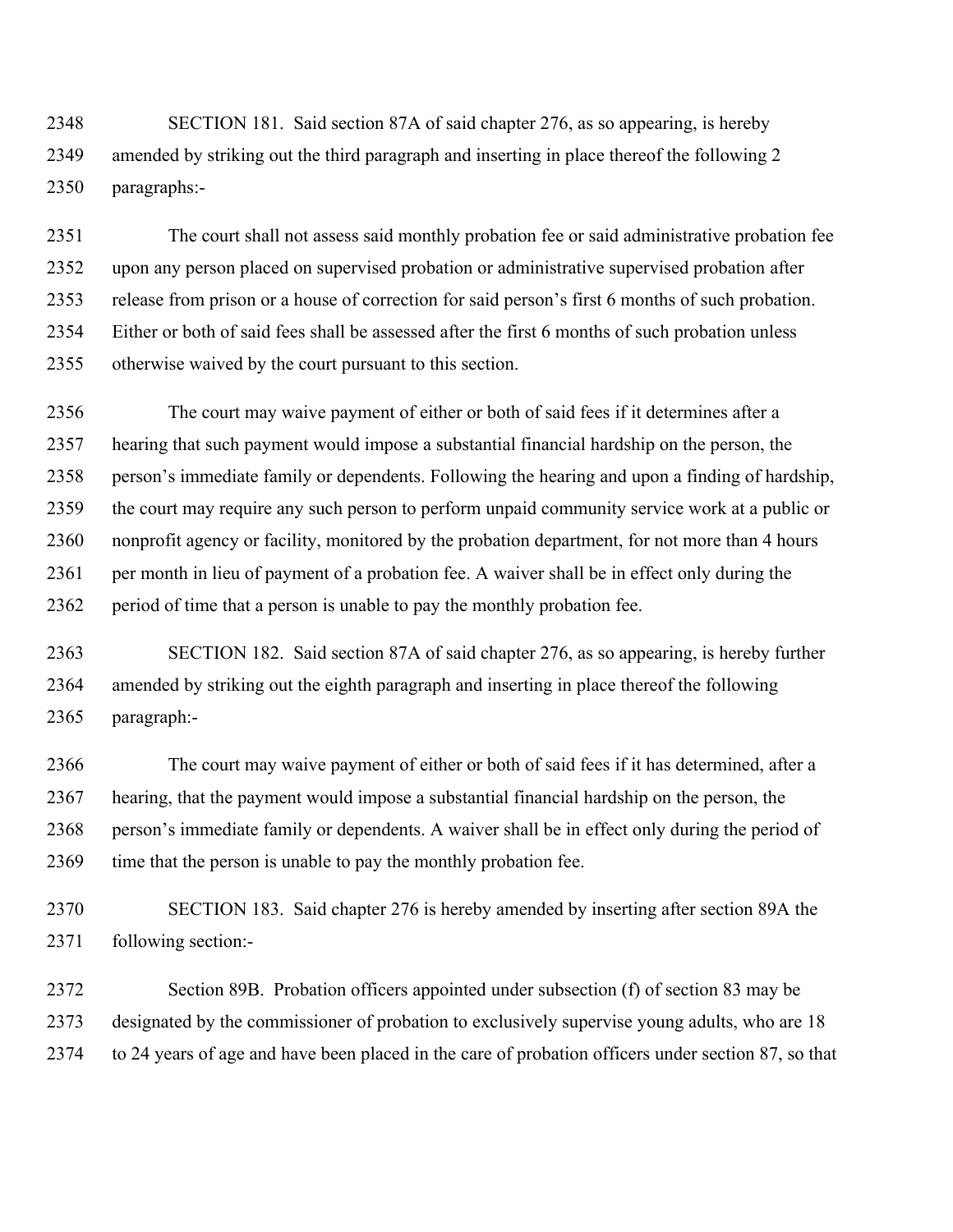2375 these individuals may benefit from age appropriate guidance, targeted interventions and a greater 2376 degree of individual attention.

2377 Probation officers designated under this section shall be selected based on their 2378 demonstrated experience and commitment to working with young adults and shall perform their 2379 services under the direction of the commissioner.

2380 Probation officers designated under this section shall receive specialized training on 2381 topics including but not limited to: (i) supervising and counseling young adults; (ii) psycho-2382 social and behavioral development of young adults; (iii) cultural competency; (iv) rehabilitation 2383 of young adults; (v) educational programs; and (vi) relevant community-based services and 2384 programs.

2385 SECTION 184. The third paragraph of section 92A of said chapter 276, as appearing in 2386 the 2016 Official Edition, is hereby amended by striking out the second sentence and inserting in 2387 place thereof the following sentence:- If the court finds that the payment of restitution due will 2388 cause a substantial financial hardship to the defendant, the defendant's immediate family or the 2389 defendant's dependents, the court may grant remission from any payment of restitution, or 2390 modify the amount, time or method of payment.

2391 SECTION 185. Chapter 276 of the General Laws is hereby amended by inserting after 2392 section 99F the following section:-

2393 Section 99G. (a) There shall be in the office of probation a pretrial services initiative, 2394 hereinafter referred to as pretrial services. Pretrial services shall be led by a supervisor of 2395 pretrial services. The supervisor shall be a person of ability and experience in the pretrial 2396 process who shall be chosen and appointed by the commissioner of probation.

2397 (b) Pretrial services shall perform the following duties for the departments of the trial 2398 court of the commonwealth: (i) develop, in coordination with the court and other criminal justice 2399 agencies, programs to minimize unnecessary pretrial detention; and (ii) provide notifications and 2400 reminders to defendants of court appearance obligations to reduce the risk of accidental defaults.

2401 (c) Pretrial services may be provided with probation staff, including community 2402 correction staff, as determined by the commissioner of probation.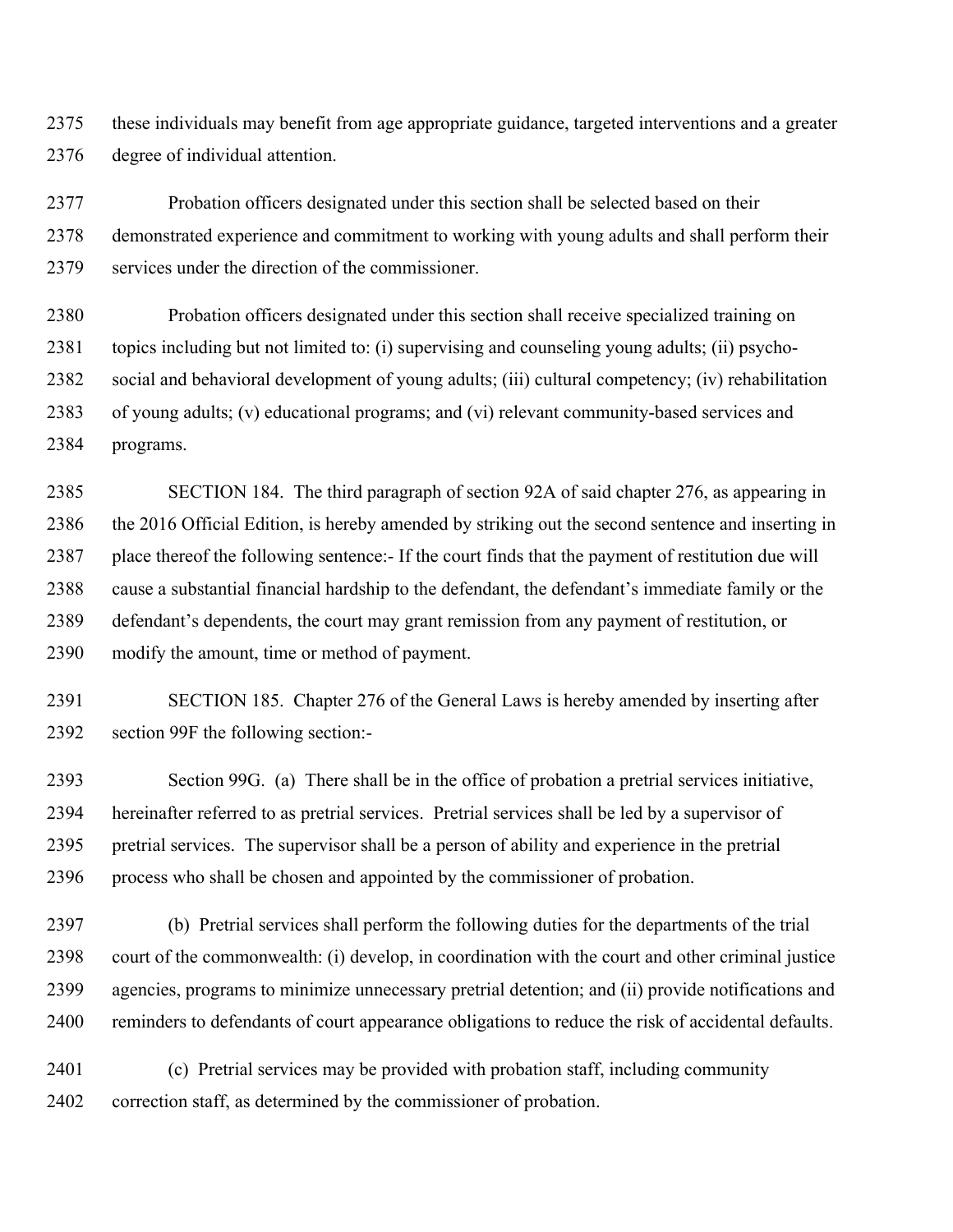2403 (d) The supervisor of pretrial services shall submit annual reports to the commissioner of 2404 probation, the chief justice of the trial court, the court administrator, the chief justice of the 2405 supreme judicial court and the clerks of the house of representatives and the senate who shall 2406 forward the report to the chairs of the joint committee on the judiciary. The report shall include, 2407 but not be limited to, if available: (i) analysis on demographics of the pretrial population, 2408 including age, race and gender; (ii) appearance and default rates; (iii) conditions imposed upon 2409 release; and (iv) any other analytical data deemed appropriate; provided, however, that any data 2410 included in the report shall be presented only in aggregated form so that no individual can be 2411 identified.

2412 SECTION 186. Section 100A of said chapter 276, as appearing in the 2016 Official 2413 Edition, is hereby amended by striking out, in lines 9, 14 and 21, the figure "5" and inserting in 2414 place thereof, in each instance, the following figure:- 3.

2415 SECTION 187. Said section 100A of said chapter 276, as so appearing, is hereby further 2416 amended by striking out, in lines 12, 15 and 22, the figure "10" and inserting in place thereof, in 2417 each instance, the following figure:- 7.

2418 SECTION 188. Said section 100A of said chapter 276, as so appearing, is hereby further 2419 amended by inserting after the words "268A", in line 28, the following words- , except for 2420 convictions for resisting arrest.

2421 SECTION 189. Said section 100A of said chapter 276, as so appearing, is hereby further 2422 amended by striking out, in line 83, the words "for employment used by an employer" and 2423 inserting in place thereof the following words:- used to screen applicants for employment, 2424 housing or an occupational or professional license.

2425 SECTION 190. Said section 100A of said chapter 276, as so appearing, is hereby further 2426 amended by inserting after the word "employment", in line 85, the following words:- or for 2427 housing or an occupational or professional license.

2428 SECTION 191. Said section 100A of said chapter 276, as so appearing, is hereby further 2429 amended by inserting after the word "employment", in line 89, the following words:- or for 2430 housing or an occupational or professional license.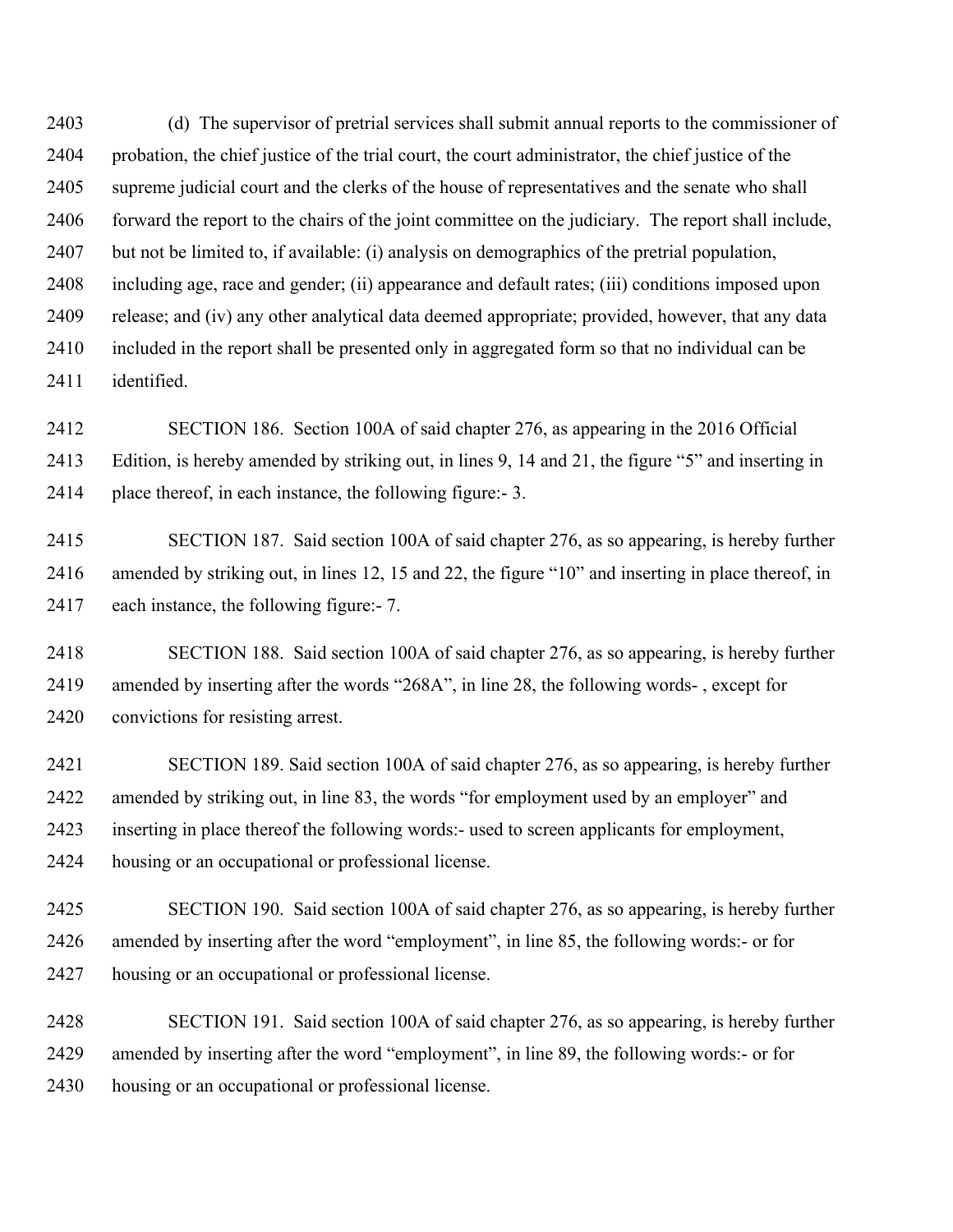2431 SECTION 192. Said section 100A of said chapter 276, as so appearing, is hereby further 2432 amended by inserting after the word "employment", in line 92, the following words:- or for 2433 housing or an occupational or professional license.

2434 SECTION 193. Section 100C of said chapter 276, as so appearing, is hereby amended by 2435 striking out, in line 23, the words "for employment used by an employer" and inserting in place 2436 thereof the following words:- used to screen applicants for employment, housing or an 2437 occupational or professional license.

2438 SECTION 194. Said section 100C of said chapter 276, as so appearing, is hereby further 2439 amended by inserting after the word "employment", in line 26, the following words:- , housing 2440 or an occupational or professional license.

2441 SECTION 195. Chapter 276 of the General Laws is hereby amended by inserting after 2442 section 100D the following 17 sections:-

2443 Section 100E. As used in sections 100E through 100U, the following words shall, unless 2444 the context clearly requires otherwise, have the following meanings:-

2445 "Attorney general", the attorney general of the commonwealth.

2446 "Commissioner", the commissioner of probation.

2447 "Consumer reporting agency", any person or organization which, for monetary fees, 2448 dues, or on a cooperative, not-for-profit basis, regularly engages in whole, or in part, in the 2449 practice of assembling or evaluating criminal history, credit or other information on consumers 2450 for the purpose of furnishing consumer reports to third parties, and which uses any means or 2451 facility of interstate commerce for the purpose of preparing or furnishing consumer reports.

2452 "County agency", any department or office of county government and any division, 2453 board, bureau, commission, institution, tribunal or other instrumentality thereof or thereunder.

2454 "Court", the trial court of the commonwealth established pursuant to section 1 of chapter 2455 211B and any departments or offices established within the trial court.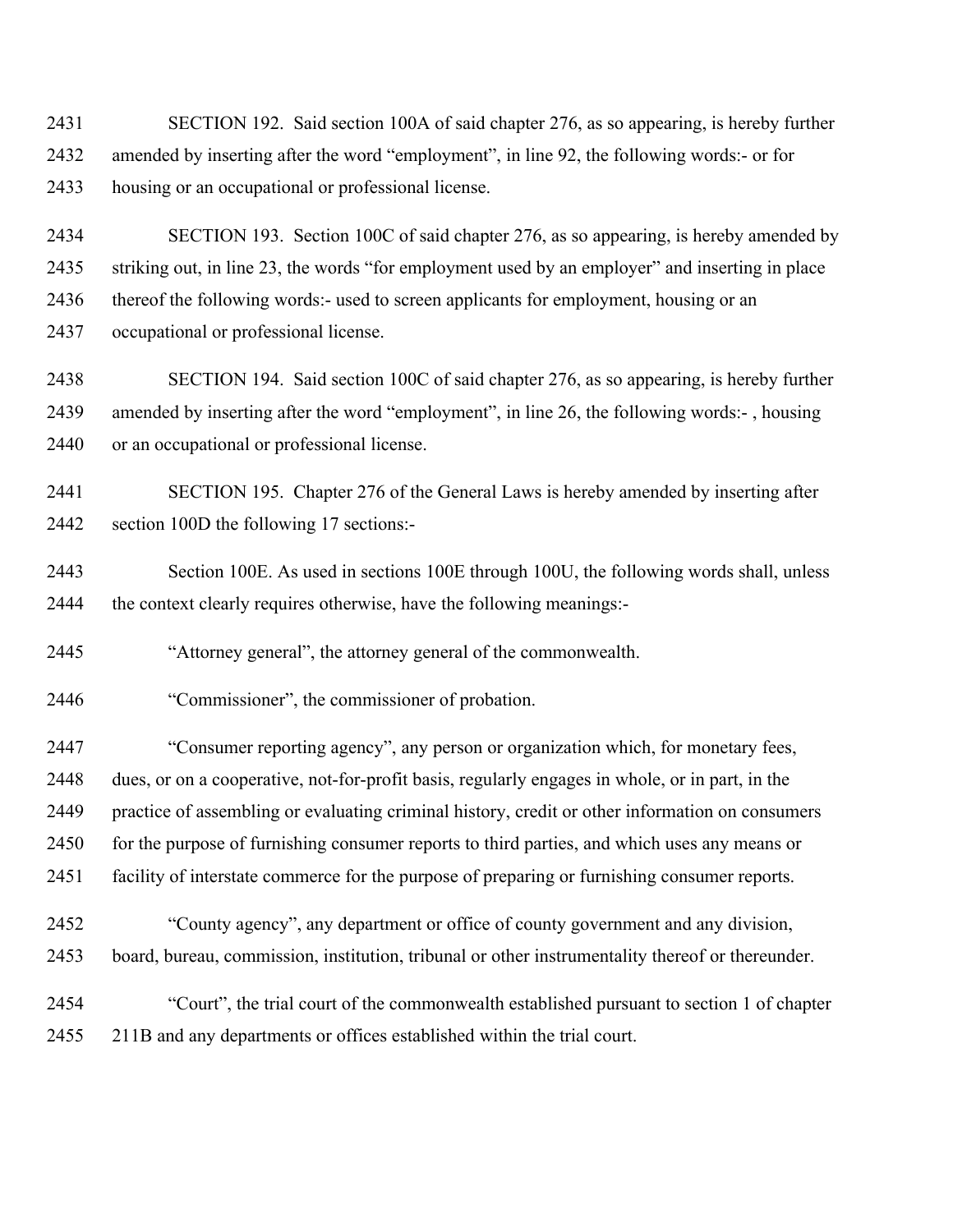2456 "Criminal court appearance", an arraignment on, all pre-trial and other post arraignment 2457 judicial proceedings related to and the disposition of, a criminal offense.

2458 "Criminal justice agencies", those agencies at all levels of government, which perform as 2459 their principal function, activities relating to: (i) crime prevention, including research or the 2460 sponsorship of research; (ii) the apprehension, prosecution, adjudication, incarceration or 2461 rehabilitation of criminal offenders; or (iii) the collection, storage, dissemination or usage of 2462 criminal offender record information.

2463 "Department", the department of criminal justice information services established 2464 pursuant to section 167A of chapter 6.

2465 "Disabled person", a person with an intellectual disability, as defined by section 1 of 2466 chapter 123B, or who is otherwise mentally or physically disabled and, as a result of such mental 2467 or physical disability, is wholly or partially dependent on others to meet daily living needs.

2468 "Disposition", the final conclusion of a charge during or after the initial criminal court 2469 appearance or juvenile court appearance.

2470 "District attorney", the district attorney in the jurisdiction where the matter resulting in a 2471 record that is the subject of a petition originated.

2472 "Elderly person", a person who is 60 years of age or older.

2473 "Expunge", "expunged", or "expungement", the permanent erasure or destruction of a 2474 record so that the record is no longer accessible to, or maintained by, the court, any criminal 2475 justice agencies or any other state agency, municipal agency or county agency. If the record 2476 contains information on a person other than the petitioner, it may be maintained with all 2477 identifying information of the petitioner permanently obliterated or erased.

2478 "Judicial proceedings", any proceedings before the court resulting in a record.

2479 "Juvenile court appearance", an arraignment on, all pre-trial and other post arraignment 2480 judicial proceedings related to and the disposition of, an offense in the juvenile court.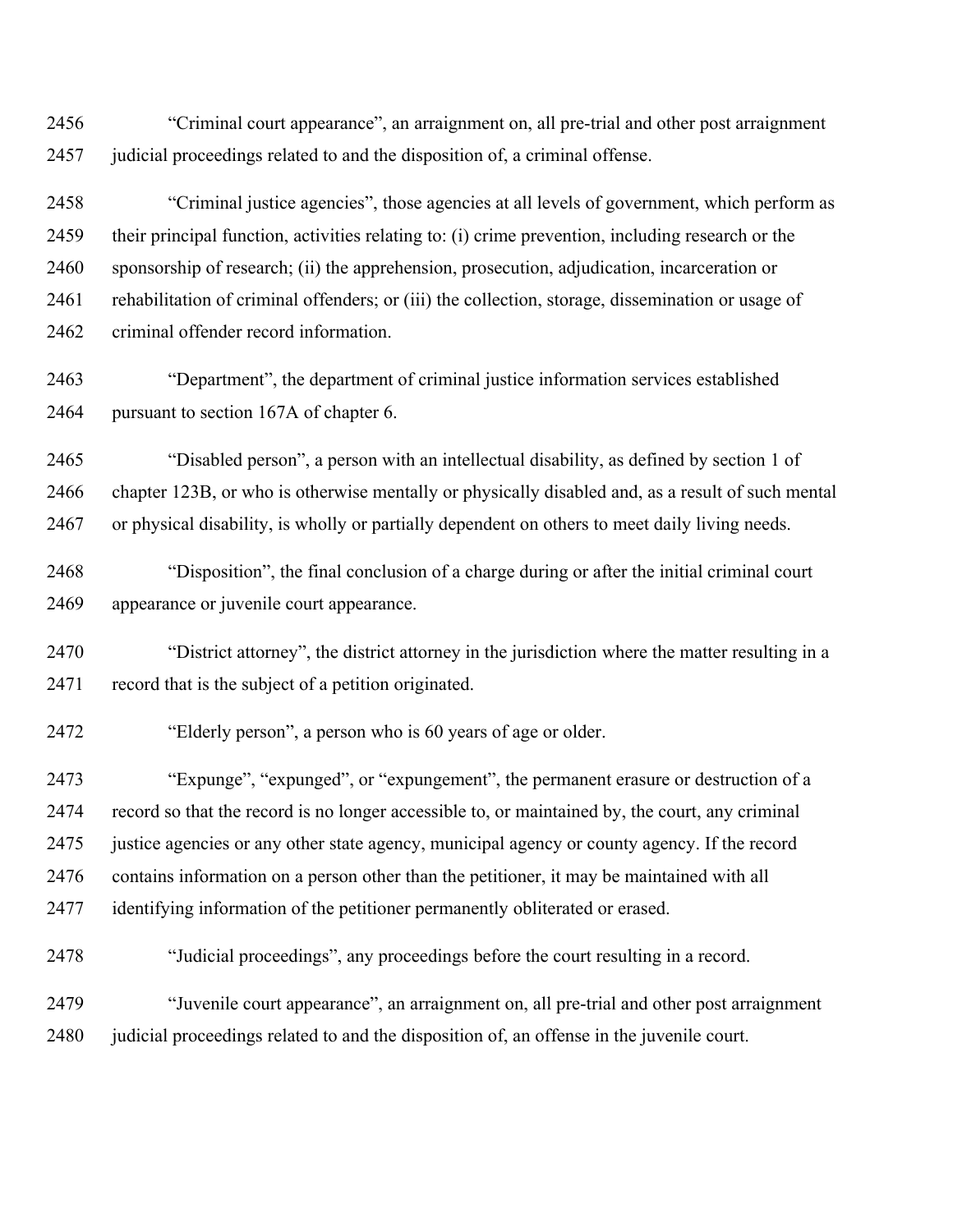2481 "Municipal agency", any department or office of a city or town government and any 2482 council, division, board, bureau, commission, institution, tribunal or other instrumentality thereof 2483 or thereunder.

2484 "Offense", a violation of a criminal law for which a person has been charged and has 2485 made a criminal court appearance or a juvenile court appearance for which there is a disposition 2486 and a record.

2487 "Office", the office of the commissioner of probation.

2488 "Order", an order of expungement.

2489 "Person", a natural person, corporation, association, partnership, or other legal entity.

2490 "Petition", a petition to expunge a criminal record.

2491 "Petitioner", a natural person with a criminal record who has filed a petition.

2492 "Public records", shall have the same meaning as the definition of public records in 2493 clause twenty-sixth of section 7 of chapter 4.

2494 "Record", public records and court records including, without limitation, paper or 2495 electronic records or data in any communicable form compiled by, on file with or in the care 2496 custody or control of, without limitation, the court, the office, the department or criminal justice 2497 agencies, which concern a person and relate to the nature or disposition of an offense, including, 2498 without limitation, an arrest, a criminal court appearance, a juvenile court appearance, a pre-trial 2499 proceeding, other judicial proceedings, disposition, sentencing, incarceration, rehabilitation or 2500 release; provided, however, that the term record shall not include information contained in the 2501 domestic violence record keeping system, evaluative information, intelligence information or 2502 statistical and analytical reports and files in which persons are not directly or indirectly 2503 identifiable.

2504 "State agency", any department of state government including the executive, legislative 2505 or judicial, and all councils thereof and thereunder, and any division, board, bureau, commission, 2506 institution, tribunal or other instrumentality within such department, and any independent state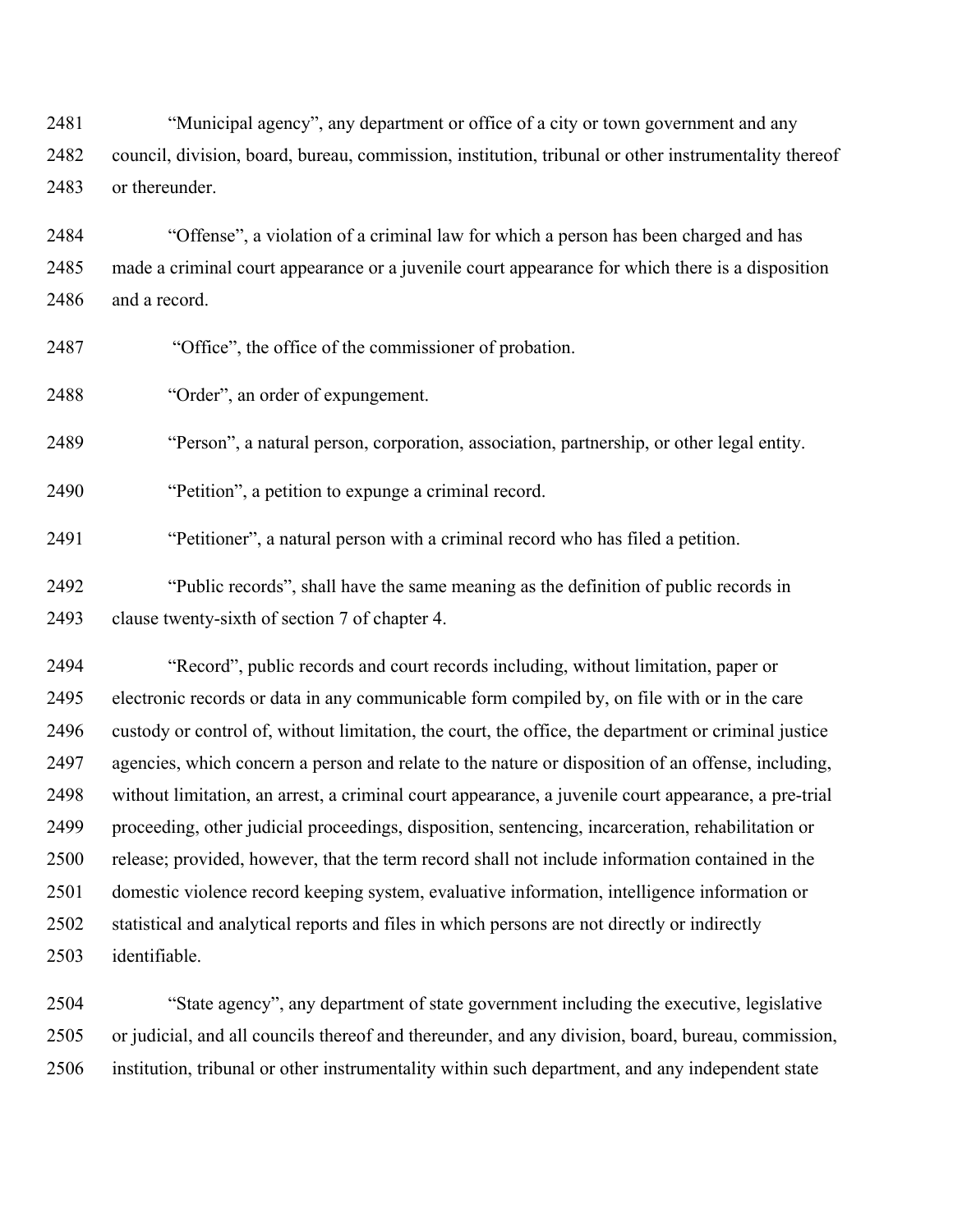2507 authority, district, commission, instrumentality or agency, but not an agency of a county, city or 2508 town.

2509 Section 100F. (a) A petitioner who has a record as an adjudicated delinquent or 2510 adjudicated youthful offender may, on a form furnished by the commissioner and signed under 2511 the penalties of perjury, petition that the commissioner expunge the record. Upon receipt of a 2512 petition for an expungement, the commissioner shall certify whether the petitioner is eligible for 2513 an expungement under sections 100I and 100J. If the petitioner is not eligible for an 2514 expungement under sections 100I and 100J the commissioner shall, within 60 days of the 2515 request, deny the request in writing. If the petitioner is eligible for an expungement under 2516 sections 100I and 100J the commissioner shall, within 60 days of the petition, notify in writing 2517 the district attorney of the petition and that the petitioner is eligible for an expungement under 2518 sections100I and 100J. Within 60 days of receipt of notification from the commissioner of the 2519 filing of the petition and that petitioner is eligible for an expungement pursuant to sections 100I 2520 and 100J, the district attorney shall notify the commissioner in writing of their objections, if any, 2521 to the petition.

2522 (b) Upon receipt of a response from the district attorney, if any, or within 65 days of the 2523 commissioner's notification to the district attorney pursuant to subsection (a), whichever occurs 2524 first, the commissioner shall forthwith forward the petition, along with the objections of the 2525 district attorney, if any, to the court wherein the petitioner was adjudicated delinquent or 2526 adjudicated a youthful offender.

2527 (c) If the district attorney files an objection with the commissioner within 60 days of 2528 receipt of notification as provided in subsection (a) the court shall, within 21 days of receipt of 2529 the petition pursuant to subsection (b), conduct a hearing on the petition. The court shall have the 2530 discretion to grant or deny the petition based on what is in the best interests of justice and shall 2531 enter written findings as to the basis of its order. The court shall deny any petition that does not 2532 meet the requirements of sections 100I and 100J.

2533 (d) If the district attorney does not file an objection with the commissioner within 60 days 2534 of receipt of notification as provided in subsection (a) the court may approve the petition without 2535 a hearing. The court shall have the discretion to grant or deny the petition based on what is in the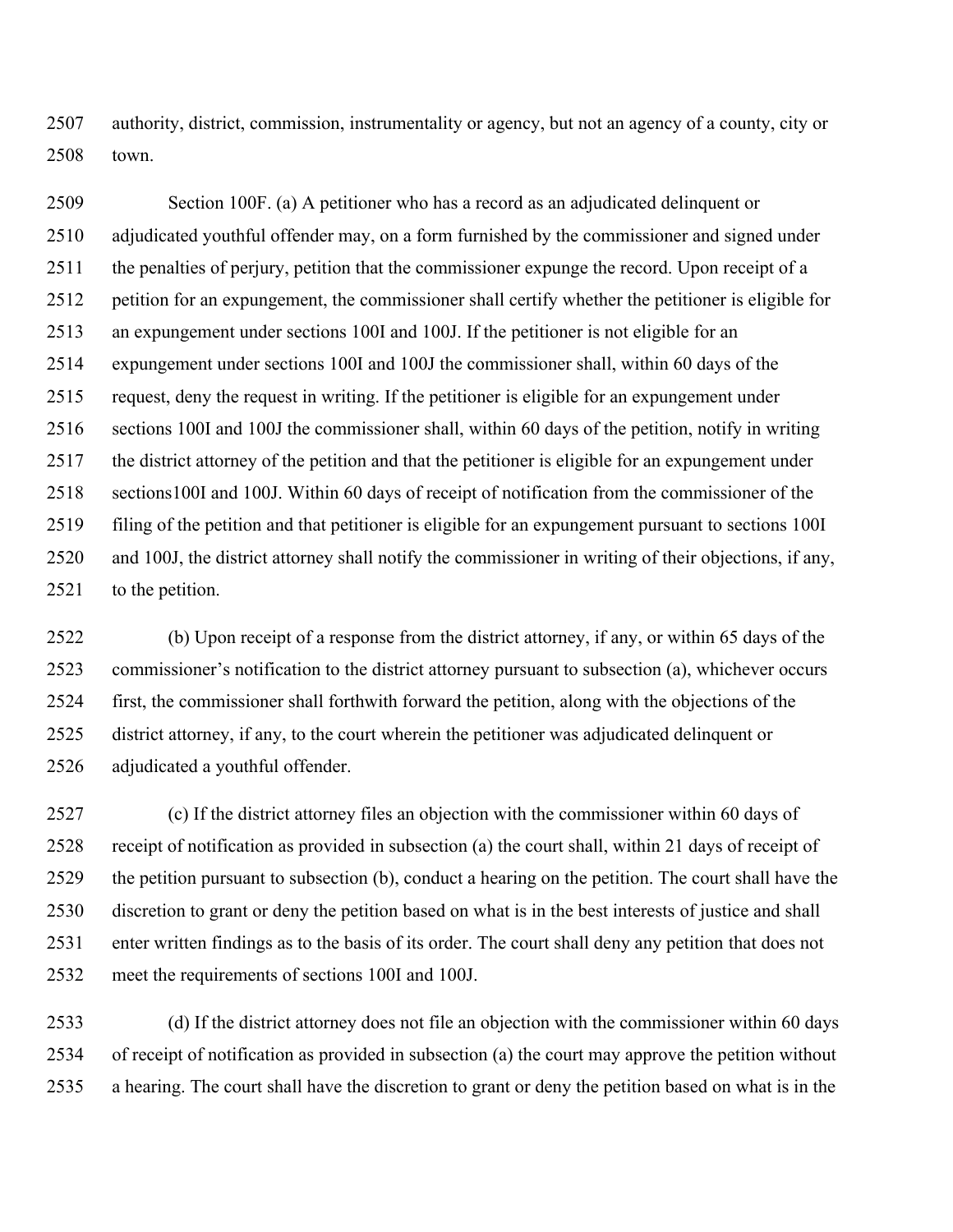2536 best interests of justice and shall enter written findings as to the basis of its order. The court shall 2537 deny any petition that does not meet the requirements of sections 100I and 100J.

2538 (e) The court shall forward an order for expungement pursuant to this section forthwith to 2539 the clerk of the court where the criminal record was created, to the commissioner and to the 2540 commissioner of criminal justice information services appointed pursuant to section 167A of 2541 chapter 6.

2542 Section 100G. (a) A petitioner who has a record of conviction may, on a form furnished 2543 by the commissioner and signed under the penalties of perjury, petition that the commissioner 2544 expunge the record. Upon receipt of a petition, the commissioner shall certify whether the 2545 petitioner is eligible for an expungement under sections 100I and 100J. If the petitioner is not 2546 eligible for an expungement under sections 100I and100J the commissioner shall, within 60 days 2547 of the request, deny the request in writing. If the petitioner is eligible for an expungement under 2548 sections 100I and 100J the commissioner shall, within 60 days of the petition, notify in writing 2549 the district attorney of the petition and that the petitioner is eligible for an expungement under 2550 sections100I and 100J. Within 60 days of receipt of notification from the commissioner of the 2551 filing of the petition and that petitioner is eligible for an expungement pursuant to sections 100I 2552 and 100J, the district attorney shall notify the commissioner in writing of their objections, if any, 2553 to the petition for the expungement.

2554 (b) Upon receipt of a response from the district attorney, if any, or within 65 days of the 2555 commissioner's notification to the district attorney pursuant to subsection (a), whichever occurs 2556 first, the commissioner shall forthwith forward the petition, along with the objections of the 2557 district attorney, if any, to the court wherein the petitioner was convicted.

2558 (c) If the district attorney files an objection with the commissioner within 60 days of 2559 receipt of notification as provided in subsection (a) the court shall, within 21 days of receipt of 2560 the petition pursuant to subsection (b), conduct a hearing on the petition. The court shall have the 2561 discretion to grant or deny the petition based on what is in the best interests of justice and shall 2562 enter written findings as to the basis of its order. The court shall deny any petition that does not 2563 meet the requirements of sections 100I and 100J.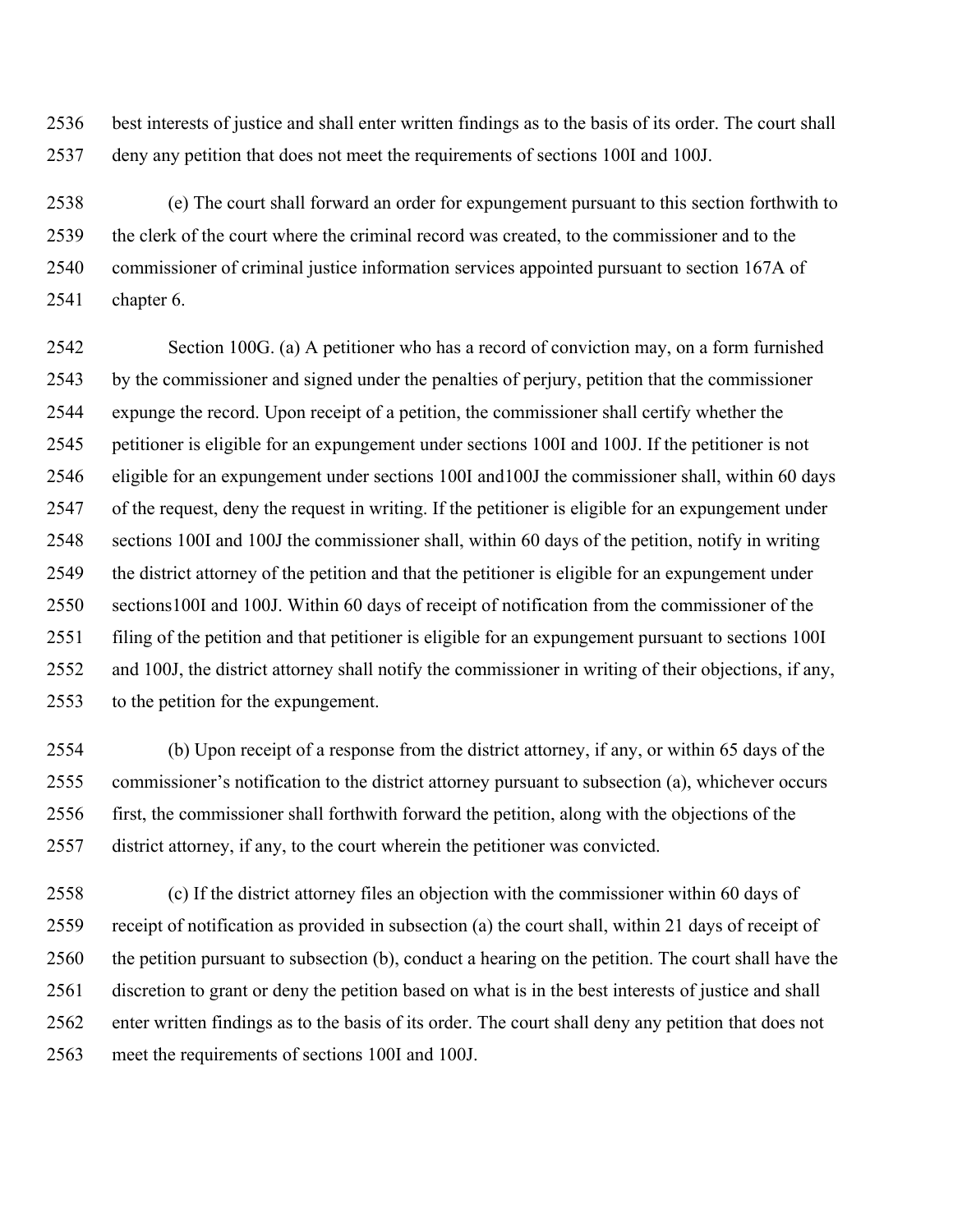2564 (d) If the district attorney does not file an objection with the commissioner within 60 days 2565 of receipt of notification as provided in subsection (a) the court may approve the petition without 2566 a hearing. The court shall have the discretion to grant or deny the petition based on what is in the 2567 best interests of justice and shall enter written findings as to the basis of its order. The court shall 2568 deny any petition that does not meet the requirements of sections 100I and 100J.

2569 (e) The court shall forward an order for expungement pursuant to this section forthwith to 2570 the clerk of the court where the criminal record was created, to the commissioner and to the 2571 commissioner of criminal justice information services appointed pursuant to section 167A of 2572 chapter 6.

2573 Section 100H. (a) A petitioner who has a record that does not include an adjudication as 2574 a delinquent, an adjudication as a youthful offender or a conviction may, on a form furnished by 2575 the commissioner and signed under the penalties of perjury, petition that the commissioner 2576 expunge the record. Upon receipt of a petition, the commissioner shall certify whether the 2577 petitioner is eligible for an expungement under sections 100I and 100J. If the petitioner is not 2578 eligible for an expungement under sections 100I and 100J the commissioner shall, within 30 2579 days of the request, deny the request in writing. If the petitioner is eligible for an expungement 2580 under sections 100I and 100J the commissioner shall, within 30 days of the request, notify in 2581 writing the district attorney. Within 30 days of receipt of notification from the commissioner that 2582 the petitioner is eligible for an expungement pursuant to sections 100I and 100J, the district 2583 attorney shall notify the commissioner in writing of their objections, if any, to the request for the 2584 expungement.

2585 (b) If the district attorney files an objection to the petition with the commissioner within 2586 30 days of receipt of notification as provided in subsection (a) the court shall, within 21 days of 2587 receipt of the petition pursuant to subsection (b), conduct a hearing on the petition. The court 2588 shall have the discretion to grant or deny the petition based on what is in the best interests of 2589 justice and shall enter written findings as to the basis of its order. The court shall deny any 2590 petition that does not meet the requirements of sections 100I and 100J.

2591 (c) If the district attorney does not file an objection with the commissioner within 30 days 2592 of receipt of notification as provided in subsection (a) the court may approve the petition without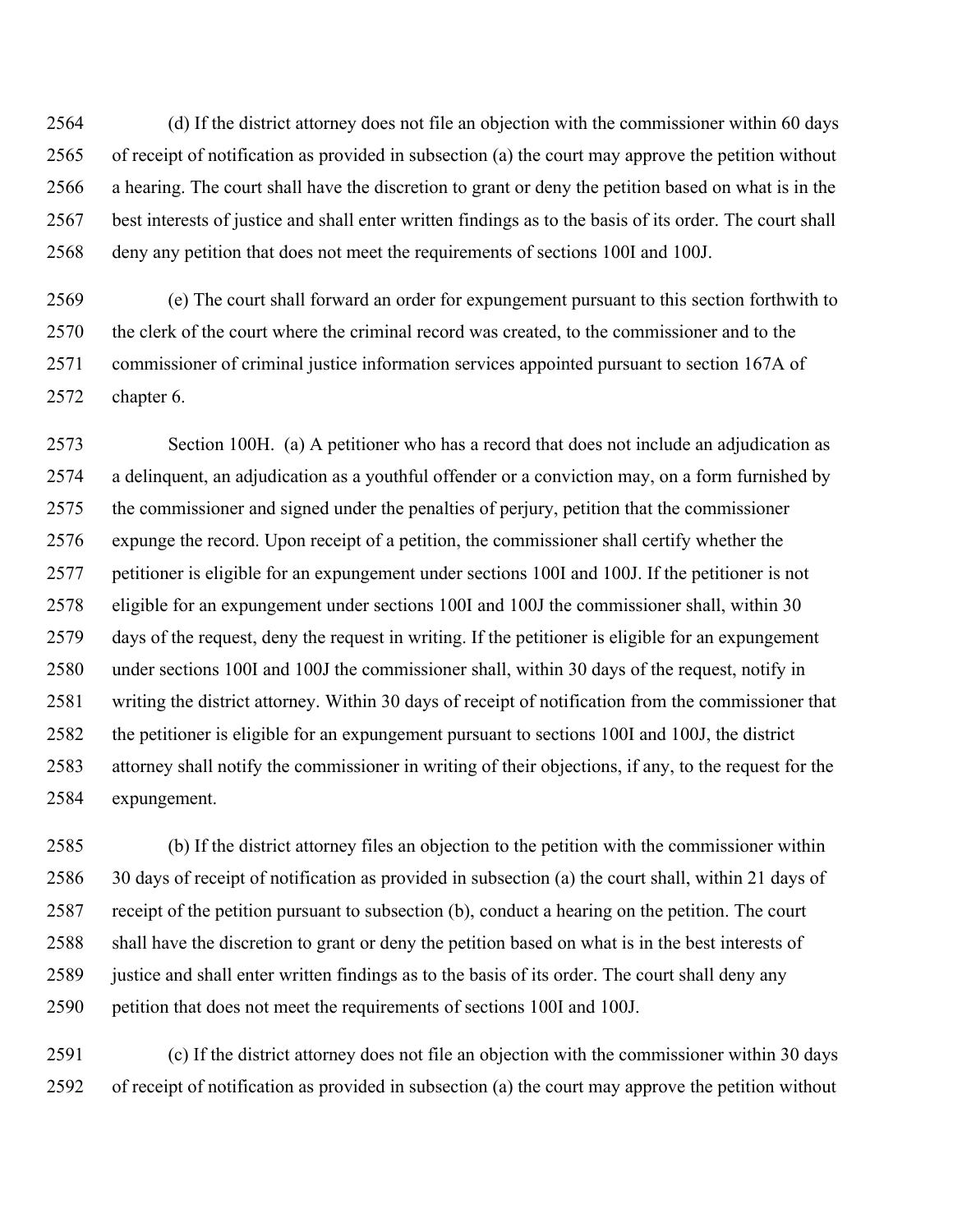2593 a hearing. The court shall have the discretion to grant or deny the petition based on what is in the 2594 best interests of justice and shall enter written findings as to the basis of its order. The court shall 2595 deny any petition that does not meet the requirements of sections 100I and 100J.

2596 (d) The court shall forward an order for expungement pursuant to this section forthwith to 2597 the clerk of the court where the criminal record was created, to the commissioner and to the 2598 commissioner of criminal justice information services appointed pursuant to section 167A of 2599 chapter 6.

2600 Section 100I. (a) The commissioner shall certify that a record that is the subject of the 2601 petition filed pursuant to section 100F, section 100G or section 100H is eligible for expungement 2602 provided that:

2603 (1) the offense resulting in the record that is the subject of the petition is not a 2604 criminal offense included in section 100J;

2605 (2) the offense that is the subject of the petition to expunge the record occurred before 2606 the petitioner's twenty-first birthday;

2607 (3) the offense that is the subject of the petition to expunge the record, including any 2608 period of incarceration, custody or probation, occurred not less than 7 years before the date on 2609 which the petition was filed if the offense that is the subject of the petition is a felony, and not 2610 less than 3 years before the date on which the petition was filed if the offense that is subject of 2611 the petition is a misdemeanor;

2612 (4) other than motor vehicle offenses in which the penalty does not exceed a fine of 2613 \$50 and the offense that is the subject of the petition to expunge, the petitioner does not have any 2614 other criminal court appearances, juvenile court appearances or dispositions on file with the 2615 commissioner;

2616 (5) other than motor vehicle offenses in which the penalty does not exceed a fine of 2617 \$50, the petitioner does not have any criminal court appearances, juvenile court appearances or 2618 dispositions on file in any other state, United States possession or in a court of federal 2619 jurisdiction; and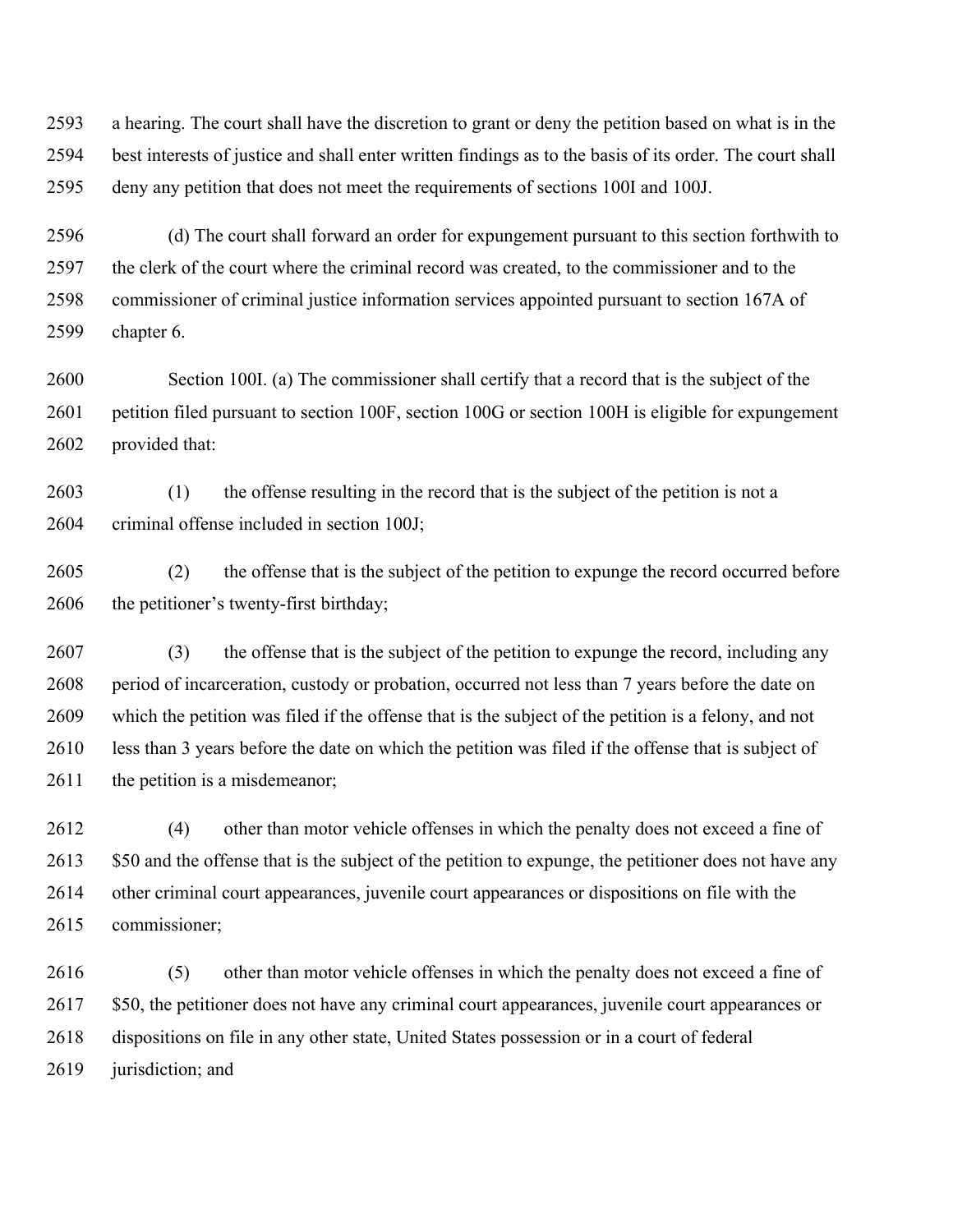2620 (6) the petition includes a certification by the petitioner that, to the petitioner's 2621 knowledge, the petitioner is not currently the subject of an active criminal investigation by any 2622 criminal justice agency.

2623 Any violation of section 7 of chapter 209A or section 9 of chapter 258E shall be treated as a 2624 felony for purposes of this section.

2625 Section 100J. (a) No criminal record resulting from a disposition of the following 2626 offenses shall be eligible for expungement pursuant to section 100F, section 100G or section 2627 100H:

2628 (1) any offense resulting in death or serious bodily injury;

2629 (2) any offense committed with the intent to cause death or serious bodily injury;

2630 (3) any offense committed while armed with a dangerous weapon;

- 2631 (4) any offense against an elderly person;
- 2632 (5) any offense against a disabled person;
- 2633 (6) any sex offense as defined in section 178C of chapter 6;
- 2634 (7) any sex offense involving a child as defined in section 178C of chapter 6;
- 2635 (8) any sexually violent offense as defined in section 178C of chapter 6;
- 2636 (9) any offense in violation of section 24 of chapter 90;
- 2637 (10) any sexual offense as defined in section 1 of chapter 123A;
- 2638 (11) any offense in violation of sections 121 to 131Q of chapter 140;
- 2639 (12) any offense in violation of an order issued pursuant to section 18 or 34B of 2640 chapter 208;
- 2641 (13) any offense in violation of an order issued pursuant to section 32 of chapter 209;
- 2642 (14) any offense in violation of an order issued pursuant to chapter 209A;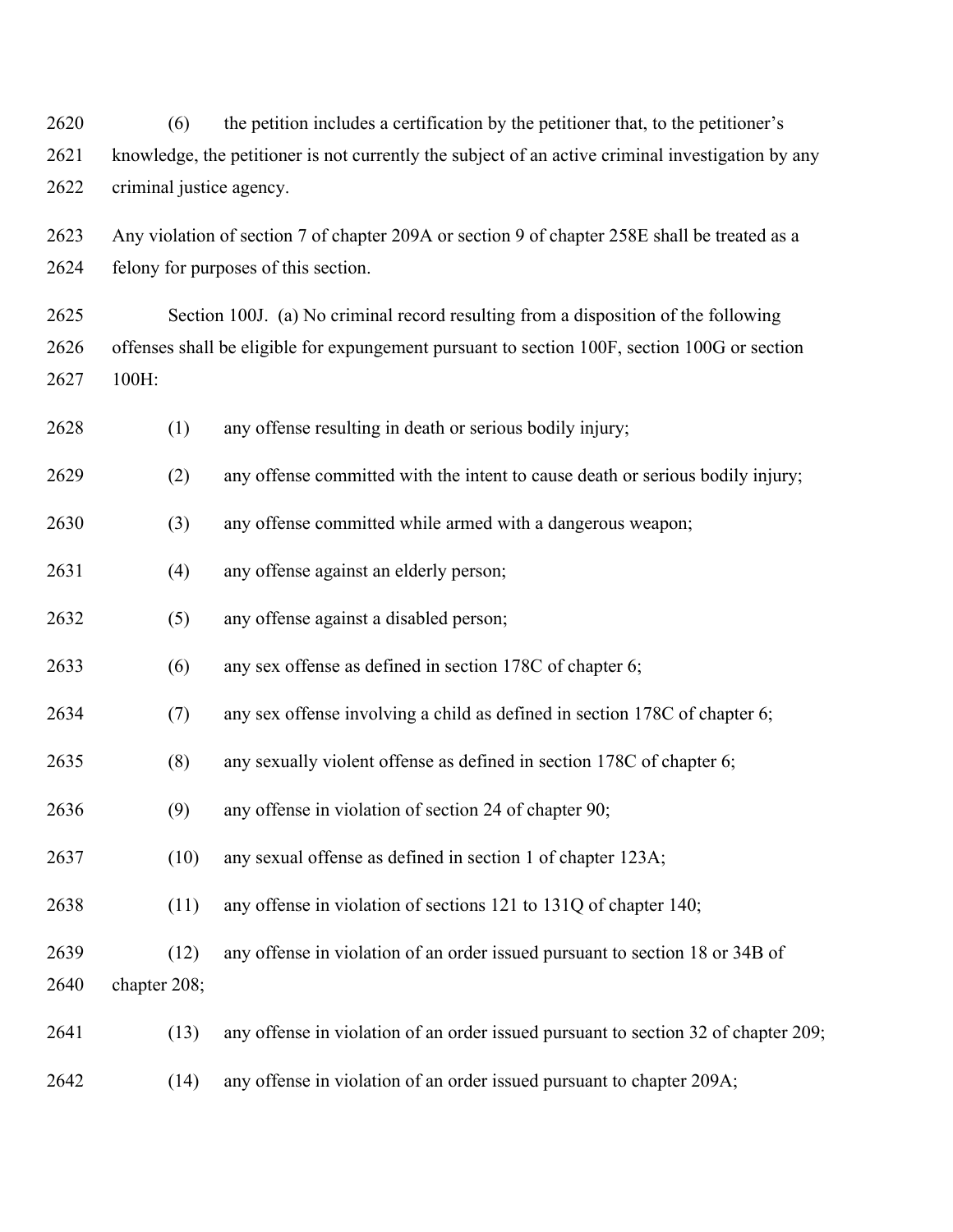2643 (15) any offense in violation of an order issued pursuant to section 15 of chapter 209C; 2644 (16) any offense in violation of an order issued pursuant to chapter 258E; 2645 (17) any offense in violation of section 13M of chapter 265; 2646 (18) any felony offense in violation of chapter 265; 2647 (19) any offense in violation of paragraph (a), (b), (c) or (d) of section 10 of chapter 2648 269; or 2649 (20) any offense in violation of section 10E of chapter 269. 2650 Section 100K. (a) Notwithstanding the requirements of section 100I and section 100J, a 2651 court may order the expungement of a record created as a result of criminal court appearance, 2652 juvenile court appearance or dispositions if the court determines based on clear and convicing 2653 evidence that the record was created as a result of: 2654 (1) false identification of the petitioner or the unauthorized use or theft of the 2655 petitioner's identity; 2656 (2) an offense at the time of the creation of the record which at the time of 2657 expungement is no longer a crime, except in cases where the elements of the original criminal 2658 offense continue to be a crime under a different designation. 2659 (3) demonstrable errors by law enforcement; 2660 (4) demonstrable errors by civilian or expert witnesses; 2661 (5) demonstrable errors by court employees; or 2662 (6) demonstrable fraud perpetrated upon the court. 2663 (b) The court shall have the discretion to order an expungement pursuant to this section 2664 based on what is in the best interests of justice. Prior to entering an order of expungement 2665 pursuant to this section, the court shall hold a hearing if requested by the petitioner or the district 2666 attorney. Upon an order of expungement, the court shall enter written findings of fact.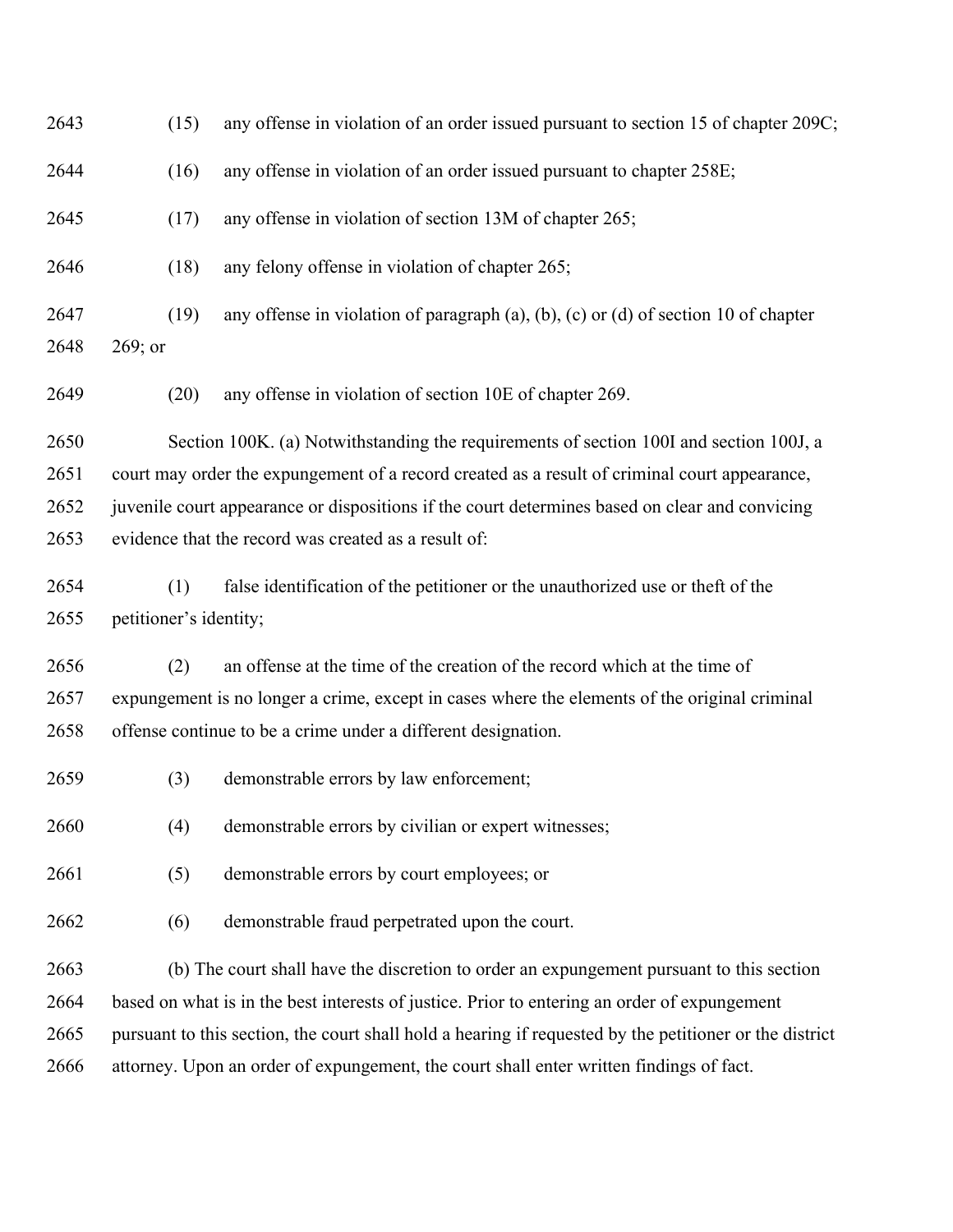2667 (c) The court shall forward an order for expungement pursuant to this section forthwith to 2668 the clerk of the court where the record was created, to the commissioner and to the commissioner 2669 of criminal justice information services appointed pursuant to section 167A of chapter 6.

2670 Section 100L. (a) Upon receipt of an order by a court pursuant to section 100F, section 2671 100G, section 100H or section 100K the commissioner, the clerk of court where the record was 2672 created and the commissioner of criminal justice information services appointed pursuant to 2673 section 167A of chapter 6 shall:

2674 (1) expunge the record within the care, custody or control of the office, clerk's office 2675 or department;

2676 (2) order all criminal justice agencies to expunge all publicly available police logs 2677 maintained pursuant to section 98F of chapter 41 within their care, custody or control.

2678 (b) Any criminal justice agencies receiving an order from the commissioner or the 2679 commissioner of criminal justice information services appointed pursuant to section 167A of 2680 chapter 6 pursuant to subsection (a), shall forthwith expunge all publicly available police logs 2681 maintained pursuant to section 98F of chapter 41 within their care, custody or control. Upon 2682 receipt of the order all criminal justice agencies shall, upon inquiry from any party, including 2683 without limitation, criminal justice agencies, a county agency, a municipal agency or a state 2684 agency, inform said party that no record exists.

2685 Section 100M. No person whose record was expunged pursuant to section 100F, section 2686 100G, section 100H or section 100K shall be held under any provision of any law to be guilty of 2687 perjury or otherwise giving a false statement by reason of the person's failure to recite or 2688 acknowledge such record, or portion thereof, in response to any inquiry made of him or her for 2689 any purpose.

2690 Section 100N. (a) A record expunged pursuant to section 100F, section 100G, section 2691 100H or section 100K shall not operate to disqualify a person in any examination, appointment 2692 or application for employment with any county agency, municipal agency or state agency nor 2693 shall such expunged records be admissible in evidence or used in any way in any court 2694 proceedings or hearings before any boards or commissions or in determining suitability for the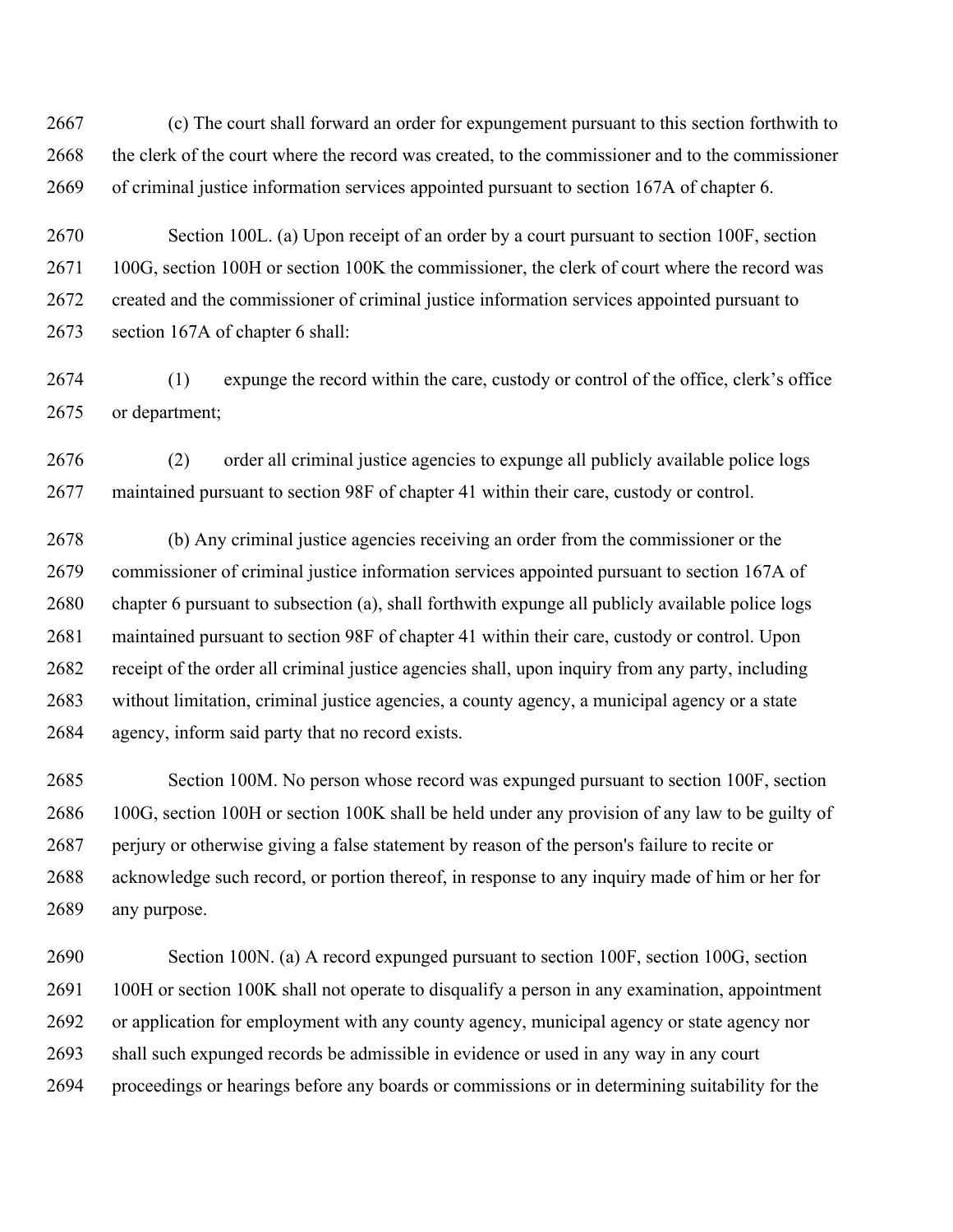2695 practice of any trade or profession requiring licensure. No county agency, municipal agency or 2696 state agency shall, directly or indirectly, when determining a person's eligibility for examination, 2697 appointment or employment with any county agency, municipal agency or state agency require 2698 the disclosure of a criminal record expunged pursuant to section 100F, section 100G, section 2699 100H or section 100K. An applicant for examination, appointment or employment with any 2700 county agency, municipal agency or state agency whose record was expunged pursuant to section 2701 100F, section 100G, section 100H or section 100K may answer 'no record' with respect to an 2702 inquiry herein relative to prior arrests, criminal court appearances, juvenile court appearances, 2703 adjudications, or convictions. An applicant for examination, appointment or employment with 2704 any county agency, municipal agency or state agency whose record was expunged pursuant to 2705 section 100F, section 100G, section 100H or section 100K may answer 'no record' to an inquiry 2706 herein relative to prior arrests or criminal court appearances.

2707 (b) An application for employment used by any employer which seeks information 2708 concerning prior arrests or convictions of the applicant shall include the following statement: 2709 "An applicant for employment with a record expunged pursuant to section 100F, section 100G, 2710 section 100H or section 100K of chapter 276 of the General Laws may answer 'no record' with 2711 respect to an inquiry herein relative to prior arrests, criminal court appearances or convictions. 2712 An applicant for employment with a record expunged pursuant to section 100F, section 100G, 2713 section 100H or section 100K of chapter 276 of the General Laws may answer 'no record' to an 2714 inquiry herein relative to prior arrests, criminal court appearances, juvenile court appearances, 2715 adjudications or convictions.

2716 Section 100O. A petition for an expungement, any records related to a petition for an 2717 expungement, records related to judicial proceedings required to hear the petition for an 2718 expungement or an order of expungement pursuant to section 100F, section 100G, section 100H 2719 or section 100K shall not be a public record. Any information obtained by a county, municipal or 2720 state employee acting in their official capacity and related to a petition for or order for an 2721 expungement shall not be a public record as defined by clause twenty-sixth of section 7 of 2722 chapter 4 and shall be confidential information. Within 60 days of ordering an expungement 2723 pursuant to section 100F, section 100G, section 100H or section 100K the court and the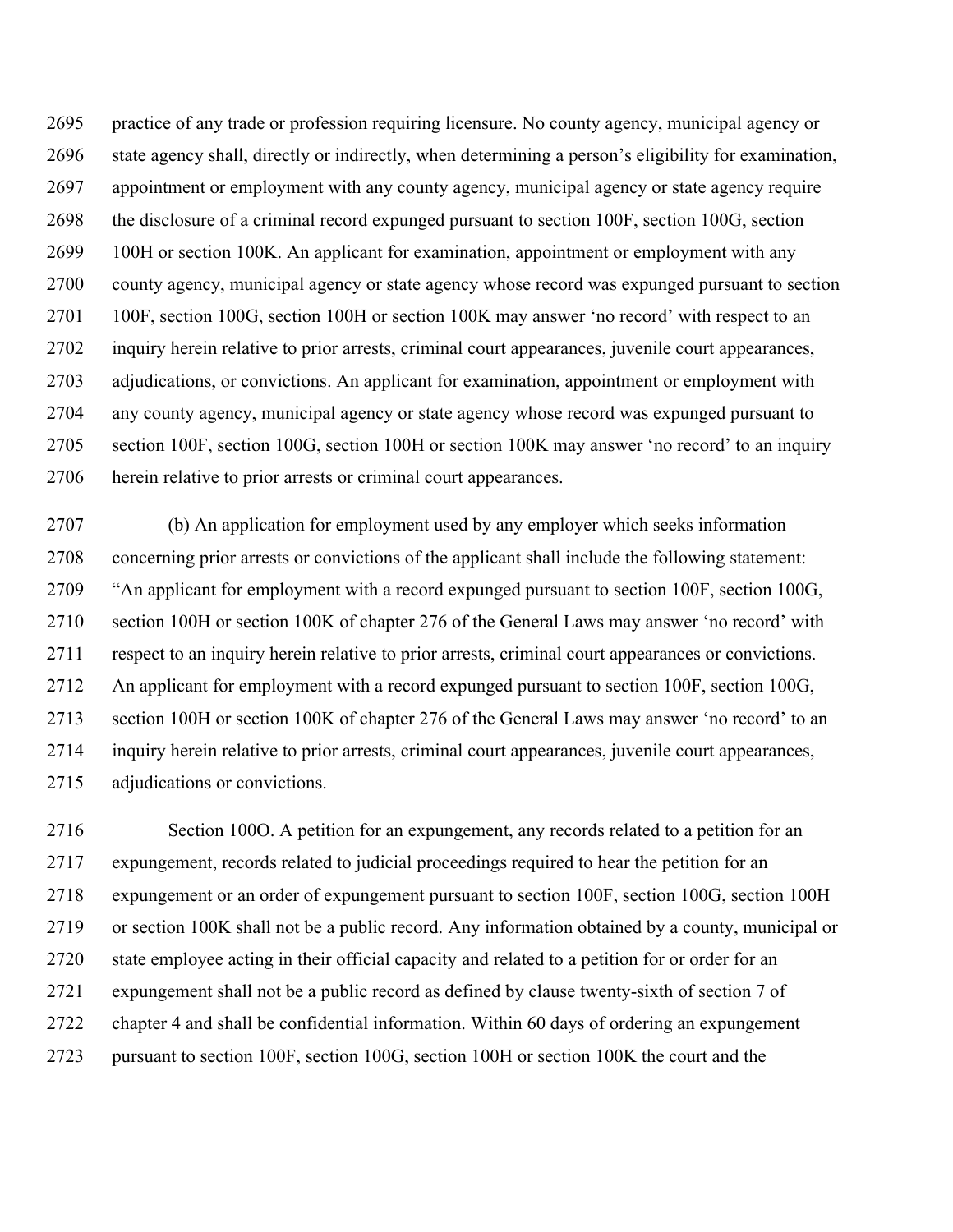2724 commissioner shall expunge all records of the petition, the order and any related proceedings 2725 within their care, custody or control.

2726 Section 100P. The court shall exclude the general public from any judicial proceeding 2727 where the court will be hearing a petition for an expungement admitting only such persons as 2728 may have a direct interest in the case.

2729 Section 100Q. No person shall make records sealed pursuant to section 100A or section 2730 100B or expunged pursuant to section 100F, section 100G, section 100H or section 100K 2731 available for inspection in any form by any person.

2732 Section 100R. It shall be a violation of public policy for a district attorney to make a plea 2733 deal contingent on waiving a right to expunge.

2734 Section 100S. In a claim for negligence, an employer or landlord shall be presumed to 2735 have no notice or ability to know of a record that: (i) has been sealed or expunged; (ii) the 2736 employer is prohibited from inquiring about pursuant to subsection 9 of section 4 of chapter 2737 151B; or (iii) concerns crimes that the department of criminal justice information services cannot 2738 lawfully disclose to an employer or landlord.

2739 Section 100T. Upon sealing a record pursuant to section 100A or section 100B or upon 2740 receipt of an order of expungement pursuant to section 100F, section 100G, section 100H or 2741 section 100K the commissioner of the department shall notify the Federal Bureau of 2742 Investigation and the United States Department of Justice of said sealing or expungement and 2743 shall request said Federal Bureau of Investigation and the United States Department of Justice 2744 seal or expunge the record.

2745 Section 100U. The court, the office and the department may promulgate regulations for 2746 the administration and enforcement of sections 100E through 100T.

2747 SECTION 196. Section 1 of chapter 276A, as so appearing, is hereby amended by 2748 striking out, in lines 20 and 21, the words "certified or approved by the commissioner of 2749 probation under the provisions of section eight,".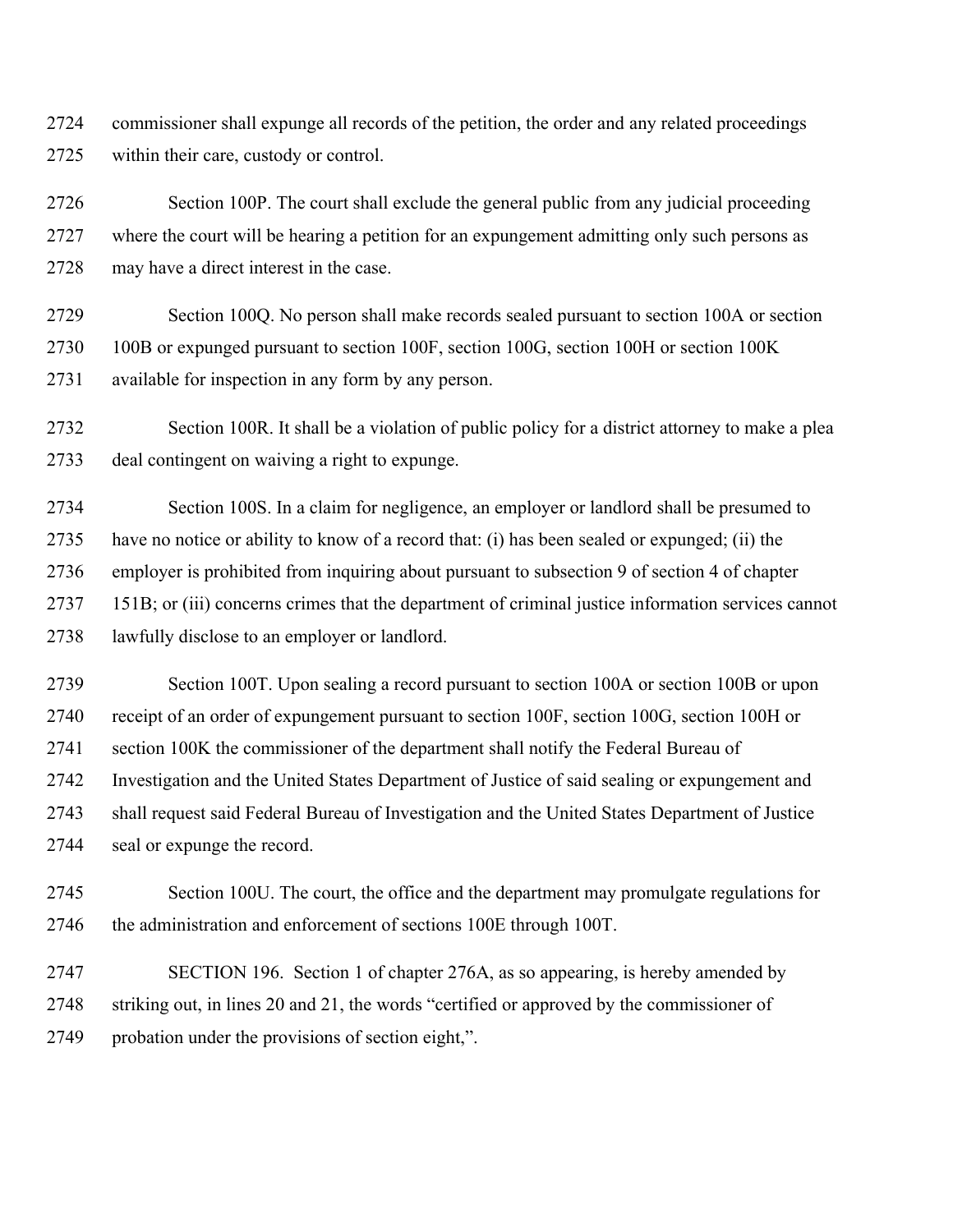2750 SECTION 197. Section 2 of said chapter 276A, as so appearing, is hereby amended by 2751 striking out, in lines 6 and 7, inclusive, the words "who has reached the age of 18 years but has 2752 not reached the age of twenty-two,".

2753 SECTION 198. Said chapter 276A is hereby further amended by striking out section 4, as 2754 so appearing, and inserting in place thereof the following section:-

2755 Section 4. In the event that an individual is charged with a violation of 1 or more of the 2756 offenses enumerated in the second sentence of section 70C of chapter 277, other than the 2757 offenses in subsection (a) of section 13A of chapter 265 and sections 13A and 13C of chapter 2758 268, or if the defendant is charged with an offense for which a penalty of incarceration greater 2759 than five years may be imposed or for which there is minimum term penalty of incarceration or 2760 which may not be continued without a finding or placed on file, this chapter shall not apply to 2761 that defendant. Diversion of a district court charges under this chapter shall not preclude a 2762 subsequent indictment on the same charges in superior court.

2763 SECTION 199. Section 5 of said chapter 276A, as so appearing, is hereby amended by 2764 inserting after the word "prosecution", in line 10, the following words:- and any victims as 2765 defined in section 1 of chapter 258B.

2766 SECTION 200. Sections 8 and 9 of said chapter 276A are hereby repealed.

2767 SECTION 201. Said chapter 276A is hereby further amended by adding the following 2768 section:-

2769 Section 12. Nothing in this chapter or chapter 276B shall limit or govern the authority of 2770 a district attorney or a police department to divert an offender or to require a district attorney or 2771 police department to accept an offender into a program that they operate.

2772 SECTION 202. The General Laws are hereby amended by inserting after chapter 276A 2773 the following chapter:-

## 2774 CHAPTER 276B.

2775 RESTORATIVE JUSTICE.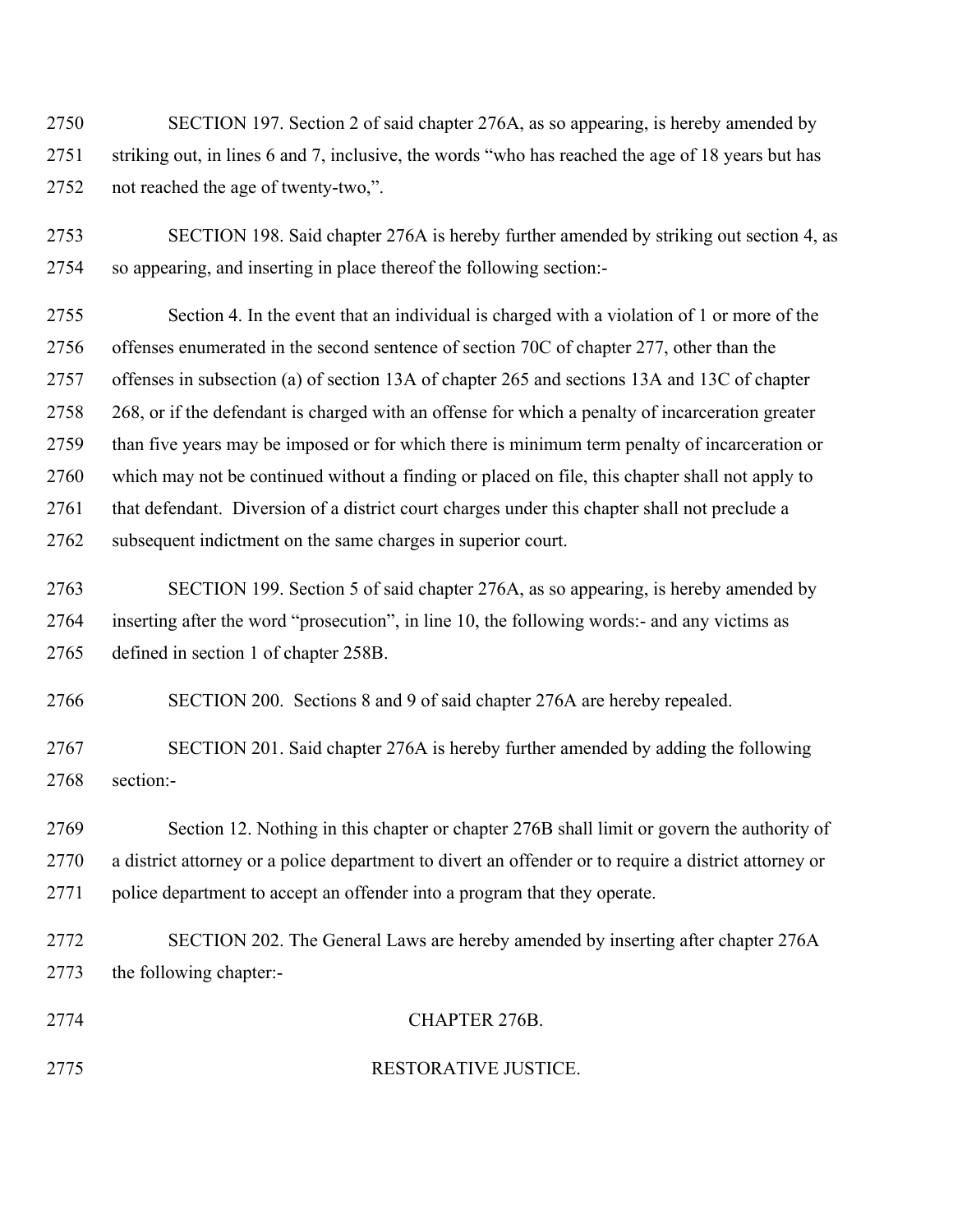2776 Section 1. As used in this chapter the following words shall have the following meanings 2777 unless the context clearly requires otherwise:

2778 "Community-based restorative justice program", a voluntary program established on 2779 restorative justice principles that engages parties to a crime or members of the community in 2780 order to develop a plan of repair that addresses the needs of the parties and the community. 2781 Programs may include the parties to a case, their supporters and community members or 1-on-1 2782 dialogues between a victim and an offender.

2783 "Restorative justice", a voluntary process whereby offenders, victims and members of the 2784 community collectively identify and address harms, needs and obligations resulting from an 2785 offense, in order to understand the impact of that offense; provided, however, that an offender 2786 shall accept responsibility for their actions and the process shall support the offender as the 2787 offender makes reparation to the victim or to the community in which the harm occurred.

2788 Section 2. Participation in a community-based restorative justice program shall be 2789 voluntary and may be available to both a juvenile and adult defendant. A juvenile or adult 2790 defendant may be diverted to a community-based restorative justice program pre-arraignment or 2791 at any stage of a case with the consent of the district attorney and the victim. Restorative justice 2792 may be a final case disposition, with judicial approval. If a juvenile or adult defendant 2793 successfully completes the community-based restorative justice program, the charge shall be 2794 dismissed. If a juvenile or adult defendant does not successfully complete the program or is 2795 found to be in violation of program requirements, the case shall be returned to the court in which 2796 it was arraigned in order to commence with proceedings. Nothing in this chapter shall be 2797 construed to prohibit pre-arraignment law enforcement based programs and other programs.

2798 Section 3. A person shall not be eligible to participate in a community-based restorative 2799 justice program prior to conviction or adjudication if that person is charged with: (i) a sexual 2800 offense as defined in section 1 of chapter 123A; (ii) an offense against a family or household 2801 member as defined in section 13M of chapter 265; or (iii) an offense resulting in serious bodily 2802 injury or death.

2803 Section 4. Participation in a community-based restorative justice program shall not be 2804 used as evidence or as an admission of guilt, delinquency or civil liability in current or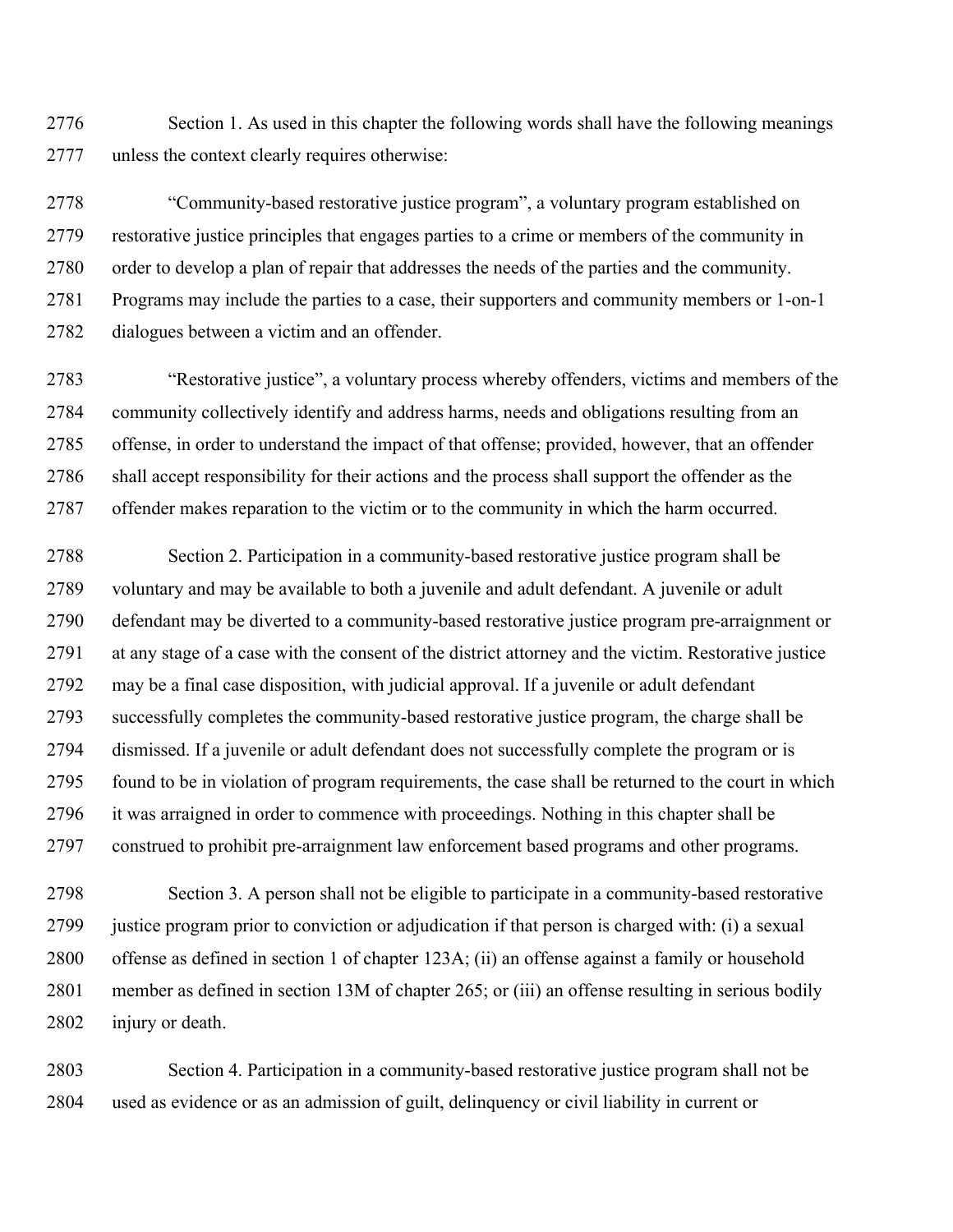2805 subsequent legal proceedings against any participant. Any statement made by a juvenile or adult 2806 defendant during the course of an assignment to a community-based restorative justice program 2807 shall be confidential and shall not be subject to disclosure in any judicial or administrative 2808 proceeding and no information obtained during the course of such assignment shall be used in 2809 any stage of a criminal investigation or prosecution or civil or administrative proceeding; 2810 provided, however, that nothing in this section shall preclude any evidence obtained through an 2811 independent source or that would have been inevitably discovered by lawful means from being 2812 admitted at such proceedings.

2813 Section 5. (a) There shall be established a restorative justice advisory committee to 2814 review community-based restorative justice programs. The advisory committee shall consist of 2815 17 members: 1 of whom shall be: the secretary of public safety and security or a designee who 2816 shall serve as chair; 1 of whom shall be the secretary of health and human services or a designee; 2817 1 of whom shall be a member of the house of representatives appointed by the speaker; 1 of 2818 whom shall be a member of the senate appointed by the senate president; 1 of whom shall be; the 2819 president of the Massachusetts district attorneys association, or a designee; 1 of whom shall be 2820 the chief counsel of the committee for public counsel services or a designee; 1 of whom shall be 2821 the commissioner of probation or a designee; 1 of whom shall be the president of the 2822 Massachusetts chiefs of police association, or a designee; 1 of whom shall be the executive 2823 director of the Massachusetts office for victim assistance or a designee; 1 of whom shall be the 2824 executive director of the Massachusetts sheriff's association, or a designee; and 7 of whom shall 2825 be appointed by the governor, 1 of whom shall be a retired trial court judge and 6 of whom shall 2826 be representatives of community-based restorative justice programs or a member of the public 2827 with expertise in restorative justice. Each member of the advisory committee shall serve a 6-year 2828 term.

2829 (b) The advisory committee may monitor and assist all community-based restorative 2830 justice programs to which a juvenile or adult defendant may be diverted pursuant to this chapter.

2831 (c) The advisory committee shall track the use of community-based restorative justice 2832 programs through a partnership with an educational institution and may make legislative, policy 2833 and regulatory recommendations to aid in the use of community-based restorative justice 2834 programs including, but not limited to: (i) qualitative and quantitative outcomes for participants;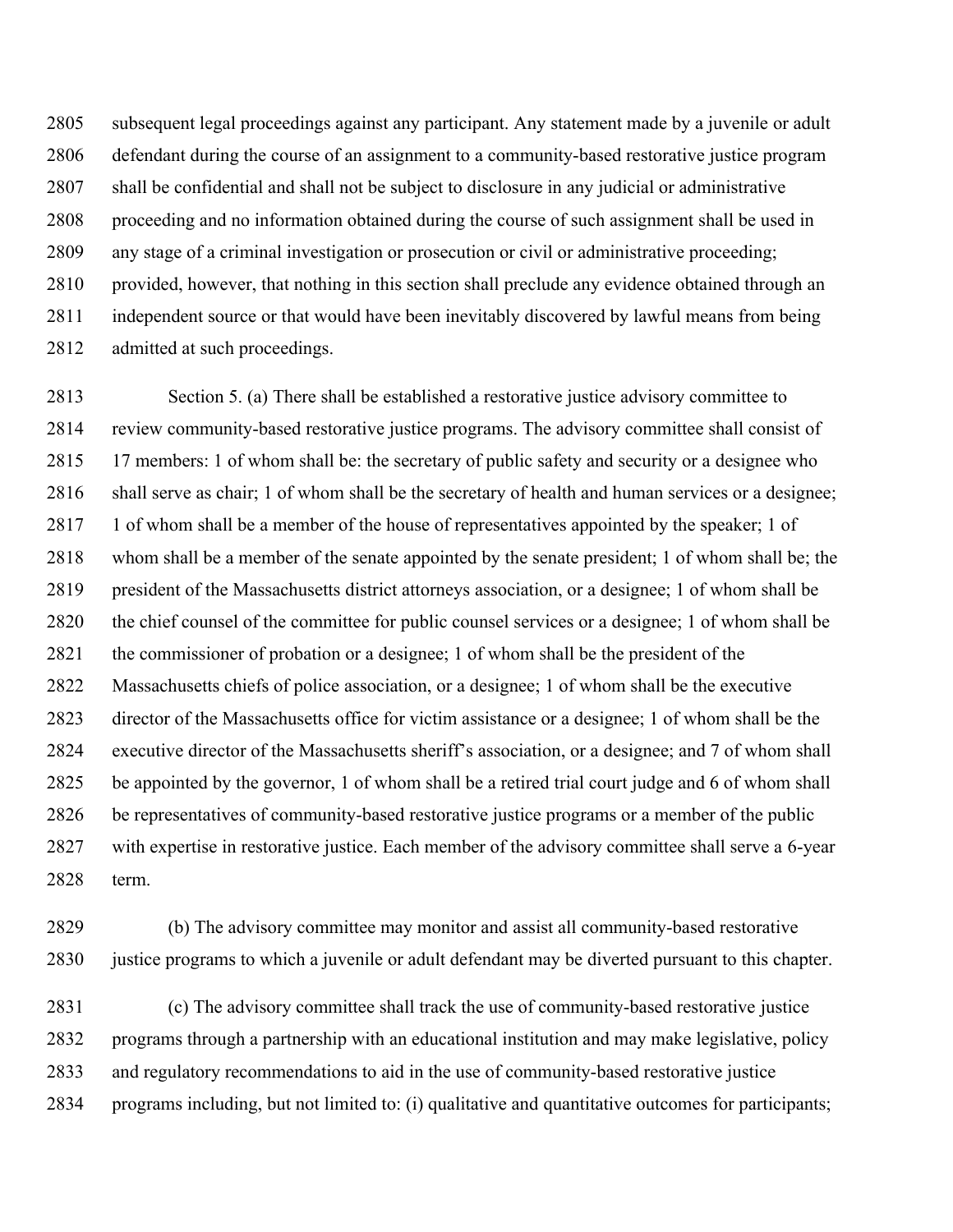2835 (ii) recidivism rates of responsible parties; (iii) criteria for youth involvement and training; (iv) 2836 cost savings for the commonwealth; (v) training guidelines for restorative justice facilitators; (vi) 2837 data on gender, racial socioeconomic and geographic disparities in the use of community-based 2838 restorative justice programs; (vii) guidelines for restorative justice best practices; and (viii) 2839 appropriate training for community-based restorative programs.

2840 (d) The advisory committee shall annually submit a report with findings and 2841 recommendations to the governor, the clerks of the house of representatives and senate and the 2842 joint committees on the judiciary and public safety and homeland security annually, no later than 2843 December 31.

2844 SECTION 203. Section 70C of chapter 277 of the General Laws, as appearing in the 2845 2016 Official Edition, is hereby amended by striking out, in line 8, the word ", chapter 119".

2846 SECTION 204. Said section 70C of said chapter 277, as so appearing, is hereby further 2847 amended by inserting after the figure "265", in line 9, the following words;- , section 25 of 2848 chapter 266,

2849 SECTION 205. Said section 70C of said chapter 277, as so appearing, is hereby further 2850 amended by striking out, in lines 10 and 11, the figures "13B1/2, 13B3/4, 13C, 14, 14B, 15, 15A, 2851 16, 17, 18, 19, 20, 22A, 22B, 22C, 23, 23A, 23B" and inserting in place thereof the following 2852 figures:- 13C, 14, 14B, 15, 15A, 16, 17, 18, 19, 20, 23.

2853 SECTION 206. Section 1 of chapter 279 of the General Laws, as so appearing, is hereby 2854 amended by adding the following paragraph:-

2855 When a person is sentenced to pay a fine of any amount or is assessed fines, fees, costs, 2856 civil penalties or other expenses at disposition of a case, the court shall inform that person that: 2857 (i) nonpayment of the fines, fees, costs, civil penalties or expenses may result in commitment to 2858 a correctional facility; (ii) payment must be made by a date certain; (iii) failure to appear at such 2859 date certain or failure to make the payment may result in the issuance of a default; and (iv) if an 2860 inability to pay exists as the result of a change in financial circumstances or for any other reason, 2861 the person has a right to address the court if the person alleges that such assessed fines, fees,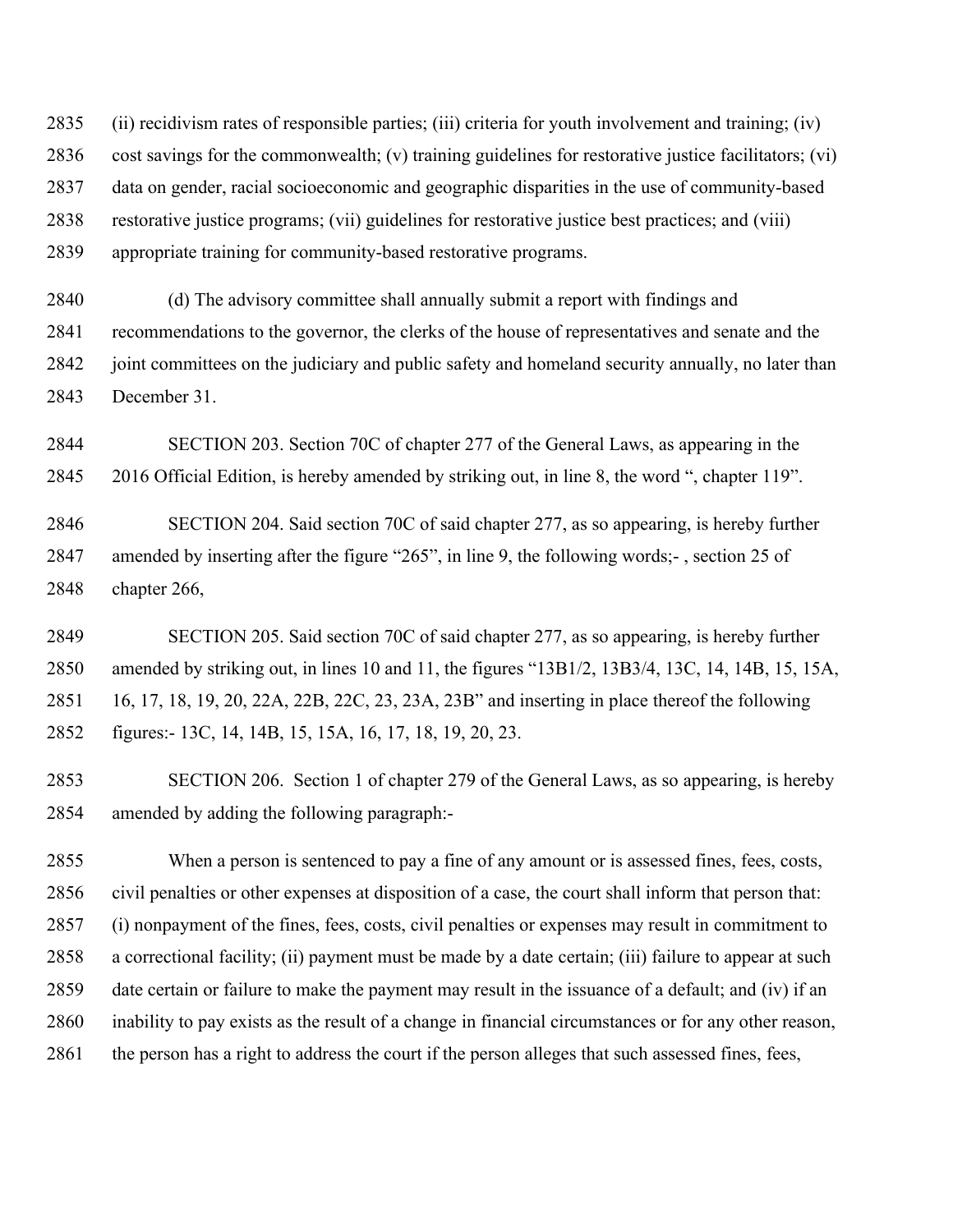2862 costs, civil penalties or other expenses would cause a substantial financial hardship to the person, 2863 the person's immediate family or the person's dependents.

2864 SECTION 207. Said chapter 279 is hereby further amended by inserting after section 6A 2865 the following section:-

2866 Section 6B. (a) As used in this section the following words shall have the following 2867 meanings unless the context clearly requires otherwise:

2868 "Dependent child", a person under 18 years of age.

2869 "Primary caretaker of a dependent child", a parent with whom a child has a primary 2870 residence.

2871 (b) Unless a sentence of incarceration is required by law, the court may, upon conviction, 2872 consider the defendant's status as a primary caretaker of a dependent child before imposing a 2873 sentence. A defendant may request such consideration, by motion supported by an affidavit, not 2874 more than 10 days after the entry of judgment. Upon receipt of such a motion supported by an 2875 affidavit, the court shall make written findings concerning the defendant's status as a primary 2876 caretaker of a dependent child and alternatives to incarceration. If such a motion has been filed, 2877 the court shall not impose a sentence of incarceration without first making such written findings.

2878 SECTION 208. The second paragraph of section 6A of chapter 280 of the General Laws, 2879 as appearing in the 2016 Official Edition, is hereby amended by striking out the second sentence 2880 and inserting in place thereof the following sentence:- The court or justice may waive all or any 2881 part of said cost assessment upon a finding that such payment would cause a substantial financial 2882 hardship to the person, the person's immediate family or the person's dependents.

2883 SECTION 209. The first paragraph of section 6B of said chapter 280, as so appearing, is 2884 hereby amended by striking out the fourth sentence and inserting in place thereof the following 2885 sentence:- The court or justice may waive all or any part of said assessment upon a finding that 2886 such payment would cause a substantial financial hardship to the person, the person's immediate 2887 family or the person's dependents.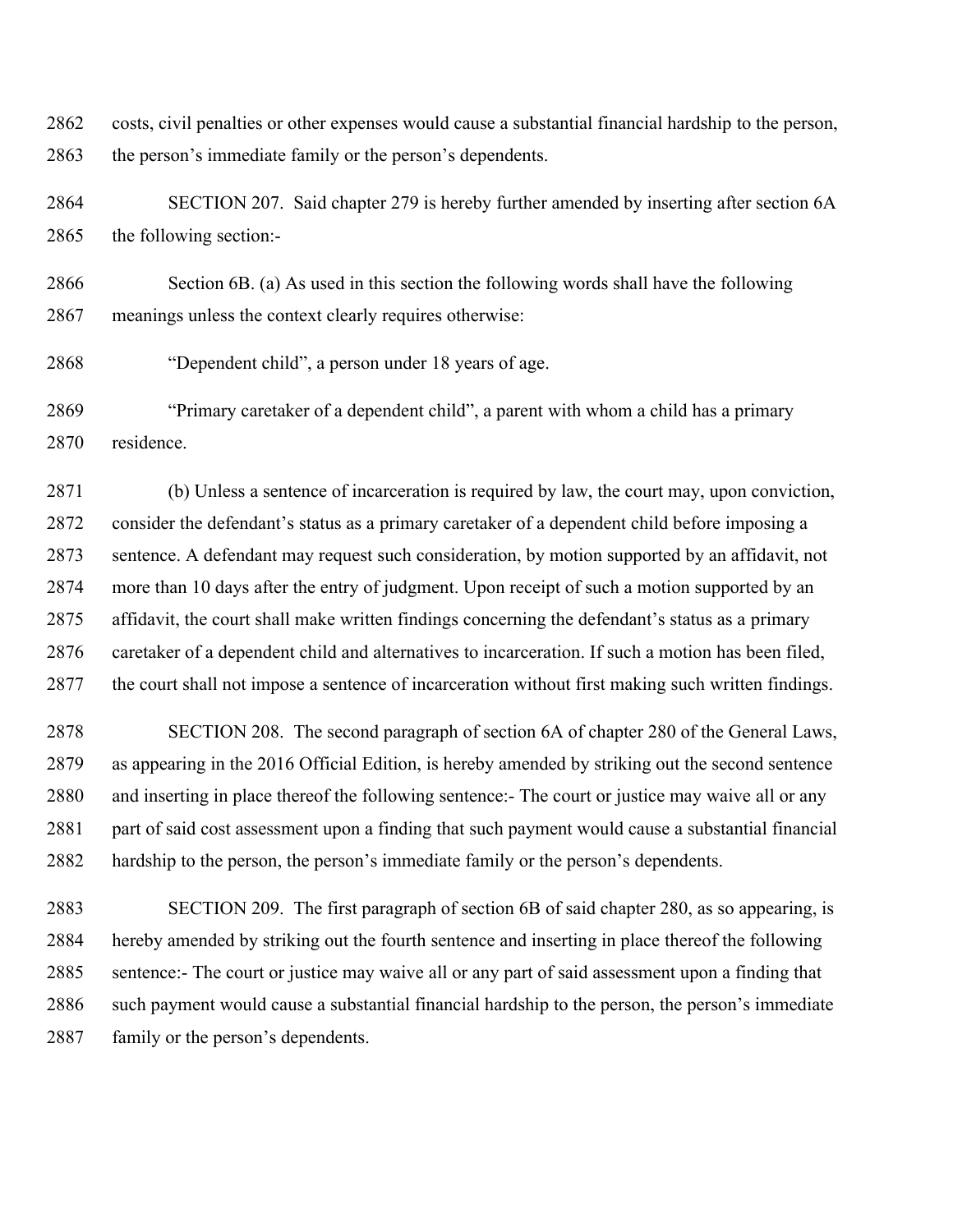2888 SECTION 210. The first paragraph of said section 368 of chapter 26 of the acts of 2003, 2889 as amended by section 10 of chapter 303 of the acts of 2006 is hereby further amended by 2890 inserting after the third sentence the following sentence:-

2891 However, the parole board shall not assess said parole fee upon any person granted a parole 2892 permit for the first year said person is on parole.

2893 SECTION 211. The first paragraph of said section 368 of chapter 26, as so amended, is 2894 hereby further amended by striking out the fourth and fifth sentences and inserting in place 2895 thereof the following 2 sentences:- The parole board may waive payment of said parole fee if it 2896 determines that such payment would constitute a substantial financial hardship to said person or 2897 the person's immediate family or dependents. Any such waiver so granted shall continue to be in 2898 effect during the period of time that said person is determined to be unable to pay the monthly 2899 parole fee.

2900 SECTION 212. The second paragraph of said section 368 of said chapter 26, as so 2901 amended, is hereby further amended by inserting after the second sentence the following 2902 sentence:-

2903 However, the parole board shall not assess said surcharge upon any person granted a parole 2904 permit for the first year said person is on parole.

2905 SECTION 213. The second paragraph of said section 368 of said chapter 26, as so 2906 appearing, is hereby further amended by striking out the third and fourth sentences and inserting 2907 in place thereof the following 2 sentences:- The parole board may waive payment of said 2908 surcharge if it determines that such payment would constitute a substantial financial hardship to 2909 said person or the person's immediate family or dependents. Any such waiver so granted shall 2910 continue to be in effect during the period of time that said person is determined to be unable to 2911 pay the monthly parolee victim services surcharge.

2912 SECTION 214. Notwithstanding any special or general law to the contrary, within 180 2913 days of the effective date of this act, all previously unsubmitted investigatory sexual assault 2914 evidence kits containing forensic samples collected during a medical forensic exam in medical 2915 facilities or other facilities that collect kits, shall be submitted to law enforcement. Non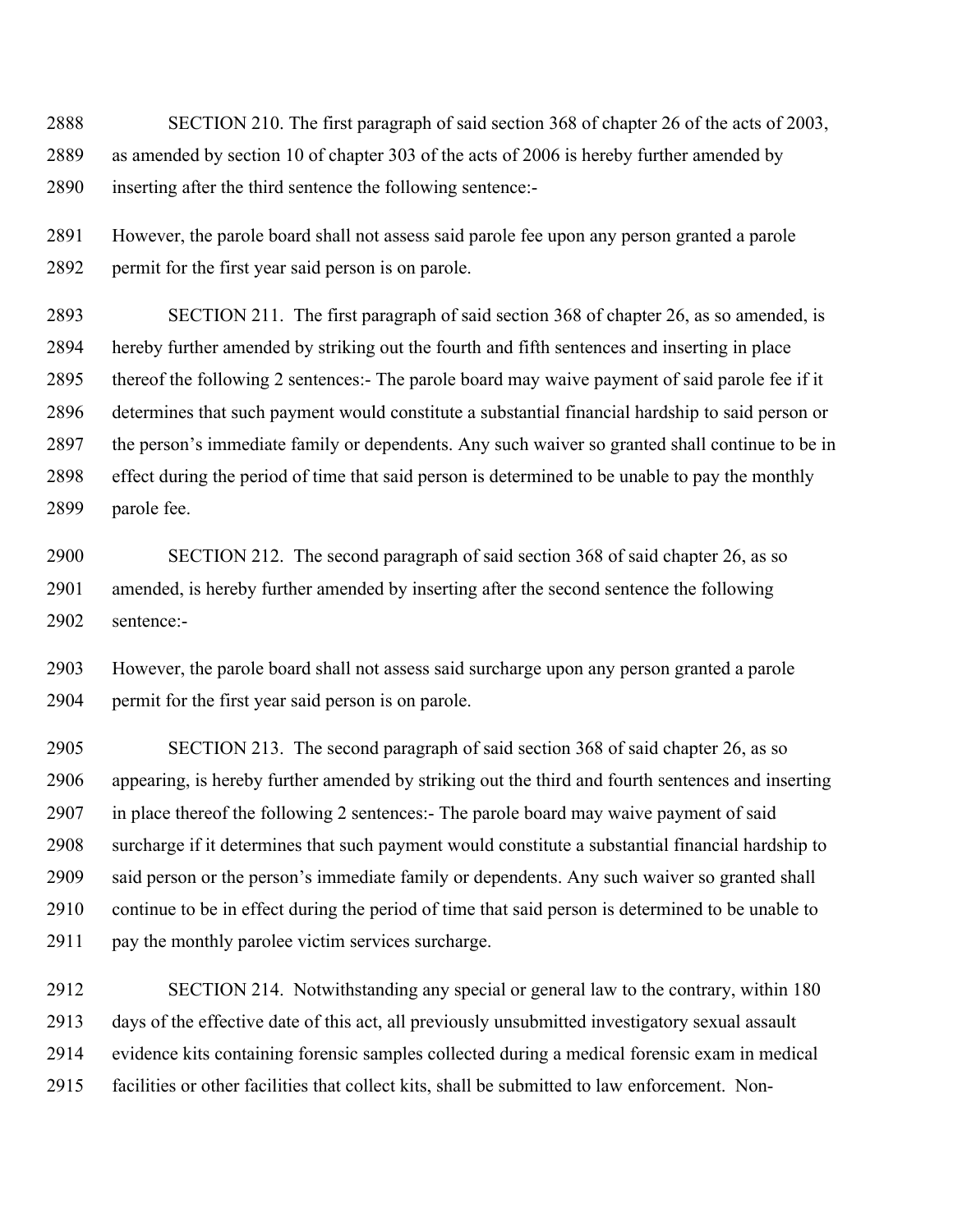2916 investigatory kits shall be safely stored by a governmental entity in a manner that preserves 2917 evidence for the duration of the statute of limitations. Non-investigatory kits shall not be 2918 transferred to the crime laboratory. Within 180 days of enactment, each law enforcement agency 2919 shall submit all previously unsubmitted investigatory sexual assault evidence kits , including 2920 those past the statute of limitations, to the crime laboratory within the department of the state 2921 police or such crime laboratory operated by a police department of a municipality with a 2922 population of more than 150,000.. The crime laboratory within the department of the state police 2923 or an accredited private crime laboratory designated by the secretary of public safety and security 2924 shall test all previously unsubmitted investigatory sexual assault kits within 180 days of receipt 2925 from local law enforcement. In cases where testing results in a DNA profile, the crime laboratory 2926 shall enter the full profile into CODIS and the state DNA database.

2927 SECTION 215. (a) Not later than December 1, 2019, the executive office of public safety 2928 and security shall ensure that statewide policies and procedures for law enforcement shall be 2929 adopted concerning contact with victims and notification concerning sexual assault evidence kits. 2930 The policies and procedures shall be evidence-based and survivor-focused and shall require that: 2931 (i) each agency designate at least 1 person, who is trained in trauma and victim response, to 2932 receive all inquiries concerning sexual assault evidence kits and to serve as a liaison between the 2933 agency and the victim; and (ii) victims of sexual assault be provided with the contact information 2934 for the designated liaison at the time that a sexual assault evidence kit is collected.

2935 (b) In advance or at the time of the medical forensic examination or law enforcement 2936 interview, a medical professional, a victim advocate, a law enforcement officer or a district 2937 attorney shall provide a victim of sexual assault with a physical document developed by the 2938 executive office of public safety and security identifying the victim's rights under law.

2939 (c) Under this section all victims of sexual assault shall have the right to:

2940 (i) consult with a sexual assault victim advocate, upon availability and request, who 2941 shall have confidentiality and privilege and waiving this right to a victim advocate in 1 instance 2942 shall not negate this right. The medical facility, a law enforcement officer, or a prosecutor shall 2943 inform the victim of this right prior to commencement of a medical forensic examination or law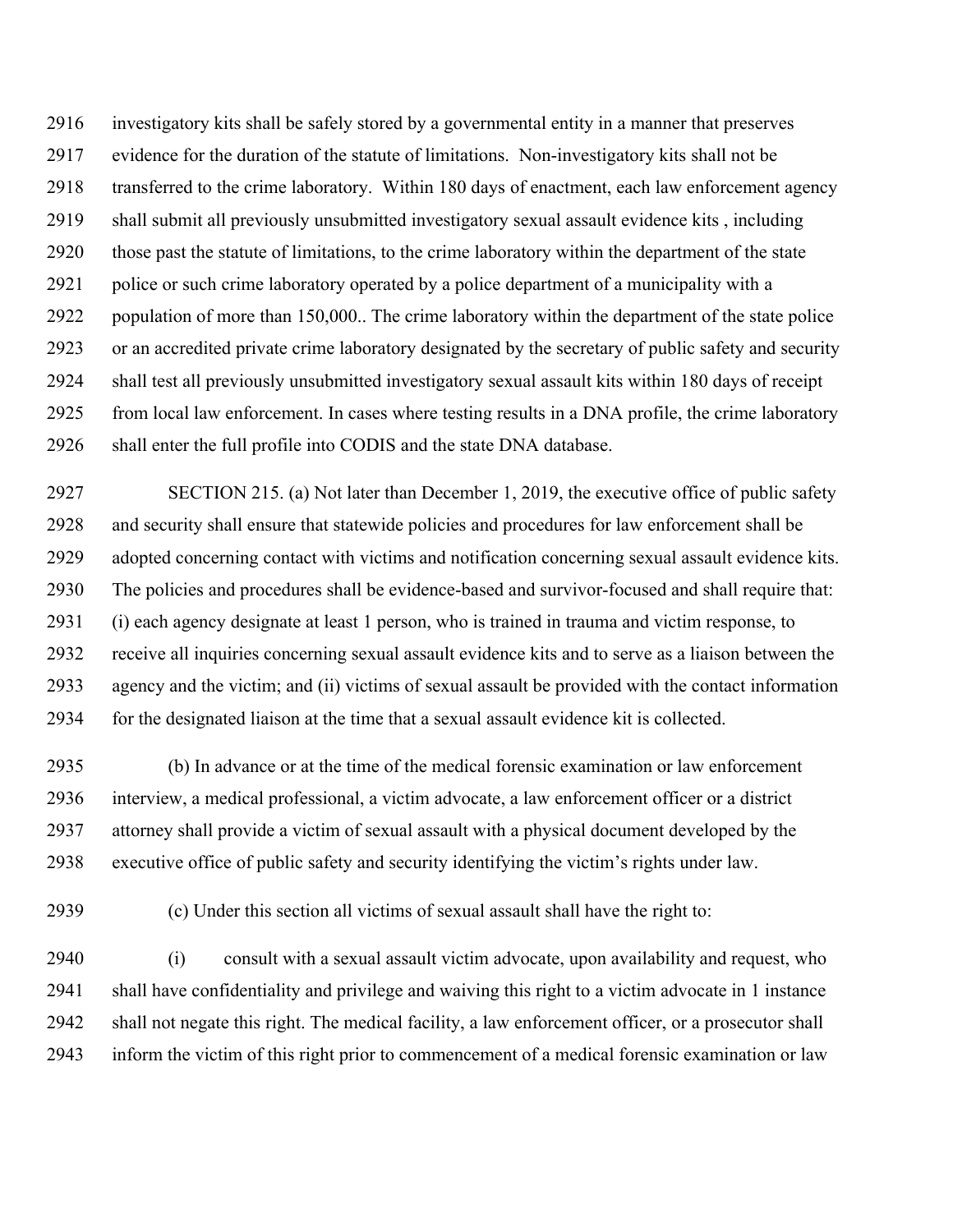2944 enforcement interview, and shall not continue unless such right is knowingly and voluntarily 2945 waived;

2946 (ii) request information on the location, testing date and testing results of a kit, 2947 whether a DNA sample was obtained from the kit, whether or not there are matches to DNA 2948 profiles in state and federal databases and the estimated destruction date for the kit, if applicable, 2949 in a manner of communication designated by the victim;

2950 (iii) be informed when there is any change in the status of their case, including if the 2951 case has been closed or reopened;

2952 (iv) designate a person of the victim's choosing to act as a recipient of the information 2953 provided under this subsection;

2954 (v) be informed on how to file a report with law enforcement and have their sexual 2955 assault evidence kit tested in the future if the victim has chosen not to file a report or have the kit 2956 tested at the time the kit was collected; and

2957 (vi) be informed of the right to apply for victim compensation.

2958 SECTION 216. Notwithstanding any general or special law to the contrary, the 2959 multidisciplinary task force established by section 11 of this act shall consider available funding 2960 opportunities including, but not limited to the following grant programs: Bureau of Justice 2961 Sexual Assault Kit Initiative (SAKI) grant program; the Sexual Assault Forensic Evidence-2962 Inventory, Tracking and Reporting Program (SAFE-ITR) grant; the DNA Capacity Enhancement 2963 and Backlog Reduction (Debbie Smith) grant; the Edward Byrne Memorial Justice Assistance 2964 Grant (JAG) Program; and the Victims of Crime Act Victim Assistance grant. The 2965 multidisciplinary task force shall also investigate opportunities to utilize software from outside 2966 jurisdictions including, but not limited to, the Idaho State Police and the city of Portland, 2967 Oregon's free tracking software.

2968 SECTION 217. (a) Notwithstanding any special or general law to the contrary, there shall 2969 be a special commission established pursuant to section 2A of chapter 4 of the General Laws to 2970 conduct a study on the ability of a defendant to pay fines and fees. The commission shall consist 2971 of 9 members: 1 of whom shall be : the commissioner of the department of probation or the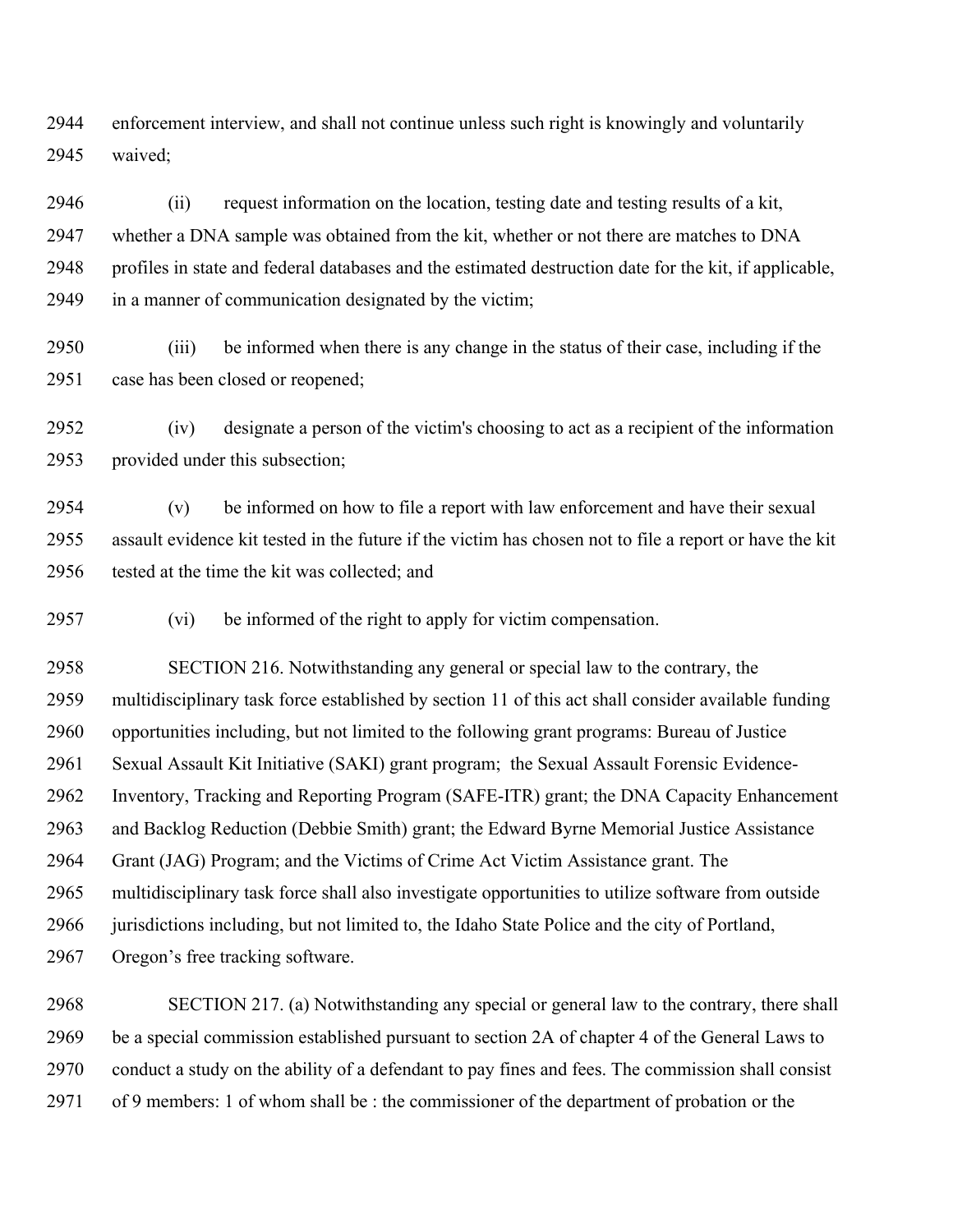2972 commissioner's designee; 1 of whom shall be the commissioner of the department of revenue or 2973 the commissioner's designee; 1 of whom shall be a member of the house of representatives to be 2974 appointed by the speaker of the house; 1 of whom shall be a member of the house of 2975 representatives to be appointed by the minority leader of the house; 1 of whom shall be a 2976 member of the senate to be appointed by the senate president; 1 of whom shall be a member of 2977 the senate to be appointed by the senate minority leader; 1 of whom shall be appointed by the 2978 parole board; 1 of whom shall be appointed by the committee for public counsel services; and 1 2979 of whom shall be appointed by the executive director of the American Civil Liberties Union of 2980 Massachusetts, Inc.

2981 (b) The study shall include, but not be limited to:

- 2982 (i) the establishment of a uniform definition and standards for evaluating a 2983 substantial financial hardship;
- 2984 (ii) the feasibility of enabling the department of probation and the parole board to 2985 access department of revenue records to ascertain whether a defendant is indigent 2986 or would suffer a substantial financial hardship if ordered to pay fines or fees; and 2987 (iii) the impact of registry of motor vehicle fines on defendants of limited income.
- 2988 (c) The commission shall file the findings of its study by December 31, 2018, with the 2989 clerks of the house and the senate, who shall forward a copy of the report to the chairs of the 2990 house and senate committees on ways and means and the house and senate chairs of the joint 2991 committee on the judiciary.

2992 SECTION 218. (a) Notwithstanding any general law or special law to the contrary, there 2993 shall be a special commission to study the health and safety of lesbian, gay, bisexual, 2994 transgender, queer, and intersex prisoners in correctional institutions, jails and houses of 2995 correction to evaluate current access to appropriate healthcare services and health outcomes.

2996 (b) The special commission shall consist of 8 members: 1 of whom shall be appointed by 2997 the department of correction who works in corrections; 1 of whom shall be a sheriff appointed by 2998 the Massachusetts Sheriffs Association; 1 of whom shall be a former judge appointed by the 2999 chief justice of the supreme judicial court; 1 of whom shall be appointed by the governor who 3000 shall be a representative of a healthcare provider with expertise in transgender healthcare; 1 of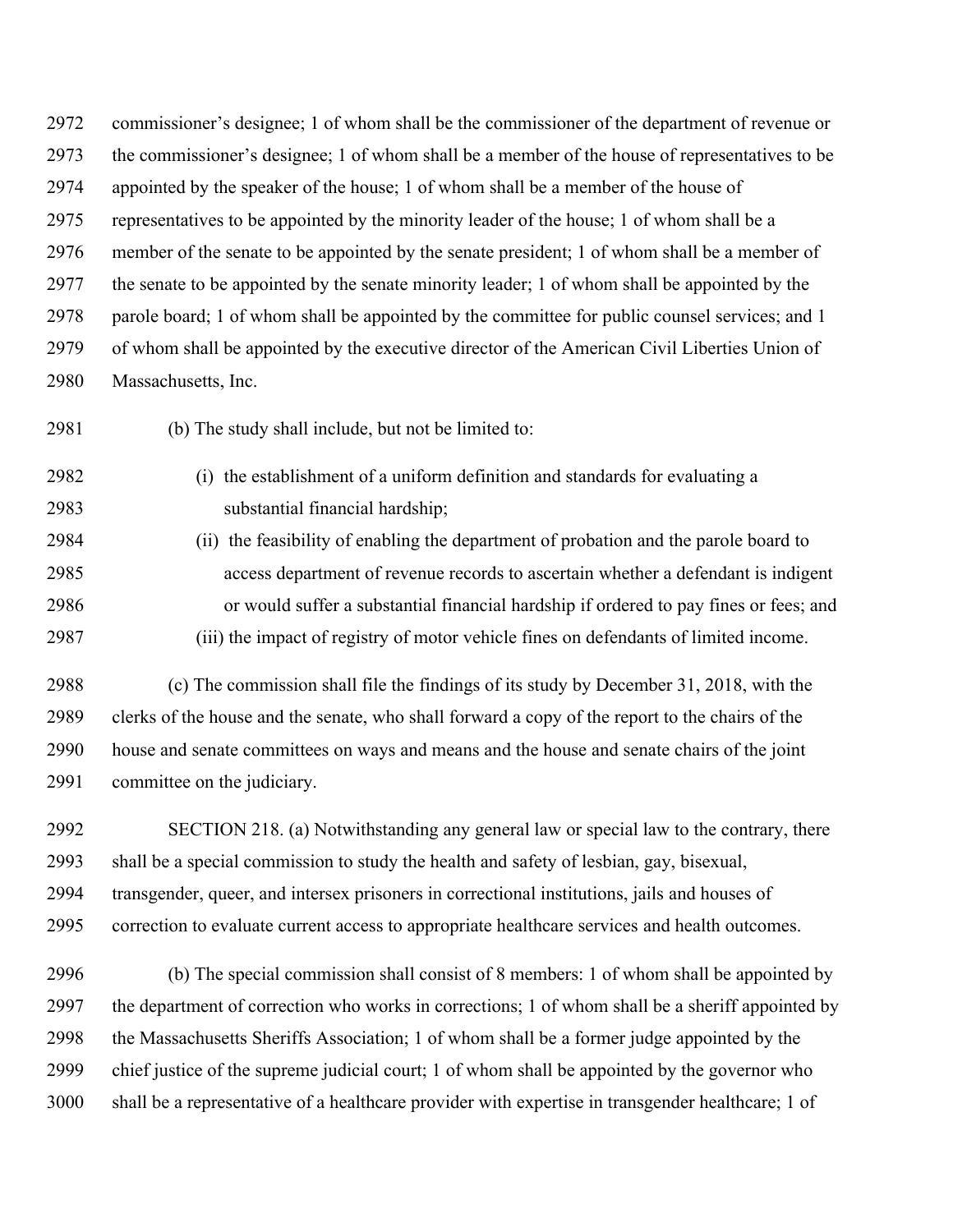3001 whom shall be appointed by the national association of social workers; 1 of whom shall be 3002 appointed by Prisoners' Legal Services; and 2 members shall be appointed by the attorney 3003 general, 1 of whom shall be a representative of an organization specializing in the advocacy, 3004 education, direct service and organizing of currently and formerly incarcerated lesbian, gay, 3005 bisexual, transgender and queer individuals and 1 of whom shall be a representative of legal 3006 advocates with expertise in advocating for lesbian, gay, bisexual, transgender, queer and intersex 3007 individuals in the criminal justice system.

3008 (c) The members of the special commission shall be provided access to all state prisons 3009 and houses of correction in the commonwealth and shall be allowed to interview prisoners and 3010 staff to the extent practicable. The special commission shall gather information that includes, but 3011 shall not be limited to: (i) the number of prisoners who have received diagnoses of gender 3012 dysphoria or transition-related healthcare; (ii) the number of prisoners who have been denied 3013 diagnoses of gender dysphoria or transition-related healthcare; (iii) the number of denied 3014 requests for an alternative housing or facility placement by prisoners in connection with their 3015 gender identity and the reasons for the denial; and (iv) training provided to department staff and 3016 contracted health professionals on lesbian, gay, bisexual, transgender, queer and intersex cultural 3017 competency.

3018 (d) The special commission shall prepare a report that shall include specific 3019 recommendations to improve outcomes, a timeline by which specific tasks or outcomes shall be 3020 achieved and recommendations for improving prisoner health and safety that shall be published 3021 not more than 1 year after the effective date of this act. The special commission shall submit its 3022 final report evaluating implementation of its recommendations not more than 3 years after the 3023 effective date of this act to the governor, the attorney general and the joint committee on the 3024 judiciary and the report shall be publicly available.

3025 SECTION 219. (a) There shall be a special commission to study the prevention of suicide 3026 among correction officers in Massachusetts correctional facilities.. The commission shall consist 3027 of 13 members: 1 of whom shall be: the secretary of the executive office of public safety or the 3028 secretary's designee who shall serve as chair; 1 of whom shall be the commissioner of the 3029 department of correction or the commissioner's designee; 1 of whom shall be the commissioner 3030 of the department of public health or the commissioner's designee; 1 of whom shall be the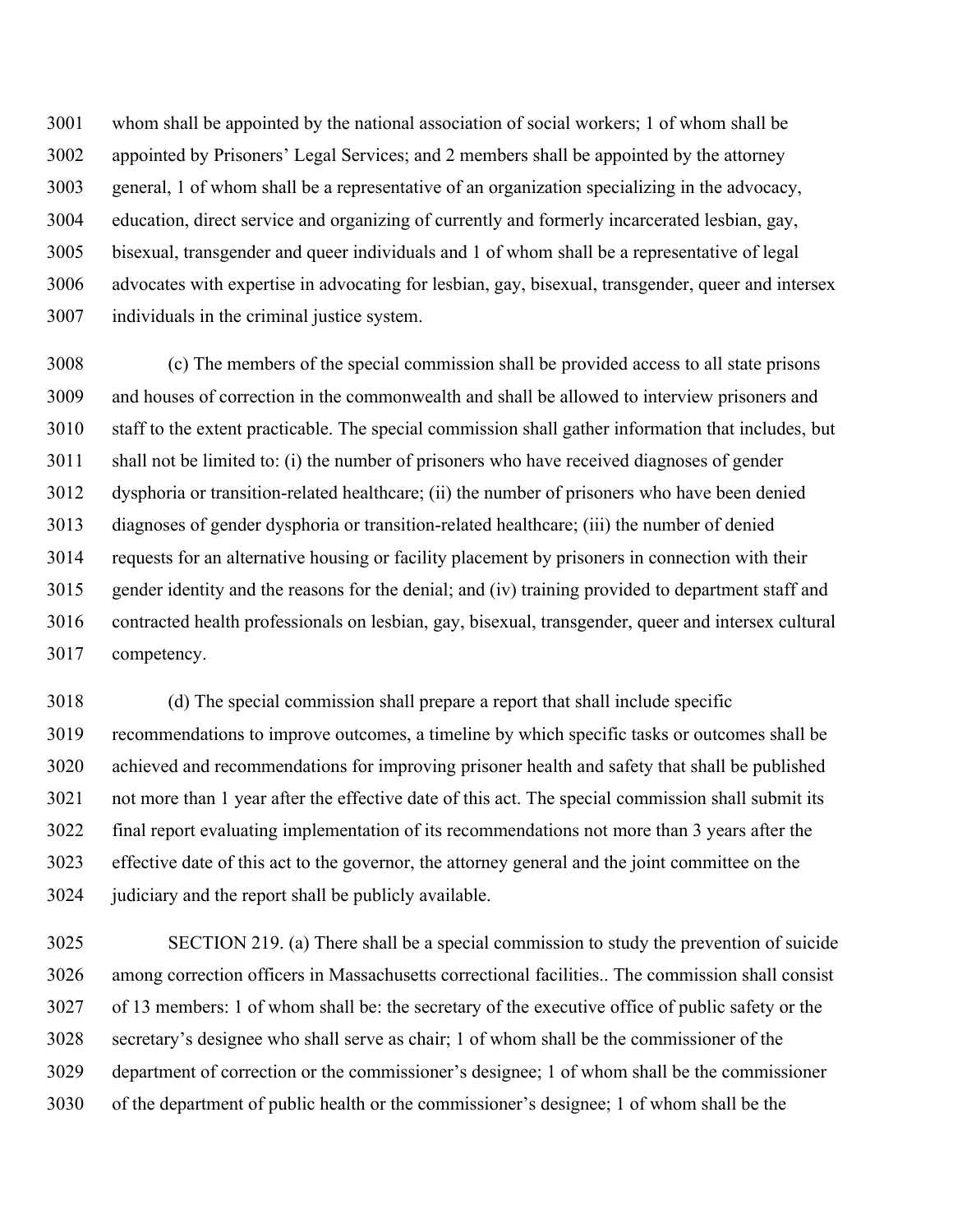3031 commissioner of the department of mental health or the commissioner's designee; 1 of whom 3032 shall be a person appointed by the speaker of the house of representatives; 1 of whom shall be a 3033 person appointed by the minority leader in the house of representatives; 1 of whom shall be a 3034 person appointed by the president of the senate; 1 of whom shall be a person appointed by the 3035 minority leader of the senate; 1 of whom shall be appointed by the president of the 3036 Massachusetts correction officers federated union or their designee; 1 of whom shall be 3037 appointed by the president of the Massachusetts Psychological Society or designee; 1 of whom 3038 shall be appointed by the president of the New England Police Benevolent Association, Inc., or 3039 designee; and 2 persons to be appointed by the governor; 1 of whom shall be a representative of 3040 an organization that specializes in suicide prevention and 1 of whom shall be a representative of 3041 an organization that represents Massachusetts sheriffs. Each member shall serve without 3042 compensation.

3043 (b) The commission shall review the state of suicide prevention programs in 3044 Massachusetts' correctional facilities and develop model plans, recommend program changes, 3045 highlight budget priorities and recommend best practices that could be utilized to reduce 3046 correction officer suicide and attempted suicide. The commission shall: (i) examine and evaluate 3047 the current jail and prison suicide prevention policies; (ii) examine and evaluate suicide 3048 prevention training for correctional facility staff; (iii) provide recommendations for improving 3049 suicide identification and intervention for correctional facility staff; (iv) develop 3050 recommendations for providing mental health counseling services to correction officers that have 3051 a need for such services; (v) examine ways in which correctional facilities can reduce stress, 3052 anxiety and depression among correction officers; and (vi) examine training programs for 3053 incoming correction officers and develop recommendations for programs to include a discussion 3054 of mental preparedness.

3055 (c) The commission may hold public hearings to assist in the collection and evaluation of 3056 data and testimony.

3057 (d) The commission shall submit its findings and recommendations relative to suicide 3058 prevention, together with drafts of legislation necessary to carry those recommendations into 3059 effect, by filing the same with the clerks of the house of representatives and senate, the house 3060 and senate committees on ways and means, the joint committee on public safety and homeland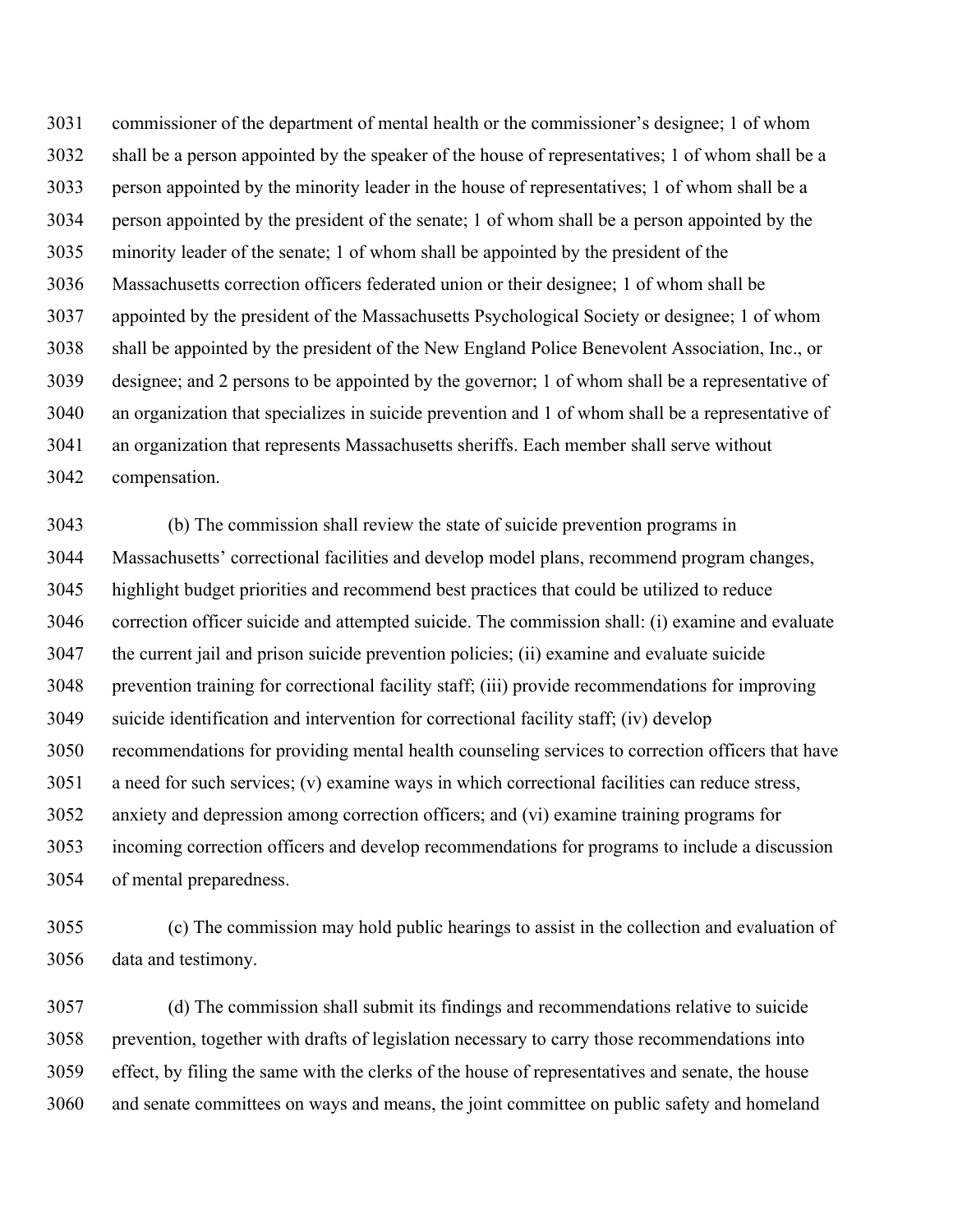3061 security and the joint committee on mental health and substance abuse not later than December 3062 31, 2018.

3063 SECTION 220. (a) There shall be a bail reform special commission established pursuant 3064 to section 2A of chapter 4 of the General Laws, referred to in this section as the commission.. 3065 The commission shall evaluate policies and procedures related to the current bail system and 3066 recommend improvements or changes.

3067 (b) The commission shall consist of 19 members: 2 of whom shall be members of the 3068 house of representatives appointed by the speaker of the house of representatives; 1 of whom 3069 shall be a member of the house of representatives appointed by the minority leader of the house 3070 of representatives; 2 of whom shall be members of the senate appointed by the president of the 3071 senate; 1 of whom shall be a member of the senate appointed by the minority leader of the 3072 senate; 1 of whom shall be; the chief justice of the supreme judicial court or the chief justice's 3073 designee; 1 of whom shall be the chief justice of the superior court or the chief justice's 3074 designee; 1 of whom shall be the chief administrative justice of the district court or the chief 3075 administrative justice's designee; 1 of whom shall be the commissioner of probation or the 3076 commissioner's designee; 1 of whom shall be the chief counsel of the committee for public 3077 counsel services or the chief counsel's designee; 1 of whom shall be appointed by the American 3078 Civil Liberties Union of Massachusetts, Inc.; 1 of whom shall be appointed by Massachusetts 3079 Association of Criminal Defense Lawyers, Inc.; 1 of whom shall be the attorney general, or the 3080 attorney general's designee; 2 of whom shall be members of the Massachusetts District 3081 Attorneys Association, including 1 of whom shall be the president, or their designees, and; 1 of 3082 whom shall be the governor, or the governor's designee.. The speaker of the house of 3083 representatives and the president of the senate shall each appoint 1 co-chair of the commission 3084 from among its members. Members of the commission shall serve without compensation.

3085 (b) The commission shall submit its final report to the governor, the house and senate 3086 chairs of the joint committee on the judiciary, the house and senate chairs of the joint committee 3087 on public safety and homeland security and the chief justice of the trial court not later than June 3088 30, 2019 which shall include: (i) an evaluation of the potential to use risk assessment factors as 3089 part of the pretrial system regarding bail decisions, including the potential to use risk assessment 3090 factors to determine when defendants should be released, with or without conditions, without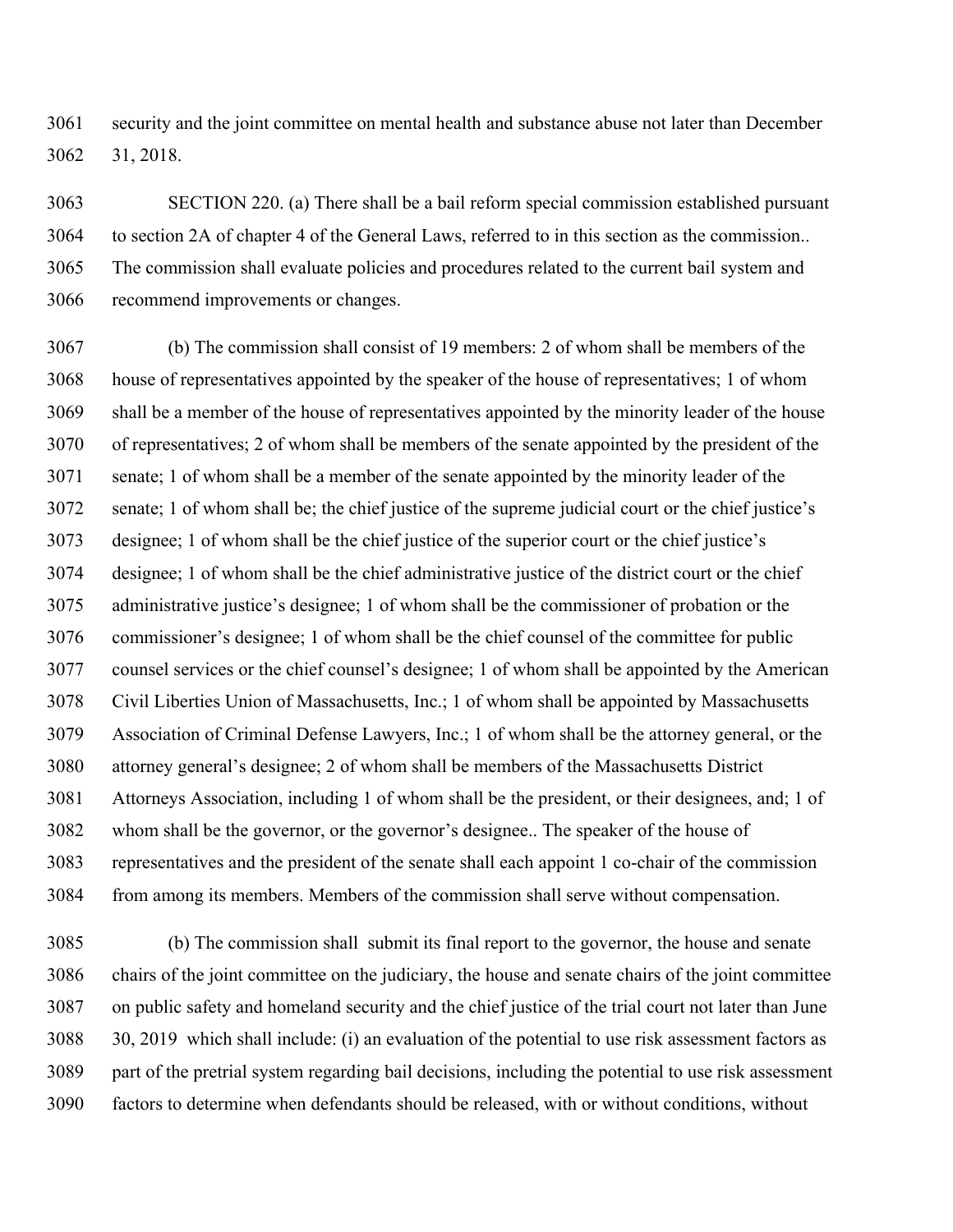3091 bail and when bail should be set; (ii) an evaluation of the impact of eliminating cash bail and 3092 recommendations, if any, for doing so; (iii) an evaluation of the setting of conditions on 3093 defendants when they are released with or without bail and if changes should be made to the 3094 setting of conditions; (iv) an evaluation of any disparate impact on defendants because of gender, 3095 race, gender identity or other protected class status in the pretrial system and recommend any 3096 changes that may minimize any such impact that is found; and (v) proposed statutory changes 3097 concerning the pretrial system

3098 SECTION 221. (a) Notwithstanding any special or general law to the contrary, there shall 3099 be a task force to examine and study the treatment and impact of individuals ages 18 to 24 in the 3100 court system and correctional system.

3101 (b) The task force shall consist of 20 members: 1 of whom shall be: the secretary of 3102 health and human services or the secretary's designee, 1 of whom shall be; the secretary of 3103 public safety and security or the secretary's designee, 1 of whom shall be; the commissioner of 3104 youth services or the commissioner's designee; 1 of whom shall be the commissioner of the 3105 department of correction or the commissioner's designee; 1 of whom shall be the commissioner 3106 of probation or the commissioner's designee; 1 of whom shall be the chief justice of the district 3107 court or the chief justice's designee; 1 of whom shall be the chief justice of the Boston municipal 3108 court or the chief justice's designee; 1 of whom shall be the chief justice of the juvenile court 3109 department or the chief justice's designee; 1 of whom shall be the director of the juvenile court 3110 clinic or the director's designee; 1 of whom shall be a designee of the Massachusetts District 3111 Attorneys Association; the chief counsel of the committee for public counsel services; 2 of 3112 whom shall be appointed by the governor, 1 of whom shall have expertise in the neurological 3113 development of young adults and 1 of whom shall whom shall have expertise in young adult 3114 justice; 1 of whom shall be a member appointed by the speaker of the house of representatives 3115 who shall serve as co-chair; 1 of whom shall be a member appointed by the president of the 3116 senate who shall serve as co-chair; 1 of whom shall be a member appointed by the minority 3117 leader of the house of representatives; 1 member appointed by the minority leader of the senate; 3118 1 of whom shall be a member appointed by American Federation of State, County and Municipal 3119 Employees Council 93 who shall be an employee of the department of youth services and have 3120 not less than 5 years of experience working in a department of youth services secure facility; 1 of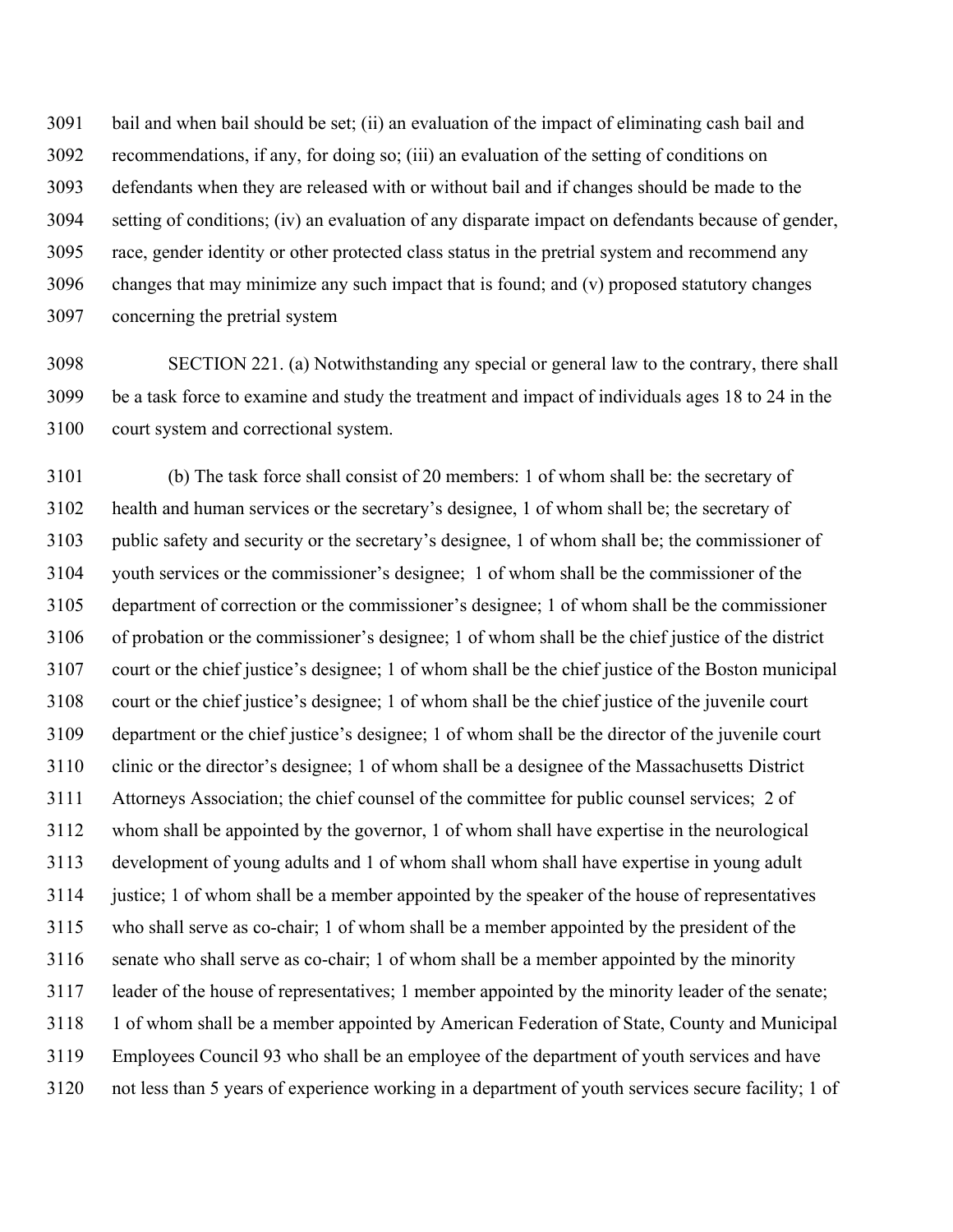3121 whom shall be the executive director of Citizens for Juvenile Justice, Inc or the executive

3122 director's designee; and 1 of whom shall be appointed by the Massachusetts Sheriff's

3123 Association.

3124 (c) The task force shall evaluate the advisability, feasibility and impact of changing the 3125 age of juvenile court jurisdiction to defendants younger than 21 years of age. The study shall 3126 include, but not be limited to:

- 3127 (i) the benefits and disadvantages of including 18 to 20 year olds in the juvenile justice 3128 system;
- 3129 (ii) the impact of integrating 18 to 20 year olds into the under-18 population in the care 3130 and custody of the department of youth services;
- 3131 (iii) the ability to segregate young adults in the care and custody of the department of 3132 youth services from younger juveniles in such care; and
- 3133 (iv) the potential costs to the state court system and state and local law enforcement.
- 3134 The task force shall consider resources and facilities, if any, that could be reallocated 3135 from the adult system to the juvenile system and the advisability and feasibility of establishing a 3136 separate young adult court for persons aged 18 to 24.
- 3137 (d) The task force shall also make recommendations for the establishment,
- 3138 implementation and provision to young adults, aged 18 to 24, who have been committed to the
- 3139 department of correction or a county correctional facility with increased and targeted age-
- 3140 appropriate programming and the establishment of young adult correctional units as authorized
- 3141 in section 48B of chapter 127 of the General Laws. The study shall include, but not be limited to:
- 3142 (i) identifying the need and resources necessary to provide appropriate training to 3143 corrections and court staff, community supervision staff and behavioral health 3144 providers;
- 3145 (ii) recommendations for programmatic development including, youth development and 3146 mentoring programs, mental health access, anger management and de-escalating
- 3147 conflicts, education opportunities and employment and vocational training;
- 3148 (iii) recommendations to improve access to family and increase family involvement;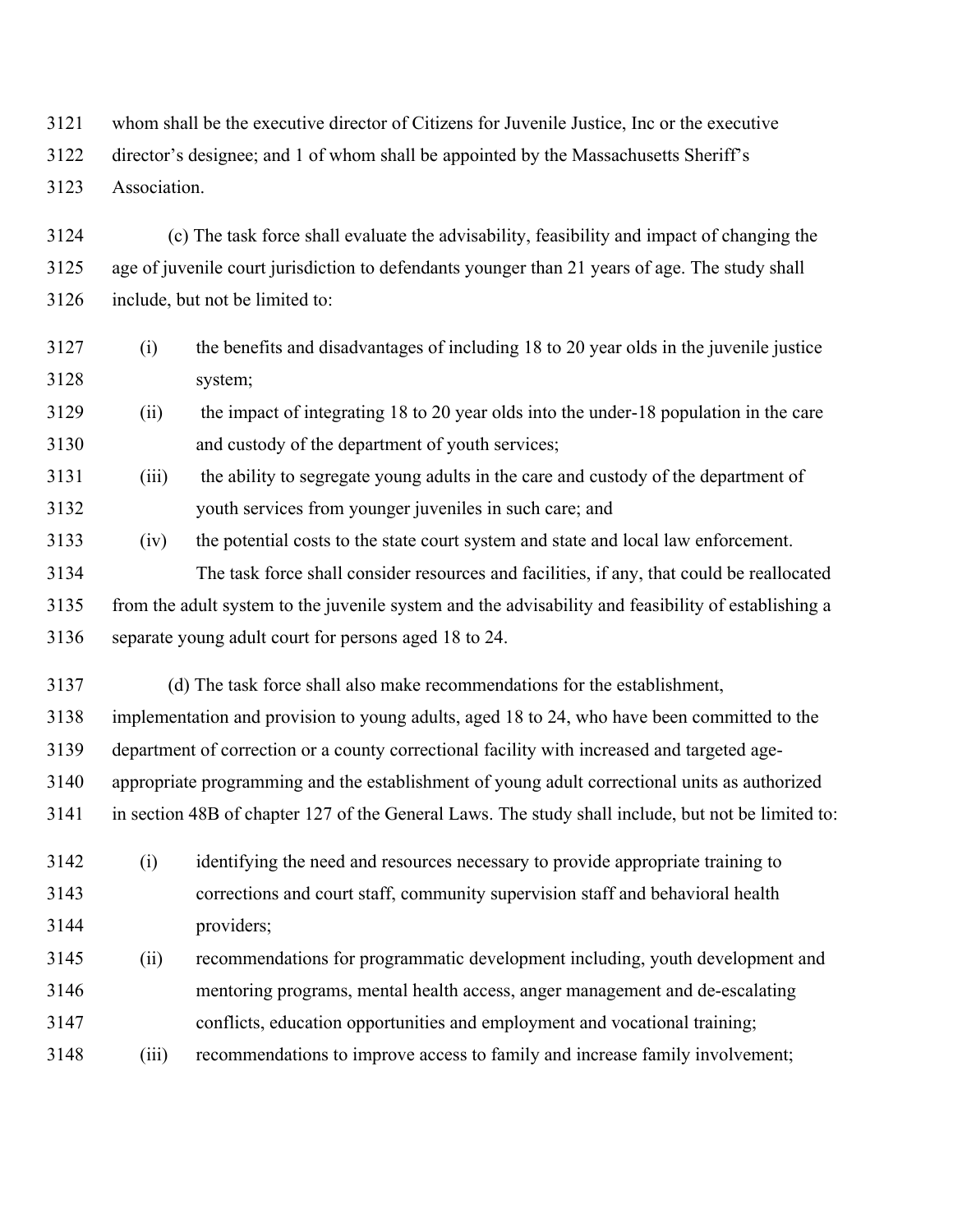- 3149 (iv) identifying opportunities to partner with or access appropriate programs or services 3150 within the department of youth services;
- 3151 (v) identifying any costs or savings from implementing such programs and identifying 3152 any grants or other opportunities to reduce such costs;
- 3153 (vi) reviewing policies and best practices from other jurisdictions and experts in the field;
- 3154 (vii) reviewing existing models and programs currently being provided; and
- 3155 (viii) identifying any costs related to the implementation of new protocols for correction's 3156 and court staff, community supervision staff and behavioral health providers.

3157 (e) The task force shall submit its findings to the clerks of the house of representatives 3158 and the senate not later than July 1, 2019 and the clerks shall forward the report to the house and 3159 senate chairs of the joint committee on the judiciary and the house and senate chairs of the joint 3160 committee on ways and means.

3161 SECTION 222. The secretary of elder affairs and the secretary of public safety and 3162 security, in consultation with the attorney general, the Massachusetts chapter of AARP, the 3163 Massachusetts chapter of the National Academy of Elder Law Attorneys and a representative 3164 from an aging services access point, shall report to the general court on elder protection laws. 3165 The report shall include, but not be limited to: (i) the effectiveness of existing elder protection 3166 laws; (ii) the preservation of the autonomy of elders in the context of elder protection laws; (iii) 3167 additional legislative or regulatory changes that would further strengthen elder protection laws; 3168 and (iv) opportunities presented by the Elder Abuse Prevention and Prosecution Act, Public Law 3169 No. 115-70. The report shall be submitted with drafts of any recommended legislation to the 3170 clerks of the house of representatives and the senate and the chairs of the joint committee on 3171 elder affairs and the joint committee on the judiciary not later than December 31, 2018.

3172 SECTION 223. (a) Notwithstanding any general or special law to the contrary, there 3173 shall be established a panel on justice-involved women to review and report on the impact of this 3174 act and other criminal laws on women and make recommendations on gender-responsive and 3175 trauma-informed approaches to address the pretrial, incarceration and rehabilitation needs of 3176 justice-involved women. The panel shall review and consider improvements including, but not 3177 limited to, family visitation policies, available reproductive health care, gender-specific, pretrial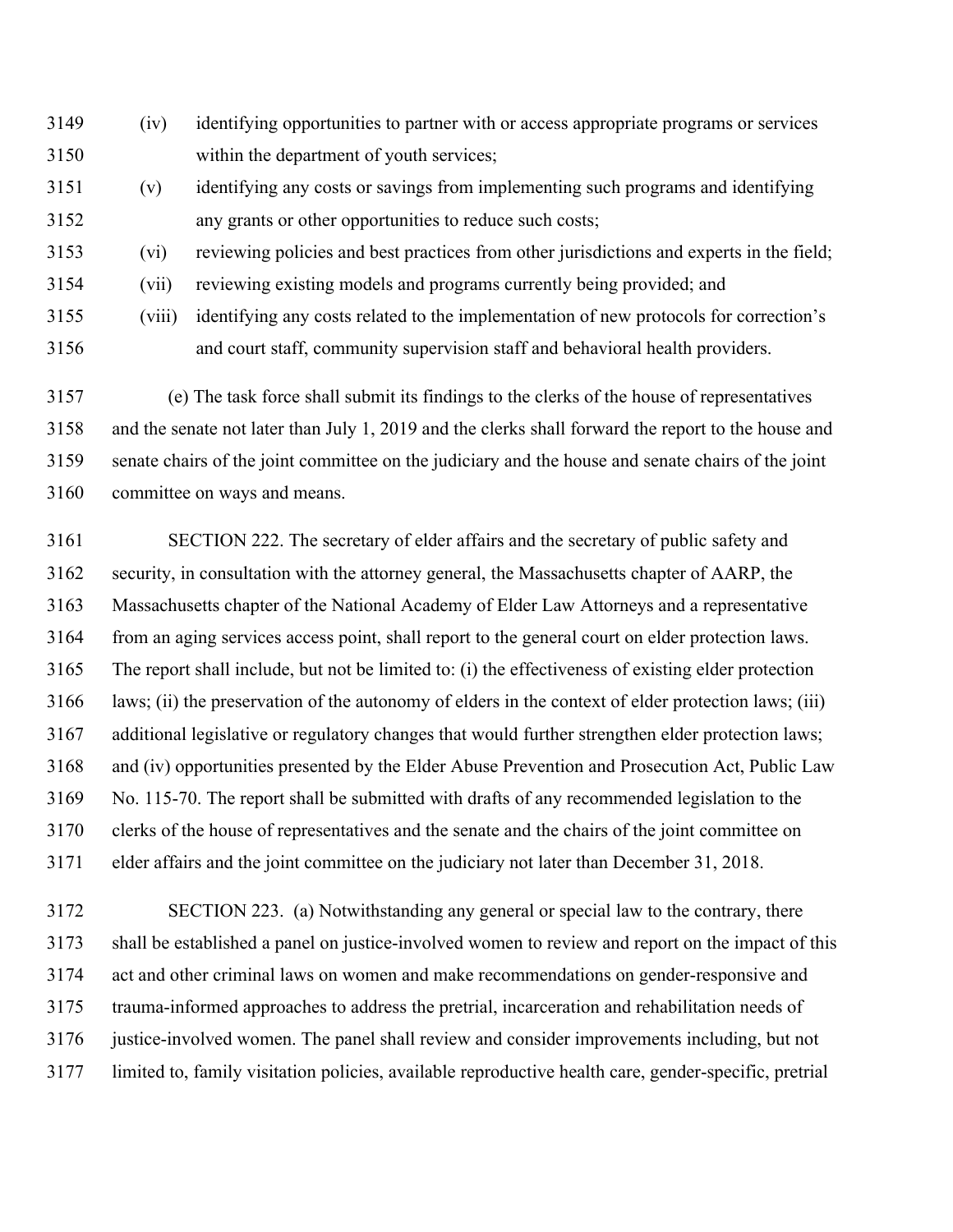3178 services and programming offered within correctional institutions and post-release transitional 3179 assistance and supports for women.

3180 (b) The panel shall be chaired by the commissioner of the department of corrections or a 3181 designee and shall consist of the commissioner of the department of children and families or a 3182 designee, the commissioner of the department of mental health or a designee, the commissioner 3183 of the department of public health or a designee, the commissioner of the office of probation a 3184 member of the house of representatives appointed by the speaker of the house, a member of the 3185 senate appointed by the senate president, a member of the Massachusetts' sheriffs association, 3186 and persons representing justice-involved women, re-entry programs, trauma-informed programs 3187 and training, domestic violence prevention and 1 person who has been incarcerated. Members of 3188 the panel shall be appointed not later than 60 days after the effective date of this act. The panel 3189 shall meet at least twice annually and shall review reports, data and other information related to 3190 justice-involved women.

3191 (c)The panel shall annually, not later than December 31, issue a report of its review and 3192 recommendations to the house and senate chairs of the joint committee on the judiciary, the 3193 clersk of the senate and house of representatives and the chairs of the women's caucus task force 3194 on justice-involved women.

3195 SECTION 224. The department of correction, in consultation with the department of 3196 telecommunications and cable, shall study and report on: (i) the cost of local and long-distance 3197 telephone service provided to prisoners in department of correction facilities and houses of 3198 correction; (ii) a comparison of the rates with comparable residential telephone service; and (iii) 3199 information relative to commissions and revenue collected as part of telephone services provided 3200 to prisoners in department of correction facilities and houses of correction. The report shall be 3201 filed with the house and senate chairs of the joint committee on the judiciary, the house and 3202 senate chairs of the joint committee on public safety and security and the house and senate chairs 3203 of the joint committee on telecommunications, utilities and energy not later than December 31. 3204 2018.

3205 SECTION 225. (a) There shall be a restoration center commission in the former county 3206 of Middlesex to plan and implement a county restoration center and program to divert persons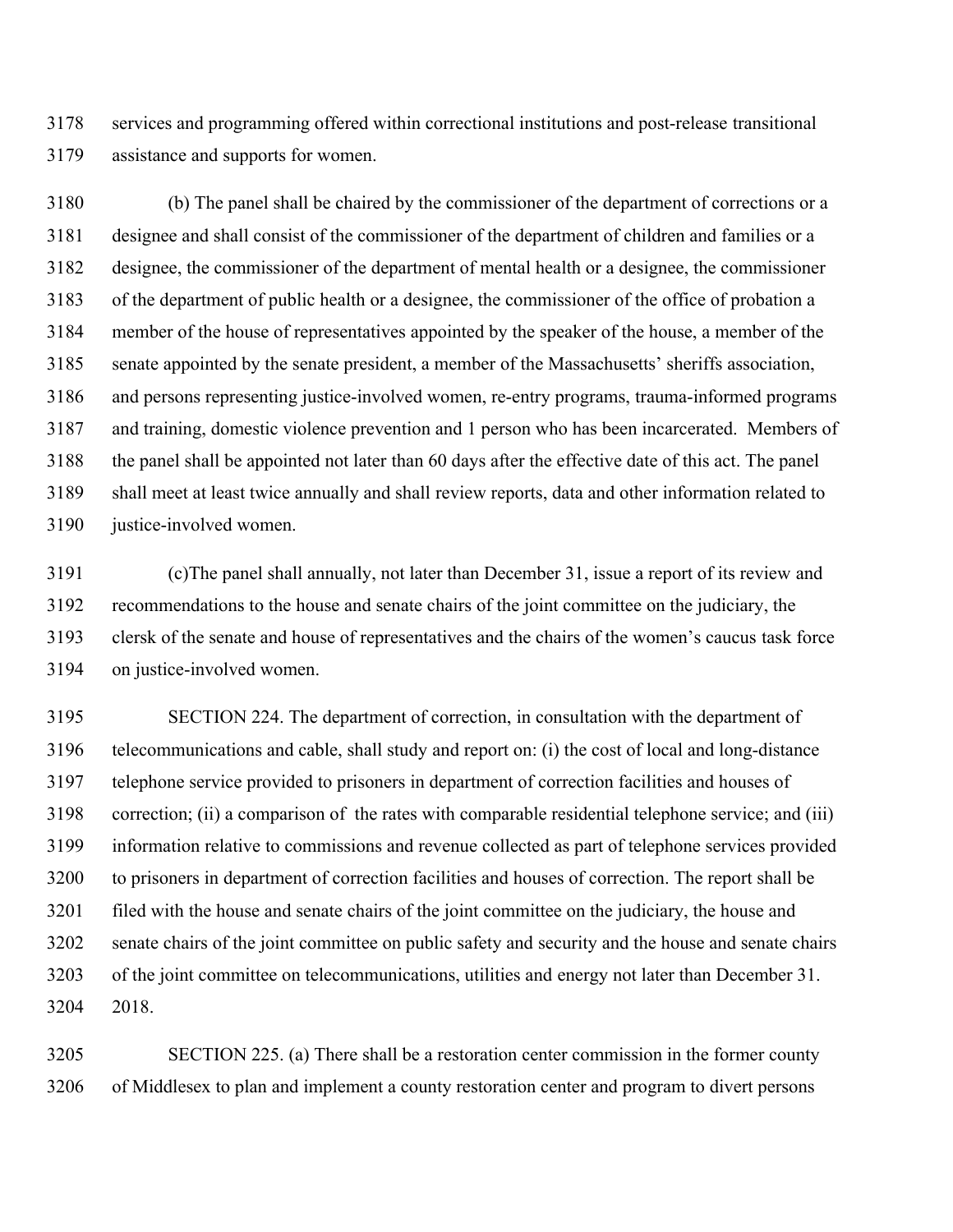3207 suffering from mental illness or substance use disorder who interact with law enforcement or the 3208 court system during a pre-arrest investigation or the pre-adjudication process from lock-up 3209 facilities and hospital emergency departments to appropriate treatment.

3210 (b)The commission shall consist of 11 members: the Middlesex county sheriff or a 3211 designee who shall serve as co-chair; a representative from the Massachusetts Association for 3212 Mental Health who shall serve as co-chair; a representative of the National Alliance for Mental 3213 Illness Massachusetts; a representative from the Middlesex County Chiefs Association, from 3214 police departments within Middlesex county that have received critical incident training or have 3215 established a local jail diversion program; a representative from the Association for Behavioral 3216 Healthcare, Inc.; 1 member of the senate appointed by the senate president; a; 1 member of the 3217 house of representatives appointed by the speaker of the house; a representative from the 3218 department of mental health with knowledge of sequential intercept mapping and forensic 3219 services; a representative from the department of public health with knowledge of sequential 3220 intercept mapping and forensic services; a representative from the trial courts who shall be 3221 appointed by the chief justice of the trial court and who shall have specialty court experience or 3222 probation experience within Middlesex county; and a representative from MassHealth who shall 3223 have knowledge of insurance vehicles, including Medicaid. The commission shall hold its first 3224 meeting not later than 30 days after the effective date of this act.

3225 (c)The commission shall develop and implement a 3-year plan to build a restoration 3226 center in the former county of Middlesex. In the first year, the commission shall: (i) perform an 3227 examination of state and national best practices including, but not limited to, the Bexar County 3228 model, which has received national recognition from the federal Substance Abuse and Mental 3229 Health Services Administration for its success in diverting individuals with behavioral health 3230 issues away from the criminal justice system and into appropriate treatment; and (ii) review the 3231 current capacity of mental health providers within the former county of Middlesex to provide 3232 behavioral health services to individuals suffering from mental illness or substance use disorders 3233 who interact with law enforcement or the court system and the barriers they face to accessing 3234 treatment. In the second year, the commission shall develop a jail diversion program and an 3235 initial pilot focused on providing integrated community-based services from a centralized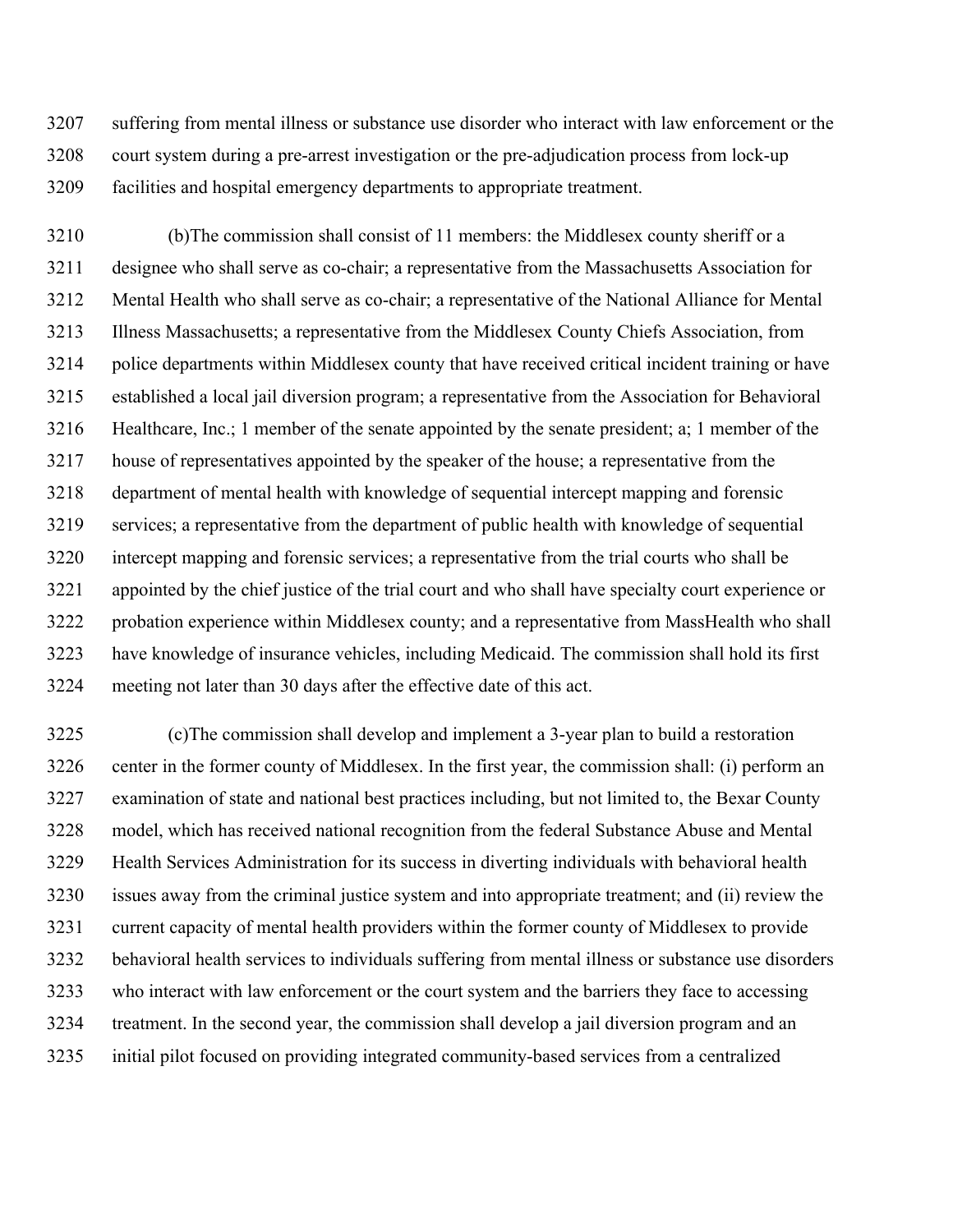3236 location and perform an analysis of potential costs and cost savings. In the third year, the 3237 commission shall develop a restoration center and secure funding for a subsequent 2-year period.

3238 (d) Within 1 year after the effective date of this act, the commission shall submit its 3239 findings and recommendations for a restoration center, together with drafts of legislation 3240 necessary to carry out those recommendations, including a report on the current capacity to 3241 provide behavioral health services to individuals suffering from mental illness or substance use 3242 disorder, which shall include, but not be limited to, the type of services pre-arrest, pre-release 3243 and post-release, location of services, types of patients served and barriers to diverting 3244 individuals away from the criminal justice system and into treatment. Within 2 years after the 3245 effective date of this act, the commission shall report on the outcome of the pilot programs and 3246 provide a full implementation plan for a restoration center including, but not limited to, 3247 deliverables, barriers to implementation and costs. Reports shall be submitted to the senate and 3248 house committees on ways and means, the joint committee on mental health and substance 3249 abuse, the executive office of public safety and security, the executive office of health and 3250 human services and the governor. The commission shall thereafter produce an annual report, 3251 which shall include, but not be limited to, a list of services and programs, populations served and 3252 financial information.

3253 SECTION 226. (a) Notwithstanding any general or special law to the contrary, there shall 3254 be a special commission established pursuant to section 2A of chapter 4 of the General Laws to 3255 review the qualifications and scope of practice of qualified examiners as defined in section 1 of 3256 chapter 123A of the General Laws.

3257 (b) The special commission shall consist of 13 members: 2 of whom shall be: the senate 3258 and house chairs of the joint committee on the judiciary or their designees, who shall serve as co-3259 chairs; 1 of whom shall be the minority leader of the house of representatives or a designee; 1 of 3260 whom shall be the minority leader of the senate or a designee; 1 of whom shall be the secretary 3261 of public safety and security or a designee; 1 of whom shall be the commissioner of correction or 3262 a designee; 1 of whom shall be the commissioner of public health or a designee; 1 of whom shall 3263 be the executive director of the Massachusetts District Attorneys Association or a designee; 1 of 3264 whom shall be the executive director of the Massachusetts office of victim assistance or a 3265 designee; 1 of whom shall be the superintendent of the Massachusetts treatment center or a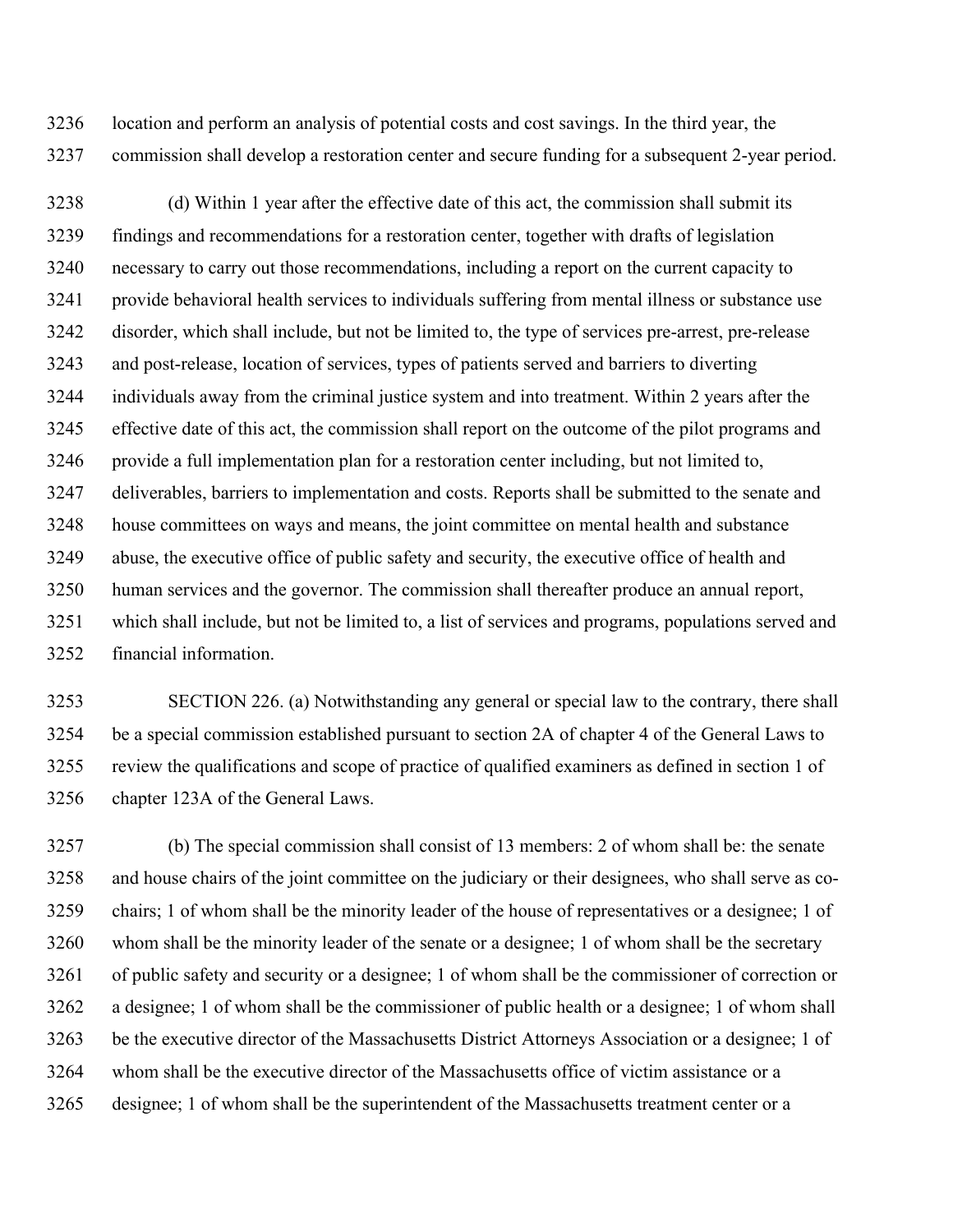3266 designee; 1 of whom shall be the executive director of the committee for public counsel services 3267 or a designee; 1 of whom shall be a representative of a professional association with expertise in 3268 the assessment and treatment of sexually dangerous persons; and 1 of whom shall be a person 3269 with experience in supervision of qualified examiners. The special commission shall consult with 3270 the sex offender registry board, the parole board, the department of probation and others as 3271 necessary to complete the commission's work.

3272 (c) The special commission shall conduct a thorough review of the educational and 3273 experiential requirements for qualified examiners and the clinical standards and practices and 3274 risk assessment criteria used by qualified examiners in conducting an assessment of sexually 3275 dangerous persons as defined in section 1 of chapter 123A of the General Laws. The special 3276 commission shall determine whether these requirements, standards and practices reflect the 3277 current scientific research and best practice evidence in the field and make recommendations for 3278 revision of current professional requirements, clinical standards, practices and risk assessment 3279 criteria as needed to support effective practices among qualified examiners and to maximally 3280 ensure public safety.

3281 (d) The special commission shall submit its report and recommendations, together with 3282 drafts of legislation to carry its recommendations into effect, by filing the same with the clerks of 3283 the house of representatives and the senate not later than December 31, 2018.

3284 SECTION 227. The executive office of public safety and security may issue a temporary 3285 waiver from the requirements of section 1A of chapter 263 of the General Laws for a defined 3286 period of time to a police department that demonstrates, upon application to the executive office, 3287 that it has inadequate resources to implement that section.

3288 SECTION 228. (a) The secretary of public safety and security may use a phased 3289 implementation process to implement the sexual assault evidence kit tracking system required 3290 pursuant to sections 11, 24, and 216 of this Act and facilitate entry and use of the system for 3291 required participants not later than June 30, 2019. The secretary may phase initial participation 3292 according to region, volume or other appropriate classifications. All entities who have custody of 3293 sexual assault evidence kits shall fully participate in the system not later than December 1, 2019.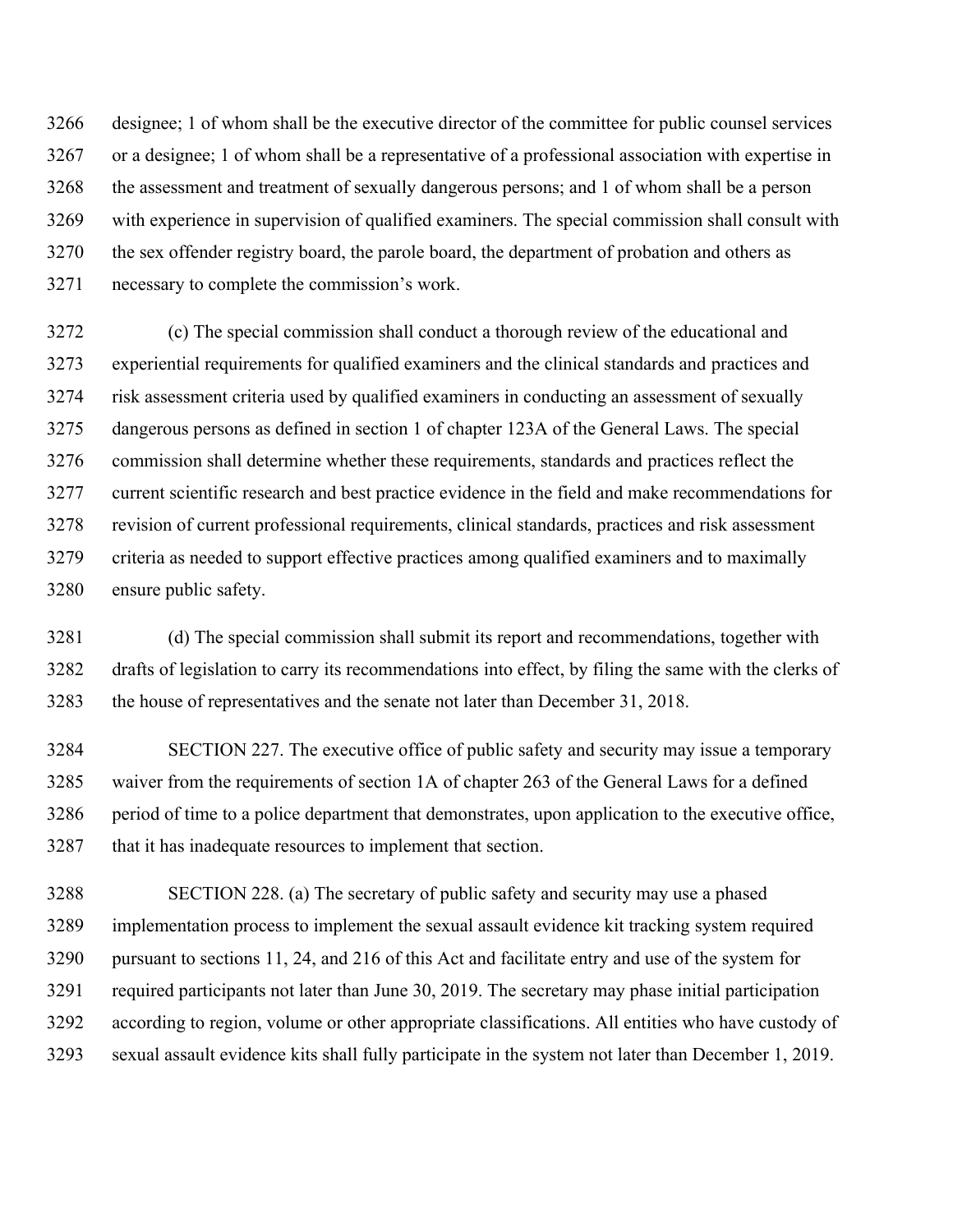3294 (b)The secretary shall submit a report on the current status and plan for launching the 3295 system, including the plan for phased implementation, to the joint committee on the judiciary, 3296 and the governor not later than June 30, 2018. For the purpose of the report, a sexual assault 3297 evidence kit shall be assigned to the jurisdiction associated with the law enforcement agency 3298 anticipated to receive the sexual assault evidence kit or otherwise in the custody of the sexual 3299 assault evidence kit.

3300 (c) Local law enforcement agencies shall begin full participation in the system according 3301 to the implementation schedule established by the secretary which shall be not later than 1 year 3302 after the effective date of this act.

3303 (d) The department of state police and the Boston police department shall begin full 3304 participation in the system according to the implementation schedule established by the secretary 3305 which shall be not later than 1 year after the effective date of this act.

3306 (e) Hospitals shall begin full participation in the system according to the implementation 3307 schedule established by the secretary which shall be not later than 1 year after the effective date 3308 of this act.

3309 (f) District attorney offices shall begin full participation in the system according to the 3310 implementation schedule established by the secretary which shall be not later than 1 year after 3311 the effective date of this act.

3312 SECTION 229. All appointments to the juvenile justice policy and data board 3313 established in section 89 of chapter 119 of the General Laws shall be made not less than 90 days 3314 after the effective date of this act.

3315 SECTION 230. Regulations required by subsection (e) of section 39B and section 39E of 3316 chapter 127 of the General Laws shall be promulgated not later than December 31, 2018.

3317 SECTION 231. All appointments to the advisory committee established in section 5 of 3318 chapter 276B of the General Laws shall be made not later than October 1, 2018 and the first 3319 meeting of the advisory committee shall be held not later than December 1, 2018.